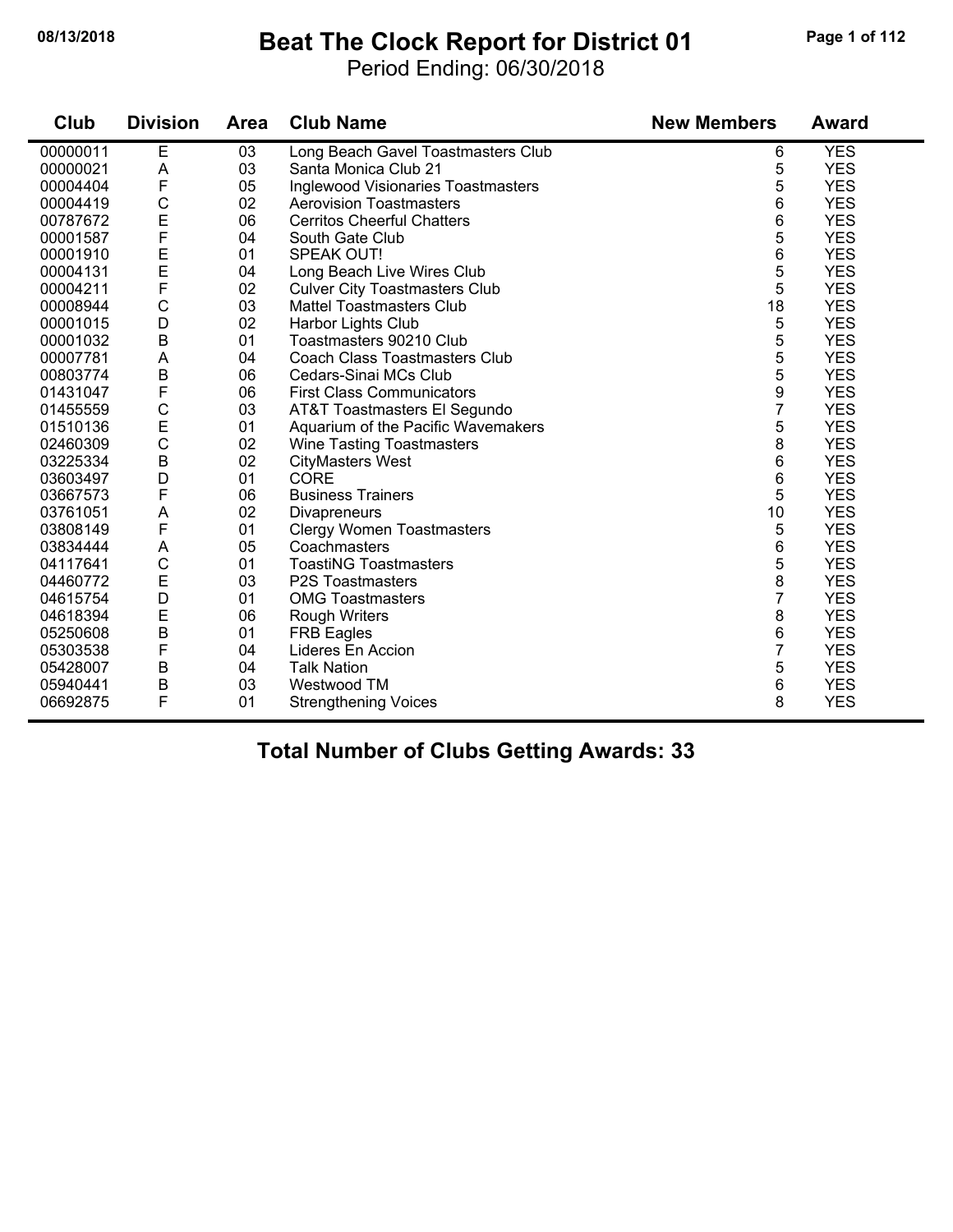#### **08/13/2018 Beat The Clock Report for District 02 Page 2 of 112**

Period Ending: 06/30/2018

| Club     | <b>Division</b> | <b>Area</b> | <b>Club Name</b>                    | <b>New Members</b> | <b>Award</b> |  |
|----------|-----------------|-------------|-------------------------------------|--------------------|--------------|--|
| 06615878 | G               | 74          | Seattle AMG Toastmasters            | 5                  | <b>YES</b>   |  |
| 06571935 | G               | 74          | Amazon Toastmasters - Day 1         | 8                  | <b>YES</b>   |  |
| 01098650 | G               | 75          | <b>Tough Tech Toasties</b>          | 8                  | <b>YES</b>   |  |
| 06096728 | G               | 74          | Amazon Toastmasters - Doppler       |                    | <b>YES</b>   |  |
| 04544389 | E               | 56          | From the Heart Toastmasters Club    | 6                  | <b>YES</b>   |  |
| 03066357 | B               | 21          | Senthamil Toastmasters              | 6                  | <b>YES</b>   |  |
| 06785965 | С               | 35          | <b>ST Sound Speakers</b>            | 6                  | <b>YES</b>   |  |
| 04055068 | E               | 51          | Digital Transformation Toastmasters | 8                  | <b>YES</b>   |  |
| 00008168 | D               | 45          | Once Upon A Time Toastmasters Club  | 5                  | <b>YES</b>   |  |
| 01705642 | А               | 14          | <b>Aspiring Leaders</b>             | 6                  | <b>YES</b>   |  |
| 00710634 | G               | 71          | <b>Cosmos Toastmasters Club</b>     | 5                  | <b>YES</b>   |  |
| 00004077 | Е               | 52          | <b>Redmond Toasters Club</b>        | 6                  | <b>YES</b>   |  |
| 00798351 | F               | 62          | CTS Club                            | 5                  | <b>YES</b>   |  |
| 00000060 | Α               | 11          | Bellingham Toastmasters Club 60     | 6                  | <b>YES</b>   |  |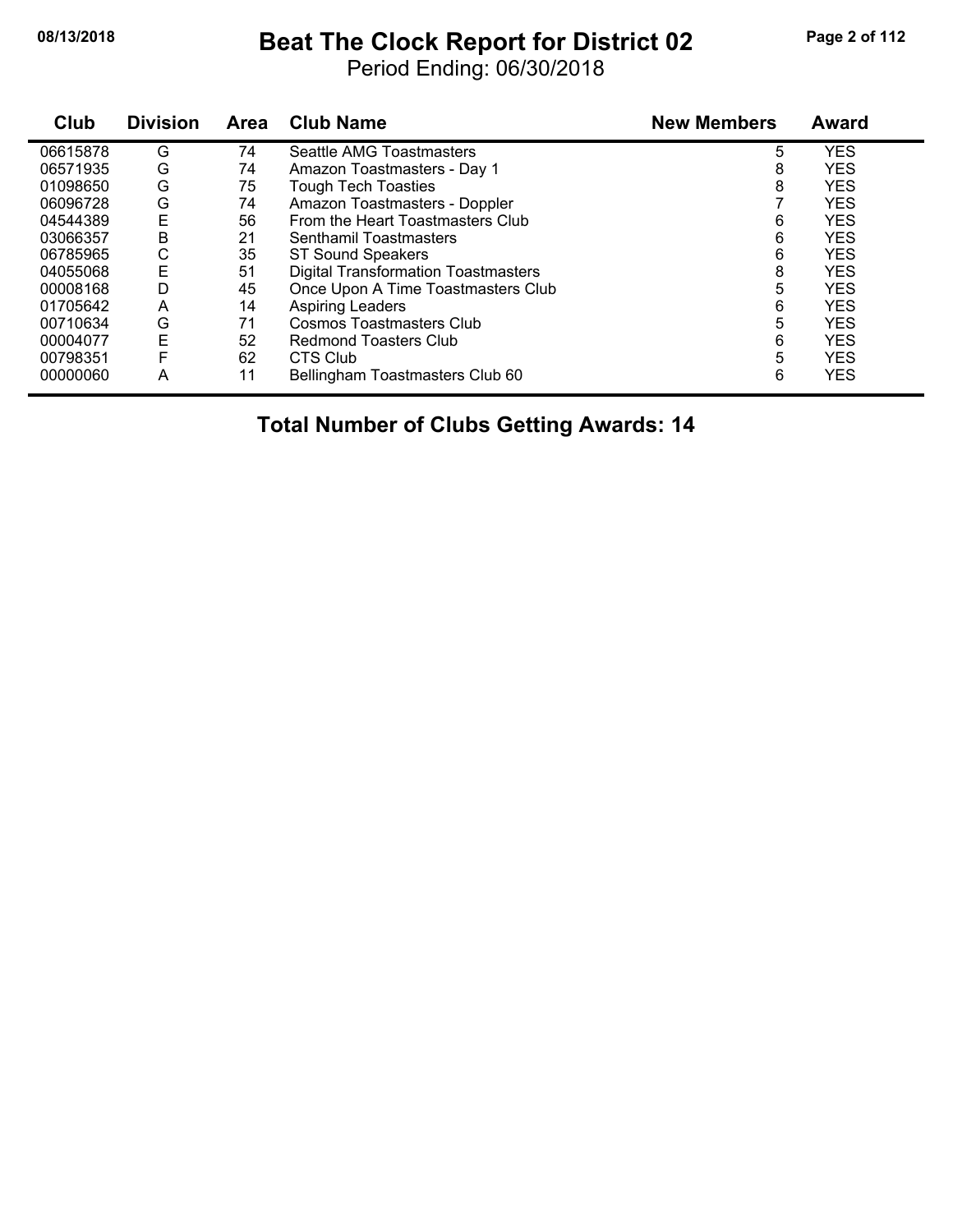### **08/13/2018 Beat The Clock Report for District 03 Page 3 of 112**

Period Ending: 06/30/2018

| Club     | <b>Division</b> | <b>Area</b> | <b>Club Name</b>                           | <b>New Members</b> | Award      |
|----------|-----------------|-------------|--------------------------------------------|--------------------|------------|
| 00004346 | Т               | 02          | <b>Good Evening Toastmasters</b>           | 5                  | <b>YES</b> |
| 00004459 | M               | 03          | <b>Toastmasters of Sedona Club</b>         | 5                  | <b>YES</b> |
| 00004873 | Z               | 03          | Ahwatukee Toastmasters Club                | 6                  | <b>YES</b> |
| 00007185 | $\vee$          | 03          | Unity Speakers TM Club                     | 6                  | <b>YES</b> |
| 00009230 | V               | 04          | <b>Biltmore Toastmasters Club</b>          | 5                  | <b>YES</b> |
| 00009620 | $\mathsf{C}$    | 04          | <b>Tucson Twosomes Club</b>                | 6                  | <b>YES</b> |
| 00759261 | C               | 03          | <b>Executive Toastmasters</b>              | 7                  | <b>YES</b> |
| 00000365 | $\vee$          | 05          | Capitol Toastmasters Club                  | 6                  | <b>YES</b> |
| 00003850 | $\mathsf C$     | 02          | Roadrunners Club                           | 6                  | <b>YES</b> |
| 00740544 | T               | 01          | <b>Showtime Toastmasters Club</b>          | 5                  | <b>YES</b> |
| 00008963 | N               | 06          | <b>Airpark Toastmasters</b>                | 7                  | <b>YES</b> |
| 00008835 | N               | 02          | <b>Market Masters Club</b>                 | 5                  | <b>YES</b> |
| 00009120 | T               | 05          | <b>Fearless Speakers Toastmasters</b>      | 6                  | <b>YES</b> |
| 01717077 | $\frac{Z}{C}$   | 06          | <b>Elite Toastmasters</b>                  | 6                  | <b>YES</b> |
| 01600530 |                 | 01          | From Pen To Podium                         | 6                  | <b>YES</b> |
| 01366776 | $\mathsf{P}$    | 02          | Sahuarita Toastmasters                     | 5                  | <b>YES</b> |
| 00002542 | V               | 02          | Honeywell-Spoken Toastmasters Club         | 6                  | <b>YES</b> |
| 00007985 | $\mathsf{P}$    | 04          | Southwest Toastmasters Club                | 5                  | <b>YES</b> |
| 00003480 | Τ               | 04          | <b>Twilite Club</b>                        | 6                  | <b>YES</b> |
| 00007381 | $\mathsf{C}$    | 02          | <b>Tucson Toastmasters</b>                 | 5                  | <b>YES</b> |
| 01517531 | C               | 01          | Epicurious                                 | 5                  | <b>YES</b> |
| 01896053 | S               | 03          | Closemasters                               | 6                  | <b>YES</b> |
| 01991341 | N               | 01          | <b>Choice Words</b>                        | 5                  | <b>YES</b> |
| 01177603 | Z               | 02          | Agua Fria Toastmasters                     | 8                  | <b>YES</b> |
| 00816342 | S               | 02          | <b>Power Play Toastmasters</b>             | 5                  | <b>YES</b> |
| 05303109 | A               | 01          | Stagecoach Speakers Phoenix-1 Toastmasters | 5                  | <b>YES</b> |
| 06602751 | N               | 03          | <b>Admiral Talkers</b>                     | 5                  | <b>YES</b> |
| 06602810 | N               | 03          | Burnt Toast - Vanguard                     | 5                  | <b>YES</b> |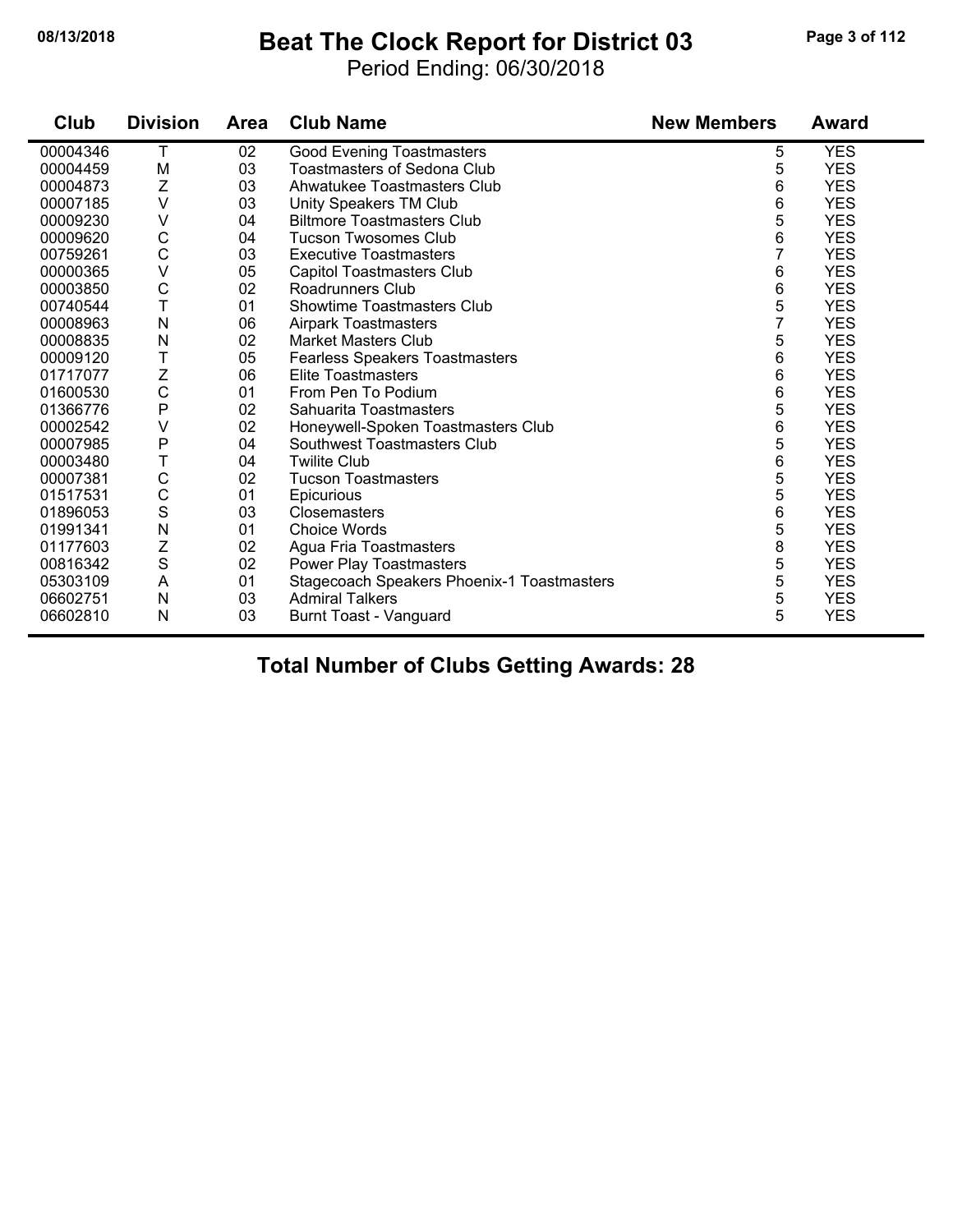#### **08/13/2018 Beat The Clock Report for District 04 Page 4 of 112**

Period Ending: 06/30/2018

| Club     | <b>Division</b> | <b>Area</b> | <b>Club Name</b>                                 | <b>New Members</b> | <b>Award</b> |
|----------|-----------------|-------------|--------------------------------------------------|--------------------|--------------|
| 05646642 | A               | 05          | ToastmastEARS                                    | 5                  | <b>YES</b>   |
| 02258108 | Ε               | 05          | San Francisco Mandarin English                   | 12                 | <b>YES</b>   |
| 04147122 | В               | 04          | <b>ABD Toastmasters</b>                          | 5                  | <b>YES</b>   |
| 01488281 | E               | 03          | Salesforce Toastmasters                          | 16                 | <b>YES</b>   |
| 03984272 | D               | 02          | <b>UBSF Toastmasters</b>                         | 5                  | <b>YES</b>   |
| 06070157 | E               | 03          | Salesforce IT Toastmasters Club                  | 23                 | <b>YES</b>   |
| 00005610 | D               | 04          | Sierra Speakers Toastmasters                     | 5                  | <b>YES</b>   |
| 00005022 | B               | 01          | OracleDirect Toastmasters - RWS                  | 15                 | <b>YES</b>   |
| 01573264 | A               | 03          | Move Fast and Say Things                         | 9                  | <b>YES</b>   |
| 00000318 | A               | 05          | San Carlos Toastmasters (formerly Speak4Yourself | 5                  | <b>YES</b>   |
| 00001243 | D               | 01          | Cable Car Toastmasters Club                      | 5                  | <b>YES</b>   |
| 00001372 | A               | 03          | Menlo Park Toastmasters Club                     |                    | <b>YES</b>   |
| 00007190 | B               | 03          | Visa Speakers' Circle Toastmasters Club          | 5                  | <b>YES</b>   |
| 00000056 | E               | 02          | Golden Gate Toastmasters Club                    |                    | <b>YES</b>   |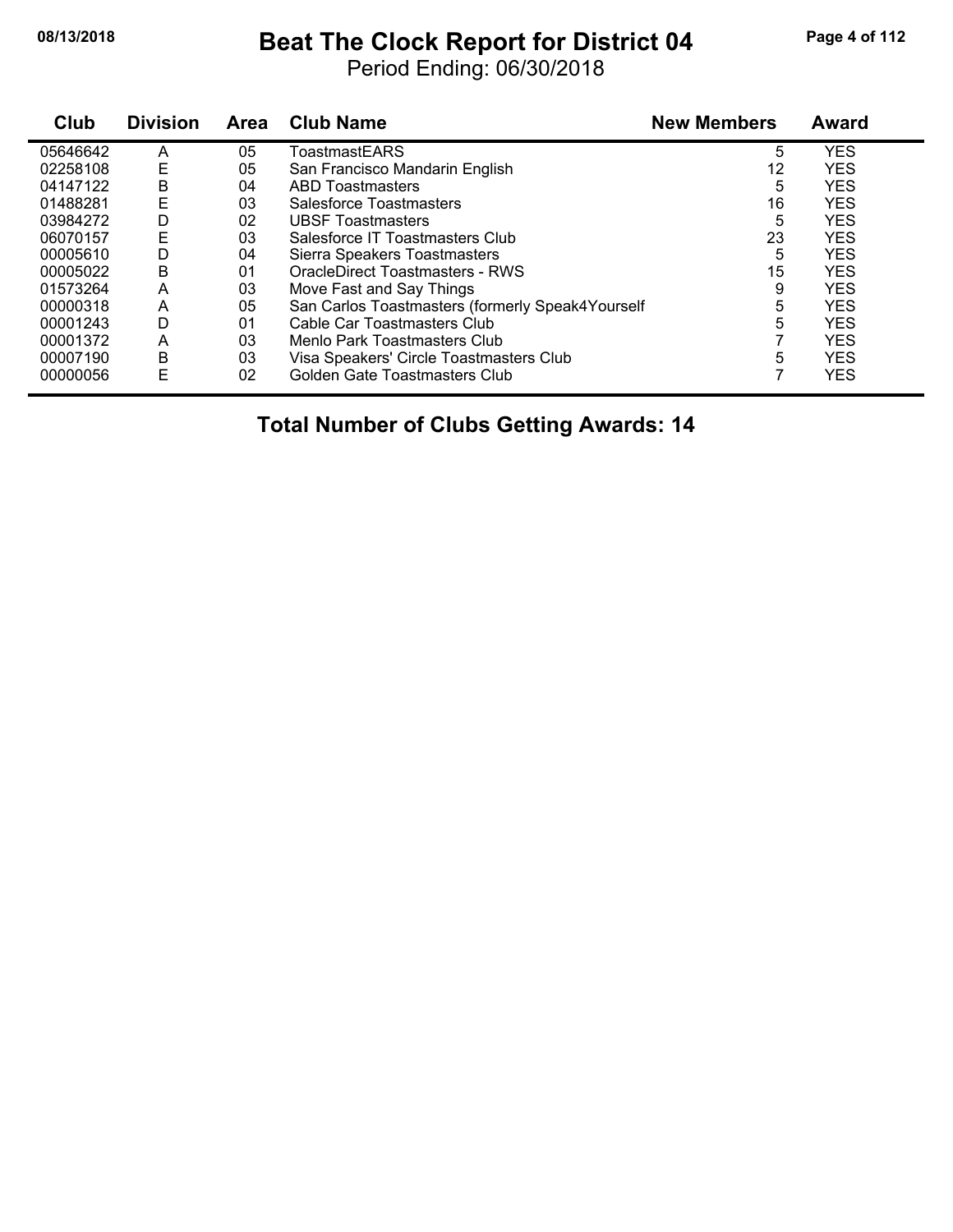#### **08/13/2018 Beat The Clock Report for District 05 Page 5 of 112**

Period Ending: 06/30/2018

| Club     | <b>Division</b> | Area | <b>Club Name</b>              | <b>New Members</b> | <b>Award</b> |
|----------|-----------------|------|-------------------------------|--------------------|--------------|
| 00004356 | N               | 11   | North Coast Toastmasters Club | 6                  | YES          |
| 00001394 | S               | 21   | Hardhats Club                 | 5                  | YES          |
| 00002012 | w               | 08   | Toastmasters of the Cove Club | 6                  | YES          |
| 00002504 | N               | 23   | San Marcos Toastmasters       | 10                 | YES          |
| 00002719 | S               | 12   | Turbo Toasters Club           | 5                  | YES          |
| 00001125 | С               | 26   | Co-Op Club                    | 6                  | <b>YES</b>   |
| 00009036 | C               | 07   | Golden Triangle Toastmasters  |                    | YES          |
| 00002955 |                 | 10   | Poway-Black Mountain Club     | 6                  | YES          |
| 05291781 | W               | 29   | <b>Pfluently Pfizer</b>       |                    | <b>YES</b>   |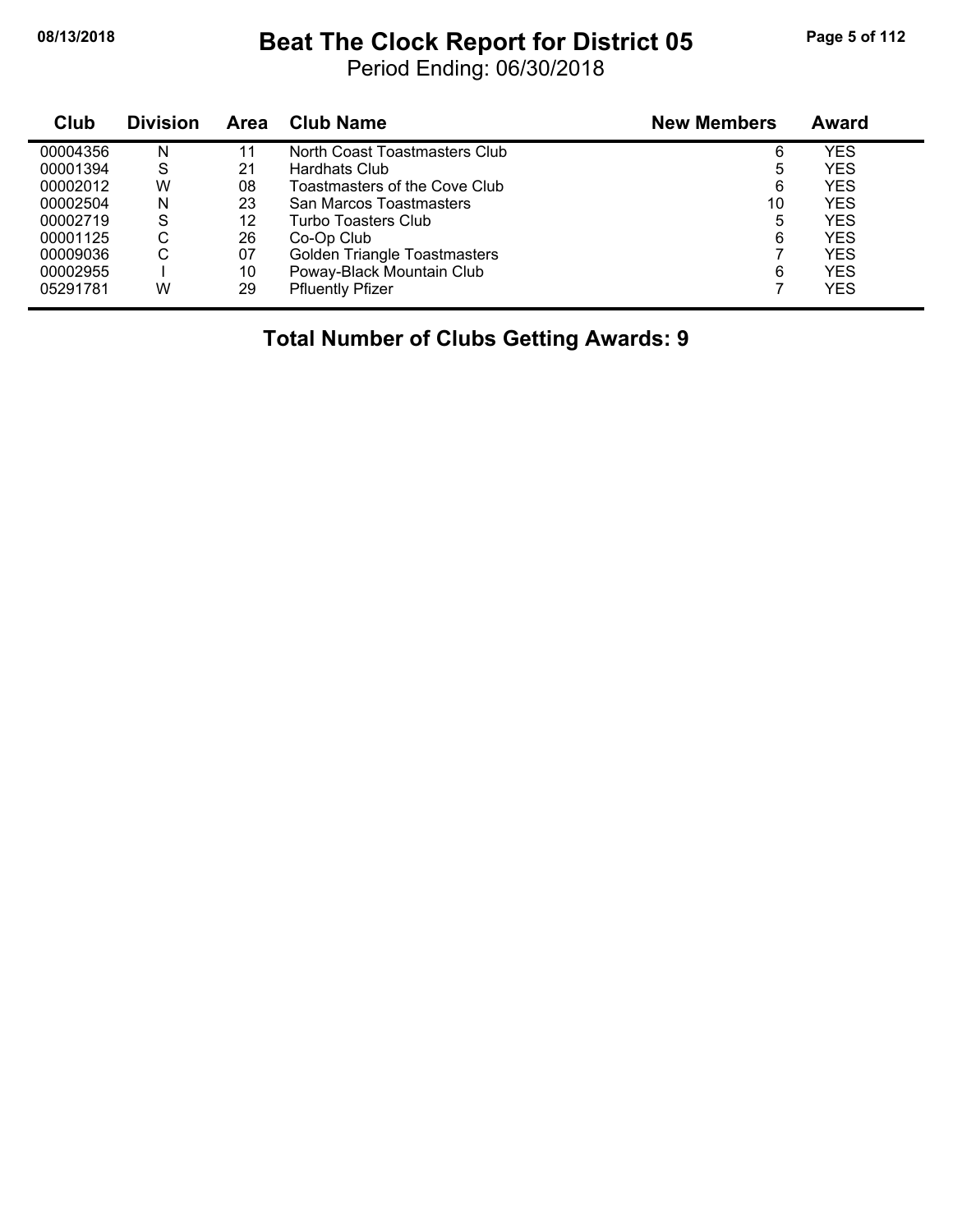#### **08/13/2018 Beat The Clock Report for District 06 Page 6 of 112**

Period Ending: 06/30/2018

| Club     | <b>Division</b> | <b>Area</b> | <b>Club Name</b>                | <b>New Members</b> | <b>Award</b> |
|----------|-----------------|-------------|---------------------------------|--------------------|--------------|
| 05701194 | D               | 31          | OptUMs and AHs                  | 6                  | <b>YES</b>   |
| 03338102 | Ε               | 45          | Lakeville Toastmasters          | 5                  | <b>YES</b>   |
| 06595587 | C               | 22          | <b>Red Spade Speakers</b>       |                    | <b>YES</b>   |
| 00002919 | E               | 42          | <b>Woodwinds Club</b>           | 5                  | <b>YES</b>   |
| 00003670 | E               | 42          | Voice of Leadership Club        | 6                  | <b>YES</b>   |
| 00007470 |                 | 54          | Southern Minnesota Mentors Club |                    | <b>YES</b>   |
| 00008194 | E               | 46          | Sea Speakers Club               |                    | <b>YES</b>   |
| 00009893 | Ε               | 44          | Speak N' Eagan Club             | 13                 | <b>YES</b>   |
| 00821458 |                 | 52          | Humor-US Club                   | 5                  | <b>YES</b>   |
| 01128511 | F               | 51          | Lunchbunch Toastmasters         | 5                  | <b>YES</b>   |
| 00006540 | С               | 22          | <b>Tag Talk Toastmasters</b>    | 5                  | <b>YES</b>   |
| 00000987 | С               | 25          | <b>Attention Getters Club</b>   |                    | <b>YES</b>   |
| 00002248 | F               | 55          | Speakers Of The House Club      | 5                  | <b>YES</b>   |
| 00004216 | Β               | 12          | <b>Roller Toasters Club</b>     | 8                  | <b>YES</b>   |
| 00002426 | E               | 42          | <b>Riverbluffers Club</b>       | 5                  | <b>YES</b>   |
| 00009648 | С               | 21          | <b>HealthToasters Club</b>      | 5                  | <b>YES</b>   |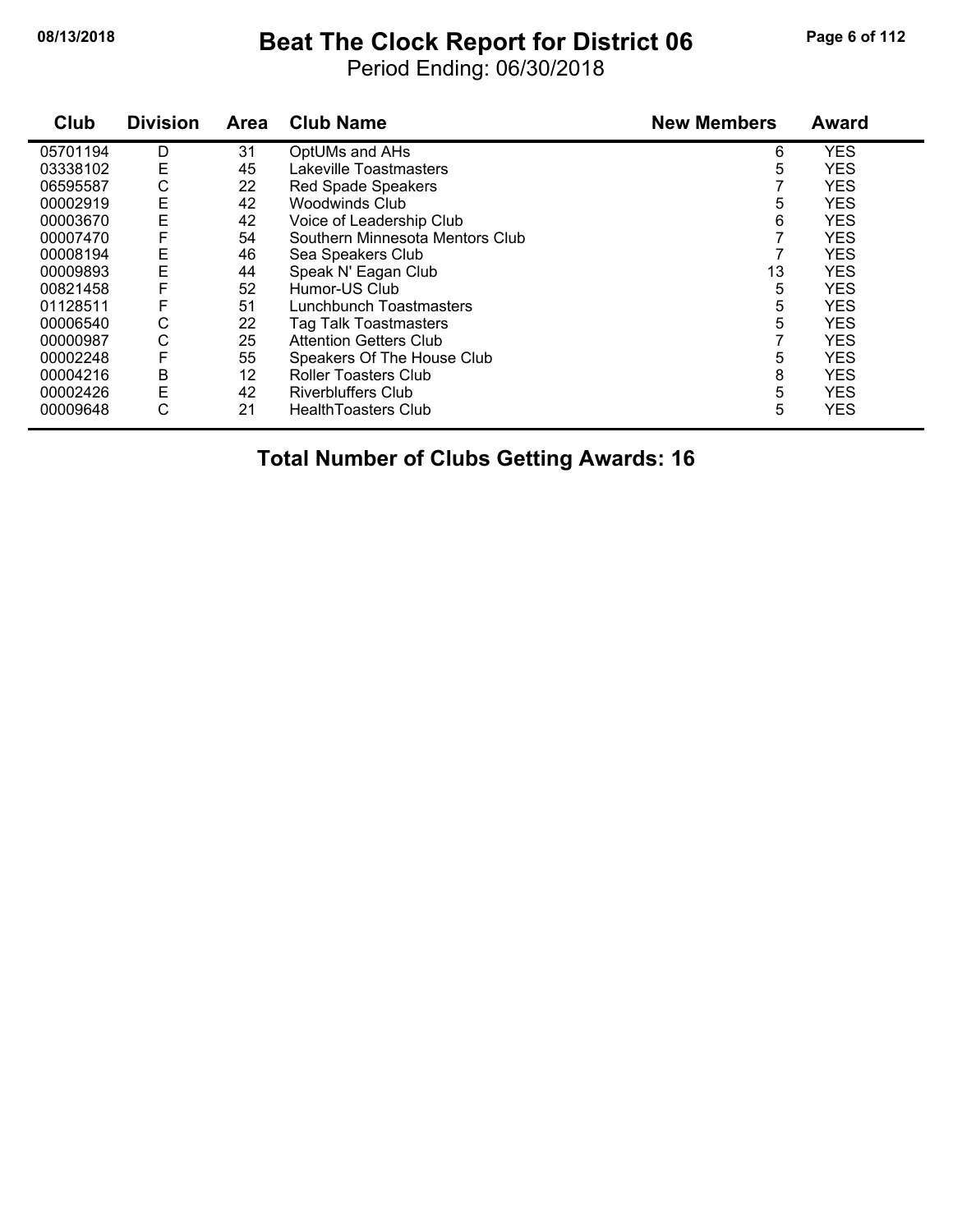$\blacksquare$ 

#### **08/13/2018 Beat The Clock Report for District 07 Page 7 of 112**

Period Ending: 06/30/2018

| Club     | <b>Division</b> | <b>Area</b> | <b>Club Name</b>                | <b>New Members</b> | Award      |
|----------|-----------------|-------------|---------------------------------|--------------------|------------|
| 00009459 | н               | 93          | Feedbackers Toastmasters Club   | ხ                  | YES        |
| 00006869 | D               | 53          | Tell Me A Story                 |                    | YES        |
| 01007407 | Е               | 65          | <b>WE Toasted Toastmasters</b>  | 5                  | YES        |
| 00005588 | Е               | 63          | <b>Marylhurst Toastmasters</b>  | 8                  | YES        |
| 00003091 | G               | 81          | <b>Professionally Speaking</b>  | 6                  | YES        |
| 06643148 | F.              | 76          | CareOregon                      | 11                 | <b>YES</b> |
| 00879690 | Е               | 63          | I.R. Speaking Toastmasters Club | 5                  | YES        |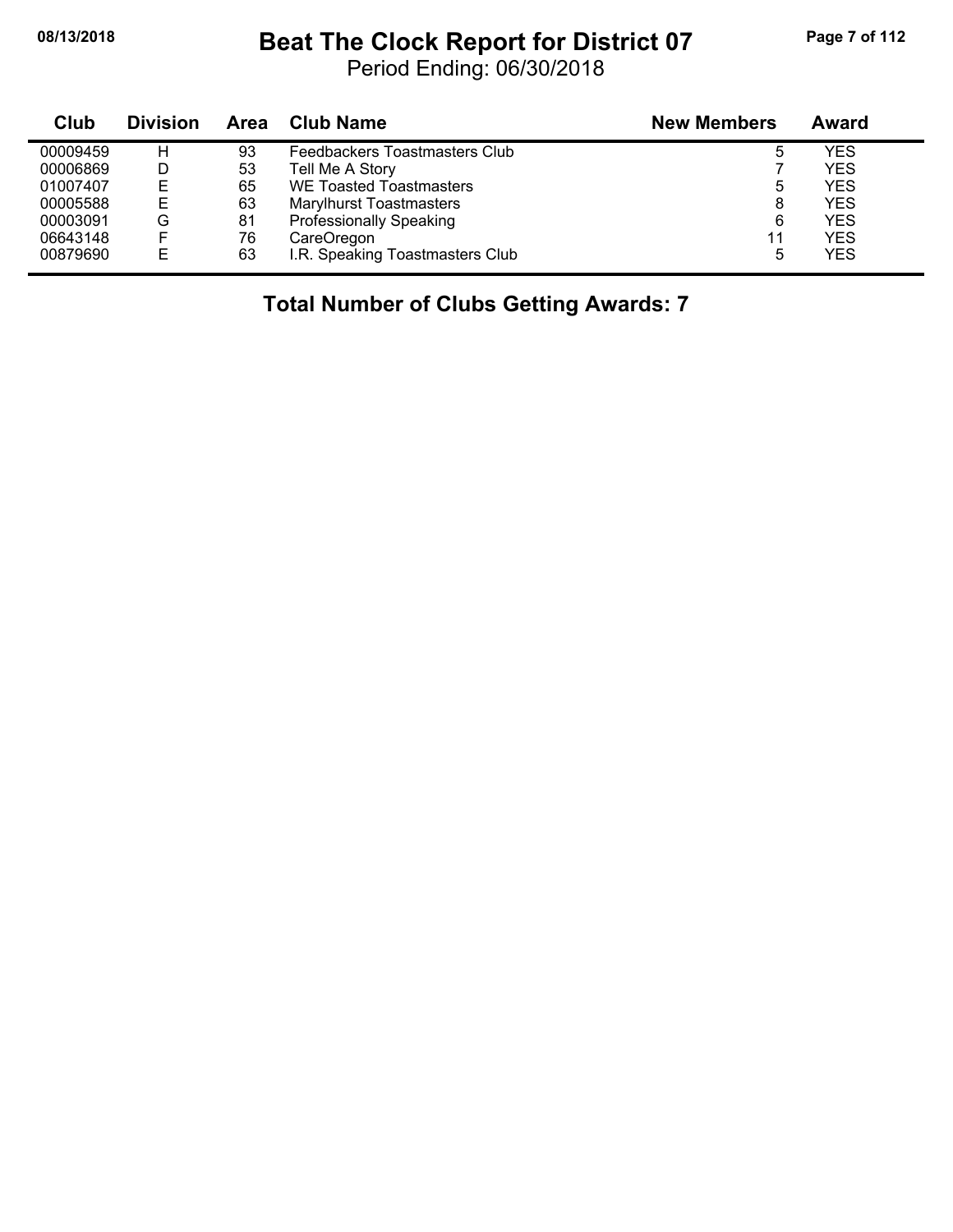#### **08/13/2018 Beat The Clock Report for District 08 Page 8 of 112**

Period Ending: 06/30/2018

| Club     | <b>Division</b> | Area | <b>Club Name</b>                     | <b>New Members</b> | Award      |
|----------|-----------------|------|--------------------------------------|--------------------|------------|
| 06762610 | B               | 20   | <b>Kemper Masters</b>                | 11                 | <b>YES</b> |
| 03273397 | E               | 07   | Alpha Toastmasters                   | 6                  | <b>YES</b> |
| 00606012 | A               | 05   | Southern Illinois Toastmasters Club  | 8                  | <b>YES</b> |
| 00609891 | B               | 03   | <b>Script Masters Club</b>           | 5                  | <b>YES</b> |
| 00009793 | С               | 06   | Scott Toastmasters Club              | 8                  | <b>YES</b> |
| 01078293 | Е               | 07   | Callaway Community                   | 5                  | <b>YES</b> |
| 01491688 | B               | 18   | <b>Shalom Church Toastmasters</b>    | 5                  | <b>YES</b> |
| 06484284 | F               | 12   | ABECU                                | 12                 | <b>YES</b> |
| 04908054 | F               | 17   | <b>Central West End Toastmasters</b> | 6                  | <b>YES</b> |
| 03913401 | F               | 12   | Toast of WU                          | 6                  | <b>YES</b> |
| 00004431 | B               | 20   | Mastertoasters Club                  | 5                  | <b>YES</b> |
| 00004390 | в               | 13   | <b>Bulls &amp; Bears Club</b>        |                    | <b>YES</b> |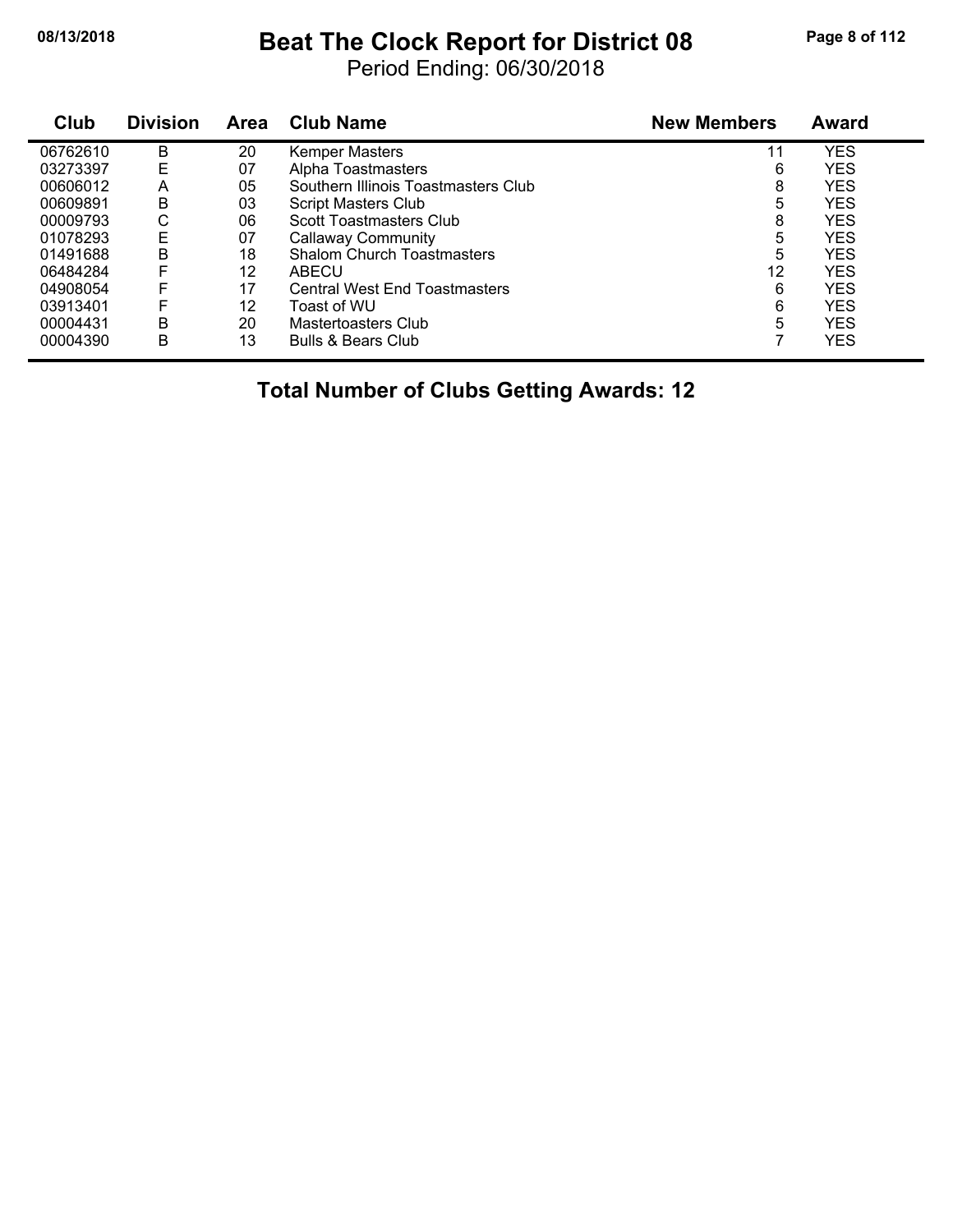### **08/13/2018 Beat The Clock Report for District 09 Page 9 of 112**

Period Ending: 06/30/2018

| Club     | <b>Division</b> | <b>Area</b> | <b>Club Name</b>                          | <b>New Members</b> | Award      |
|----------|-----------------|-------------|-------------------------------------------|--------------------|------------|
| 00004659 | B               | 04          | Speech Masters Advanced Toastmasters Club | 8                  | YES        |
| 00001760 | В               | 01          | <b>Atomic City Club</b>                   | 6                  | <b>YES</b> |
| 00001349 | B               | 02          | Moses Lake Toastmasters                   | 5                  | YES        |
| 01010891 | Α               | 04          | <b>Insiders</b>                           |                    | <b>YES</b> |
| 01559670 | E               | 03          | Articulate Ambassadors                    | 11                 | <b>YES</b> |
| 01817601 | А               | 04          | <b>Verbal Architects</b>                  | 10                 | <b>YES</b> |
| 04836391 | Α               | 03          | Greater Yakima Chamber Toastmasters       | 8                  | YES        |
| 04408890 | Α               | 04          | <b>Veritas Warriors</b>                   | 5                  | <b>YES</b> |
| 06589663 | Е               | 03          | Creating Entrepreneurs in Oregon          | 13                 | <b>YES</b> |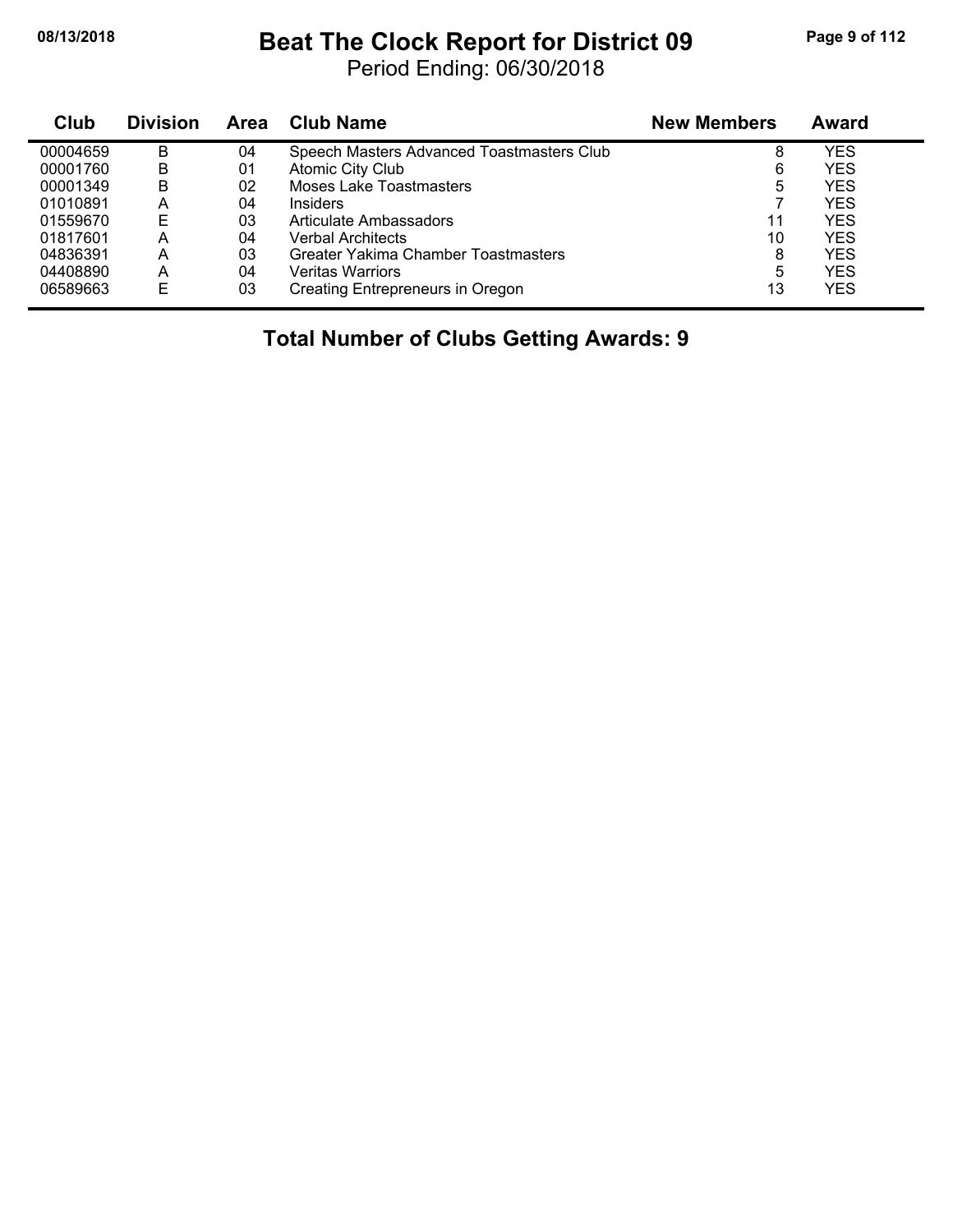$\blacksquare$ 

### **08/13/2018 Beat The Clock Report for District 10 Page 10 of 112**

Period Ending: 06/30/2018

| Club     | <b>Division</b> |    | Area Club Name                          | <b>New Members</b> | Award      |  |
|----------|-----------------|----|-----------------------------------------|--------------------|------------|--|
| 01383972 | N               | 50 | Top of the Town Advanced Club           | G                  | YES        |  |
| 02291177 |                 | 10 | <b>Twinspirations Toastmasters Club</b> | ა                  | YES        |  |
| 03154914 | S               | 32 | Ariel Toastmasters 1                    | 8                  | YES        |  |
| 03154949 | S               | 32 | Ariel Toastmasters 2                    | 11                 | YES        |  |
| 03968072 | N               | 53 | <b>CWRU Spartans Toastmasters Club</b>  | ა                  | YES        |  |
| 00780834 | S               | 33 | Toastmasters in Green                   | 5                  | <b>YES</b> |  |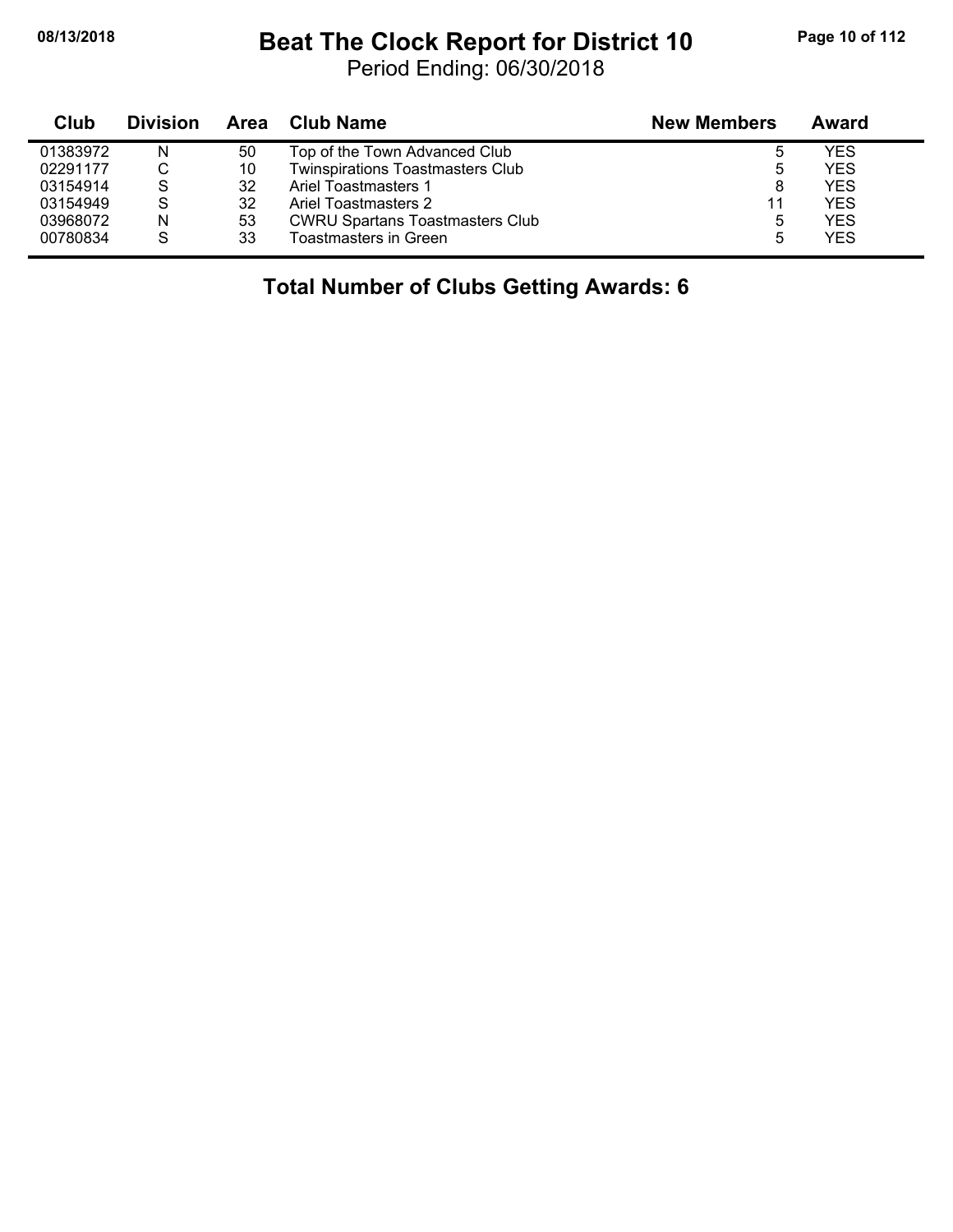#### **08/13/2018 Beat The Clock Report for District 11 Page 11 of 112**

Period Ending: 06/30/2018

| <b>Club</b> | <b>Division</b> | <b>Area</b> | <b>Club Name</b>                               | <b>New Members</b> | Award      |
|-------------|-----------------|-------------|------------------------------------------------|--------------------|------------|
| 00000053    | С               | 32          | East Side #53 Toastmasters                     | 5                  | YES        |
| 00000521    | B               | 23          | Anthony Wayne Toastmasters Club                |                    | <b>YES</b> |
| 00001127    | G               | 71          | Donald A. Campbell Lafayette Toastmasters Club | 6                  | <b>YES</b> |
| 00002481    | Е               | 54          | Columbus Club                                  | 5                  | <b>YES</b> |
| 00740597    |                 | 66          | Humana's Guiding Voices Club                   |                    | <b>YES</b> |
| 00008734    |                 | 66          | Humana Speaks Up Club                          | 8                  | <b>YES</b> |
| 04077249    | B               | 23          | The Great Emancipators                         | 6                  | <b>YES</b> |
| 00008307    |                 | 62          | Gilded Tongues Club                            | 9                  | <b>YES</b> |
| 00869008    | D               | 42          | Paducah Toastmasters Sam Sloan Chapter         | 5                  | <b>YES</b> |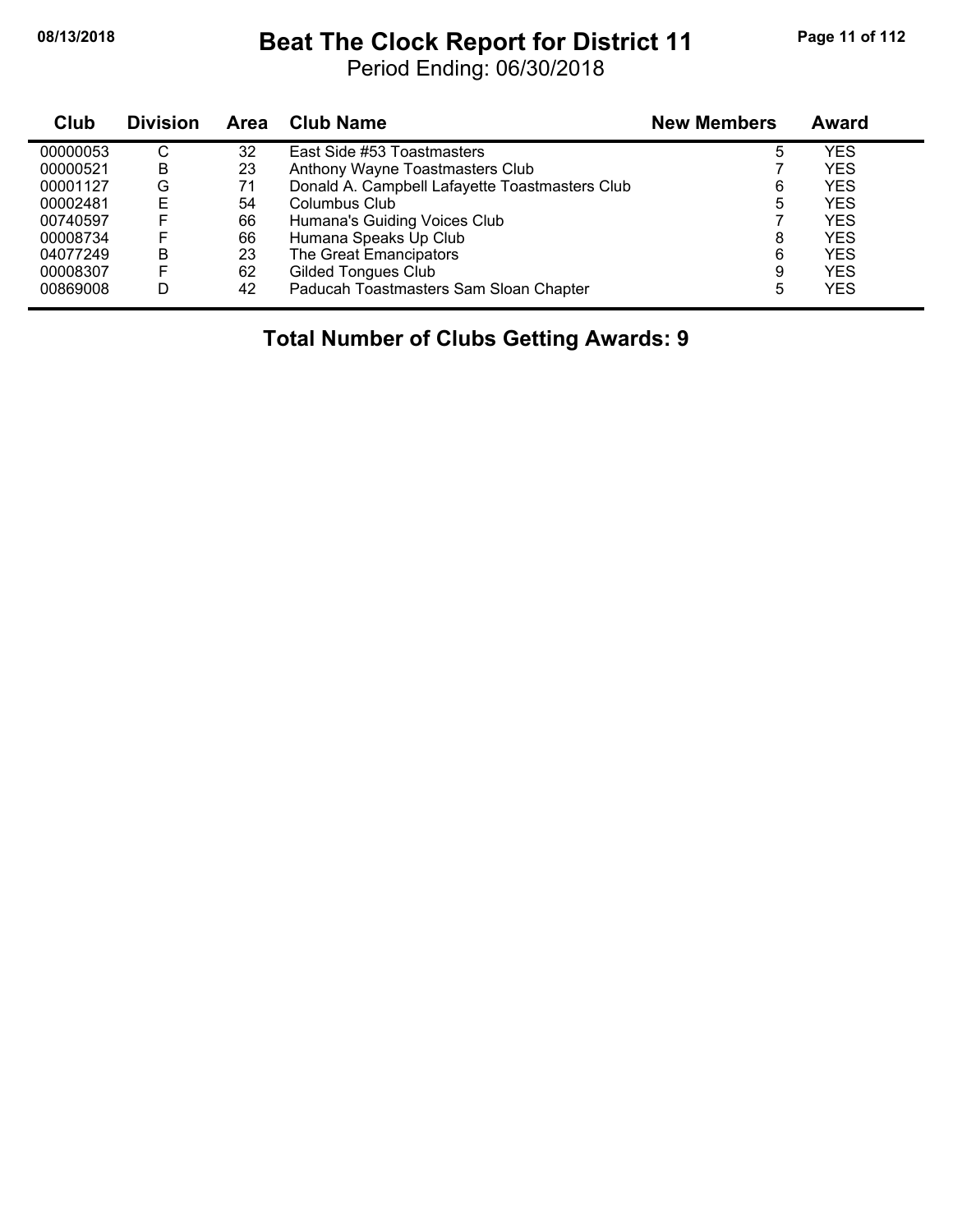#### **08/13/2018 Beat The Clock Report for District 12 Page 12 of 112**

Period Ending: 06/30/2018

| Club     | <b>Division</b> | Area | <b>Club Name</b>                   | <b>New Members</b> | <b>Award</b> |  |
|----------|-----------------|------|------------------------------------|--------------------|--------------|--|
| 03710186 | Е               | 05   | <b>Circle City Toastmasters</b>    | 6                  | YES          |  |
| 04017109 | E               | 05   | <b>Inland Gateway Toastmasters</b> | 5                  | <b>YES</b>   |  |
| 02962927 | А               | 02   | Gilead San Dimas Toastmasters      | 6                  | <b>YES</b>   |  |
| 05077319 |                 | 03   | Professional Women Toastmasters    |                    | <b>YES</b>   |  |
| 05175229 | Е               | 03   | <b>Talk On Main Toastmasters</b>   | 6                  | <b>YES</b>   |  |
| 00947243 | А               | 03   | Club ADP                           | 5                  | YES          |  |
| 00000110 | A               | 01   | <b>Speech Masters</b>              | 5                  | YES          |  |
| 00004209 |                 | 05   | Desert Toasters Club               | 5                  | <b>YES</b>   |  |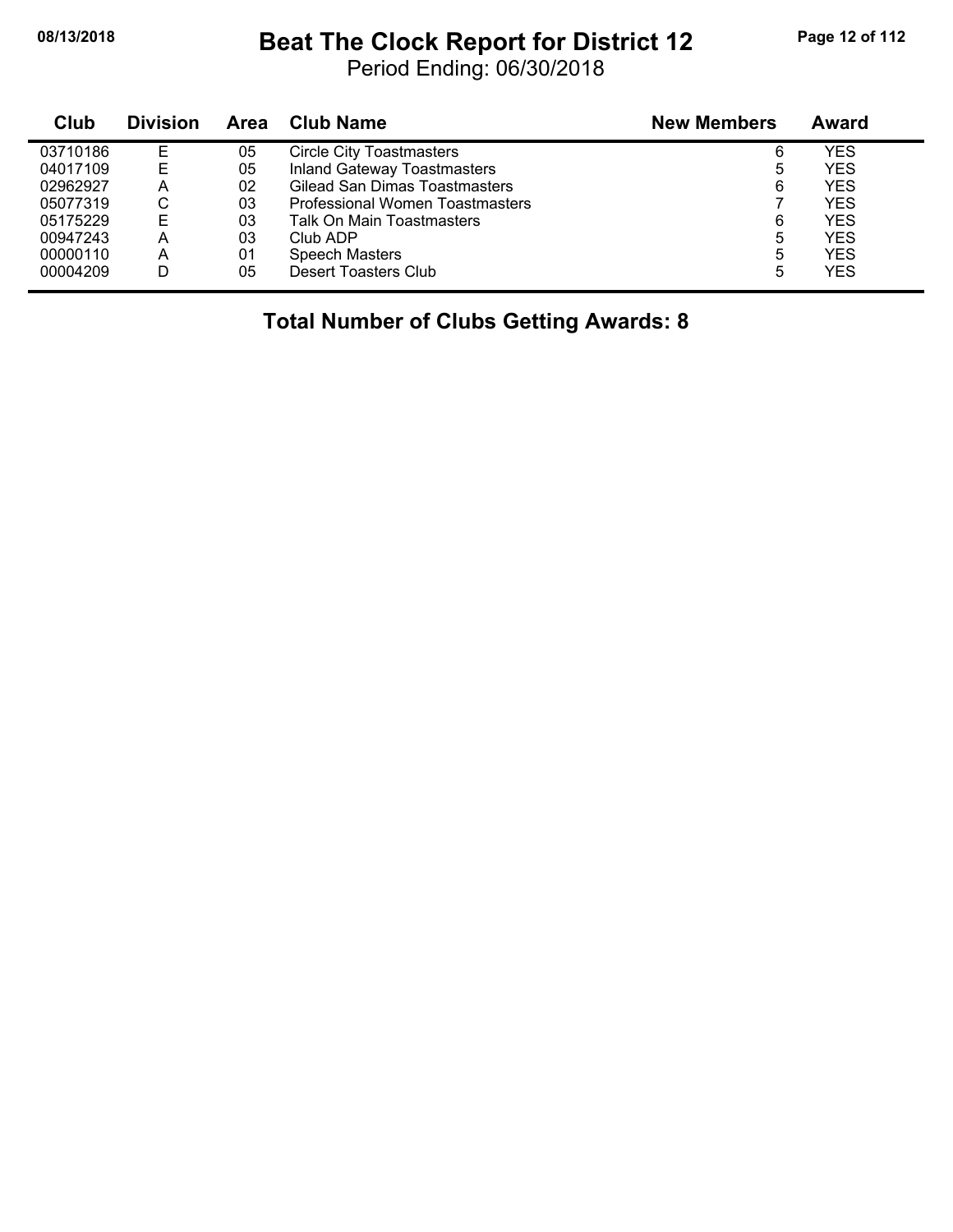### **08/13/2018 Beat The Clock Report for District 13 Page 13 of 112**

Period Ending: 06/30/2018

| Club     | <b>Division</b> | <b>Area</b> | Club Name               | <b>New Members</b> | Award      |
|----------|-----------------|-------------|-------------------------|--------------------|------------|
| 00004021 |                 | 24          | Greensburg Club         |                    | YES        |
| 00000144 | Α               | 04          | Pittsburgh Club         | ა                  | <b>YES</b> |
| 00007132 | С               | 22          | Penn State Pingers Club | 11                 | <b>YES</b> |
| 00002723 | в               | 11          | VA Club                 | 5                  | YES        |
| 04813611 |                 | 34          | Woman 2 Woman           | 6                  | <b>YES</b> |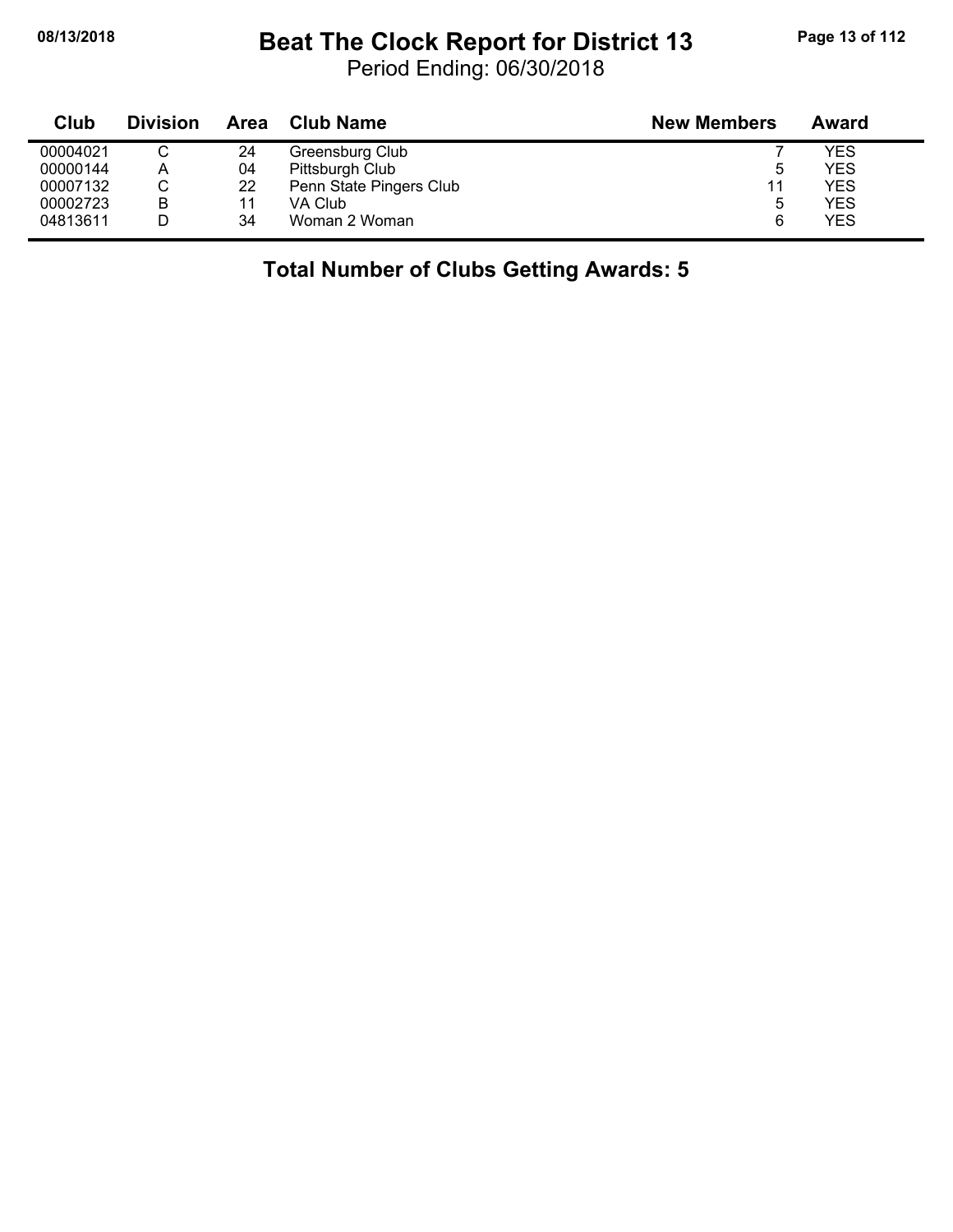#### **08/13/2018 Beat The Clock Report for District 14 Page 14 of 112**

Period Ending: 06/30/2018

| Club     | <b>Division</b> | <b>Area</b> | <b>Club Name</b>                         | <b>New Members</b> | <b>Award</b> |
|----------|-----------------|-------------|------------------------------------------|--------------------|--------------|
| 04648792 | G               | 71          | <b>Friendly City Toastmasters</b>        | 10                 | <b>YES</b>   |
| 02303221 | H               | 81          | Statesboro Toastmasters                  | 6                  | <b>YES</b>   |
| 02258081 | A               | 15          | <b>Clarkston Community Toastmasters</b>  | 5                  | <b>YES</b>   |
| 04971324 | A               | 11          | Salem MBC TM Club                        | 8                  | <b>YES</b>   |
| 05916750 | E               | 52          | <b>Whitelaw Speakers</b>                 | 5                  | <b>YES</b>   |
| 00002771 | C               | 31          | Dawn-Breakers Toastmasters Club          | 8                  | <b>YES</b>   |
| 00003379 | G               | 71          | Artesian Toastmasters Club #3379         | 8                  | <b>YES</b>   |
| 00005748 | C               | 34          | Voices Of Aaron Club                     | 6                  | <b>YES</b>   |
| 00005901 | E               | 52          | Waynesboro Club                          | 5                  | <b>YES</b>   |
| 00589248 | F               | 61          | <b>Ridge Masters Club</b>                |                    | <b>YES</b>   |
| 00007647 | B               | 24          | <b>Carter Center Club</b>                | 5                  | <b>YES</b>   |
| 00600184 | D               | 43          | Southern Crescent Toastmasters           | 8                  | <b>YES</b>   |
| 01867570 | C               | 34          | <b>NBBA Toastmasters</b>                 | 6                  | <b>YES</b>   |
| 01174936 | G               | 71          | Albany Legacy Builders Toastmasters Club | 5                  | <b>YES</b>   |
| 00000705 | H               | 81          | Savannah Club 705                        | 6                  | <b>YES</b>   |
| 00001501 | B               | 21          | Plaza Presenters Toastmasters Club       |                    | <b>YES</b>   |
| 01289461 | D               | 43          | <b>Morrow Toastmasters</b>               | 10                 | <b>YES</b>   |
| 00002579 | C               | 31          | Conyers-Rockdale Toastmasters            | 6                  | <b>YES</b>   |
| 00000289 | C               | 33          | Alpha Toastmasters Club                  | 16                 | <b>YES</b>   |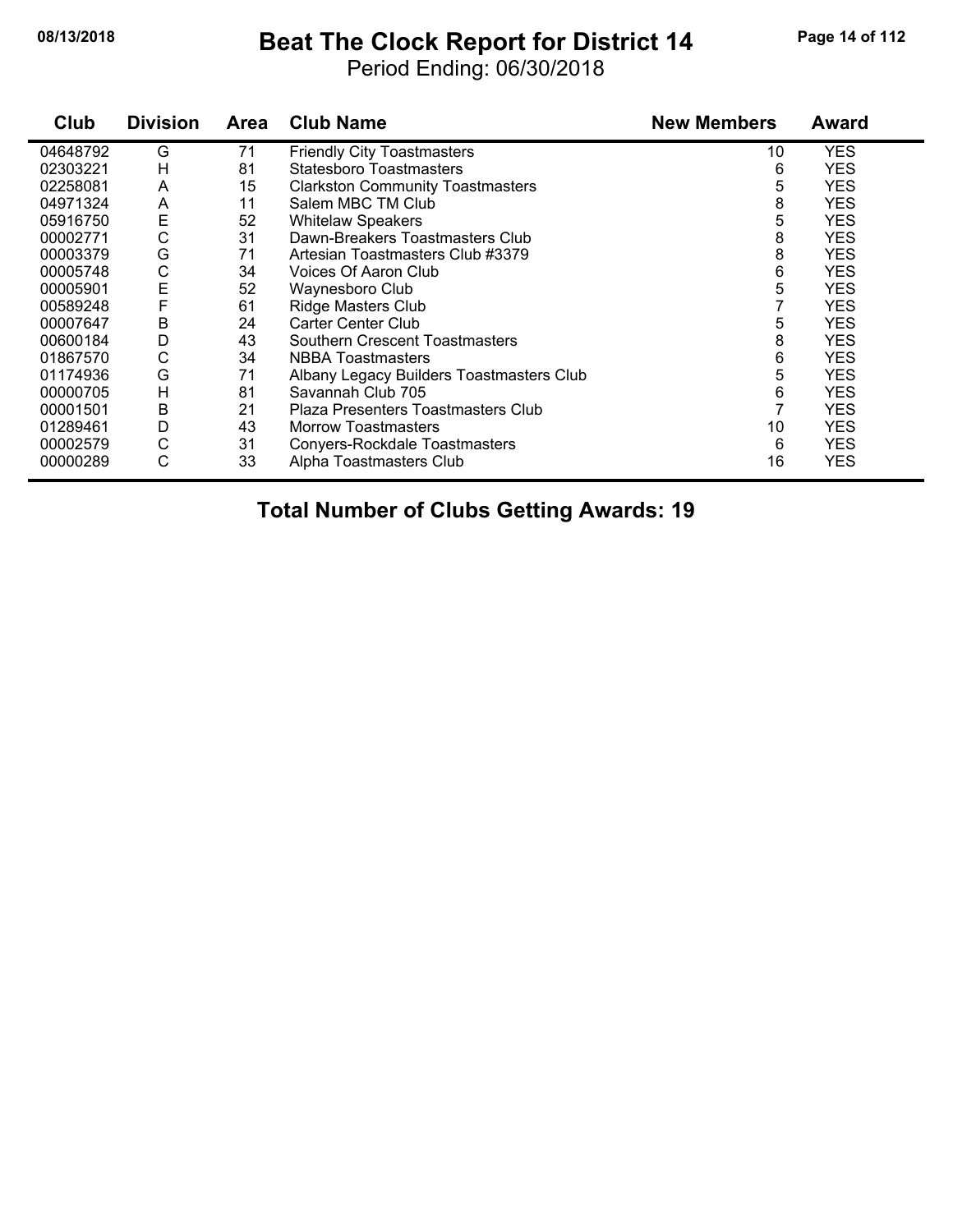# **08/13/2018 Beat The Clock Report for District 15 Page 15 of 112**

Period Ending: 06/30/2018

| Club     | <b>Division</b> | <b>Area</b> | <b>Club Name</b>             | <b>New Members</b> | Award |
|----------|-----------------|-------------|------------------------------|--------------------|-------|
| 01982709 | ▃               | 03          | <b>Parkway Pontificators</b> |                    | YES   |
| 05480984 | в               | 03          | Strong Women's Legacy        |                    | YES   |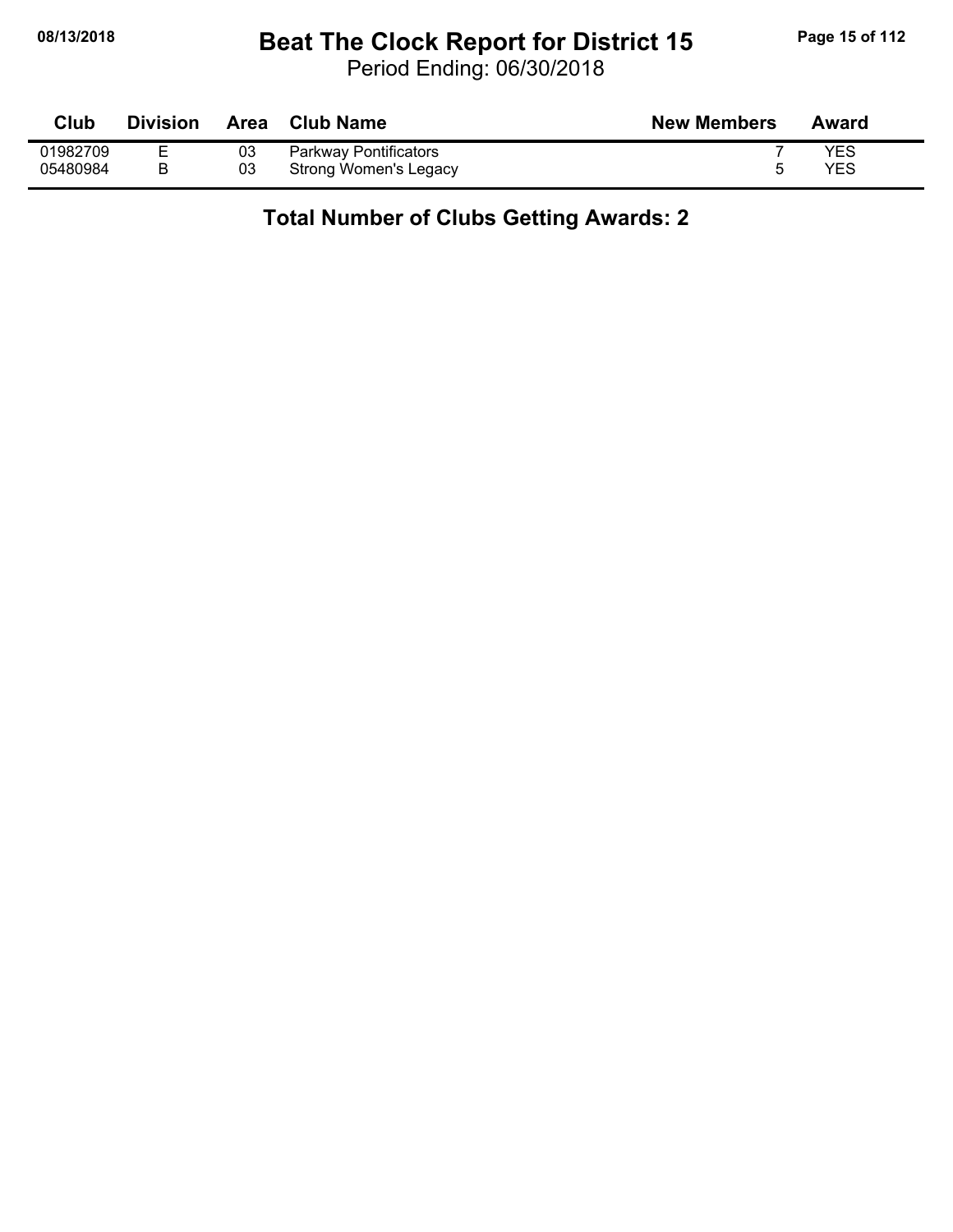#### **08/13/2018 Beat The Clock Report for District 16 Page 16 of 112**

Period Ending: 06/30/2018

| Club     | <b>Division</b> | Area | Club Name                                    | <b>New Members</b> | <b>Award</b> |
|----------|-----------------|------|----------------------------------------------|--------------------|--------------|
| 06625979 |                 | 02   | Quik'nToasty                                 | 6                  | YES          |
| 03474160 |                 | 01   | <b>Varsity Toastmasters Club</b>             | 9                  | YES          |
| 06063527 | O               | 02   | Roaring Legacy Toastmasters                  | 10                 | YES          |
| 00001130 |                 | 02   | Speak E-Z Club                               |                    | YES          |
| 00000907 | A               | 01   | Noon Express Toastmasters Club               | 11                 | YES          |
| 00720944 | U               | 04   | Friends of Greenwood Toastmasters Club       | 5                  | <b>YES</b>   |
| 00004025 | С               | 03   | Professionally Speaking At American Fidelity | 5                  | YES          |
| 00001367 |                 | 01   | Lexical Toastmasters Club                    | 10                 | YES          |
| 00000148 | U               | 02   | Tulsa Club                                   | 6                  | YES          |
| 00009600 | А               | 04   | <b>Mustang Toastmasters Club</b>             | 6                  | <b>YES</b>   |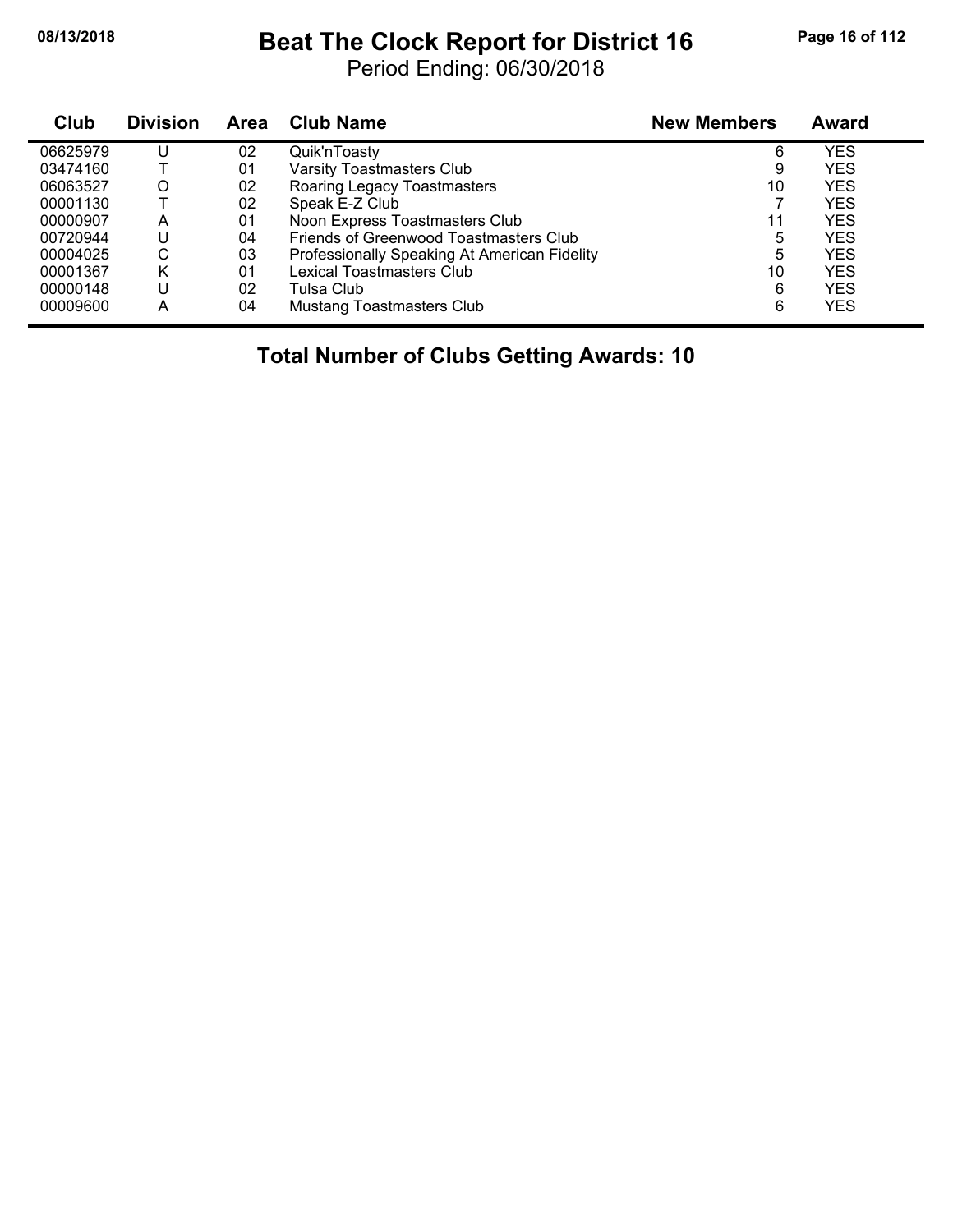#### **08/13/2018 Beat The Clock Report for District 17 Page 17 of 112**

Period Ending: 06/30/2018

| Club     | <b>Division</b> | Area | <b>Club Name</b>                   | <b>New Members</b> | Award      |  |
|----------|-----------------|------|------------------------------------|--------------------|------------|--|
| 01304157 | S               | 35   | <b>Applecross Toastmasters</b>     | 6                  | YES        |  |
| 06018750 | E               | 12   | Curtin Toastmasters Club           | 5                  | <b>YES</b> |  |
| 01196041 | N               | 24   | Highgate Toastmasters Club         |                    | <b>YES</b> |  |
| 00007986 | Е               | 12   | Western Founders Toastmasters Club | 5                  | YES        |  |
| 03627774 | N               | 25   | <b>Dynamic Speakers</b>            | 5                  | <b>YES</b> |  |
| 02383596 | N               | 25   | Gourmet Guns n Roses               | 6                  | YES        |  |
| 03022546 | S               | 33   | <b>Willetton Toastmasters</b>      | 8                  | <b>YES</b> |  |
| 01110743 | E               | 14   | Touch of Gold Toastmasters Club    | 10                 | <b>YES</b> |  |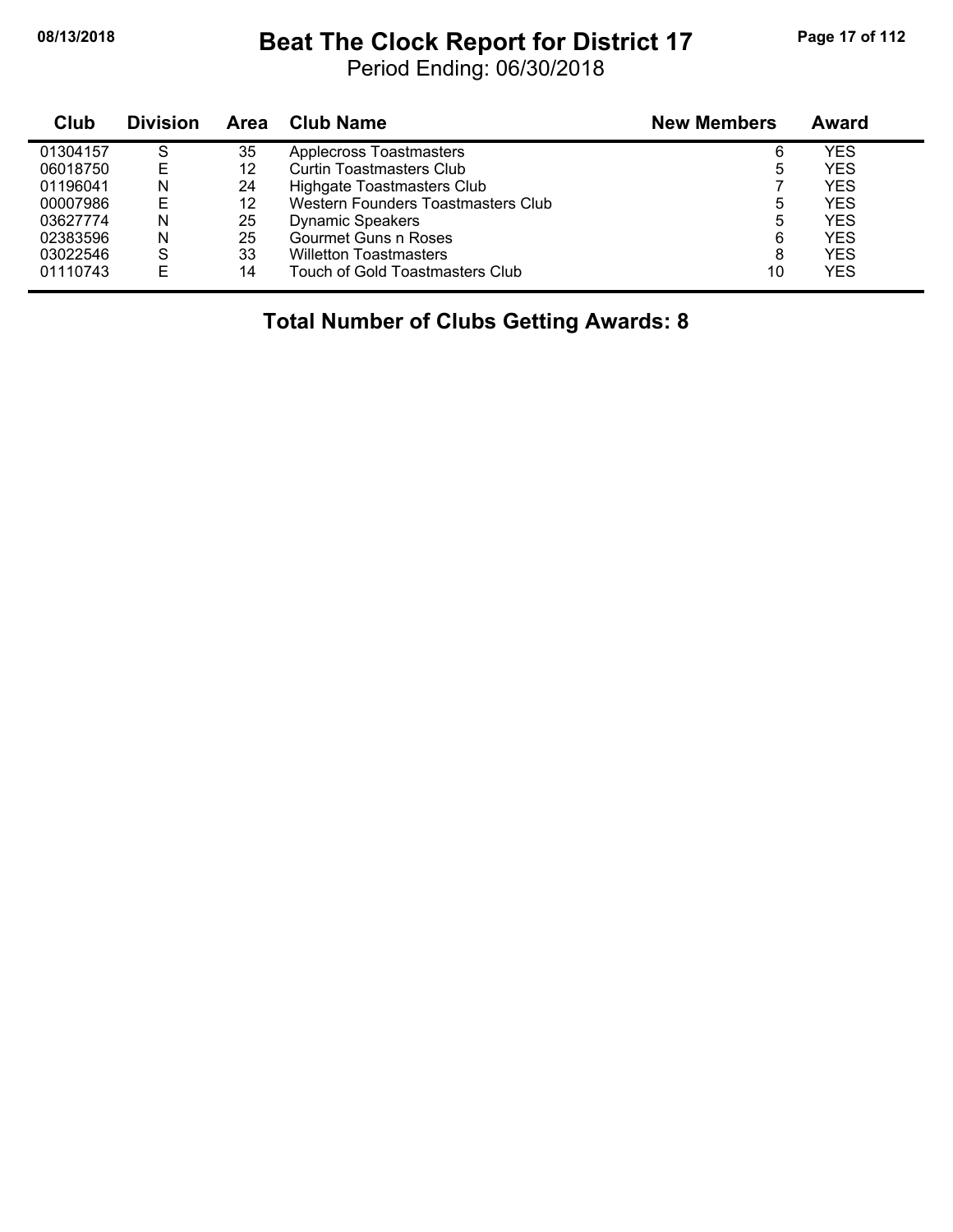#### **08/13/2018 Beat The Clock Report for District 18 Page 18 of 112**

Period Ending: 06/30/2018

| Club     | <b>Division</b> | <b>Area</b> | <b>Club Name</b>                      | <b>New Members</b> | Award      |  |
|----------|-----------------|-------------|---------------------------------------|--------------------|------------|--|
| 05483428 | G               | 73          | <b>Wiley Wildcats Toastmasters</b>    | 9                  | <b>YES</b> |  |
| 06743288 | A               | 16          | <b>Barclays Toastmasters Club</b>     | 13                 | <b>YES</b> |  |
| 04546885 | Ε               | 53          | <b>Baltimore Leidos Toastmasters</b>  |                    | <b>YES</b> |  |
| 00005902 | E               | 54          | <b>Advanced Speakers Club</b>         | 6                  | <b>YES</b> |  |
| 01214773 | A               | 14          | <b>WSFS Toastmasters</b>              |                    | <b>YES</b> |  |
| 04889361 | A               | 12          | <b>White Clay Center Toastmasters</b> | 5                  | <b>YES</b> |  |
| 00003784 | С               | 32          | <b>Global Transformers Club</b>       | 14                 | <b>YES</b> |  |
| 00002240 | Α               | 11          | <b>DESEAA Toastmasters Club</b>       | 5                  | <b>YES</b> |  |
| 00001914 | B               | 24          | Harco Club                            | 5                  | <b>YES</b> |  |
| 00004724 | С               | 35          | Annapolis Toastmasters Club           | 5                  | <b>YES</b> |  |
| 00988158 | С               | 35          | Asbury Town Neck Area Toastmasters    | 8                  | <b>YES</b> |  |
| 00001082 | D               | 43          | <b>Frederick Toastmasters</b>         | 6                  | <b>YES</b> |  |
| 01763134 | E               | 56          | <b>JWR Enterprise</b>                 | 5                  | <b>YES</b> |  |
| 01542797 | E               | 56          | Wh'y' Not Toastmasters?               | 5                  | <b>YES</b> |  |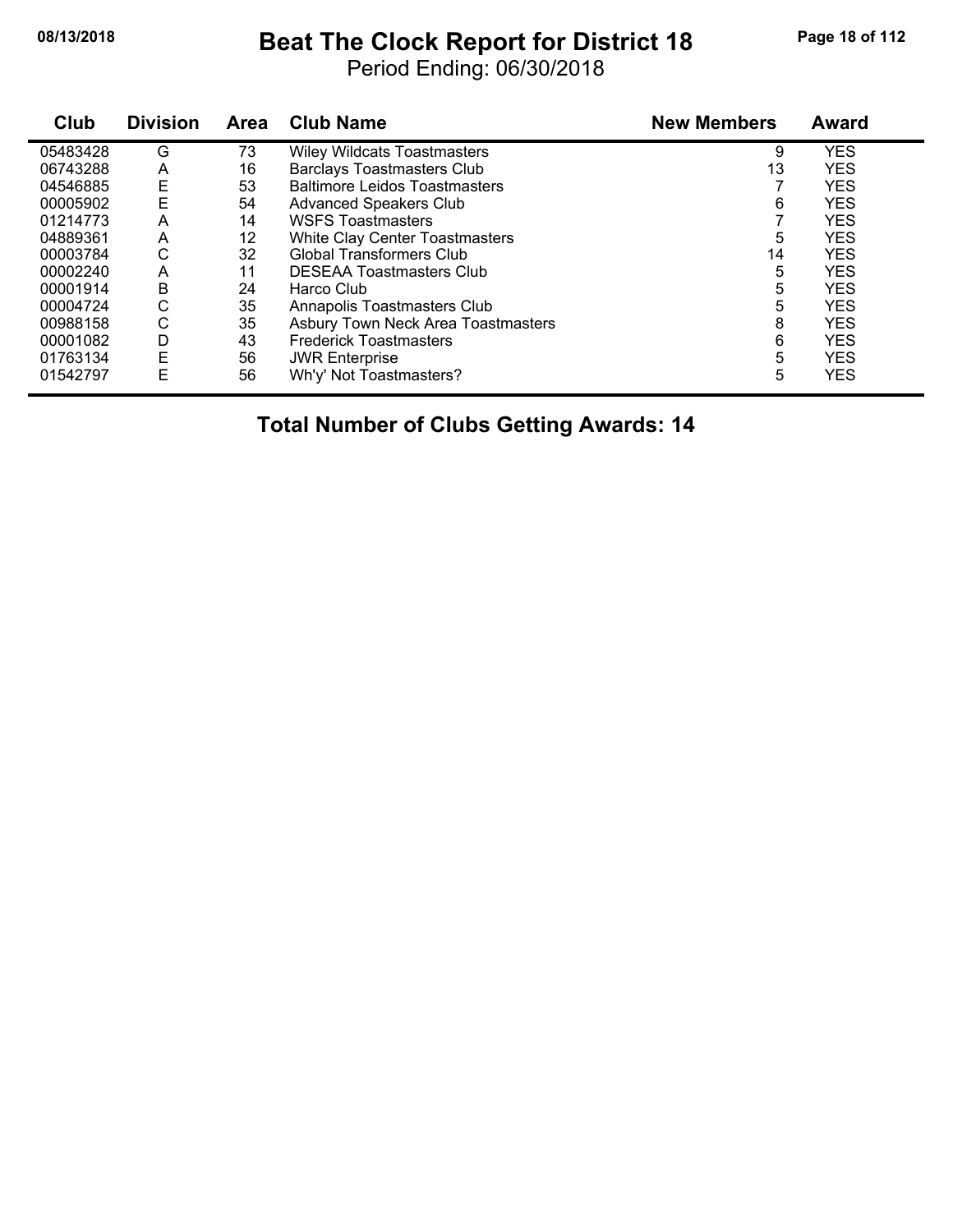$\blacksquare$ 

#### **08/13/2018 Beat The Clock Report for District 19 Page 19 of 112**

Period Ending: 06/30/2018

| Club     | <b>Division</b> |    | Area Club Name                          | <b>New Members</b> | Award |
|----------|-----------------|----|-----------------------------------------|--------------------|-------|
| 01543779 |                 | 66 | Talkin' Trash Toastmasters              |                    | YES   |
| 00711779 |                 | 83 | Quad Cities Executive Toastmasters Club | 8                  | YES   |
| 00006582 |                 | 64 | Hy-Vee Corporate Club                   | 8                  | YES   |
| 01104627 |                 | 63 | Stagecoach Speakers - Downtown DSM      | 5                  | YES   |
| 01991306 |                 | 64 | Eagle's Voice Toastmasters Club         |                    | YES   |
| 00605919 |                 | 62 | 1100 Toastmasters                       | 5                  | YES   |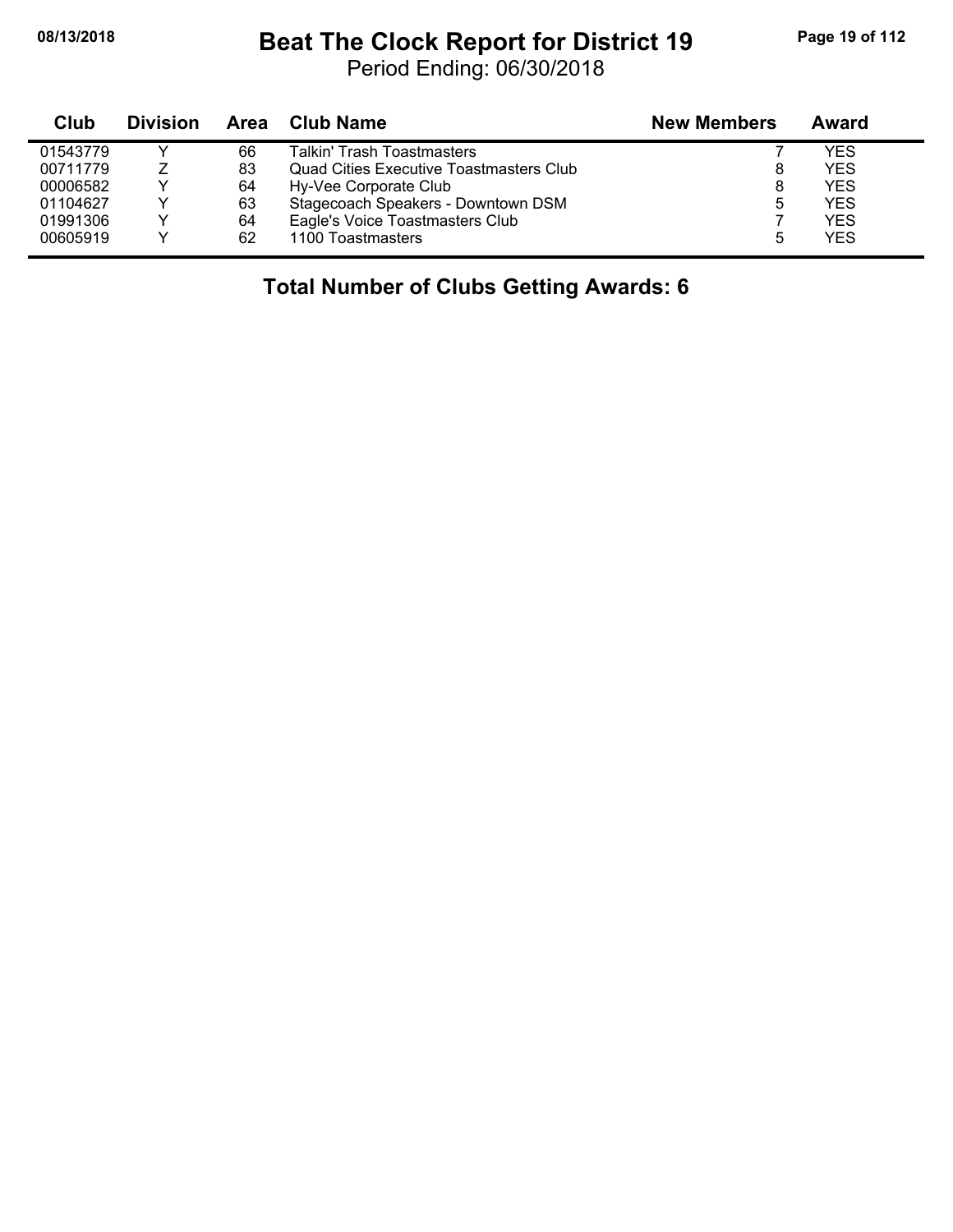#### **08/13/2018 Beat The Clock Report for District 20 Page 20 of 112**

Period Ending: 06/30/2018

| Club     | <b>Division</b> | <b>Area</b> | <b>Club Name</b>                              | <b>New Members</b> | <b>Award</b> |
|----------|-----------------|-------------|-----------------------------------------------|--------------------|--------------|
| 00824350 | A               | 06          | <b>ICABToastmasters Club</b>                  | 5                  | <b>YES</b>   |
| 00002888 | С               | 16          | Karnataka Club Toastmasters                   | 8                  | <b>YES</b>   |
| 01491664 | D               | 08          | <b>BIMA Toastmasters Club</b>                 | 5                  | <b>YES</b>   |
| 02924441 | A               | 07          | Pilipino sa Bansang Bahrain Toastmasters Club | 5                  | <b>YES</b>   |
| 06027129 | E               | 19          | Enjaz Toastmasters Club                       | 6                  | <b>YES</b>   |
| 00009128 | В               | 12          | <b>Falcon Toastmasters Club</b>               | 5                  | <b>YES</b>   |
| 00951706 | E               | 18          | South Kuwait Toastmasters Club                | 5                  | <b>YES</b>   |
| 00982008 | E               | 20          | <b>Capitol Speakers</b>                       | 6                  | <b>YES</b>   |
| 00948489 | В               | 15          | Awesome & Innovative Minds Toastmasters Club  | 5                  | <b>YES</b>   |
| 01045418 | E               | 20          | AOU                                           | 5                  | <b>YES</b>   |
| 05940312 |                 | 25          | <b>Mangaf Communicators</b>                   | 5                  | <b>YES</b>   |
| 05960522 | F               | 21          | <b>ICS Expressions</b>                        | 6                  | <b>YES</b>   |
| 05434730 | F               | 23          | Laugh Out Loud                                | 9                  | <b>YES</b>   |
| 05402174 | С               | 16          | <b>SLCC Toastmasters</b>                      | 5                  | <b>YES</b>   |
| 02771854 | G               | 27          | <b>KFD</b>                                    | 5                  | <b>YES</b>   |
| 06739932 | F               | 25          | Khush-Bayan                                   | 5                  | <b>YES</b>   |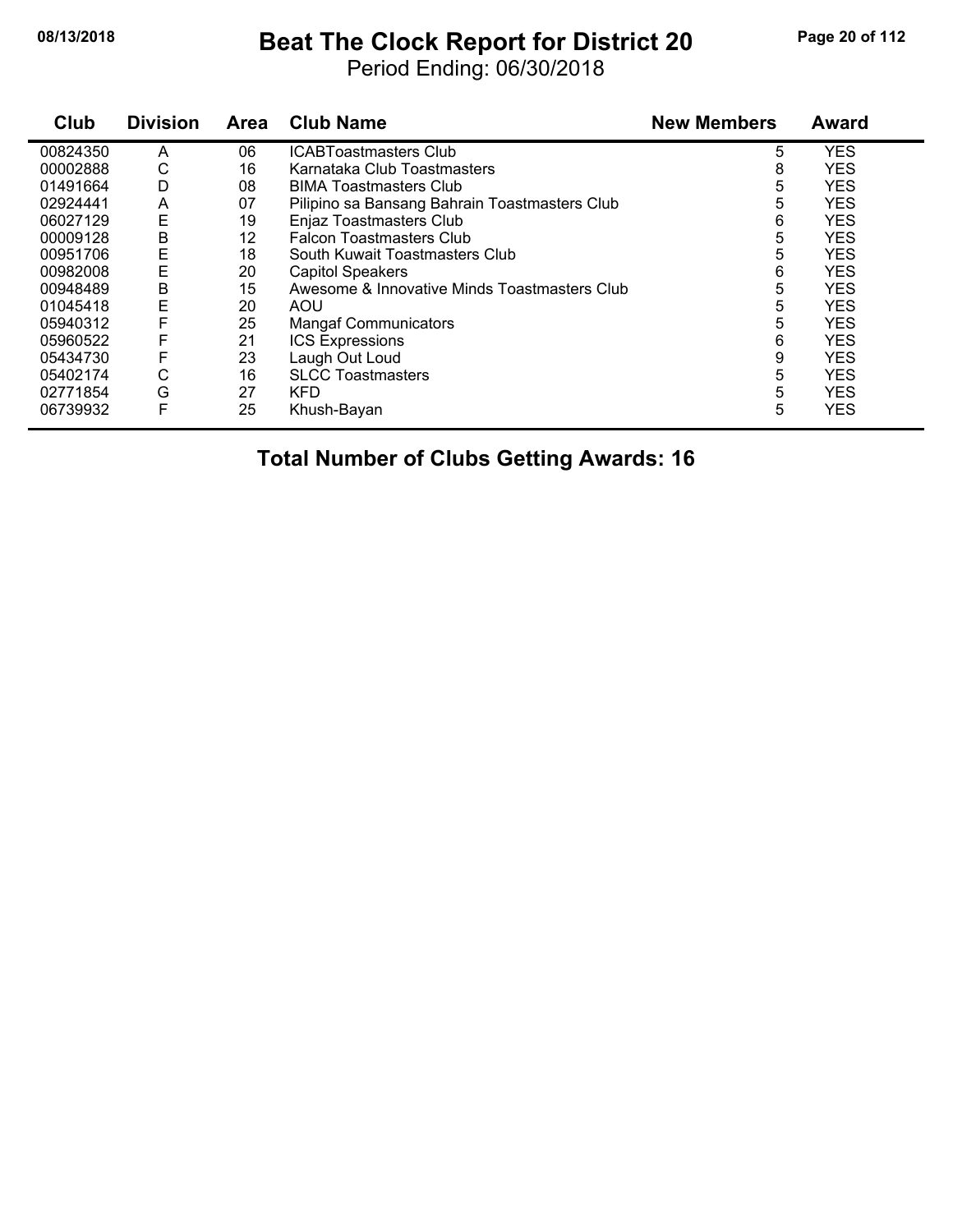#### **08/13/2018 Beat The Clock Report for District 21 Page 21 of 112**

Period Ending: 06/30/2018

| Club     | <b>Division</b> | <b>Area</b> | <b>Club Name</b>                      | <b>New Members</b> | <b>Award</b> |
|----------|-----------------|-------------|---------------------------------------|--------------------|--------------|
| 02465059 | E               | 40          | <b>DDS Wireless Toastmasters Club</b> | 8                  | YES          |
| 01390136 | Α               | 01          | <b>Quorum Toastmasters</b>            | 5                  | <b>YES</b>   |
| 06582043 | F               | 54          | Real Talks Toastmasters               | 5                  | <b>YES</b>   |
| 04795295 | F               | 51          | Spontaneous Speakers                  | 10                 | <b>YES</b>   |
| 00003767 | E               | 43          | Rich-Del Club                         | 8                  | <b>YES</b>   |
| 00009257 | E               | 42          | enRICHed Speakers Toastmasters Club   |                    | YES          |
| 00000908 | E               | 42          | Leading Edge Club                     | 6                  | <b>YES</b>   |
| 00002898 | С               | 21          | Pacific Rim Toastmasters Club         | 5                  | YES          |
| 00002796 | κ               | 83          | Kelowna Club                          |                    | YES          |
| 00861014 | G               | 63          | <b>Envision Enunciators</b>           | 6                  | <b>YES</b>   |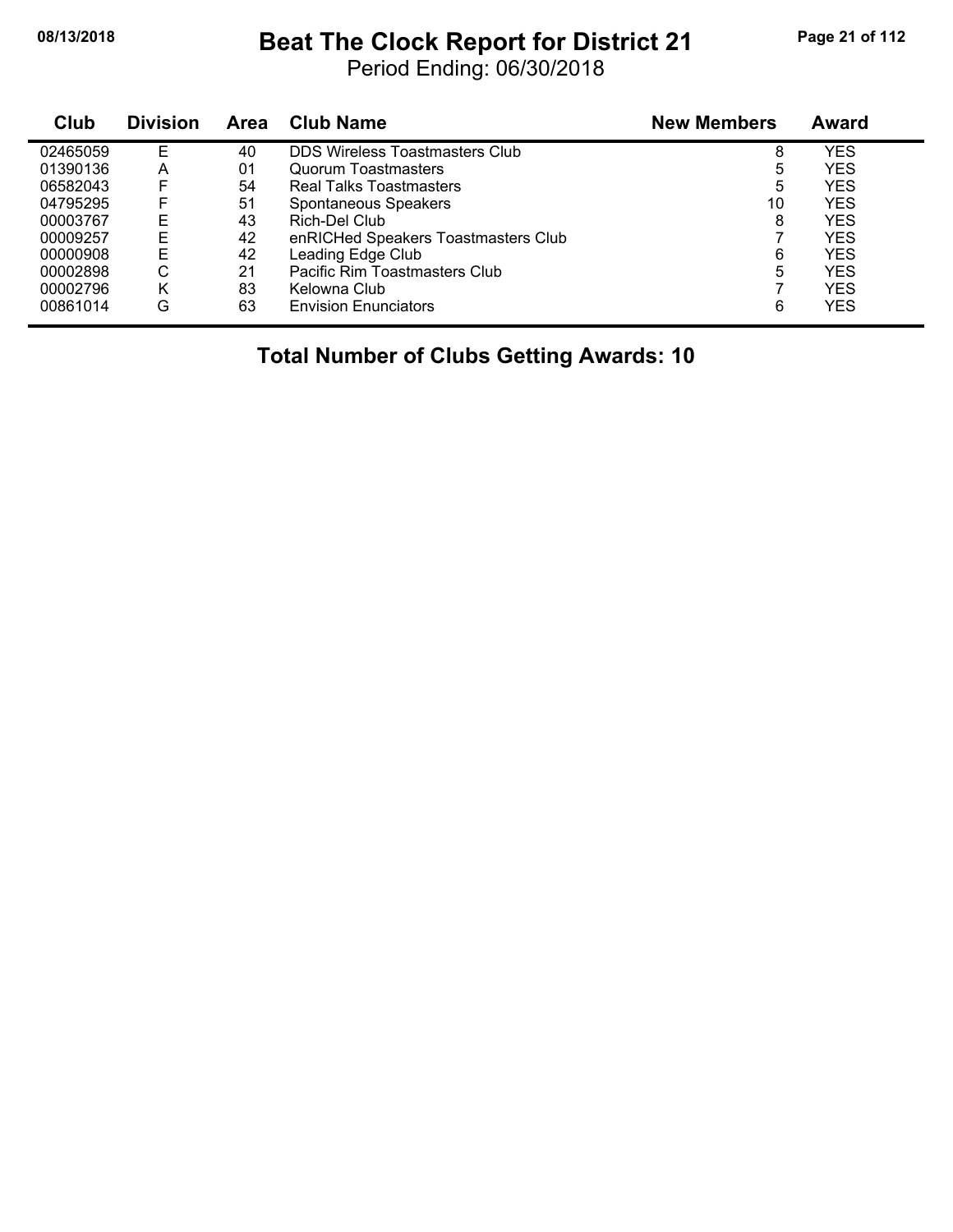### **08/13/2018 Beat The Clock Report for District 22 Page 22 of 112**

Period Ending: 06/30/2018

| Club     | <b>Division</b> | Area | Club Name                      | <b>New Members</b> | Award |
|----------|-----------------|------|--------------------------------|--------------------|-------|
| 00590978 |                 | 72   | Gorilla Toastmasters Club      |                    | YES   |
| 00005317 | E.              | 51   | Lee's Summit Toastmasters Club |                    | YES   |
| 00008616 | Е               | 54   | Well Engineered Speakers       | 6                  | YES   |
| 04144936 | R               | 63   | <b>KUMC Toastmasters</b>       | 5                  | YES   |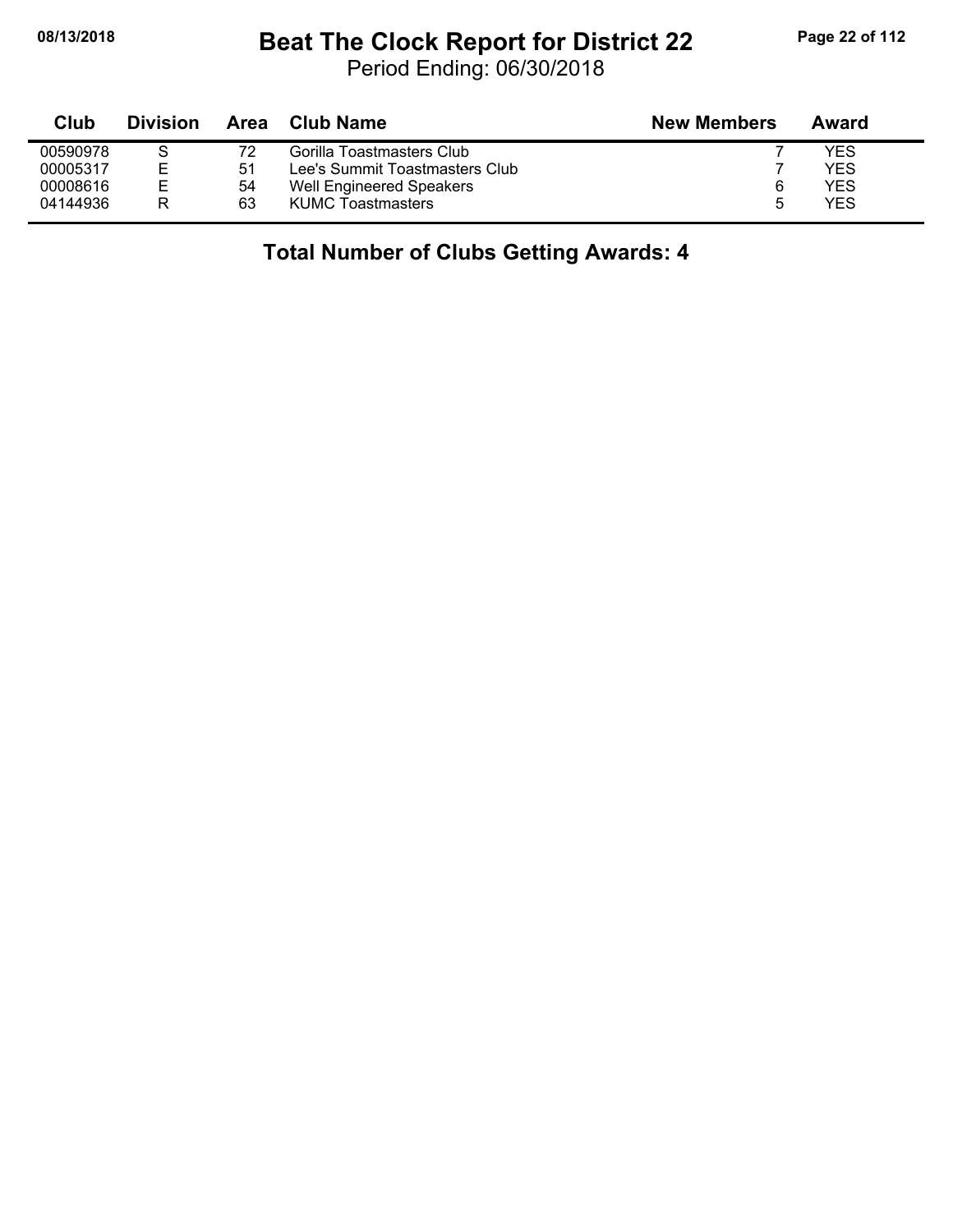#### **08/13/2018 Beat The Clock Report for District 23 Page 23 of 112**

Period Ending: 06/30/2018

| Club     | <b>Division</b> | Area | Club Name                        | <b>New Members</b> | Award      |
|----------|-----------------|------|----------------------------------|--------------------|------------|
| 03718364 | D               | 42   | <b>Healthy Voices</b>            | 5                  | YES        |
| 00006145 |                 | 61   | <b>Articulate Club</b>           | 14                 | <b>YES</b> |
| 00007072 |                 | 63   | Odessa Toastmasters Club         | 5                  | YES        |
| 00009782 |                 | 65   | Hi-Plains Club                   | 5                  | <b>YES</b> |
| 00005835 | В               | 21   | <b>Taylor Ranch Toastmasters</b> | 5                  | <b>YES</b> |
| 00009801 |                 | 63   | <b>Pecos County Toastmasters</b> | 5                  | YES        |
| 00008356 | А               | 12   | Oh Pinon Club                    | 8                  | <b>YES</b> |
| 01403886 | D               | 44   | ADP EI Paso Toastmasters         | 6                  | <b>YES</b> |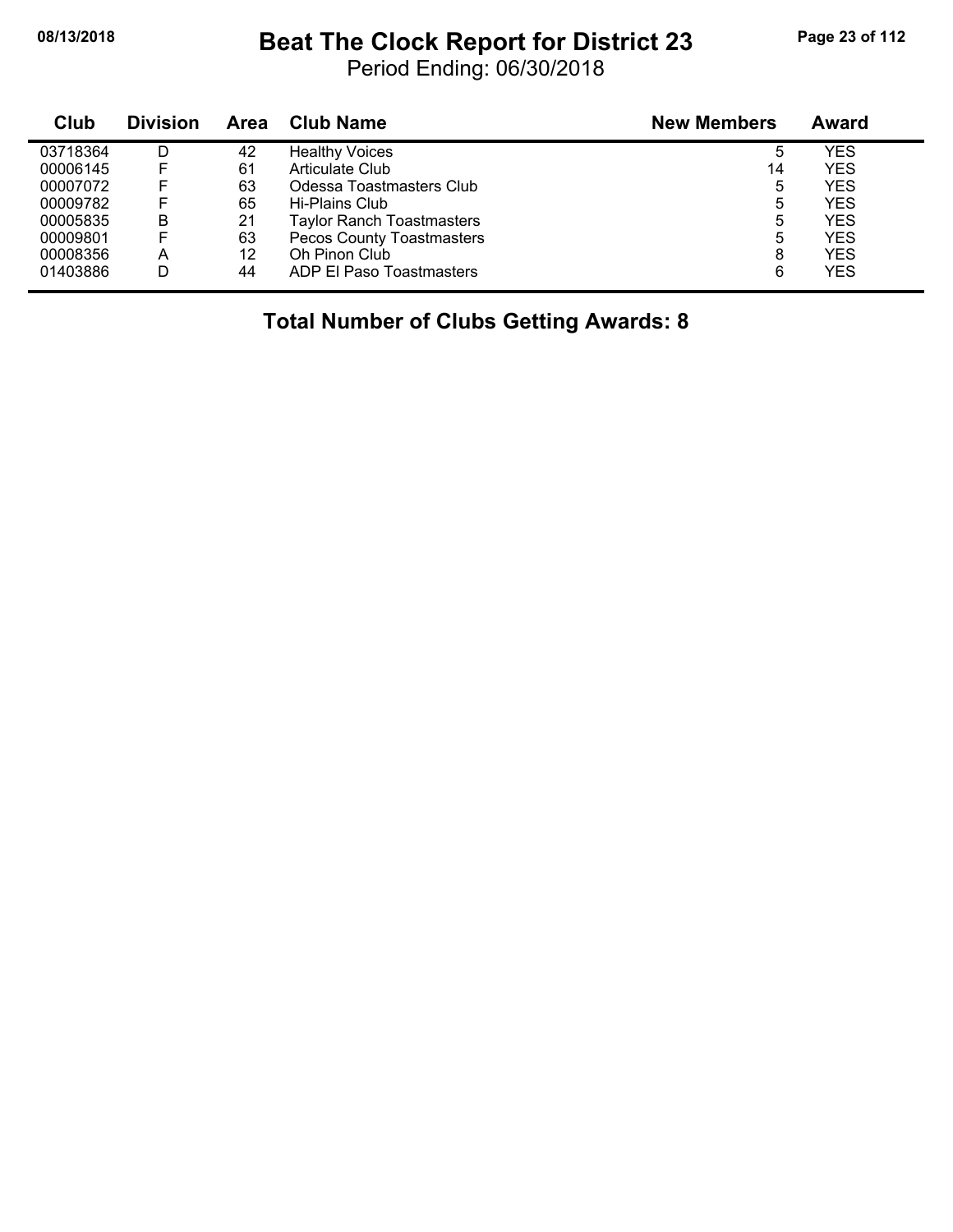j,

#### **08/13/2018 Beat The Clock Report for District 24 Page 24 of 112**

Period Ending: 06/30/2018

| Club     | <b>Division</b> | Area | Club Name                              | <b>New Members</b> | Award |
|----------|-----------------|------|----------------------------------------|--------------------|-------|
| 04066879 | А               | 01   | <b>Advanced Traveling Toastmasters</b> | ა                  | YES   |
| 00006757 | D               | 32   | <b>Blue Ah Busters Club</b>            | 8                  | YES   |
| 00002393 | Е               | 44   | <b>Offutt Toastmasters</b>             | 6                  | YES   |
| 00001826 | А               | 02   | Tally Ho Toastmasters Club             | 6                  | YES   |
| 03222923 | D               | 33   | Why Not Speak Toastmasters Club        | 5                  | YES   |
| 06804644 | Е               | 42   | Tech Talk Toast (T^3)                  | 5                  | YES   |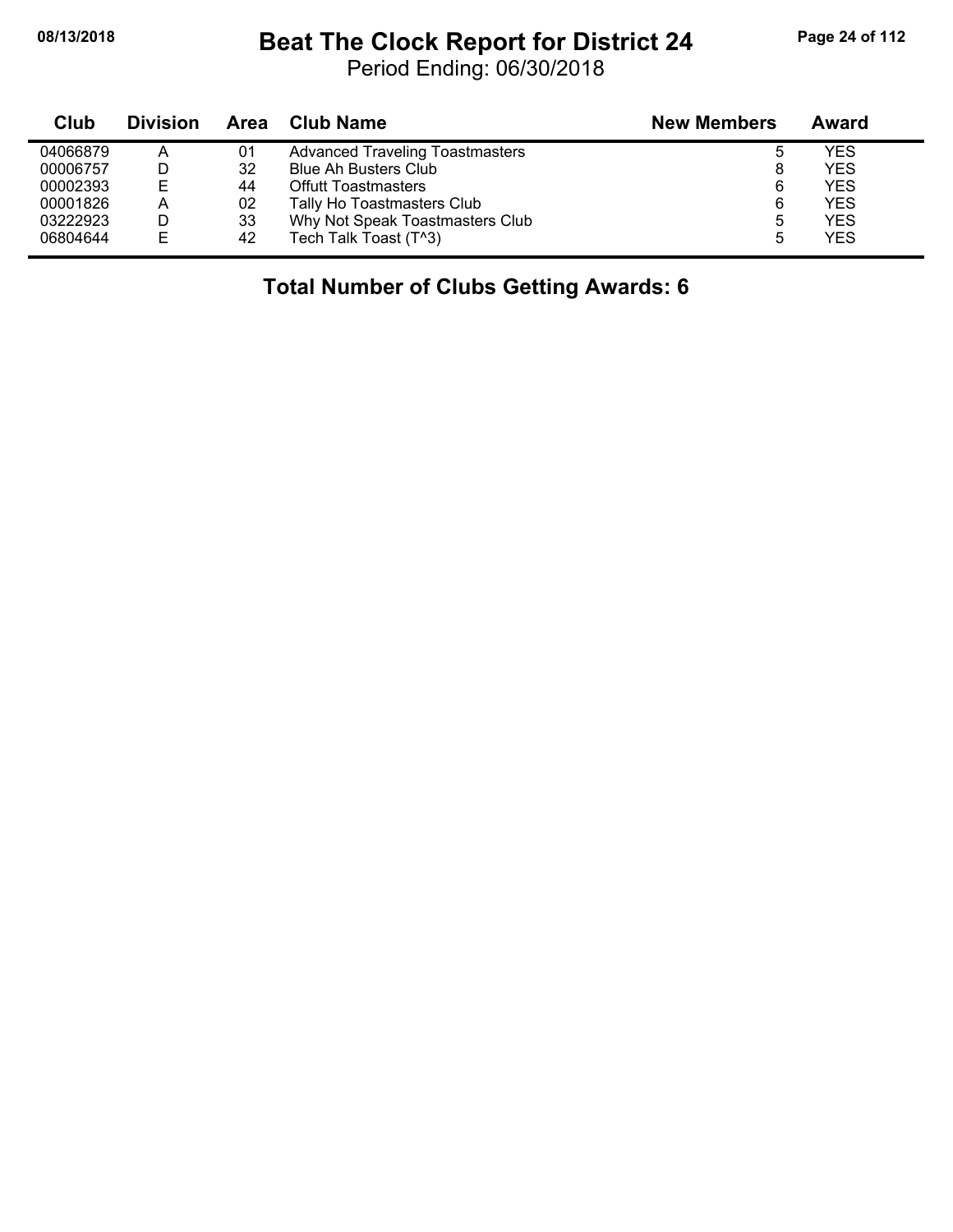# **08/13/2018 Beat The Clock Report for District 25 Page 25 of 112**

Period Ending: 06/30/2018

| Club     | <b>Division</b> | Area | <b>Club Name</b>                 | <b>New Members</b> | <b>Award</b> |
|----------|-----------------|------|----------------------------------|--------------------|--------------|
| 01378170 | F               | 64   | Fort Worth Project Management    |                    | <b>YES</b>   |
| 01082726 | Ε               | 55   | <b>Bethesda Toastmasters</b>     | 8                  | <b>YES</b>   |
| 05265032 | G               | 74   | Passion -> Purpose -> Power      | 6                  | <b>YES</b>   |
| 06765669 | G               | 75   | Sharp Leaders                    | 6                  | <b>YES</b>   |
| 05518497 | A               | 14   | Something to Talk About          | 5                  | <b>YES</b>   |
| 03017469 | С               | 33   | <b>NCTCOG Toastmasters</b>       |                    | <b>YES</b>   |
| 03748248 | D               | 43   | T.E.A.M. Toasters                | 6                  | <b>YES</b>   |
| 00001415 | F               | 61   | Thumbs Up Toastmasters           | 5                  | <b>YES</b>   |
| 00000746 | F               | 64   | Sabre Classic                    | 6                  | <b>YES</b>   |
| 00004354 | Ε               | 52   | Off The Cuff                     | 6                  | <b>YES</b>   |
| 00006191 | A               | 11   | Afterburners Club                | 5                  | <b>YES</b>   |
| 05031405 | F               | 65   | <b>Oratory Excellence</b>        |                    | <b>YES</b>   |
| 02992028 | D               | 41   | <b>UNTHSC Toastmasters</b>       |                    | <b>YES</b>   |
| 01476720 | B               | 22   | <b>Flower Mound Toastmasters</b> | 6                  | <b>YES</b>   |
| 01879279 | G               | 75   | Leaders-Speakers of Tomorrow     | 5                  | <b>YES</b>   |
| 01879351 | F               | 61   | Wells Fargo Dallas/Ft Worth      | 6                  | <b>YES</b>   |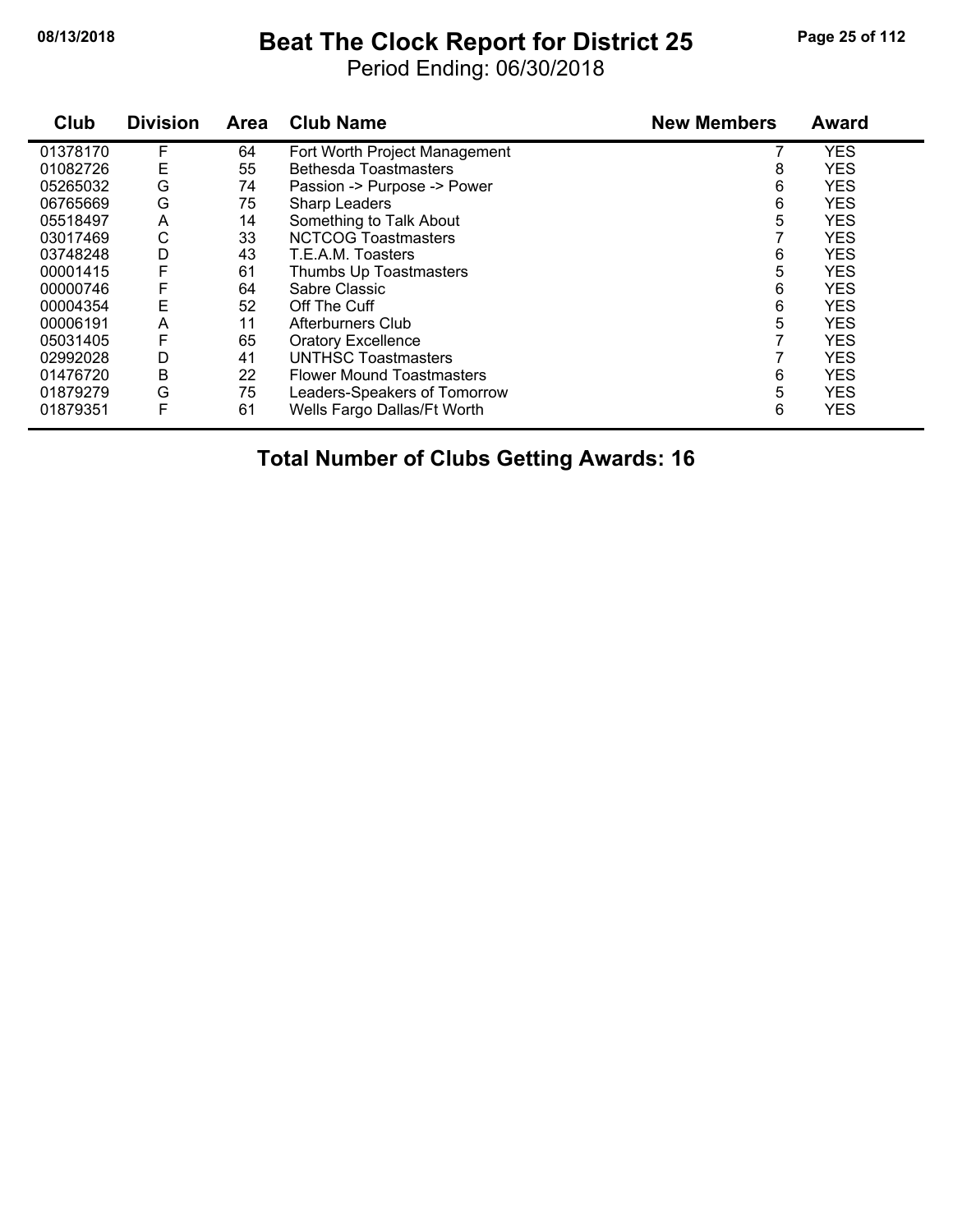$\blacksquare$ 

#### **08/13/2018 Beat The Clock Report for District 26 Page 26 of 112**

Period Ending: 06/30/2018

| Club     | <b>Division</b> | Area | Club Name                        | <b>New Members</b> | Award |
|----------|-----------------|------|----------------------------------|--------------------|-------|
| 00609265 | S               | 01   | Trusty Talkers Club              | 6                  | YES   |
| 00000871 |                 | 05   | Thrillspeakers Toastmasters Club | 9                  | YES   |
| 00009548 | F.              | 04   | Solar Speak Club                 | ა                  | YES   |
| 00000795 | S               | 06   | Pueblo Toastmasters Club         | 6                  | YES   |
| 00001965 |                 | 05   | Timberline Toastmasters          | 5                  | YES   |
| 05452230 |                 | 01   | DaVita Toastmates                | 8                  | YES   |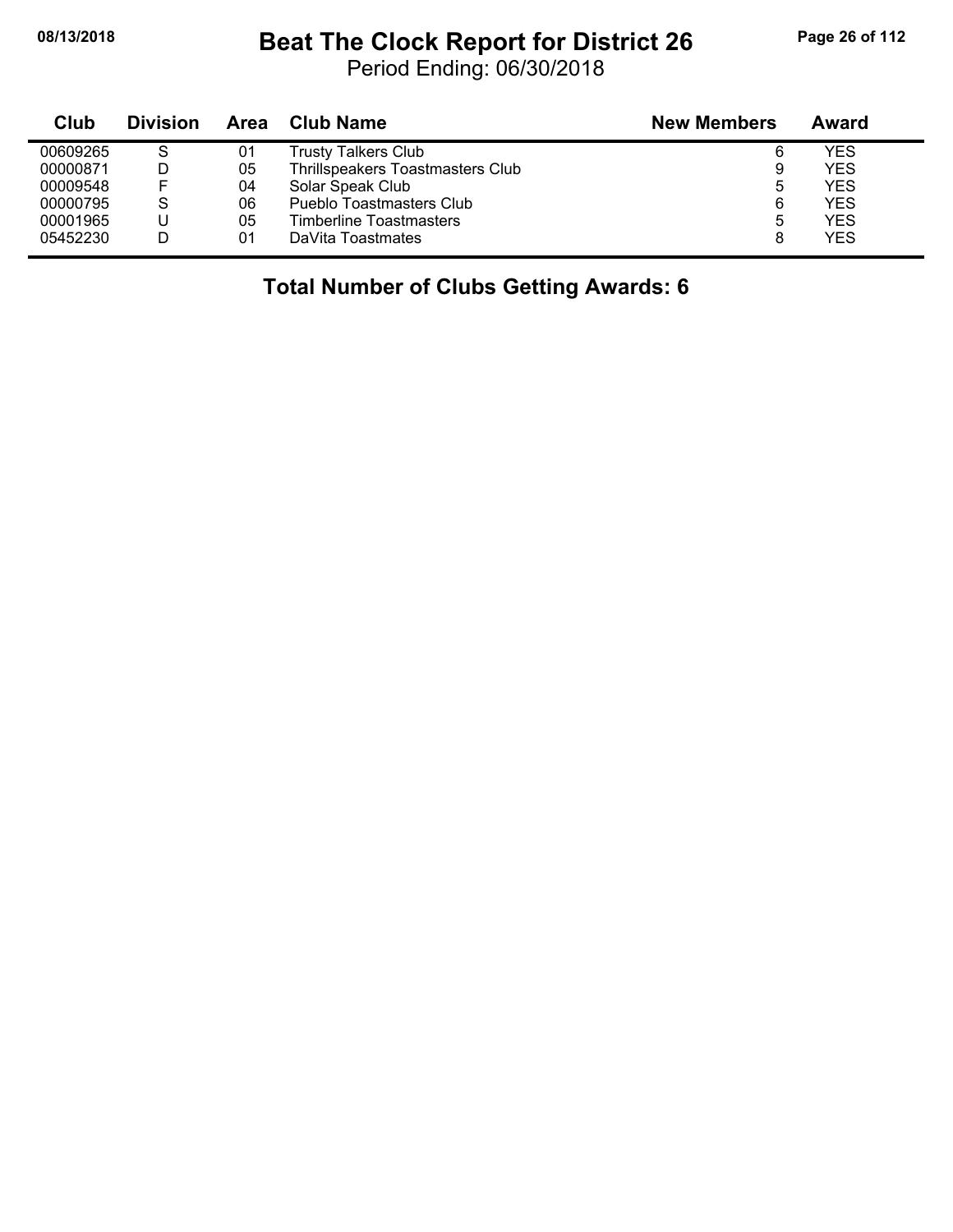#### **08/13/2018 Beat The Clock Report for District 27 Page 27 of 112**

Period Ending: 06/30/2018

| Club     | <b>Division</b> | Area | <b>Club Name</b>                   | <b>New Members</b> | <b>Award</b> |  |
|----------|-----------------|------|------------------------------------|--------------------|--------------|--|
| 00001795 | C               | 33   | <b>HUD Toastmasters Club</b>       | 6                  | YES          |  |
| 00002184 | Е               | 51   | Andrews Club 2184                  |                    | <b>YES</b>   |  |
| 00009623 | А               | 14   | 5-Star Toastmasters Club           | 6                  | <b>YES</b>   |  |
| 00002018 |                 | 64   | Alexandria Treetop Speakers Club   | 5                  | <b>YES</b>   |  |
| 00002540 |                 | 63   | <b>USPTO Toastmasters</b>          | 8                  | <b>YES</b>   |  |
| 00002996 | C               | 31   | <b>FAA Speechmasters Club</b>      | 6                  | <b>YES</b>   |  |
| 01472420 | ⌒<br>U          | 32   | <b>SPICE</b>                       | 5                  | <b>YES</b>   |  |
| 03001218 |                 | 61   | Defense Health Headquarters (DHHQ) | 6                  | <b>YES</b>   |  |
| 05053169 | В               | 21   | Deloitte Rosslyn Toastmasters Club | 5                  | <b>YES</b>   |  |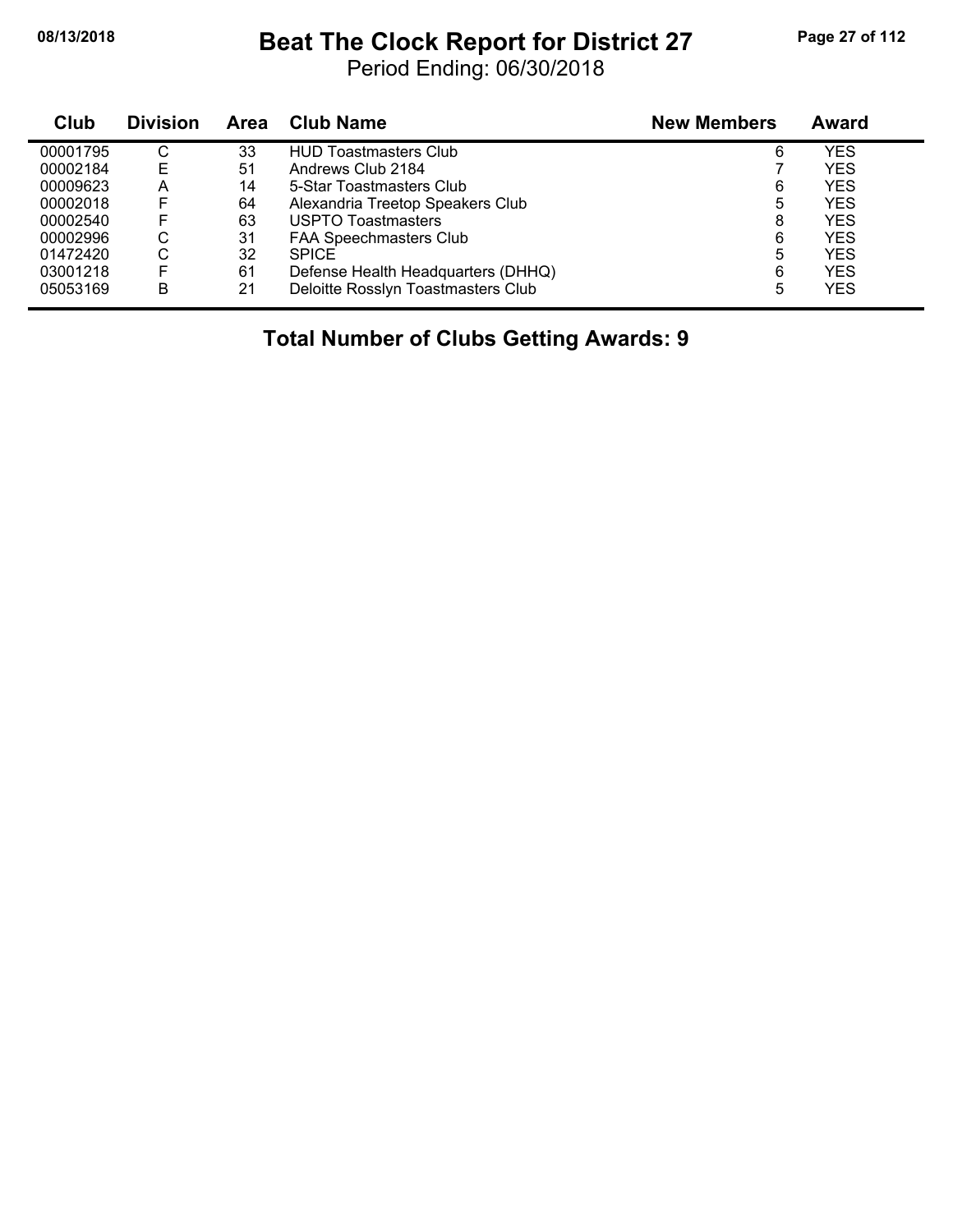# **08/13/2018 Beat The Clock Report for District 28 Page 28 of 112**

Period Ending: 06/30/2018

| Club     | <b>Division</b> | Area | <b>Club Name</b>                | <b>New Members</b> | Award |
|----------|-----------------|------|---------------------------------|--------------------|-------|
| 01526192 | н               | 39   | Detroit Diesel Toastmasters     | 6                  | YES   |
| 00008109 | A               | 01   | Advanced Articulators Club (A+) | ა                  | YES   |
| 00007884 | ⊏               | 26   | Smooth Talkers Club             | 6                  | YES   |
| 06648965 |                 | 16   | <b>FCA Toastmasters Club</b>    | 6                  | YES   |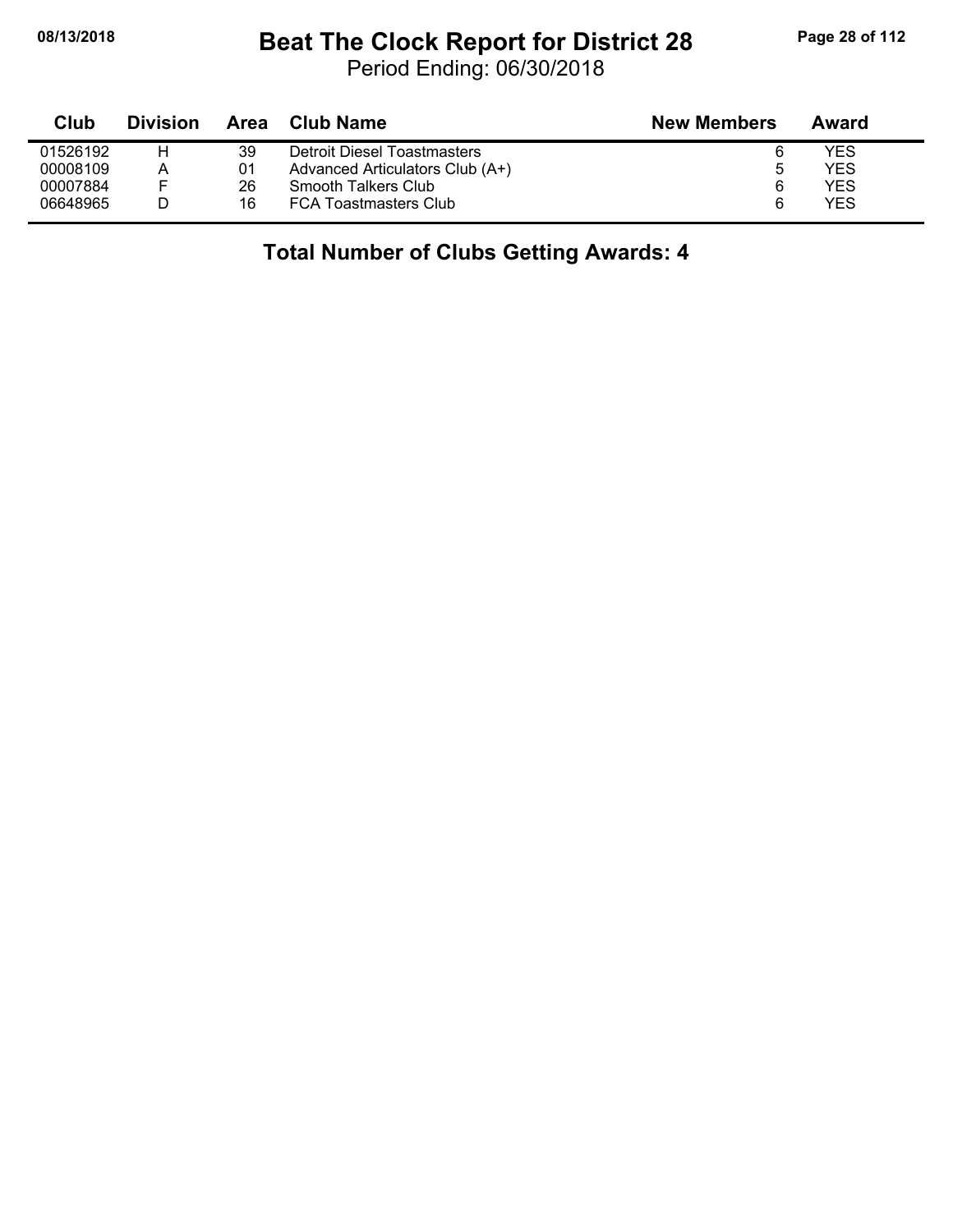# **08/13/2018 Beat The Clock Report for District 29 Page 29 of 112**

Period Ending: 06/30/2018

| Club     | <b>Division</b> | <b>Area</b> | <b>Club Name</b>                   | <b>New Members</b> | <b>Award</b> |
|----------|-----------------|-------------|------------------------------------|--------------------|--------------|
| 02520707 | F               | 55          | <b>Sunrise Valley Toastmasters</b> |                    | <b>YES</b>   |
| 00008127 | А               | 13          | U Converse Masterfully Club        | 10                 | <b>YES</b>   |
| 00585059 | D               | 42          | Oracle Orators Toastmasters Club   | 10                 | YES          |
| 00005786 | Α               | 12          | <b>Belvoir Club</b>                | 5                  | <b>YES</b>   |
| 02870642 | E               | 54          | <b>Toastmasters Anonymous</b>      | 8                  | <b>YES</b>   |
| 02023865 | D               | 41          | <b>Reston VIP Toastmasters</b>     | 5                  | <b>YES</b>   |
| 00000571 | С               | 34          | <b>Toast Of Tysons Corner Club</b> | 8                  | <b>YES</b>   |
| 01358044 | С               | 35          | A Life Like Yours                  | 5                  | <b>YES</b>   |
| 00006490 | G               | 71          | Thomas Jefferson Toastmasters      |                    | <b>YES</b>   |
| 00703053 | E               | 52          | Ashburn Toastmasters Club          | 5                  | <b>YES</b>   |
| 00004566 | А               | 11          | Franconia Orators Club             | 6                  | <b>YES</b>   |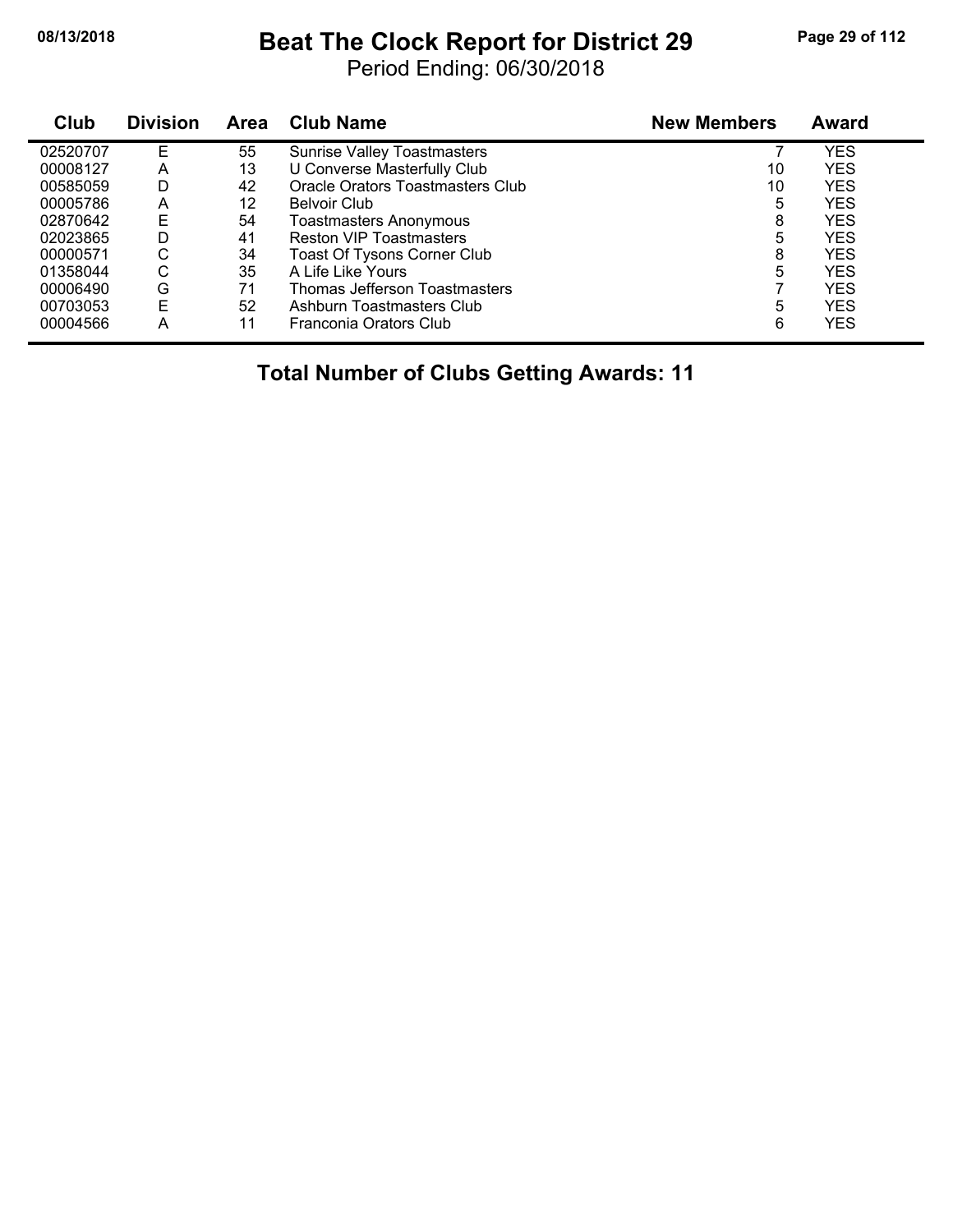#### **08/13/2018 Beat The Clock Report for District 30 Page 30 of 112**

Period Ending: 06/30/2018

| Club     | <b>Division</b> | <b>Area</b> | <b>Club Name</b>                           | <b>New Members</b> | Award      |
|----------|-----------------|-------------|--------------------------------------------|--------------------|------------|
| 00008564 | E               | 61          | Kan Pai Masters Toastmasters Club          | 5                  | <b>YES</b> |
| 00001087 | Α               | 06          | Arlington Heights Club                     | 6                  | <b>YES</b> |
| 02900788 | А               | 01          | Kavi Toastmasters Club                     | 5                  | <b>YES</b> |
| 00005283 | D               | 34          | <b>Windy City Professional Speakers</b>    | 5                  | <b>YES</b> |
| 00003307 | А               | 03          | <b>Palatine Toastmasters Club</b>          | 5                  | <b>YES</b> |
| 00007906 | N               | 43          | Speakers of the House Toastmasters Club    | 5                  | <b>YES</b> |
| 00626080 | W               | 73          | Internationally Speaking Toastmasters Club | 6                  | <b>YES</b> |
| 00652972 | N               | 45          | Lake County Club                           | 5                  | <b>YES</b> |
| 02255499 | W               | 74          | <b>PEACE!</b> Toastmasters                 | 5                  | <b>YES</b> |
| 04396476 | D               | 33          | Arboretum Lakes Toastmasters in Lisle      | 9                  | <b>YES</b> |
| 06760622 | F               | 62          | <b>FMB Momentum Masters</b>                | 11                 | <b>YES</b> |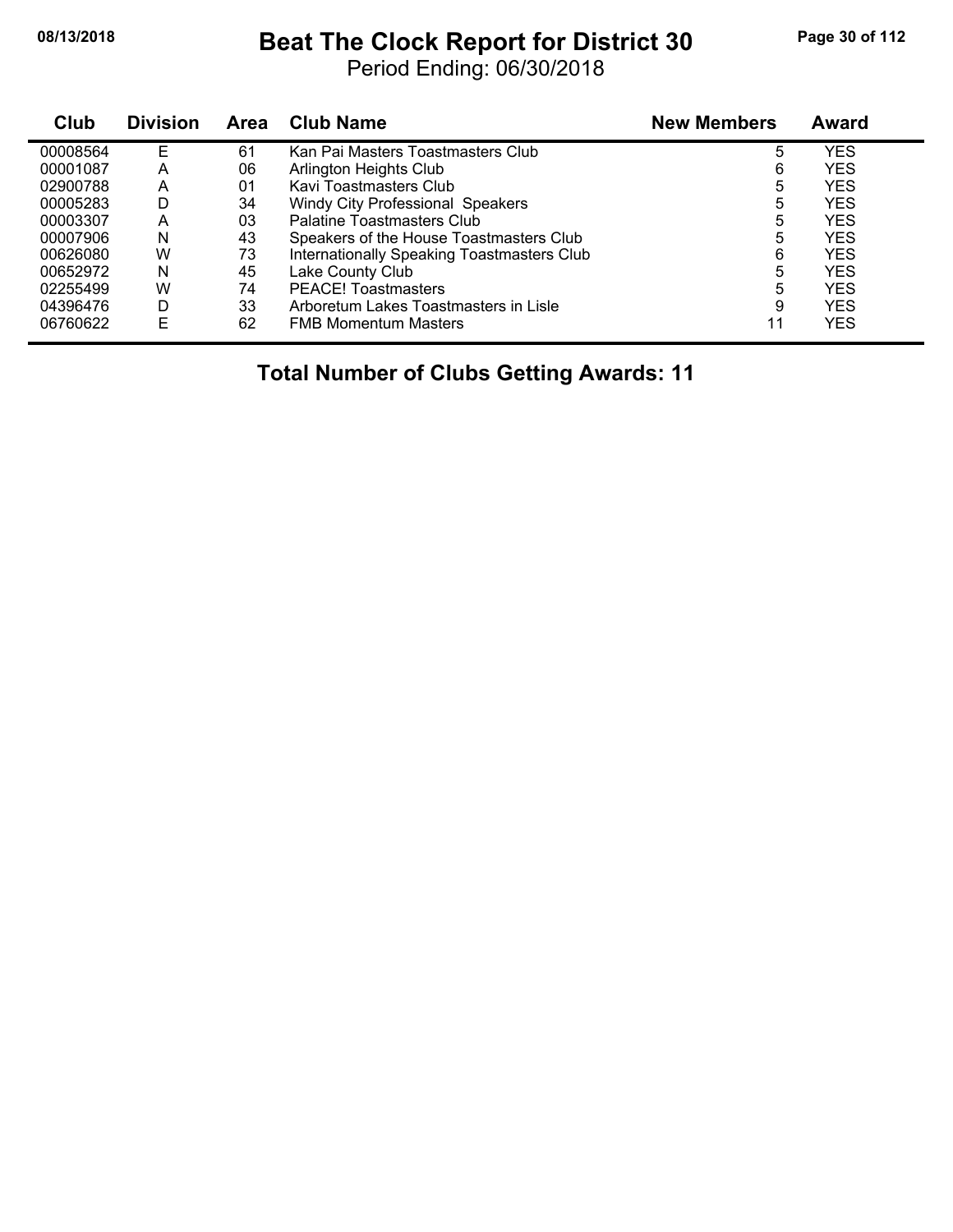#### **08/13/2018 Beat The Clock Report for District 31 Page 31 of 112**

Period Ending: 06/30/2018

| Club     | <b>Division</b> | <b>Area</b> | <b>Club Name</b>                            | <b>New Members</b> | <b>Award</b> |
|----------|-----------------|-------------|---------------------------------------------|--------------------|--------------|
| 01098642 | С               | 34          | <b>Harvard Toastmasters Club</b>            | 6                  | <b>YES</b>   |
| 04802597 | B               | 22          | TYNGSBOROUGH TOASTMASTERS                   | 5                  | YES          |
| 04389321 | G               | 74          | <b>CVS Health Toastmasters Rhode Island</b> | 8                  | <b>YES</b>   |
| 02263055 | С               | 31          | <b>Watertown Saturday Toastmasters</b>      | 5                  | <b>YES</b>   |
| 02107013 |                 | 91          | Voices of Victory Toastmasters Club         | 6                  | <b>YES</b>   |
| 02638188 | B               | 26          | Cimpress Toastmasters - BOS                 | 5                  | <b>YES</b>   |
| 03630961 | D               | 43          | <b>NAAAP Boston Toastmasters Club</b>       | 5                  | <b>YES</b>   |
| 06772551 | D               | 43          | AmazonBOS16ToastmastersClub                 | 9                  | <b>YES</b>   |
| 00589218 | D               | 46          | State Street Boston - Toastmasters          | 5                  | <b>YES</b>   |
| 00003555 |                 | 93          | <b>Staples Club</b>                         | 8                  | <b>YES</b>   |
| 00005738 | В               | 26          | Sales & Marketing Club                      | 5                  | <b>YES</b>   |
| 06507708 | В               | 24          | Tricorn Toastmasters Club                   | 8                  | YES          |
| 00001074 | Н               | 85          | <b>Boston Toastmasters</b>                  | 15                 | <b>YES</b>   |
| 00002753 |                 | 92          | Sylvan Speakers Club                        | 5                  | <b>YES</b>   |
| 00680823 | C               | 35          | Tuesday Toastmasters at MIT Club            | 6                  | <b>YES</b>   |
| 00008843 | C               | 35          | Toastmasters @ MIT Club                     | 5                  | <b>YES</b>   |
| 01295807 | C               | 32          | Somerville Toastmasters                     | 6                  | <b>YES</b>   |
| 00004735 | Н               | 81          | <b>Boston West Toastmasters Club</b>        | 5                  | <b>YES</b>   |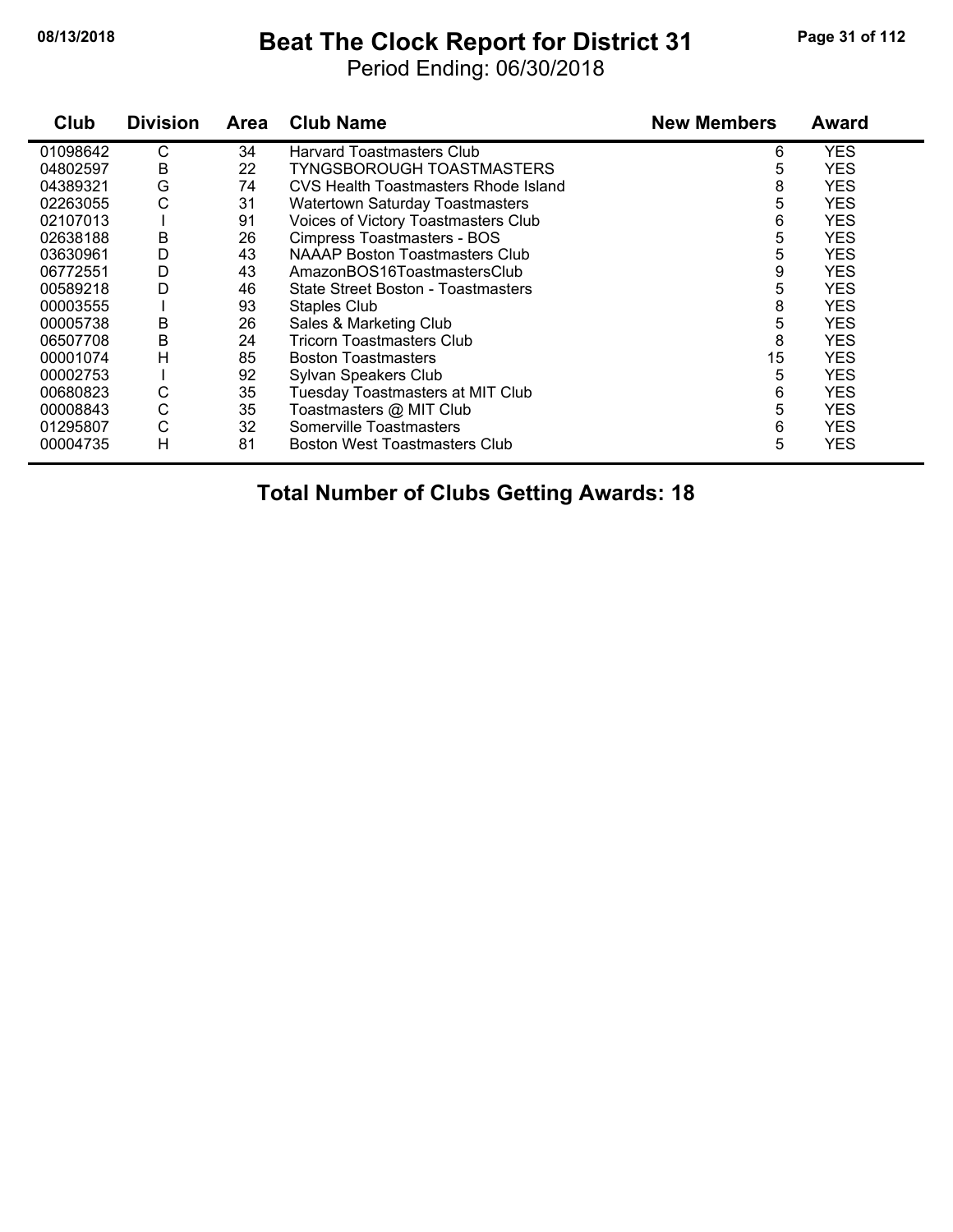Ĭ.

#### **08/13/2018 Beat The Clock Report for District 32 Page 32 of 112**

Period Ending: 06/30/2018

| Club     | <b>Division</b> | <b>Area</b> | Club Name                            | <b>New Members</b> | Award      |
|----------|-----------------|-------------|--------------------------------------|--------------------|------------|
| 00000329 | D               | 43          | Auburn Morning Toastmasters Club     | 6                  | YES        |
| 00001174 | B               | 22          | Sound Speakers                       | 6                  | <b>YES</b> |
| 00977524 |                 | 43          | <b>Enumclaw Morning Toastmasters</b> | 6                  | <b>YES</b> |
| 04961627 | А               | 11          | <b>CHI Franciscan Toastmasters</b>   | 5                  | <b>YES</b> |
| 01166165 | А               | 13          | Melting Pot Toastmasters Club        | 5                  | <b>YES</b> |
| 01166187 | Е               | 54          | Palmer                               |                    | <b>YES</b> |
| 04147132 | D               | 41          | <b>Twin Lakes Toastmasters</b>       |                    | <b>YES</b> |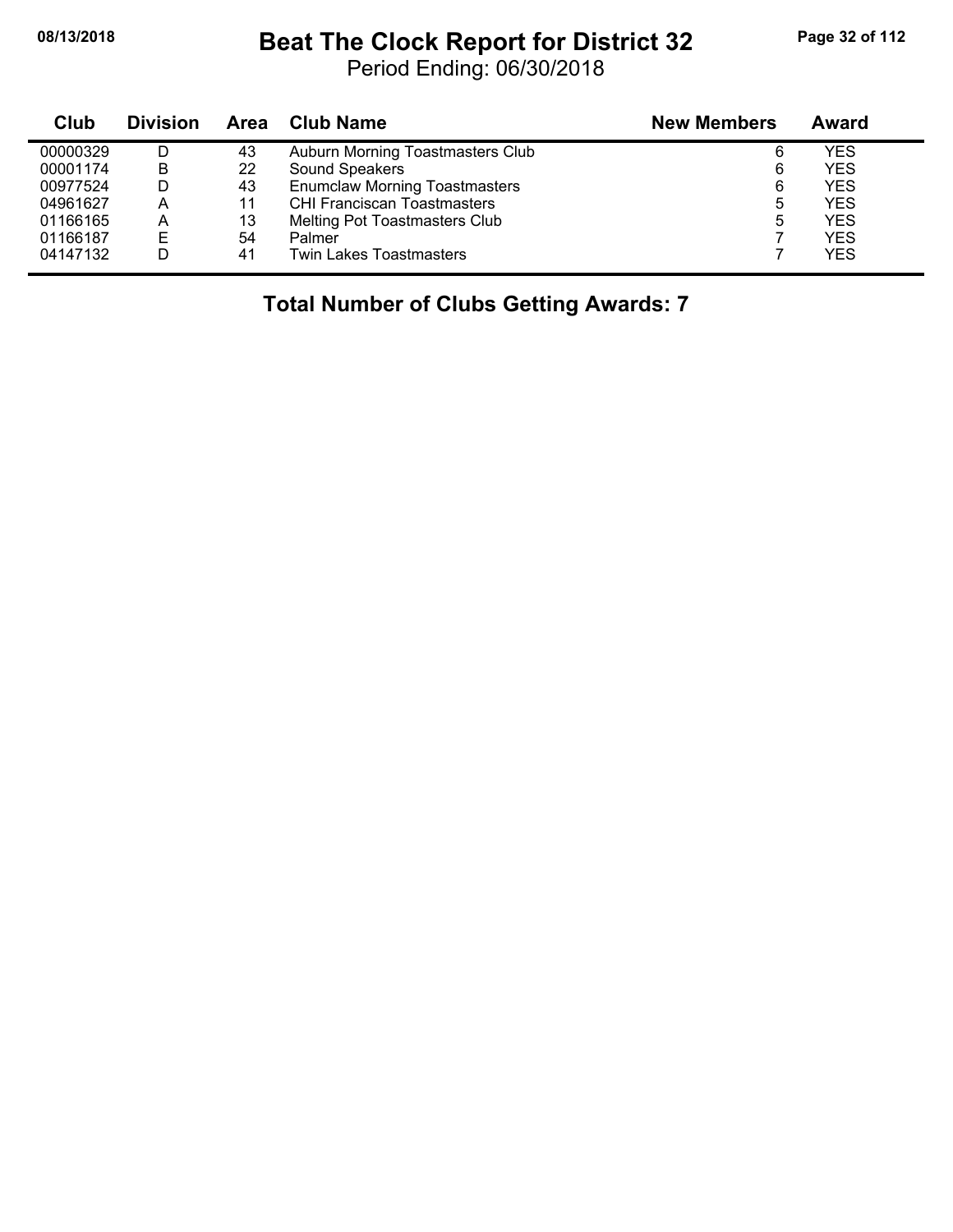#### **08/13/2018 Beat The Clock Report for District 33 Page 33 of 112**

Period Ending: 06/30/2018

| Club     | <b>Division</b> | <b>Area</b> | <b>Club Name</b>                          | <b>New Members</b> | <b>Award</b> |
|----------|-----------------|-------------|-------------------------------------------|--------------------|--------------|
| 03735516 | $\mathsf C$     | 03          | Vegas Speak-Eazzze                        | 5                  | <b>YES</b>   |
| 04391191 | G               | 03          | <b>BREAKAWAY Toastmasters Club</b>        | 6                  | <b>YES</b>   |
| 04225109 | L               | 04          | <b>Action Toastmasters</b>                | 6                  | <b>YES</b>   |
| 05446704 | B               | 04          | Patagonia Toastmasters                    | 5                  | <b>YES</b>   |
| 06596817 | J               | 04          | Leaders Pro                               | 5                  | <b>YES</b>   |
| 06609333 | $\sf B$         | 05          | Ventura Chamber Toastmasters              | 6                  | <b>YES</b>   |
| 05870754 | M               | 03          | <b>City Slickers</b>                      | 5                  | <b>YES</b>   |
| 06972729 | M               | 03          | Valle De Santa Maria                      | 5                  | <b>YES</b>   |
| 04020897 | $\mathsf E$     | 03          | Carpinteria Toastmasters                  | $\overline{7}$     | <b>YES</b>   |
| 02072172 | F               | 02          | <b>Yosemite Toastmasters</b>              | 5                  | <b>YES</b>   |
| 06488926 | L               | 02          | <b>B2b Toastmasters</b>                   | 7                  | <b>YES</b>   |
| 06538828 | A               | 01          | Metamorfosis                              | 5                  | <b>YES</b>   |
| 00007548 | J               | 05          | <b>CLU Expressionists Club (CLUE)</b>     | 5                  | <b>YES</b>   |
| 00007374 | A               | 05          | Downtown Toastmasters Club                | 5                  | <b>YES</b>   |
| 00002746 | H               | 02          | <b>Grand Central Toastmasters</b>         | $\overline{7}$     | <b>YES</b>   |
| 00008479 | $\mathsf E$     | 02          | <b>City Orators Toastmasters Club</b>     | 5                  | <b>YES</b>   |
| 00007899 | D               | 01          | Las Vegas Power Talkers                   | 6                  | <b>YES</b>   |
| 00007705 | G               | 02          | Wordmasters                               | 5                  | <b>YES</b>   |
| 00007634 | $\mathsf C$     | 01          | <b>Voice Links Toastmasters</b>           | 6                  | <b>YES</b>   |
| 00652890 | F               | 04          | Samaritan Village Toastmasters            | 5                  | <b>YES</b>   |
| 00887001 | G               | 01          | <b>Atomic Toastmasters Club</b>           | 7                  | <b>YES</b>   |
| 00644417 | A               | 02          | <b>Ridgecrest Possibilitarians</b>        | 6                  | <b>YES</b>   |
| 01570896 | G               | 01          | <b>Central Valley Toastmasters</b>        | 5                  | <b>YES</b>   |
| 01757924 | J               | 05          | PennyMac'ers                              | 5                  | <b>YES</b>   |
| 01227591 | A               | 03          | <b>Broads and Beaus</b>                   | 5                  | <b>YES</b>   |
| 00976032 | D               | 03          | <b>UNLV Toastmasters</b>                  | 9                  | <b>YES</b>   |
| 00006150 | $\mathsf{C}$    | 03          | <b>Bon Appetit Club</b>                   | 6                  | <b>YES</b>   |
| 01038927 | J               | 02          | Moorpark Toastmasters                     | 7                  | <b>YES</b>   |
| 00001864 | J               | 03          | Conejo Valley Tm's Club                   | 7                  | <b>YES</b>   |
| 00006765 | J               | 03          | <b>Rhetorical Link Toastmasters Club</b>  | 6                  | <b>YES</b>   |
| 00006773 | H               | 01          | <b>Powerhouse Pros</b>                    | 6                  | <b>YES</b>   |
| 00006990 | F               | 02          | <b>Tuolumne Talkers Toastmasters Club</b> | 7                  | <b>YES</b>   |
| 00007269 | $\mathsf{C}$    | 01          | Speakers & Leaders of Summerlin           | 8                  | <b>YES</b>   |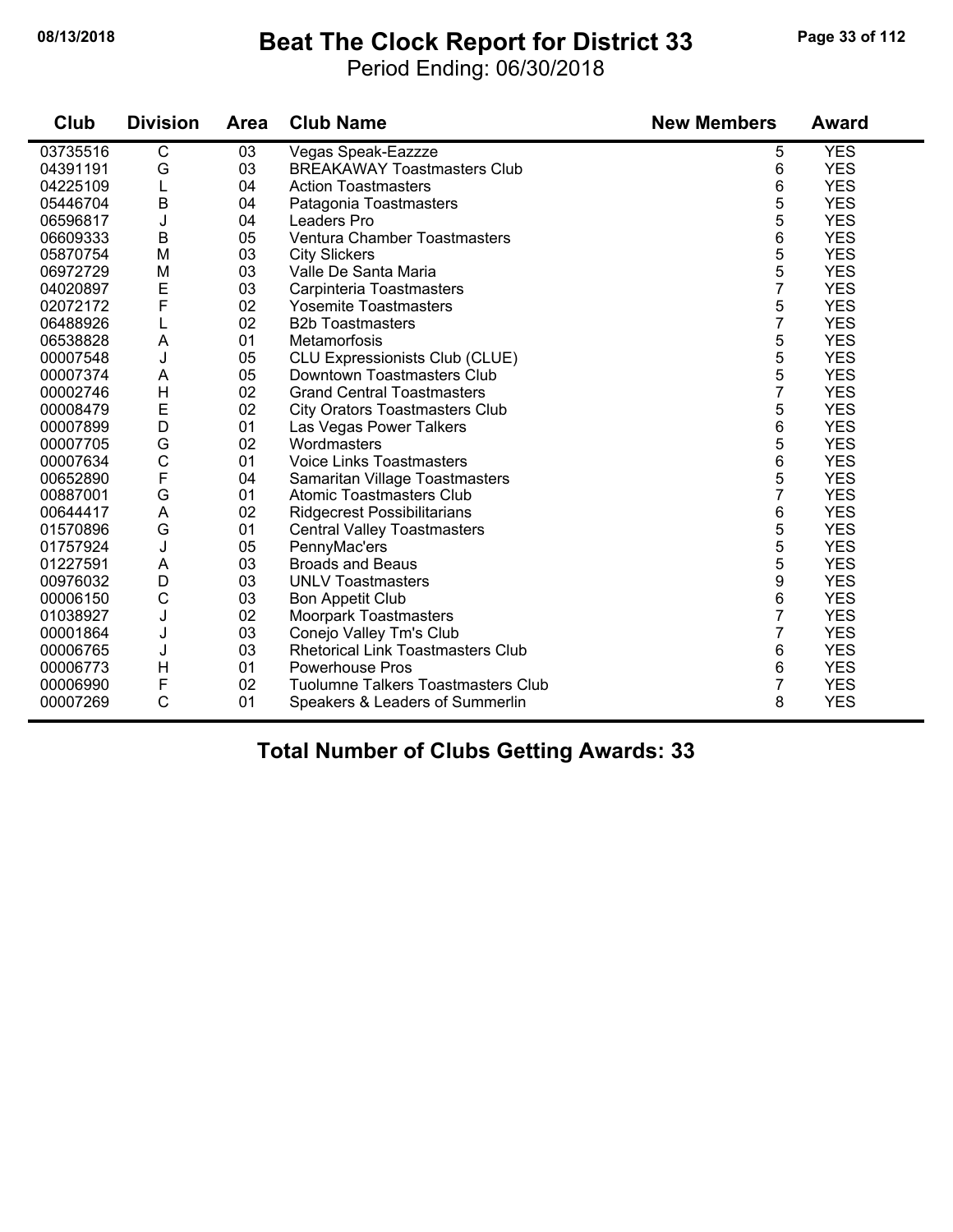#### **08/13/2018 Beat The Clock Report for District 34 Page 34 of 112**

Period Ending: 06/30/2018

| Club     | <b>Division</b> | <b>Area</b> | <b>Club Name</b>                                 | <b>New Members</b> | <b>Award</b> |
|----------|-----------------|-------------|--------------------------------------------------|--------------------|--------------|
| 00002031 | F               | 03          | Instituto Tecnológico De Veracruz                | 10                 | <b>YES</b>   |
| 00006617 | Н               | 01          | Reforma Club                                     | 7                  | <b>YES</b>   |
| 00727913 | Α               | 03          | Angelopolis Club                                 | 7                  | <b>YES</b>   |
| 01342623 | F               | 03          | Facultad de Ingenieria Universidad Veracruzana   | 6                  | <b>YES</b>   |
| 01274934 |                 | 03          | CMIC Xalapa                                      | 7                  | <b>YES</b>   |
| 00007631 | Κ               | 01          | <b>CARIBE</b>                                    | 10                 | <b>YES</b>   |
| 00008191 | E               | 03          | Expresión Club                                   | 5                  | <b>YES</b>   |
| 00008423 | $\mathsf{C}$    | 02          | <b>Teocalli Club</b>                             | 6                  | <b>YES</b>   |
| 00003493 | A               | 01          | Capital Mexicana                                 | 6                  | <b>YES</b>   |
| 00003509 | Κ               | 01          | Club Cancún                                      | 6                  | <b>YES</b>   |
| 00005085 | $\mathsf C$     | 01          | Perla Tapatia Club                               | 5                  | <b>YES</b>   |
| 00006009 | A               | 01          | <b>Club Nini Trevit</b>                          | 5                  | <b>YES</b>   |
| 00007369 | N               | 01          | Los Colomos Toastmasters Club                    | 8                  | <b>YES</b>   |
| 00005627 | O               | 02          | Renacimiento Club                                | 5                  | <b>YES</b>   |
| 06538798 | T               | 02          | <b>CMIC Estado de Mexico</b>                     | 8                  | <b>YES</b>   |
| 01844916 | G               | 02          | <b>CLUB TOASTMASTERS TMS</b>                     | 5                  | <b>YES</b>   |
| 01809483 | Κ               | 02          | Marco Tulio Cicerón                              | 7                  | <b>YES</b>   |
| 01426271 | A               | 02          | Deloitte Ciudad de Mexico                        | 5                  | <b>YES</b>   |
| 06619732 | A               | 01          | Nueva Generación                                 | 5                  | <b>YES</b>   |
| 05972544 | E               | 02          | <b>Thrive Toastmasters Club</b>                  | 5                  | <b>YES</b>   |
| 01374025 | K               | 02          | Xaman-Há                                         | 7                  | <b>YES</b>   |
| 04361522 | L               | 02          | Conference Center Colima                         | 5                  | <b>YES</b>   |
| 04820552 | Н               | 01          | Ericsson MX Toastmasters Club                    | $\overline{7}$     | <b>YES</b>   |
| 04879953 | N               | 02          | Toastmasters Club De La Colina                   | 5                  | <b>YES</b>   |
| 04586364 | Κ               | 01          | Corporativo Hong Kong                            | 6                  | <b>YES</b>   |
| 04570551 | Τ               | 03          | Toluca                                           | 9                  | <b>YES</b>   |
| 04492624 | O               | 03          | Entrepreneurship, Technology & Innovation Guadal | 5                  | <b>YES</b>   |
| 03236296 | T               | 01          | Canaco Valle De Toluca                           | 9                  | <b>YES</b>   |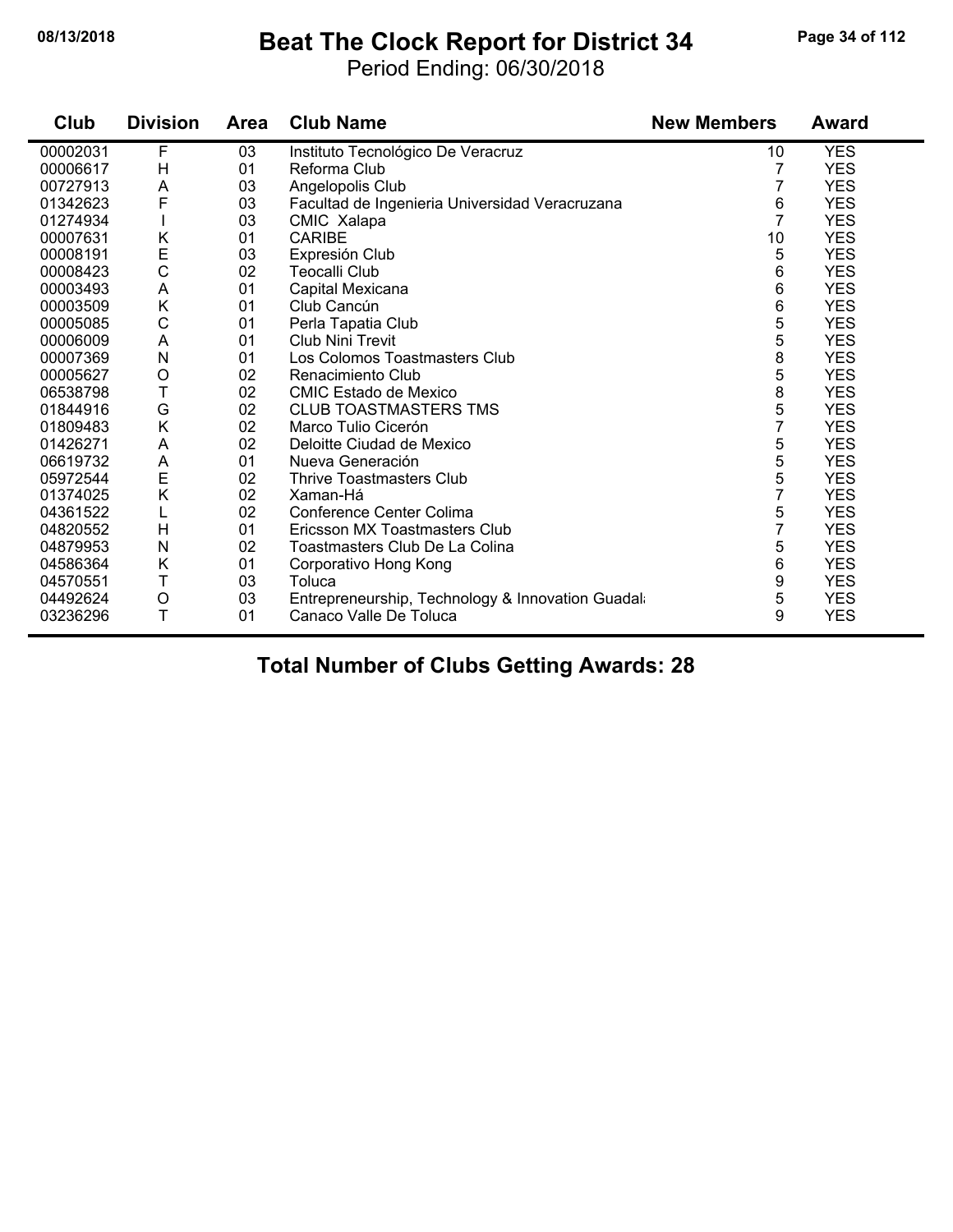### **08/13/2018 Beat The Clock Report for District 35 Page 35 of 112**

Period Ending: 06/30/2018

| Club     | <b>Division</b> | Area | <b>Club Name</b>                | <b>New Members</b> | Award |
|----------|-----------------|------|---------------------------------|--------------------|-------|
| 04719944 |                 | 03   | NM Speaks!                      |                    | YES   |
| 01517456 |                 | 03   | <b>Funny Business</b>           | 5                  | YES   |
| 01274042 |                 | 01   | The Breakfast Club              | 6                  | YES   |
| 00739100 |                 | 01   | <b>Cream City Communicators</b> |                    | YES   |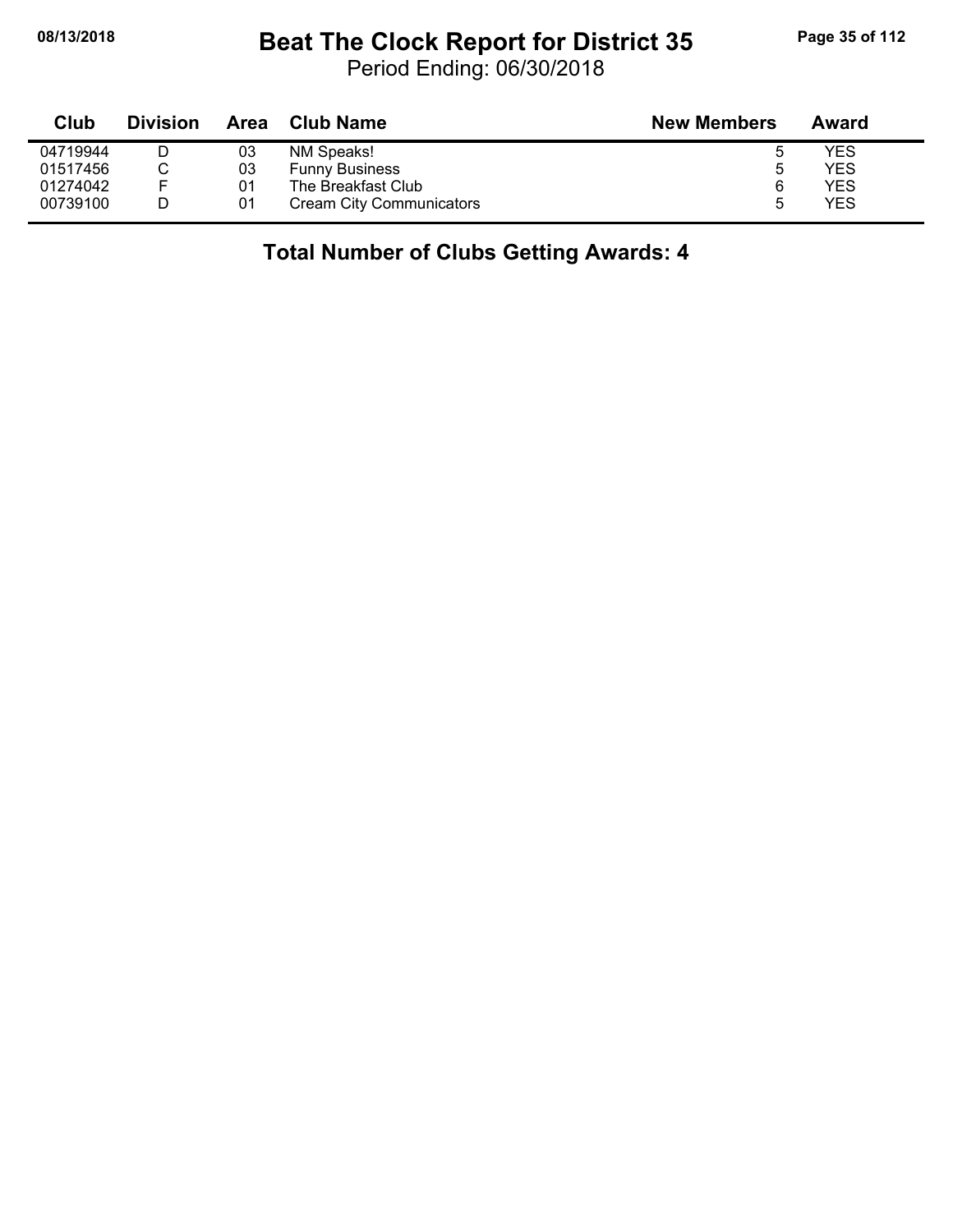### **08/13/2018 Beat The Clock Report for District 36 Page 36 of 112**

Period Ending: 06/30/2018

| Club     | <b>Division</b> | Area | <b>Club Name</b>                         | <b>New Members</b> | <b>Award</b> |
|----------|-----------------|------|------------------------------------------|--------------------|--------------|
| 00707433 | B               | 26   | Talking Heads of State Club              | 8                  | <b>YES</b>   |
| 00006303 | G               | 74   | <b>Chesapeake Toastmasters Club</b>      | 5                  | <b>YES</b>   |
| 00006346 | С               | 32   | <b>International Chat Masters Club</b>   | 5                  | <b>YES</b>   |
| 00000473 | A               | 15   | United States Senate Club                | 6                  | <b>YES</b>   |
| 00002408 | E               | 56   | EasyTech Toastmasters                    | 10                 | <b>YES</b>   |
| 00004493 | С               | 33   | <b>GEICO Toastmasters</b>                | 5                  | <b>YES</b>   |
| 00009267 | G               | 73   | WSSC Toastmasters Club                   | 5                  | <b>YES</b>   |
| 00007184 | B               | 22   | Dupont Speaks Club                       | 8                  | <b>YES</b>   |
| 00009308 | D               | 43   | East-West Club                           | 6                  | YES          |
| 00001943 | C               | 34   | M Street Verbalizers Club                | 8                  | <b>YES</b>   |
| 00002216 | B               | 21   | Dupont Circle of Speakers Club           |                    | <b>YES</b>   |
| 00003797 | D               | 44   | NTL Advanced Speakers Club               | 6                  | <b>YES</b>   |
| 00000632 | G               | 71   | Tip Top/NOAA Club                        | 5                  | <b>YES</b>   |
| 01387805 | С               | 31   | <b>Unity Toastmasters</b>                | 9                  | <b>YES</b>   |
| 00004977 | B               | 22   | <b>Capital Toastmasters 2</b>            | 5                  | <b>YES</b>   |
| 04106046 | E               | 55   | <b>Spiritually Speaking Toastmasters</b> | 5                  | <b>YES</b>   |
| 03646679 | E               | 57   | Francophones du Monde                    |                    | <b>YES</b>   |
| 02524964 | C               | 35   | World Learning                           | 5                  | <b>YES</b>   |
| 03092535 | E               | 57   | Universally Speaking Toastmasters        | 6                  | <b>YES</b>   |
| 06779913 | C               | 36   | DGS Senior Management Toastmasters Club  | 14                 | <b>YES</b>   |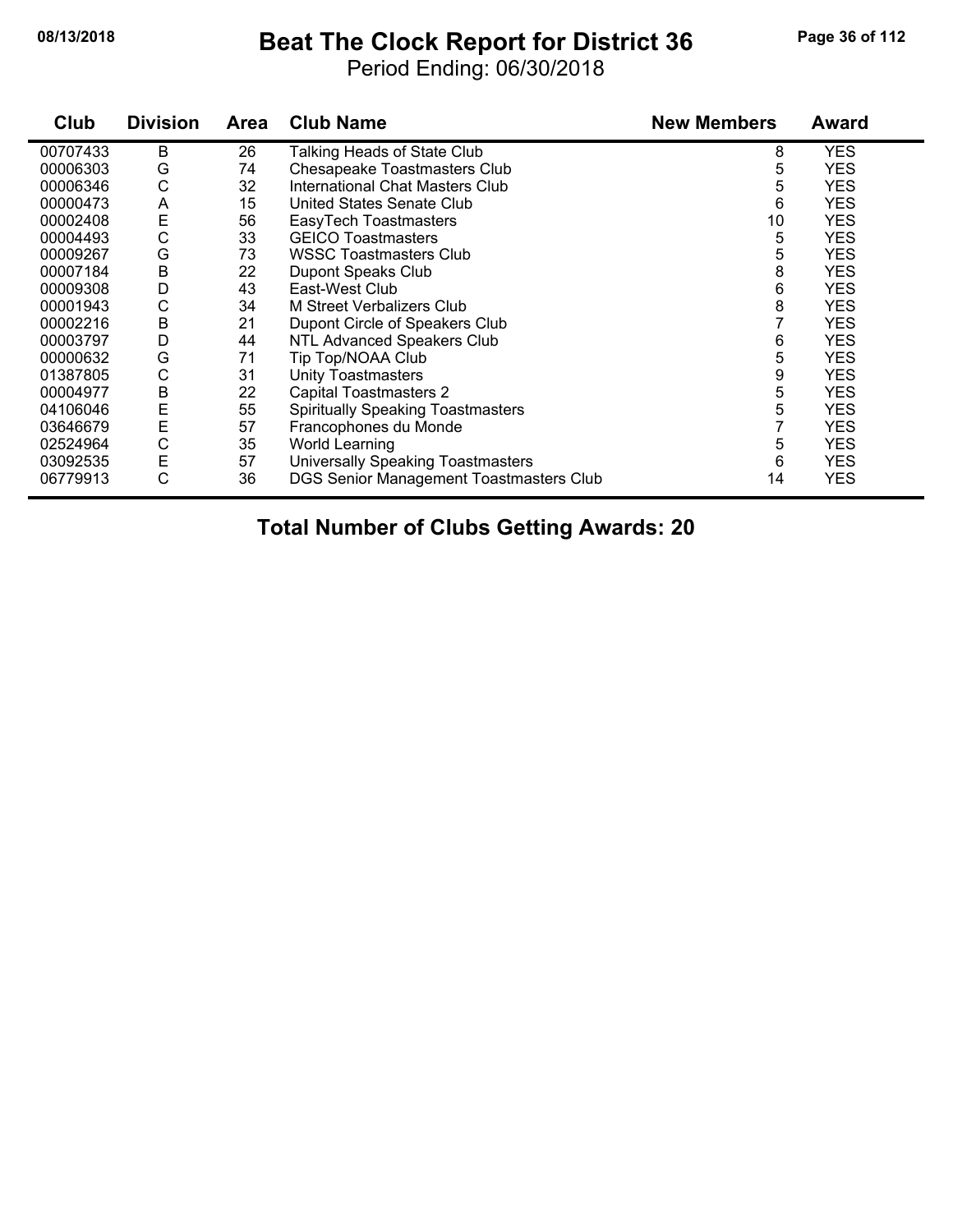#### **08/13/2018 Beat The Clock Report for District 37 Page 37 of 112**

Period Ending: 06/30/2018

| Club     | <b>Division</b>          | <b>Area</b> | <b>Club Name</b>                                  | <b>New Members</b> | <b>Award</b> |
|----------|--------------------------|-------------|---------------------------------------------------|--------------------|--------------|
| 06931346 |                          | 85          | Uninterruptible and Professional Speakers (UPS) C | $\overline{7}$     | <b>YES</b>   |
| 01181778 | F                        | 51          | <b>Postmasters Toastmasters</b>                   | 6                  | <b>YES</b>   |
| 01377580 | D                        | 35          | <b>Ballantyne Lunch Toastmasters</b>              | 6                  | <b>YES</b>   |
| 05424901 | H                        | 74          | Soaring Eagles                                    | 22                 | <b>YES</b>   |
| 05372863 | G                        | 62          | <b>Pittsboro Toastmasters</b>                     | 6                  | <b>YES</b>   |
| 05870679 | $\mathbf C$              | 25          | Sealed Air Charlotte Toastmasters                 | 6                  | <b>YES</b>   |
| 02316037 | F                        | 52          | Carolina Christian Toastmasters                   | $\overline{7}$     | <b>YES</b>   |
| 03717260 | B                        | 15          | Kenton Place Toastmasters                         | 5                  | <b>YES</b>   |
| 03802832 | A                        | 02          | <b>Ridgefield Toastmasters</b>                    | 6                  | <b>YES</b>   |
| 04209741 | E                        | 43          | <b>Bus Masters</b>                                | 9                  | <b>YES</b>   |
| 04251343 | J                        | 92          | Seymour Johnson Toastmasters                      | 5                  | <b>YES</b>   |
| 04300181 | G                        | 66          | Durham Rescue Mission Toastmasters Club           | 6                  | <b>YES</b>   |
| 00004922 | $\mathsf C$              | 21          | <b>High Energy Club</b>                           | 6                  | <b>YES</b>   |
| 00003335 | H                        | 72          | Cary Club                                         | 6                  | <b>YES</b>   |
| 00002946 | E                        | 41          | Northwestern Club                                 | 5                  | <b>YES</b>   |
| 00005620 | H                        | 75          | <b>Softtalk Toastmasters Club</b>                 | 5                  | <b>YES</b>   |
| 00005713 | G                        | 66          | <b>City Talk Toastmasters</b>                     | 9                  | <b>YES</b>   |
| 00009891 | H                        | 71          | <b>Bull City Club</b>                             | 6                  | <b>YES</b>   |
| 00008215 | A                        | 01          | <b>Blue Ridge Toastmasters Club</b>               | 6                  | <b>YES</b>   |
| 00870220 | Н                        | 73          | <b>Techtalk Toastmasters</b>                      | 5                  | <b>YES</b>   |
| 00921856 | A                        | 02          | <b>Four Seasons Toastmasters</b>                  | 6                  | <b>YES</b>   |
| 01389040 | $\sf B$                  | 12          | Davidson Toastmasters Club                        | 5                  | <b>YES</b>   |
| 01183014 | H                        | 74          | <b>Central Carolina Toastmasters</b>              | 5                  | <b>YES</b>   |
| 06472487 | $\overline{\phantom{a}}$ | 85          | Novozymes Toastmasters                            | 6                  | <b>YES</b>   |
| 03898174 | G                        | 66          | North Carolina Project Leaders Toastmasters Club  | 5                  | <b>YES</b>   |
| 00001420 | $\mathsf C$              | 23          | Queen City Toastmasters Club                      | 6                  | <b>YES</b>   |
| 01055281 | G                        | 62          | Speak Up!                                         | 9                  | <b>YES</b>   |
| 00003971 | $\mathsf C$              | 22          | Bank of America Uptown Toastmasters Club          | 6                  | <b>YES</b>   |
| 00003980 |                          | 81          | <b>Centennial Visioneers</b>                      | 8                  | <b>YES</b>   |
| 00009445 | H                        | 73          | Talkers@Cisco                                     | 8                  | <b>YES</b>   |
| 00007186 | $\sf B$                  | 11          | <b>TIAA Toastmasters of the Carolinas</b>         | $\overline{7}$     | <b>YES</b>   |
| 00006909 | $\sf B$                  | 14          | University City Toastmasters Club                 | 6                  | <b>YES</b>   |
| 00004874 | $\mathsf C$              | 22          | <b>Stadium Overlook Club</b>                      | $\overline{7}$     | <b>YES</b>   |
| 00006528 | A                        | 02          | Land Of Sky Club                                  | 10                 | <b>YES</b>   |
| 00008957 | J                        | 91          | Rocky Mount Club                                  | $\overline{7}$     | <b>YES</b>   |
| 00002631 | $\mathsf C$              | 21          | Gateway To Speaking Excellence Club               | 6                  | <b>YES</b>   |
| 01721340 | A                        | 03          | <b>Cleveland County Communicators</b>             | 5                  | <b>YES</b>   |
| 01557537 |                          | 86          | <b>Born Toastmasters</b>                          | $\overline{7}$     | <b>YES</b>   |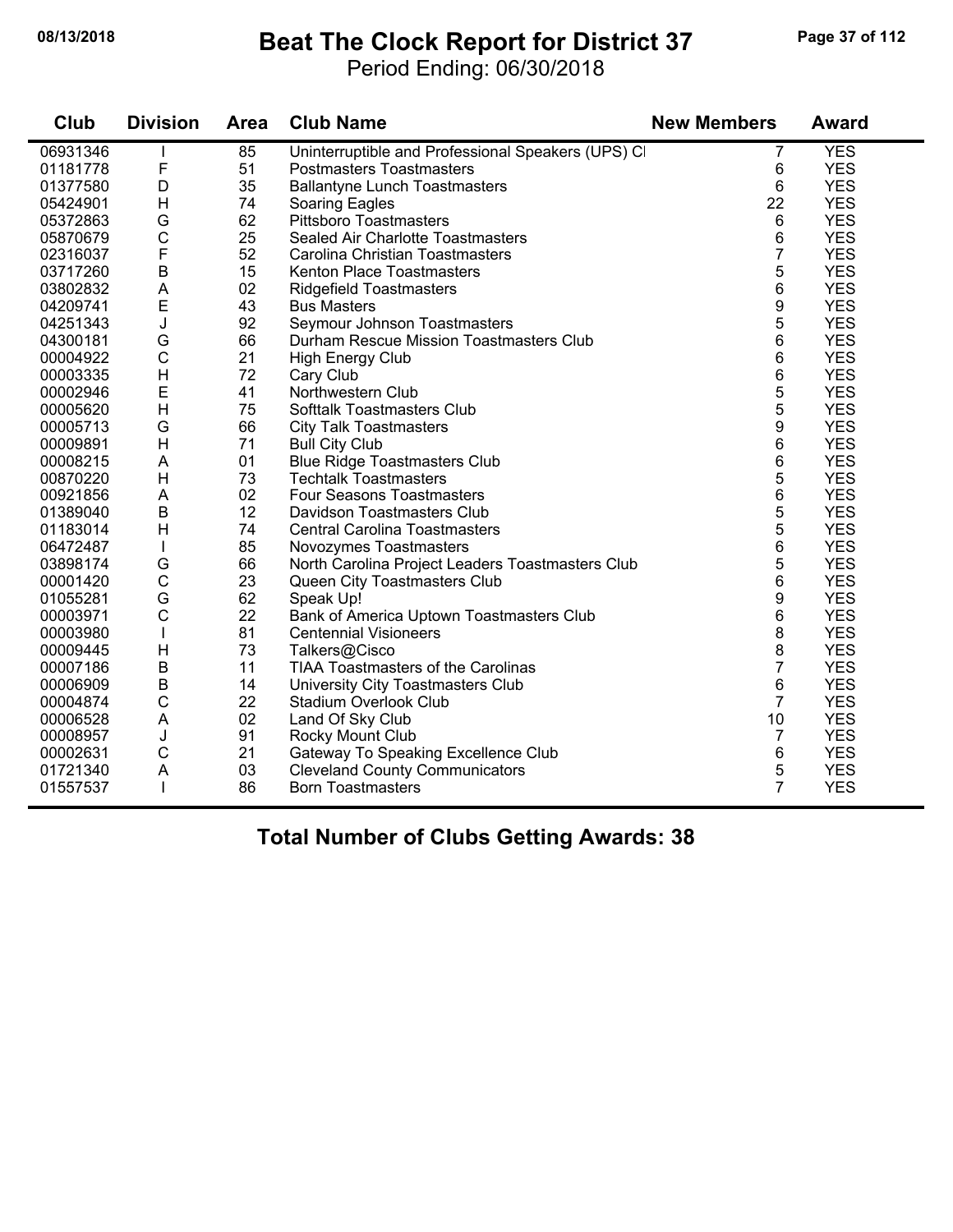#### **08/13/2018 Beat The Clock Report for District 38 Page 38 of 112**

Period Ending: 06/30/2018

| Club     | <b>Division</b> | Area | <b>Club Name</b>                           | <b>New Members</b> | Award      |
|----------|-----------------|------|--------------------------------------------|--------------------|------------|
| 00001107 | D               | 41   | <b>Mainland FAA Toastmasters</b>           | 6                  | <b>YES</b> |
| 00682559 | F               | 64   | <b>ML Bull Masters</b>                     | 5                  | <b>YES</b> |
| 00687414 | E               | 51   | <b>Blue Diamonds Club</b>                  | 6                  | <b>YES</b> |
| 01234456 | G               | 71   | Koinonia Speakers                          | 8                  | <b>YES</b> |
| 00755315 | D               | 44   | <b>Toastmasters In Unity Club</b>          | 5                  | <b>YES</b> |
| 00003954 | F               | 61   | <b>Princeton Toastmasters Club</b>         | 9                  | <b>YES</b> |
| 00001524 | C               | 32   | Indy Square Toastmasters                   | 5                  | <b>YES</b> |
| 00001376 | F               | 61   | <b>HDR Lawrenceville Toastmasters Club</b> | 5                  | <b>YES</b> |
| 04890231 | D               | 41   | Rowan Toastmasters                         | 6                  | <b>YES</b> |
| 06500296 | Β               | 23   | Depuy Synthes AALC                         | 5                  | <b>YES</b> |
| 01134526 | Н               | 84   | <b>Northeast Philly Toastmasters</b>       |                    | <b>YES</b> |
| 01989281 | С               | 31   | Comcast HQ Toastmasters                    | 5                  | <b>YES</b> |
| 00930192 | F               | 63   | Mary E. Brown Treasury Toastmasters        | 5                  | <b>YES</b> |
| 00008300 | $\sf B$         | 21   | <b>Cerner Toastmasters Club</b>            | 6                  | <b>YES</b> |
| 00005189 | G               | 71   | <b>Pfizer Club</b>                         | 5                  | <b>YES</b> |
| 03474192 | H               | 80   | <b>Affinity Toastmasters</b>               | 9                  | <b>YES</b> |
| 02556837 | D               | 43   | <b>Xfinity Communicators</b>               | 5                  | <b>YES</b> |
| 03451218 | E               | 51   | Mondelez International Toastmasters        | 12                 | <b>YES</b> |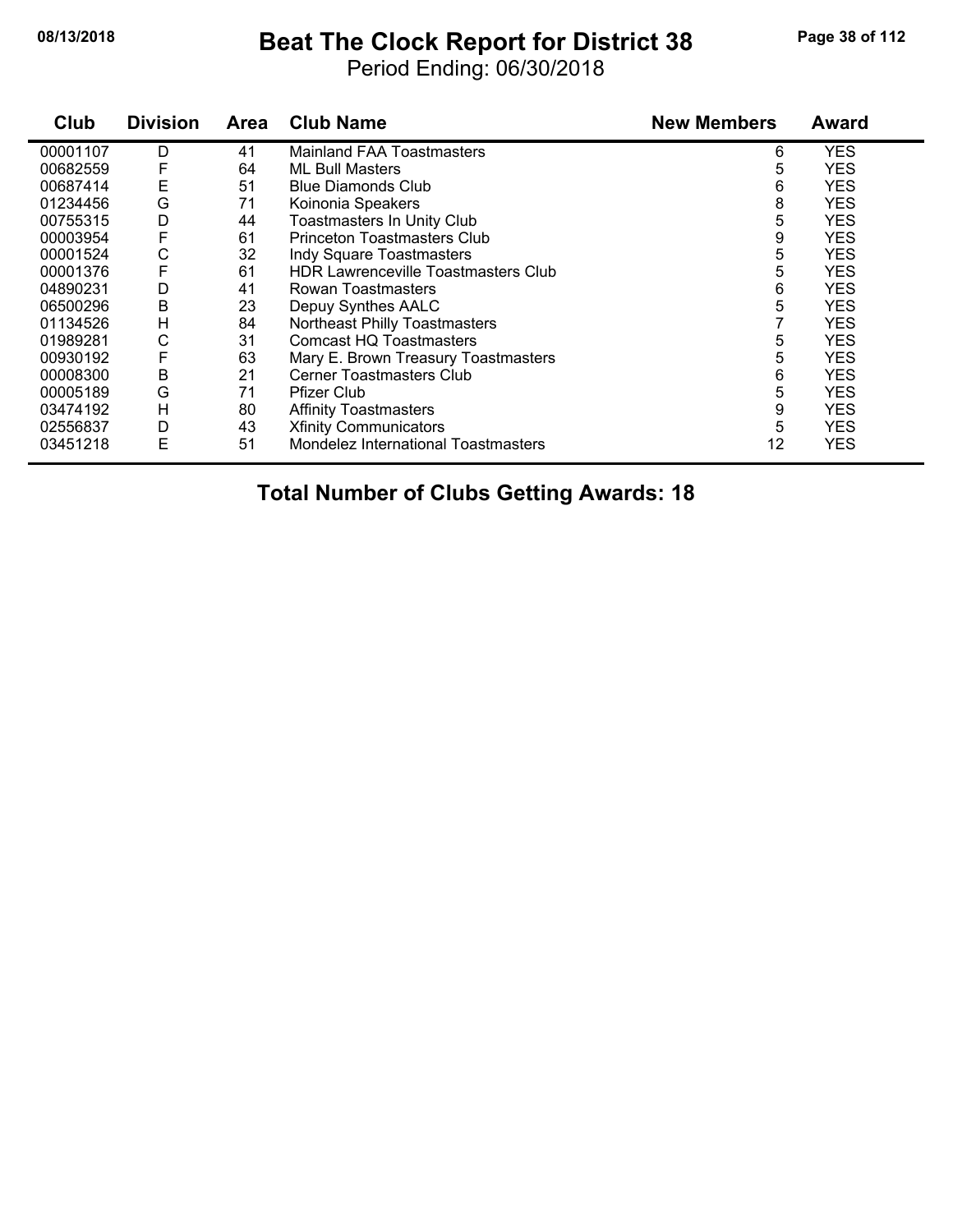# **08/13/2018 Beat The Clock Report for District 39 Page 39 of 112**

Period Ending: 06/30/2018

| Club     | <b>Division</b> | Area | <b>Club Name</b>                      | <b>New Members</b> | <b>Award</b> |
|----------|-----------------|------|---------------------------------------|--------------------|--------------|
| 04086464 |                 | 91   | Manteca Leadership Club               | 6                  | <b>YES</b>   |
| 00007914 | F               | 62   | Roseville Rappers Club                | 5                  | <b>YES</b>   |
| 00608815 | J               | 02   | <b>River Rappers Club</b>             | 6                  | <b>YES</b>   |
| 01508629 | J               | 04   | <b>CAL Speakers Toastmasters Club</b> | 5                  | <b>YES</b>   |
| 00001813 | B               | 23   | Capital Nevada Club                   | 5                  | <b>YES</b>   |
| 00004045 | F               | 61   | Roseville Communicators               | 5                  | <b>YES</b>   |
| 00006938 | D               | 43   | Vacaville City Speakers Toastmasters  | 5                  | YES          |
| 00004837 | Ε               | 53   | Carb-Orators Toastmasters Club        |                    | YES          |
| 00004302 | в               | 21   | <b>Protalkers Toastmasters Club</b>   | 5                  | <b>YES</b>   |
| 00981104 | G               | 72   | <b>HDR Toastmasters Club</b>          | 6                  | <b>YES</b>   |
| 00000999 | Ε               | 53   | <b>Clear Signals</b>                  | 8                  | <b>YES</b>   |
| 00000985 | E               | 51   | <b>Reveilliers Club</b>               | 6                  | <b>YES</b>   |
| 01644909 | E               | 51   | CalVet Golden Bears Toastmasters      | 6                  | YES          |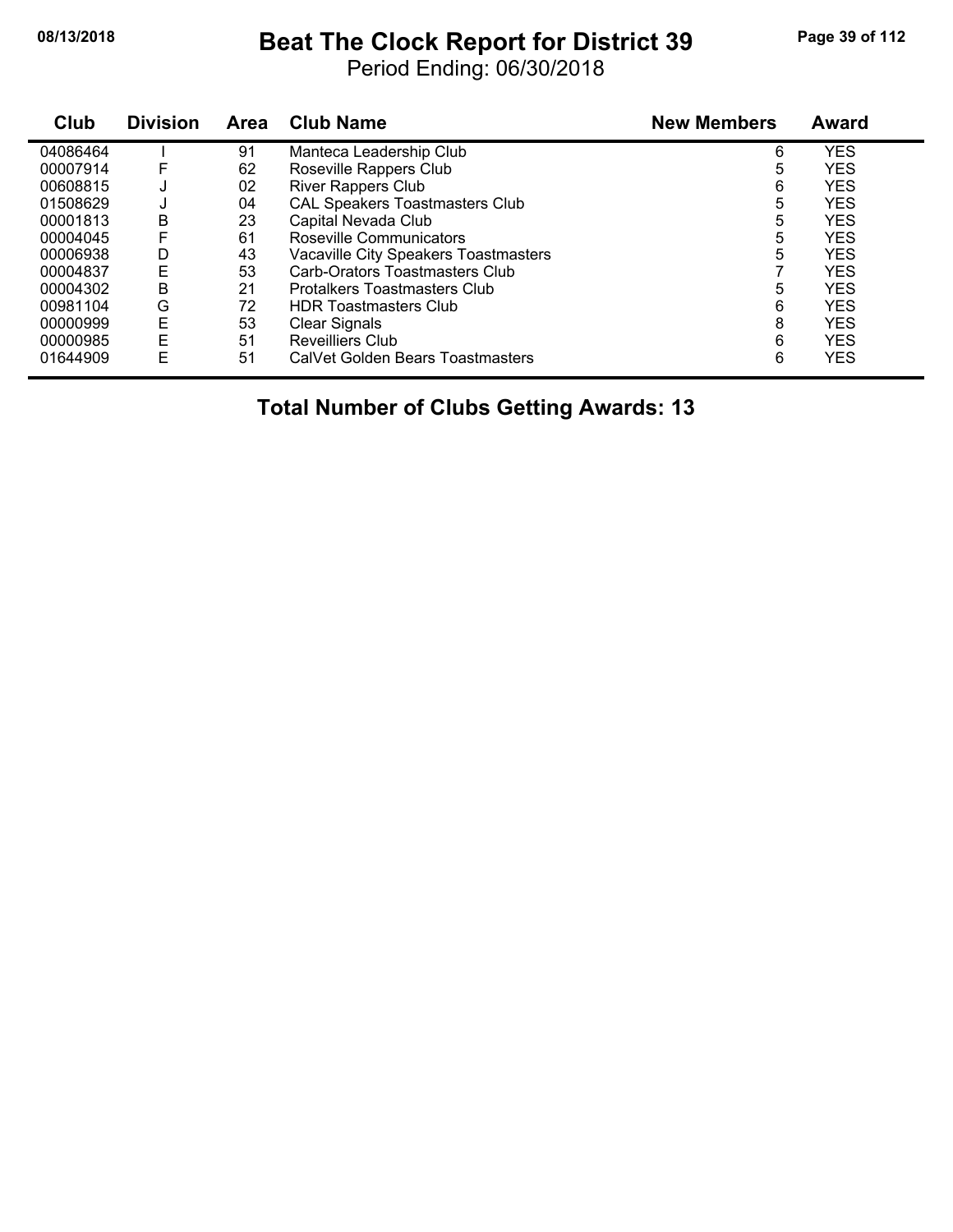#### **08/13/2018 Beat The Clock Report for District 40 Page 40 of 112**

Period Ending: 06/30/2018

| Club     | <b>Division</b> | Area | <b>Club Name</b>                 | <b>New Members</b> | <b>Award</b> |
|----------|-----------------|------|----------------------------------|--------------------|--------------|
| 01276053 | B               | 14   | <b>Essential To Leadership</b>   | 5                  | <b>YES</b>   |
| 00000472 |                 | 83   | Cincinnati Toastmasters          | 5                  | <b>YES</b>   |
| 00004695 | B               | 15   | Unity Club                       | 6                  | <b>YES</b>   |
| 00000747 | A               | 01   | City of Dayton Toastmasters Club | 6                  | <b>YES</b>   |
| 01825615 | В               | 15   | Progressive Speaking Club        |                    | <b>YES</b>   |
| 01131982 | B               | 14   | <b>Premier Toastmasters</b>      | 6                  | <b>YES</b>   |
| 00621016 | н               | 71   | <b>Brewery District Club</b>     |                    | <b>YES</b>   |
| 00003002 | С               | 24   | Columbus-Whitehall Club          | 6                  | <b>YES</b>   |
| 00004915 | B               | 15   | Central Ohio Advanced Club       |                    | <b>YES</b>   |
| 04309899 | С               | 21   | Toast of the Town                | 5                  | <b>YES</b>   |
| 04680303 | D               | 33   | Cincinnati Toastados             | 5                  | YES          |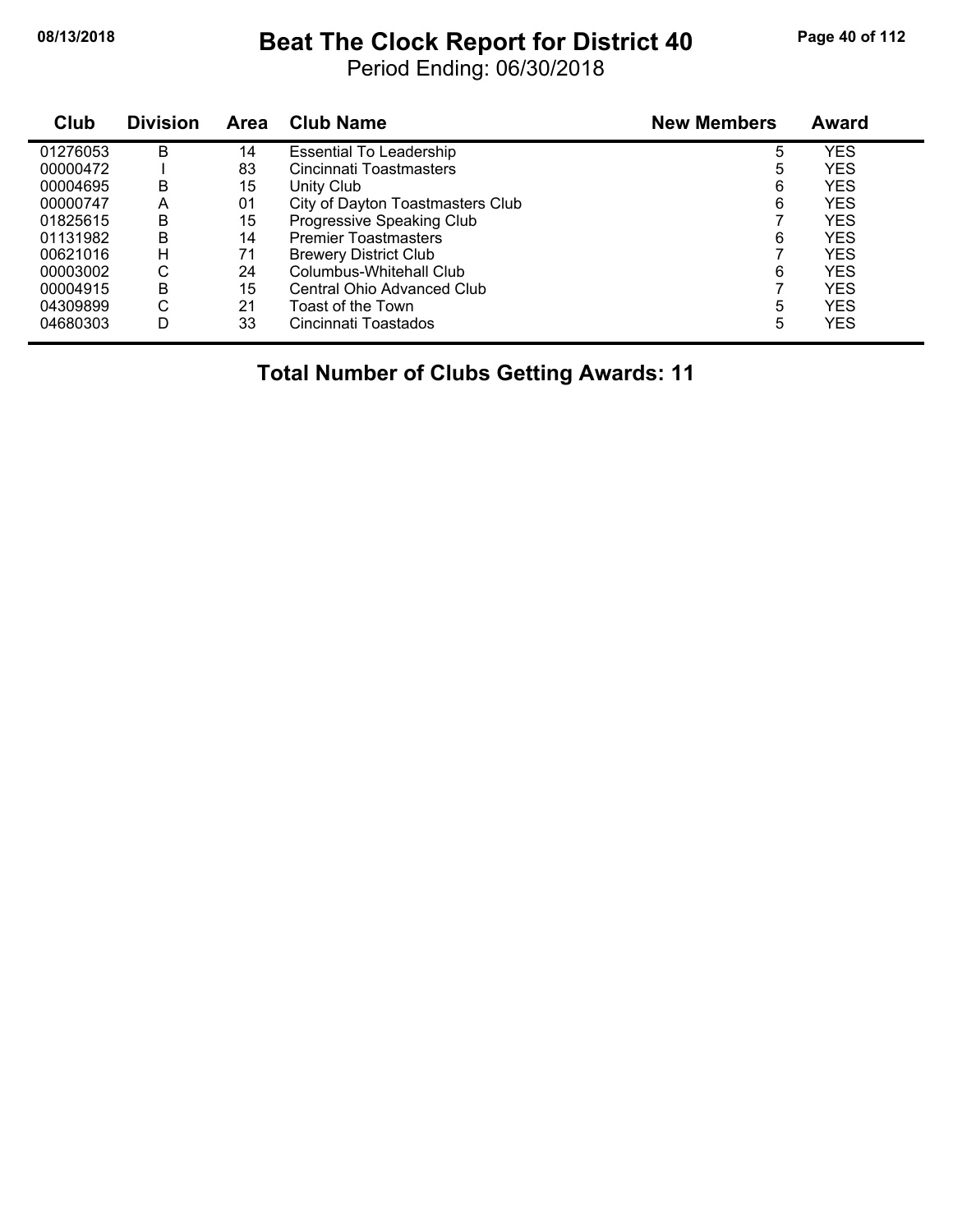# **08/13/2018 Beat The Clock Report for District 41 Page 41 of 112**

Period Ending: 06/30/2018

| Club     | <b>Division</b> | Area | <b>Club Name</b>                             | <b>New Members</b> | <b>Award</b> |
|----------|-----------------|------|----------------------------------------------|--------------------|--------------|
| 04665360 | $\overline{C}$  | 02   | <b>Tavant Noida Toastmasters Club</b>        | 12                 | <b>YES</b>   |
| 04238711 | G               | 02   | <b>Turning Point Toastmasters</b>            | 5                  | <b>YES</b>   |
| 03321031 | G               | 01   | Millennium City Toastmasters Club            | $\overline{7}$     | <b>YES</b>   |
| 04822406 | D               | 04   | <b>Greno Toastmasters Club</b>               | $\overline{7}$     | <b>YES</b>   |
| 04792214 | J               | 03   | Dhaka Bangladesh Toastmasters                | 7                  | <b>YES</b>   |
| 02653737 | D               | 01   | <b>RMS Noida</b>                             | 6                  | <b>YES</b>   |
| 01836853 | $\mathsf{C}$    | 01   | Pitney Bowes Toastmasters Club               | 9                  | <b>YES</b>   |
| 01403496 | C               | 04   | <b>TCS Noida 6 Toastmasters Club</b>         | 5                  | <b>YES</b>   |
| 05346753 | $\mathsf E$     | 03   | Toastmasters Club of Speaking and Leadership | 13                 | <b>YES</b>   |
| 05477602 | L               | 01   | <b>Toastmasters of Delhi</b>                 | 6                  | <b>YES</b>   |
| 05506875 | F               | 01   | Gurgaon Leaders Toastmasters Club            | 6                  | <b>YES</b>   |
| 05302525 | E               | 02   | Pro Orators Toastmasters Club                | 5                  | <b>YES</b>   |
| 05823767 | F               | 02   | Millennium Gurgaon Toastmasters Club         | 6                  | <b>YES</b>   |
| 05869922 | H               | 04   | <b>Sprouts Toastmasters Club</b>             | 9                  | <b>YES</b>   |
| 05716081 | $\mathsf{C}$    | 05   | <b>RMSI Noida Toastmasters Club</b>          |                    | <b>YES</b>   |
| 05739697 | D               | 05   | <b>IIM Lucknow Toastmasters</b>              | 9                  | <b>YES</b>   |
| 05746693 | D               | 04   | GlobalLogic Toastmasters Club                | 5                  | <b>YES</b>   |
| 05818576 | J               | 01   | Siliguri Foothills Toastmasters Club         | 21                 | <b>YES</b>   |
| 05539557 | F               | 04   | The Pangram's Toastmasters Club              | 5                  | <b>YES</b>   |
| 05700331 | $\mathsf E$     | 02   | Delhi Toastmasters                           | 11                 | <b>YES</b>   |
| 05680890 | $\mathsf E$     | 03   | <b>Capital City Toastmasters</b>             | 9                  | <b>YES</b>   |
| 06882382 | J               | 01   | <b>Toastmasters Club of Gangtok</b>          | 16                 | <b>YES</b>   |
| 01098597 | B               | 01   | <b>Chandigarh Toastmasters Club</b>          | $\overline{7}$     | <b>YES</b>   |
| 01088097 | K               | 02   | TCS Maitree Kolkata Toastmasters Club        | 10                 | <b>YES</b>   |
| 01200975 | F               | 05   | <b>Gurgaon Toastmasters Club</b>             | 8                  | <b>YES</b>   |
| 01378839 | G               | 02   | <b>BE@T Toastmasters Club</b>                | 6                  | <b>YES</b>   |
| 01867633 | L               | 04   | <b>Faridabad Toastmasters Club</b>           | 6                  | <b>YES</b>   |
| 01459483 | E               | 04   | East Delhi Toastmasters Club                 | 6                  | <b>YES</b>   |
| 01496270 | K               | 01   | City of Joy Toastmasters Club                | 7                  | <b>YES</b>   |
| 06529814 | F               | 05   | <b>Boston Scientific Toastmasters Club</b>   | 6                  | <b>YES</b>   |
| 06044728 | D               | 05   | Lucknow Toastmasters Club                    | 5                  | <b>YES</b>   |
| 05168041 | G               | 04   | Gurgaon Orators Toastmasters Club            | 8                  | <b>YES</b>   |
| 04892008 | $\mathsf E$     | 02   | Delhi One Toastmasters                       | 5                  | <b>YES</b>   |
| 04017202 | D               | 03   | <b>NIIT Tech Campus Noida Toastmasters</b>   | 12                 | <b>YES</b>   |
| 03918791 | $\mathsf{C}$    | 03   | Nokia Noida Toastmasters Club                | 6                  | <b>YES</b>   |
| 03939528 | T               | 03   | In-Steel Toastmasters                        | 5                  | <b>YES</b>   |
| 02833760 | $\mathsf C$     | 04   | <b>7X Toastmasters Club</b>                  | 5                  | <b>YES</b>   |
| 01059126 | $\mathsf C$     | 04   | Noida Toastmasters Club                      | $\overline{7}$     | <b>YES</b>   |
| 01304416 | Κ               | 04   | IBM Blue Voice Toastmasters Club             | 8                  | <b>YES</b>   |
| 00003936 | E               | 03   | Toastmasters Club of New Delhi               | 9                  | <b>YES</b>   |
| 01574616 | $\mathsf E$     | 01   | <b>Toastmasters Club of West Delhi</b>       | 7                  | <b>YES</b>   |
| 01806058 | $\mathsf B$     | 02   | Infosys Toastmasters, Chandigarh             | 6                  | <b>YES</b>   |
| 01276713 | L               | 03   | Delhi Advanced Toastmasters Club             | 11                 | <b>YES</b>   |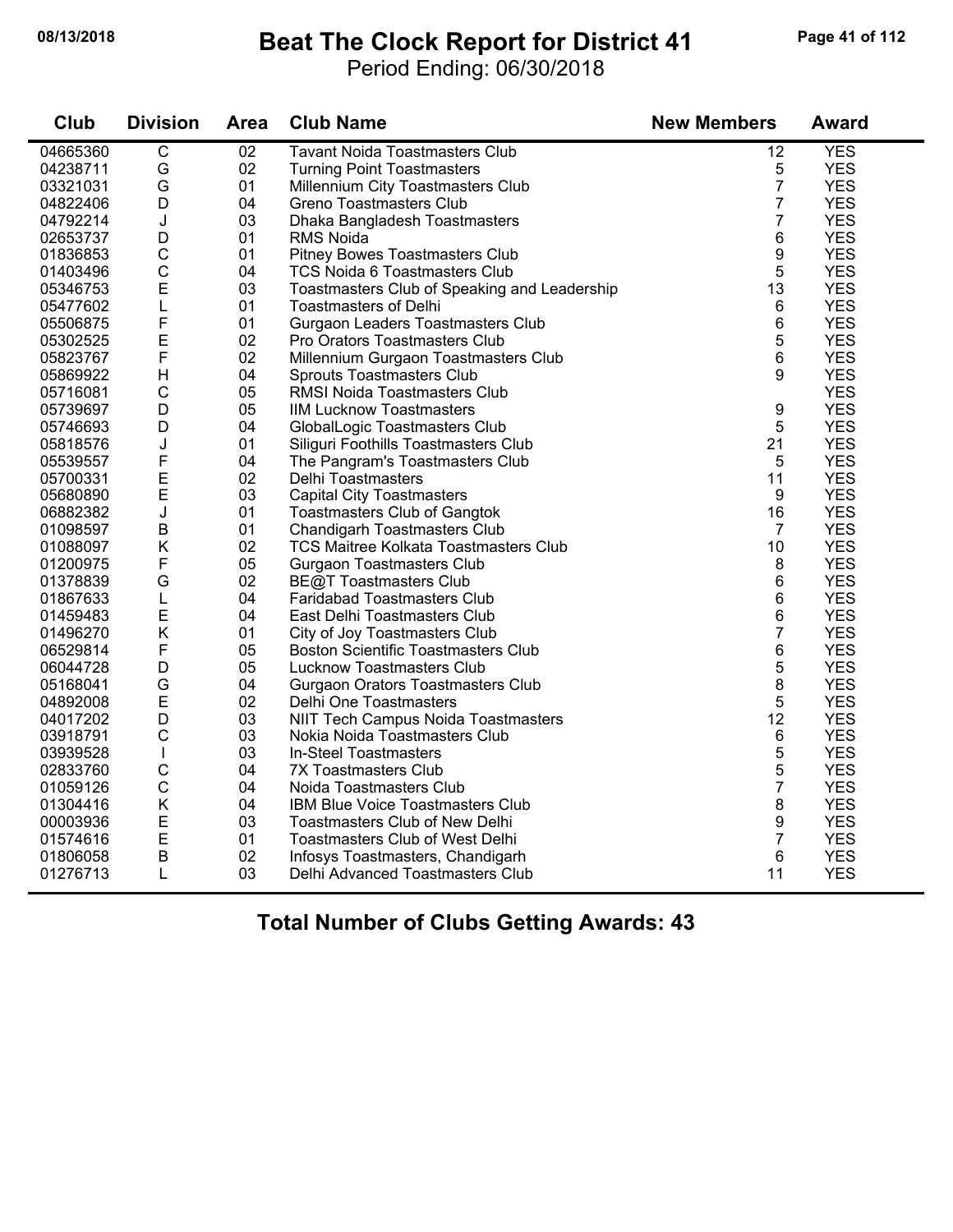#### **08/13/2018 Beat The Clock Report for District 42 Page 42 of 112**

Period Ending: 06/30/2018

| Club     | <b>Division</b> | Area | Club Name                           | <b>New Members</b> | Award |
|----------|-----------------|------|-------------------------------------|--------------------|-------|
| 00009476 |                 | 11   | CMA Club                            | O                  | YES   |
| 00003093 |                 | 02   | Circle T Club                       |                    | YES   |
| 00007642 |                 | 12   | The Eyeopener Club                  | 5                  | YES   |
| 02600789 | Α               | 15   | Lightning Strikes Toastmasters Club | b                  | YES   |
| 03420677 | B               | 04   | <b>Civil Speakers</b>               | 5                  | YES   |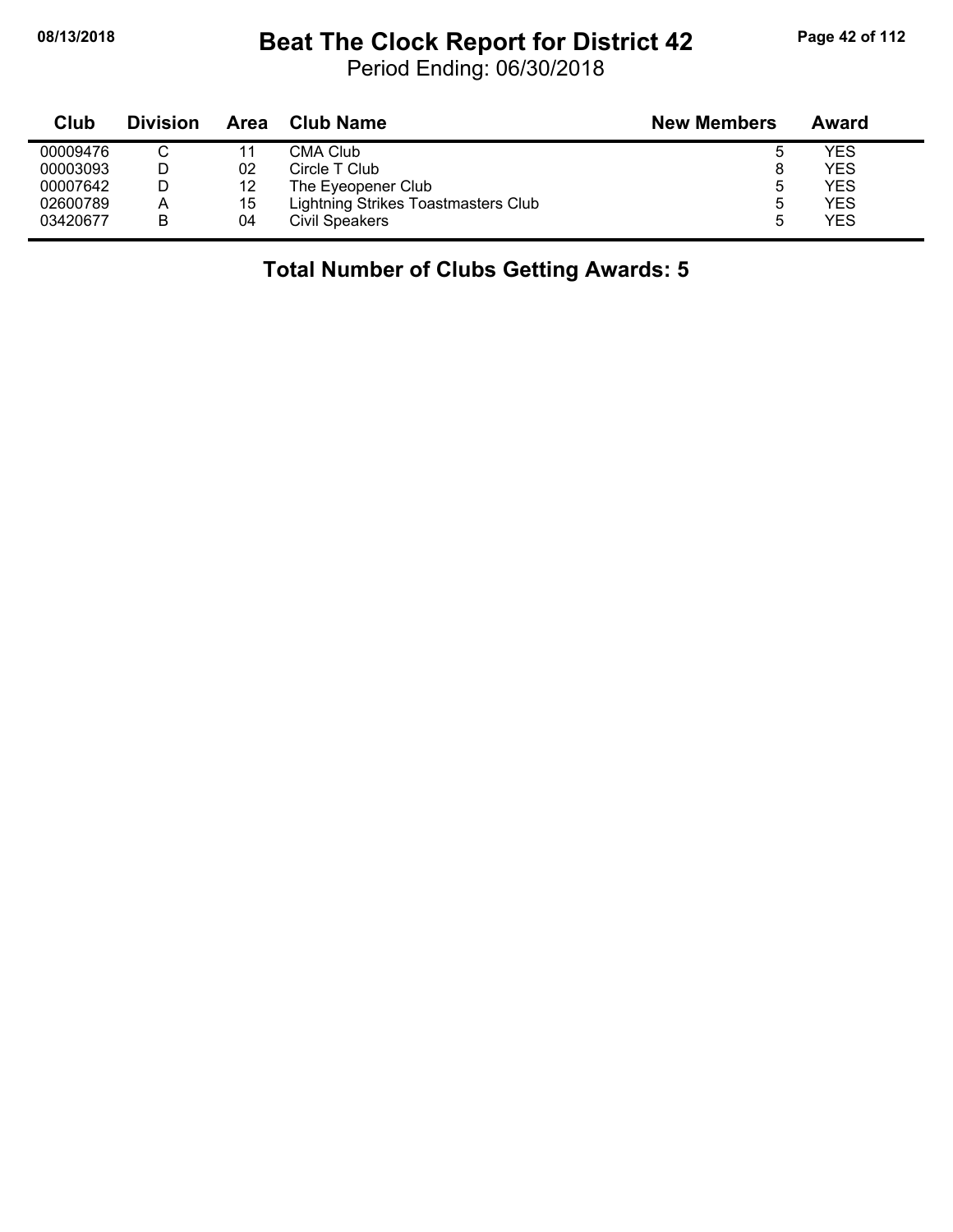#### **08/13/2018 Beat The Clock Report for District 43 Page 43 of 112**

Period Ending: 06/30/2018

| Club     | <b>Division</b> | Area | <b>Club Name</b>                        | <b>New Members</b> | <b>Award</b> |
|----------|-----------------|------|-----------------------------------------|--------------------|--------------|
| 03281098 | Е               | 05   | Inside Out                              | 5                  | <b>YES</b>   |
| 03323744 | С               | 02   | Blue Nile Toastmasters, Memphis         | 9                  | YES          |
| 02658520 | C               | 02   | <b>Orange Mound Toastmasters</b>        | 5                  | <b>YES</b>   |
| 02306456 | F               | 03   | <b>Logistically Speaking</b>            | 6                  | <b>YES</b>   |
| 01379206 | F               | 03   | <b>Technically Speaking</b>             | 9                  | <b>YES</b>   |
| 03180811 | С               | 05   | Le Bonheur Voices                       | 10                 | YES.         |
| 00008017 | C               | 01   | Talk of the Town Toastmasters Club      | 8                  | <b>YES</b>   |
| 00004932 | F               | 04   | Razorback Word Masters                  | 5                  | <b>YES</b>   |
| 00005772 | B               | 02   | Advanced TM of Central Arkansas         | 6                  | <b>YES</b>   |
| 06461751 | E               | 04   | <b>Madison County Toastmasters Club</b> | 5                  | <b>YES</b>   |
| 01481724 | C               | 05   | VA Memphis Toastmasters                 | 5                  | <b>YES</b>   |
| 01821081 | D               | 02   | Accredo's Power Communicators           |                    | YES.         |
| 00004496 | A               | 02   | Early Riser Toastmasters Club           |                    | <b>YES</b>   |
| 00002052 | E               | 01   | <b>Vicksburg Toastmasters Club</b>      |                    | <b>YES</b>   |
| 00002431 | C               | 04   | Talk It Up Oxford Toastmasters Club     | 8                  | <b>YES</b>   |
| 00003765 | D               | 01   | <b>Memphis Navy Toastmasters</b>        | 12                 | <b>YES</b>   |
| 00702994 | E               | 02   | New Foundation Club 702994              | 6                  | YES          |
| 01530301 | D               | 04   | <b>Brain Builders</b>                   | 6                  | <b>YES</b>   |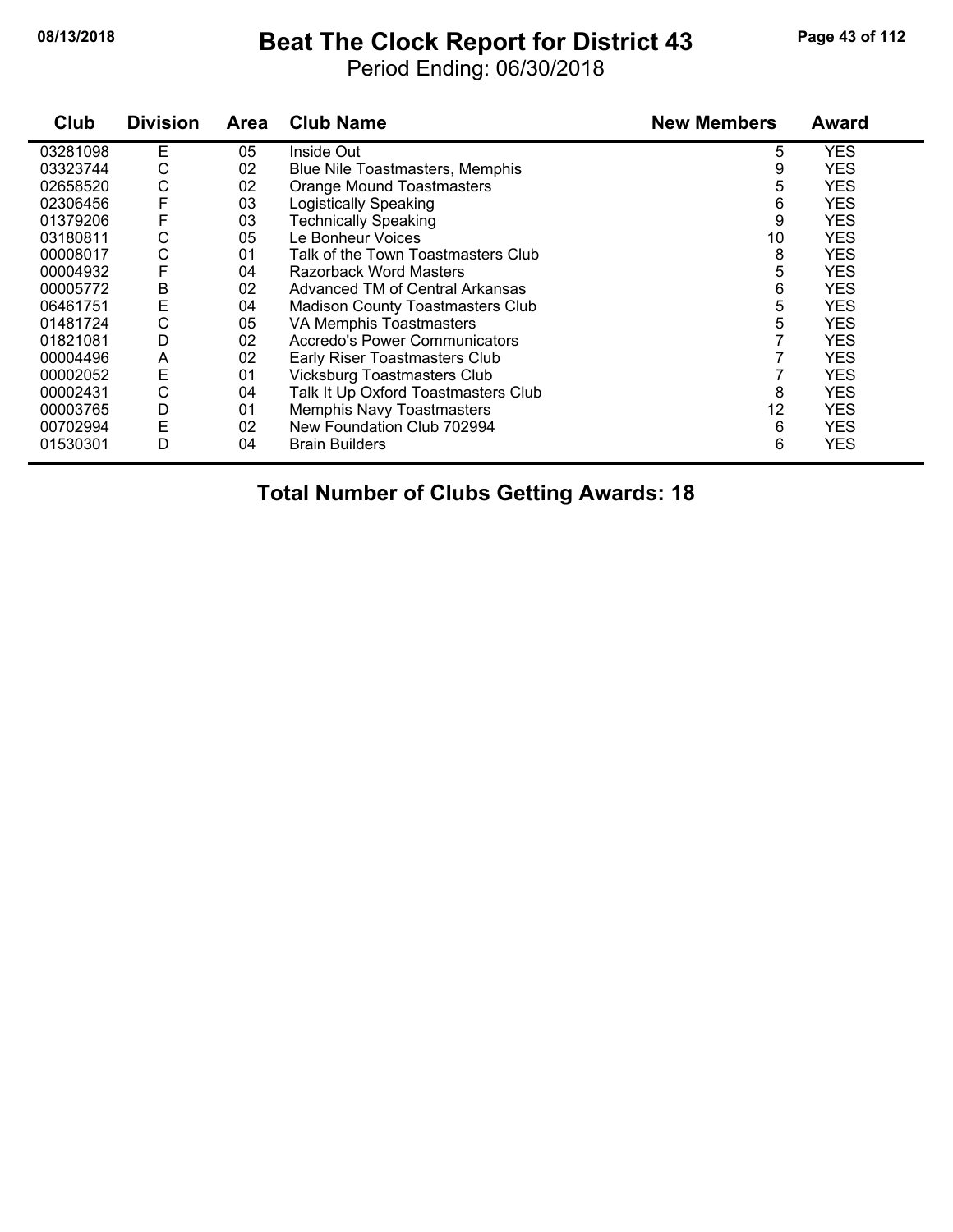#### **08/13/2018 Beat The Clock Report for District 44 Page 44 of 112**

Period Ending: 06/30/2018

| Club     | <b>Division</b> | Area | <b>Club Name</b>                            | <b>New Members</b> | <b>Award</b> |
|----------|-----------------|------|---------------------------------------------|--------------------|--------------|
| 01561778 | С               | 34   | Brookhaven Toastmasters at St. James        | 5                  | <b>YES</b>   |
| 01291767 | A               | 12   | Cascade United Toastmasters                 | 5                  | <b>YES</b>   |
| 00679886 | F               | 63   | Cox Toastmasters Club                       |                    | YES          |
| 00001520 | С               | 35   | <b>Buckhead Toastmasters</b>                | 12                 | YES          |
| 01042305 | D               | 45   | <b>LMLA Toastmasters in Flight</b>          | 6                  | <b>YES</b>   |
| 00001247 | G               | 75   | Alpharetta-Milton Toastmasters              | 5                  | <b>YES</b>   |
| 00001272 | н               | 85   | <b>Next Level Toastmasters</b>              | 6                  | YES          |
| 01439661 | G               | 71   | The Navigators                              |                    | YES          |
| 01202015 | С               | 33   | Incredible Toastmasters                     | 8                  | <b>YES</b>   |
| 02878863 | A               | 14   | Manheim Atlanta Driving Force Toastmasters  | 5                  | <b>YES</b>   |
| 04021300 | н               | 85   | 360Speaks                                   | 8                  | YES          |
| 00005945 | F               | 65   | Northpark Toastmasters Club                 | 5                  | <b>YES</b>   |
| 00007503 | Е               | 52   | Cartersville Toastmasters Club              | 6                  | <b>YES</b>   |
| 00004941 | G               | 75   | Alpharetta Club                             | 5                  | <b>YES</b>   |
| 00004903 | D               | 44   | <b>INPO Toastmasters Club</b>               | 8                  | YES          |
| 00003488 | B               | 25   | Southern Company Toastmasters - Atlanta     | 5                  | YES          |
| 05323623 | E               | 53   | KOCC Communicators (open To HD Employees Or | 5                  | <b>YES</b>   |
| 05735268 | н               | 83   | Davinci Toastmasters                        | 8                  | <b>YES</b>   |
| 04677657 | G               | 73   | <b>GM GIC Toastmasters</b>                  | 8                  | YES          |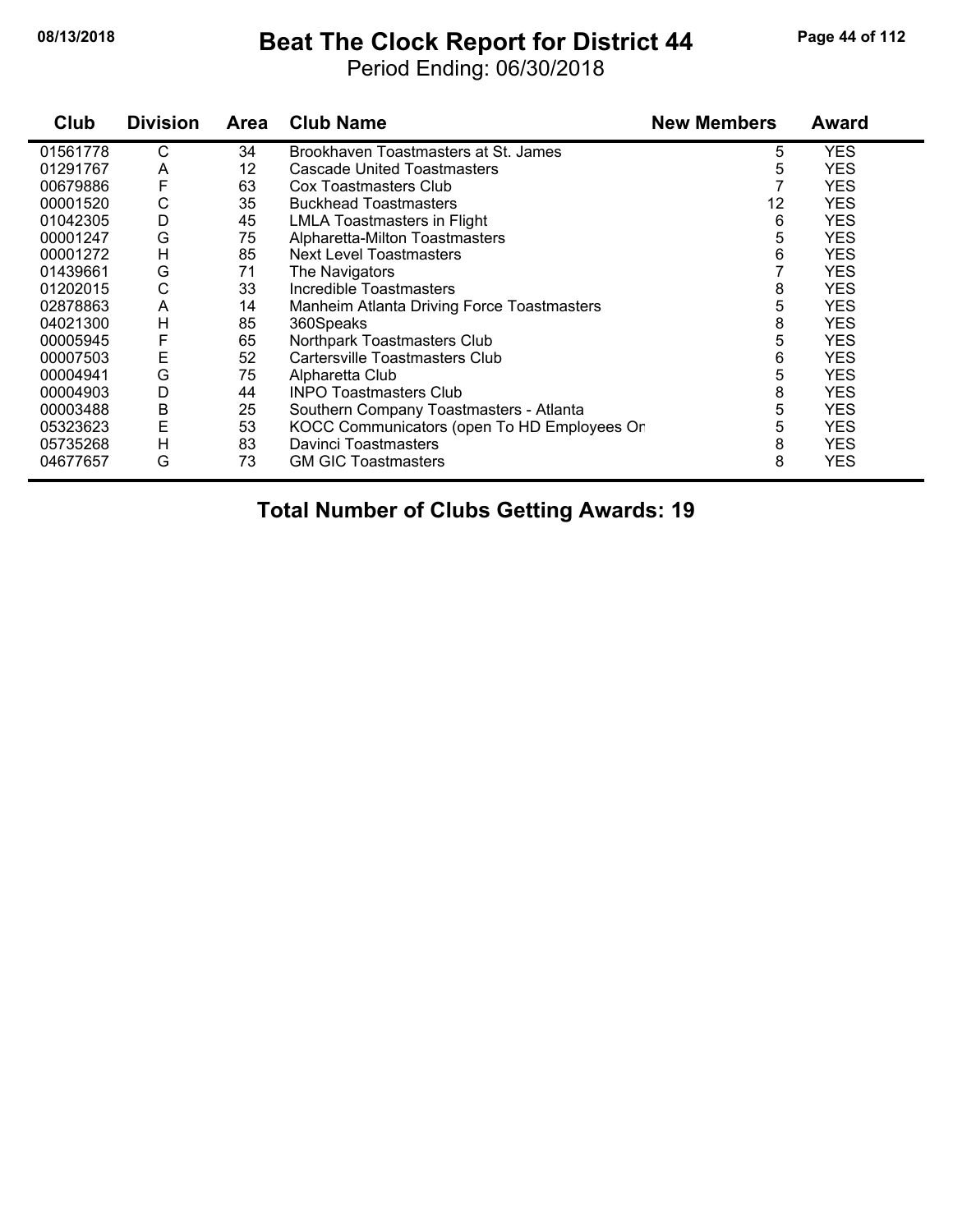#### **08/13/2018 Beat The Clock Report for District 45 Page 45 of 112**

Period Ending: 06/30/2018

| <b>Club</b> | <b>Division</b> | <b>Area</b> | <b>Club Name</b>                    | <b>New Members</b> | <b>Award</b> |
|-------------|-----------------|-------------|-------------------------------------|--------------------|--------------|
| 04373706    | C               | 13          | <b>River Valley Toastmasters</b>    |                    | YES          |
| 04093097    | Α               | 12          | <b>Pleasant Street Toastmasters</b> | 6                  | <b>YES</b>   |
| 05427310    | B               | 14          | TD Bank L/A Toastmasters            | 5                  | YES          |
| 00007673    | A               | 10          | Ad Libs Club                        | 5                  | YES          |
| 01117322    | B               | 05          | Dirigo Toastmasters Club            | 5                  | YES          |
| 00001843    | С               | 04          | Harbourside Club                    | 5                  | YES          |
| 01330772    | E               | 02          | ComMunique Acadie                   | 6                  | <b>YES</b>   |
| 01721491    | E               | 03          | <b>Bagtown Babblers</b>             | 8                  | <b>YES</b>   |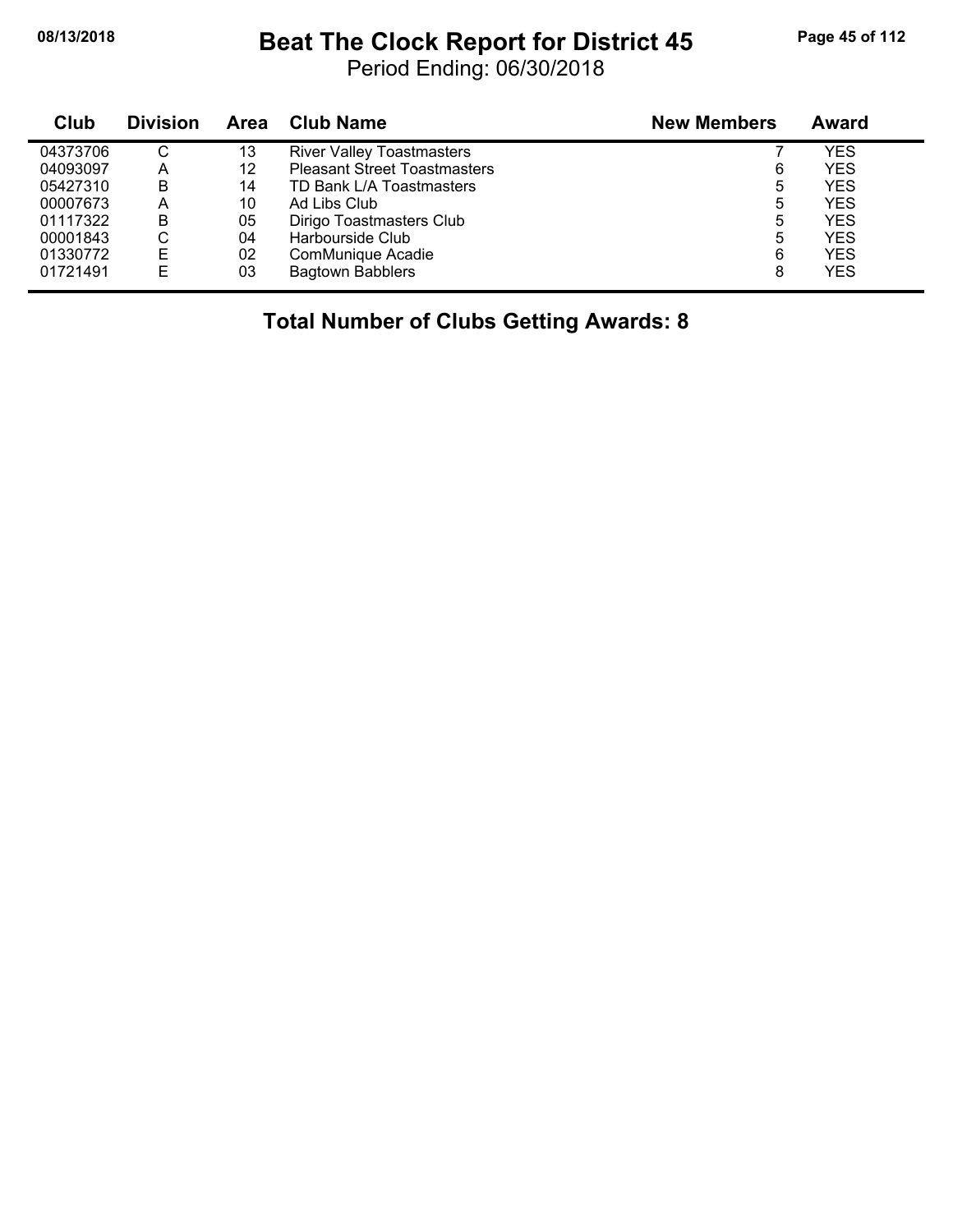#### **08/13/2018 Beat The Clock Report for District 46 Page 46 of 112**

Period Ending: 06/30/2018

| Club     | <b>Division</b> | <b>Area</b> | <b>Club Name</b>                             | <b>New Members</b> | <b>Award</b> |
|----------|-----------------|-------------|----------------------------------------------|--------------------|--------------|
| 01746795 | D               | 46          | <b>Advanced Public Speakers</b>              | 6                  | <b>YES</b>   |
| 01548645 | C               | 33          | <b>Times Toastmasters</b>                    | 5                  | <b>YES</b>   |
| 00002676 | B               | 21          | <b>TIC Toastmasters Club</b>                 | 5                  | <b>YES</b>   |
| 00006138 | G               | 71          | East Side Toastmasters Club                  | 5                  | <b>YES</b>   |
| 00965817 | $\sf B$         | 24          | <b>CFA NY Toastmasters</b>                   | 6                  | <b>YES</b>   |
| 00001876 | B               | 26          | <b>SEC Roughriders Club</b>                  | 5                  | <b>YES</b>   |
| 00001949 | F               | 63          | New York Toastmasters Club                   | 9                  | <b>YES</b>   |
| 00003824 | A               | 11          | Co-op City Toastmasters Club                 | 6                  | <b>YES</b>   |
| 00004000 | D               | 42          | <b>Premier Club</b>                          | 6                  | <b>YES</b>   |
| 01115312 | $\mathsf C$     | 37          | <b>Flatiron Toastmasters</b>                 | 9                  | <b>YES</b>   |
| 01884062 | G               | 77          | Advance For Excellence                       | 5                  | <b>YES</b>   |
| 03885338 | $\mathsf C$     | 32          | <b>NYC Power Speakers</b>                    | 6                  | <b>YES</b>   |
| 00008131 | D               | 43          | <b>Bay Ridge Toastmasters</b>                | 6                  | <b>YES</b>   |
| 00643436 | G               | 72          | <b>World Voices Club</b>                     | 5                  | <b>YES</b>   |
| 00602358 | $\mathsf C$     | 34          | <b>Manhattan Toastmasters</b>                | 5                  | <b>YES</b>   |
| 00002895 | $\sf B$         | 25          | <b>Bryant Park Toastmasters Club</b>         | 7                  | <b>YES</b>   |
| 00007444 | $\mathsf{F}$    | 65          | Mad Toasters Toastmasters Club               | 5                  | <b>YES</b>   |
| 05488367 | $\mathsf C$     | 35          | <b>IIBA NYC Toastmasters</b>                 | 7                  | <b>YES</b>   |
| 05425506 | G               | 71          | Yorkville Evening Stars - YES                | 6                  | <b>YES</b>   |
| 05224975 | $\mathsf C$     | 37          | <b>PMI NYC Toastmasters</b>                  | 6                  | <b>YES</b>   |
| 01168440 | B               | 21          | <b>TORCH Toastmasters</b>                    | 5                  | <b>YES</b>   |
| 03890961 | $\sf B$         | 21          | <b>Columbia University Toastmasters Club</b> | 10                 | <b>YES</b>   |
| 06576008 | A               | 11          | <b>MIT Toastmasters</b>                      | 6                  | <b>YES</b>   |
| 06608722 | $\mathsf{C}$    | 36          | Varonis Speakeasy                            | 7                  | <b>YES</b>   |
| 03793452 | G               | 73          | JPMorgan Toastmasters NYC                    | 5                  | <b>YES</b>   |
| 03797112 | Α               | 17          | Northern Westchester Toastmasters            | 7                  | <b>YES</b>   |
| 04315364 | $\mathsf{C}$    | 32          | The World's Leading Toastmasters             | 6                  | <b>YES</b>   |
| 04649110 | D               | 47          | <b>AIG NYC Toastmasters</b>                  | 8                  | <b>YES</b>   |
| 02462223 | D               | 41          | <b>Unity East Toastmasters</b>               | 10                 | <b>YES</b>   |
| 03332242 | B               | 23          | <b>BNP Paribas Toastmasters</b>              | 6                  | <b>YES</b>   |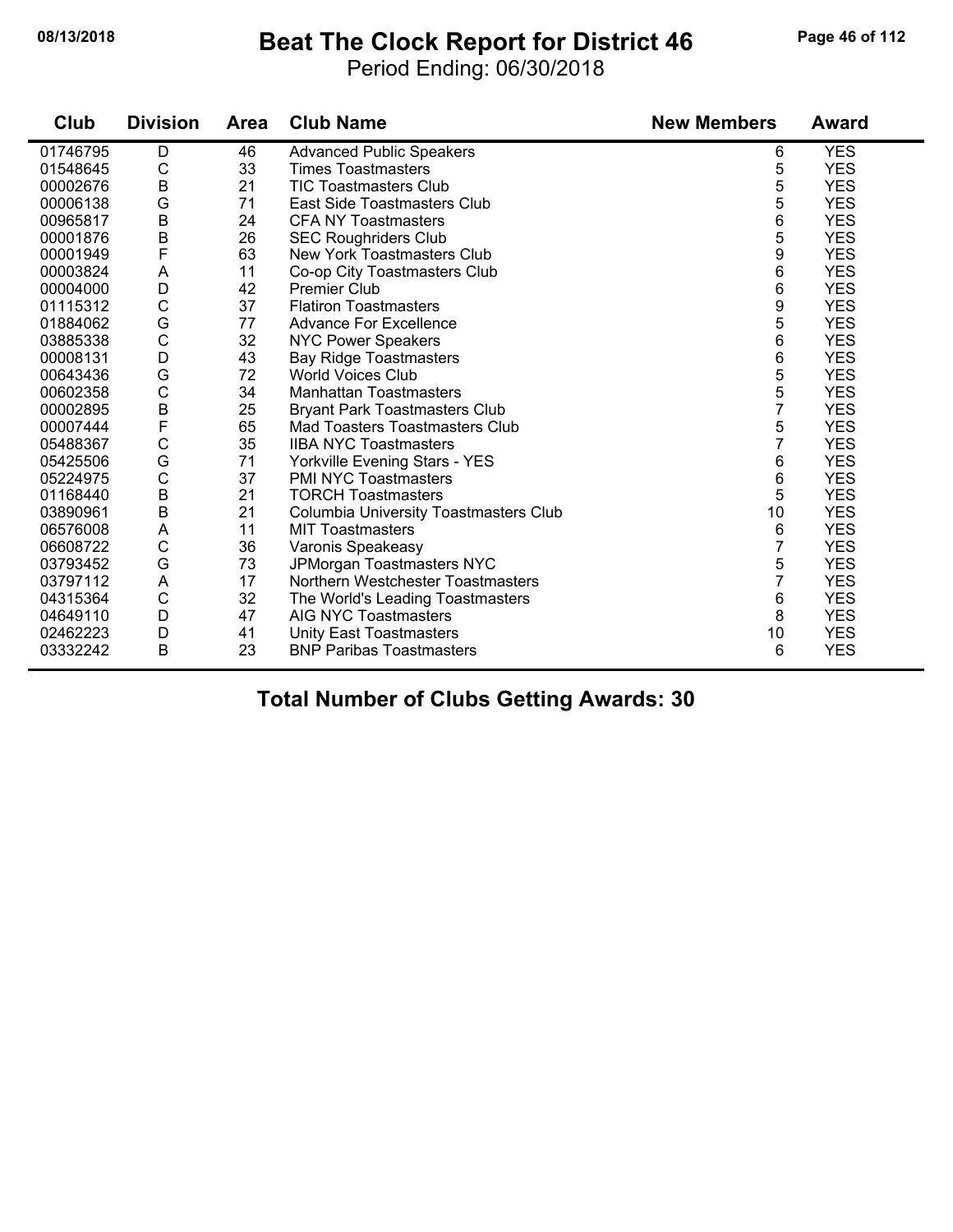#### **08/13/2018 Beat The Clock Report for District 47 Page 47 of 112**

Period Ending: 06/30/2018

| Club     | <b>Division</b> | <b>Area</b> | <b>Club Name</b>                         | <b>New Members</b> | <b>Award</b> |
|----------|-----------------|-------------|------------------------------------------|--------------------|--------------|
| 03299156 | $\overline{C}$  | 31          | City of Delray Beach                     | 6                  | <b>YES</b>   |
| 04486222 | E               | 50          | Wynwood Inspire.Us Toastmasters          | 9                  | <b>YES</b>   |
| 04555744 | $\mathsf E$     | 52          | Dade County Toasters                     | 5                  | <b>YES</b>   |
| 04209559 | T               | 90          | Commonwealth Bank Blue Diamonds TM Club  | 9                  | <b>YES</b>   |
| 04224924 | D               | 42          | <b>Village Voices</b>                    | 5                  | <b>YES</b>   |
| 05929650 | $\mathsf E$     | 53          | Y.P.E. Toastmasters                      | 5                  | <b>YES</b>   |
| 05576592 | D               | 43          | El Cid Toastmasters                      | 8                  | <b>YES</b>   |
| 01200778 | F               | 62          | <b>Dynamic Persuaders</b>                | 6                  | <b>YES</b>   |
| 02566217 | A               | 12          | Freedom Speakers-Toastmasters            | 9                  | <b>YES</b>   |
| 00005931 | $\sf B$         | 23          | <b>Crossroads Club</b>                   | 9                  | <b>YES</b>   |
| 00005390 | D               | 43          | Talk Of The Town Club                    | 6                  | <b>YES</b>   |
| 00005758 | A               | 10          | <b>Weston Area Toastmasters Club</b>     | 5                  | <b>YES</b>   |
| 00002798 | $\mathsf E$     | 54          | Miami Advanced Toastmasters Club (CTM's) | 5                  | <b>YES</b>   |
| 00003596 | F               | 61          | New Providence Branch of Toastmasters    | 5                  | <b>YES</b>   |
| 00003466 | D               | 40          | <b>Treasure Coast Toastmasters Club</b>  | $\overline{7}$     | <b>YES</b>   |
| 00008370 | $\mathsf E$     | 54          | West Kendall Toastmasters Club 8370      | 5                  | <b>YES</b>   |
| 04916034 | E               | 52          | The Landing                              | 8                  | <b>YES</b>   |
| 05183408 |                 | 90          | <b>B.P.S.U. Excellers</b>                | 5                  | <b>YES</b>   |
| 01513325 |                 | 92          | <b>Pinnacle Seekers</b>                  | 6                  | <b>YES</b>   |
| 01390883 | A               | 12          | <b>Saturday Fearless Toastmasters</b>    | 10                 | <b>YES</b>   |
| 01415772 | $\mathsf B$     | 23          | American Express Communication Club      | 13                 | <b>YES</b>   |
| 00003956 |                 | 91          | Destined For Success Toastmasters Club   | $\overline{7}$     | <b>YES</b>   |
| 00002266 | $\sf B$         | 22          | Proud Speakers Club                      | 5                  | <b>YES</b>   |
| 00007178 | F               | 61          | <b>Healing Communicators Club</b>        | $\overline{7}$     | <b>YES</b>   |
| 01293723 | $\mathsf E$     | 53          | Miami Beach Toastmasters                 | 6                  | <b>YES</b>   |
| 00008664 | D               | 43          | RiverWalk Toastmasters Club              | 12                 | <b>YES</b>   |
| 01575030 | $\sf B$         | 20          | <b>Club Power Speakers</b>               | 9                  | <b>YES</b>   |
| 01348034 | A               | 13          | Art of Speaking Toastmasters             | 5                  | <b>YES</b>   |
| 01360579 |                 | 92          | P.T.A.B. Toastmasters Club               | 6                  | <b>YES</b>   |
| 01770067 | D               | 41          | Secure Speakers Toastmaster Club         | 6                  | <b>YES</b>   |
| 01778344 | D               | 41          | <b>Scientifically Speaking</b>           | 6                  | <b>YES</b>   |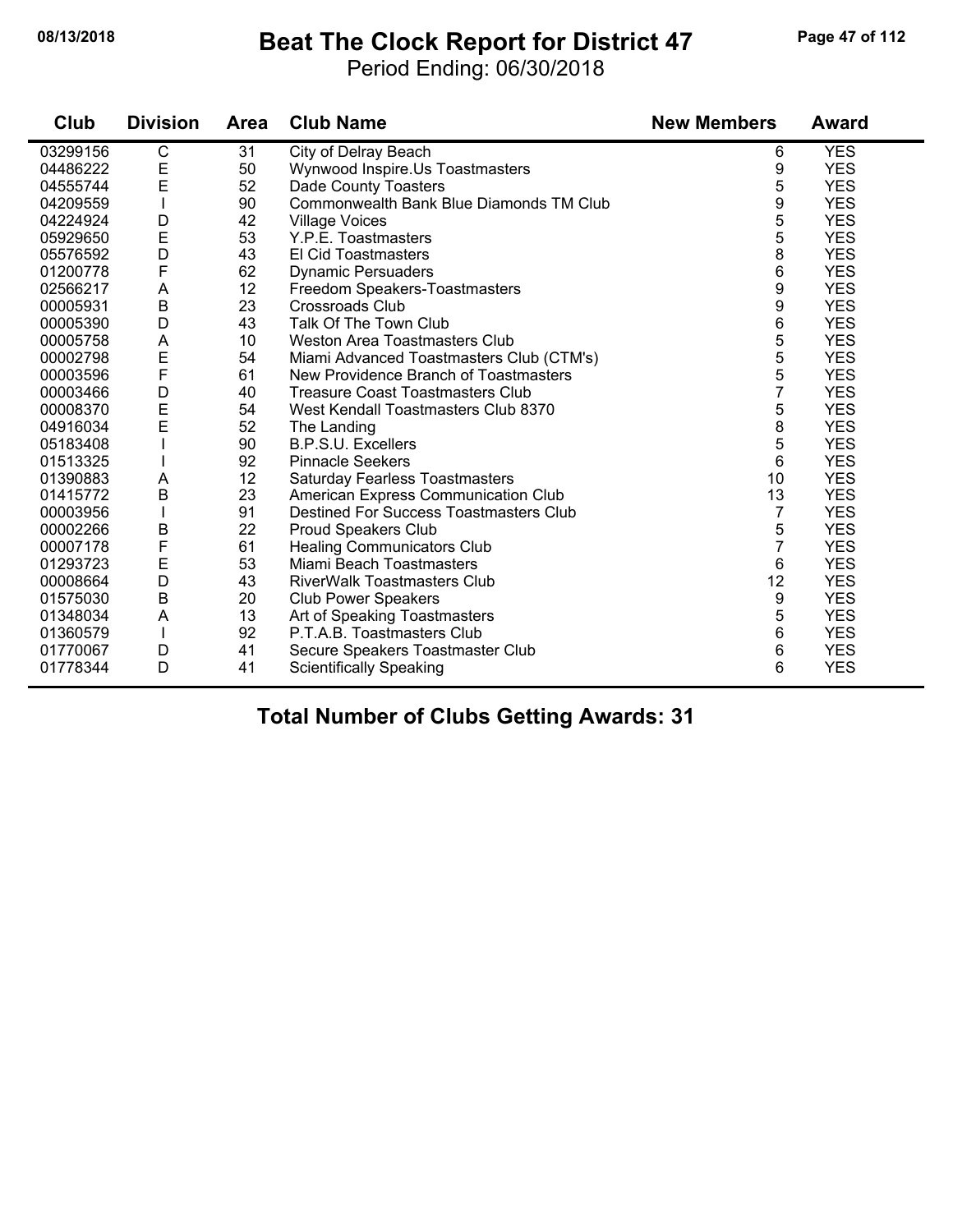#### **08/13/2018 Beat The Clock Report for District 48 Page 48 of 112**

Period Ending: 06/30/2018

| Club     | <b>Division</b> | <b>Area</b> | <b>Club Name</b>                          | <b>New Members</b> | <b>Award</b> |
|----------|-----------------|-------------|-------------------------------------------|--------------------|--------------|
| 01610255 | С               | 32          | <b>MacDill Toastmasters Club</b>          | 8                  | <b>YES</b>   |
| 00006261 | D               | 40          | <b>USAA Commerce Park</b>                 |                    | <b>YES</b>   |
| 00006544 | F               | 63          | Toast of The Coast Toastmasters Club      | 5                  | <b>YES</b>   |
| 01347227 | С               | 31          | New York Life Communicators for Life      | 6                  | <b>YES</b>   |
| 00009352 | E               | 53          | Positively Speaking Toastmasters Club     | 5                  | <b>YES</b>   |
| 01307407 | Ε               | 52          | Herald-Tribune Advanced Toastmasters Club | 6                  | <b>YES</b>   |
| 00771864 | D               | 41          | <b>Metlife Motivators Club</b>            | 16                 | <b>YES</b>   |
| 01412715 | D               | 40          | <b>Wesley Chapel Speaks</b>               |                    | <b>YES</b>   |
| 01395623 | F               | 60          | North Port Toastmasters                   |                    | <b>YES</b>   |
| 01403477 | С               | 32          | Electric Supply Inc.                      | 10                 | <b>YES</b>   |
| 01197988 | E               | 51          | Power Speakers of MCG                     | 8                  | <b>YES</b>   |
| 01146909 | D               | 40          | <b>DTCC Tampa Toastmasters</b>            | 6                  | <b>YES</b>   |
| 02880832 | F               | 62          | Gartner Sesquipedalians                   |                    | <b>YES</b>   |
| 00603123 | A               | 11          | Skyway Marina Toastmasters                | 5                  | <b>YES</b>   |
| 00831439 | D               | 44          | Brandon Toastmasters Club @ HCC           | 8                  | <b>YES</b>   |
| 00002824 | B               | 23          | West Pasco Toastmasters Club              |                    | <b>YES</b>   |
| 02309983 | A               | 11          | <b>Gulfport Toastmasters</b>              | 6                  | <b>YES</b>   |
| 05679878 | С               | 34          | <b>Cigar City Toastmasters</b>            | 5                  | <b>YES</b>   |
| 05757925 | Β               | 22          | TBG Toastmasters                          | 7                  | <b>YES</b>   |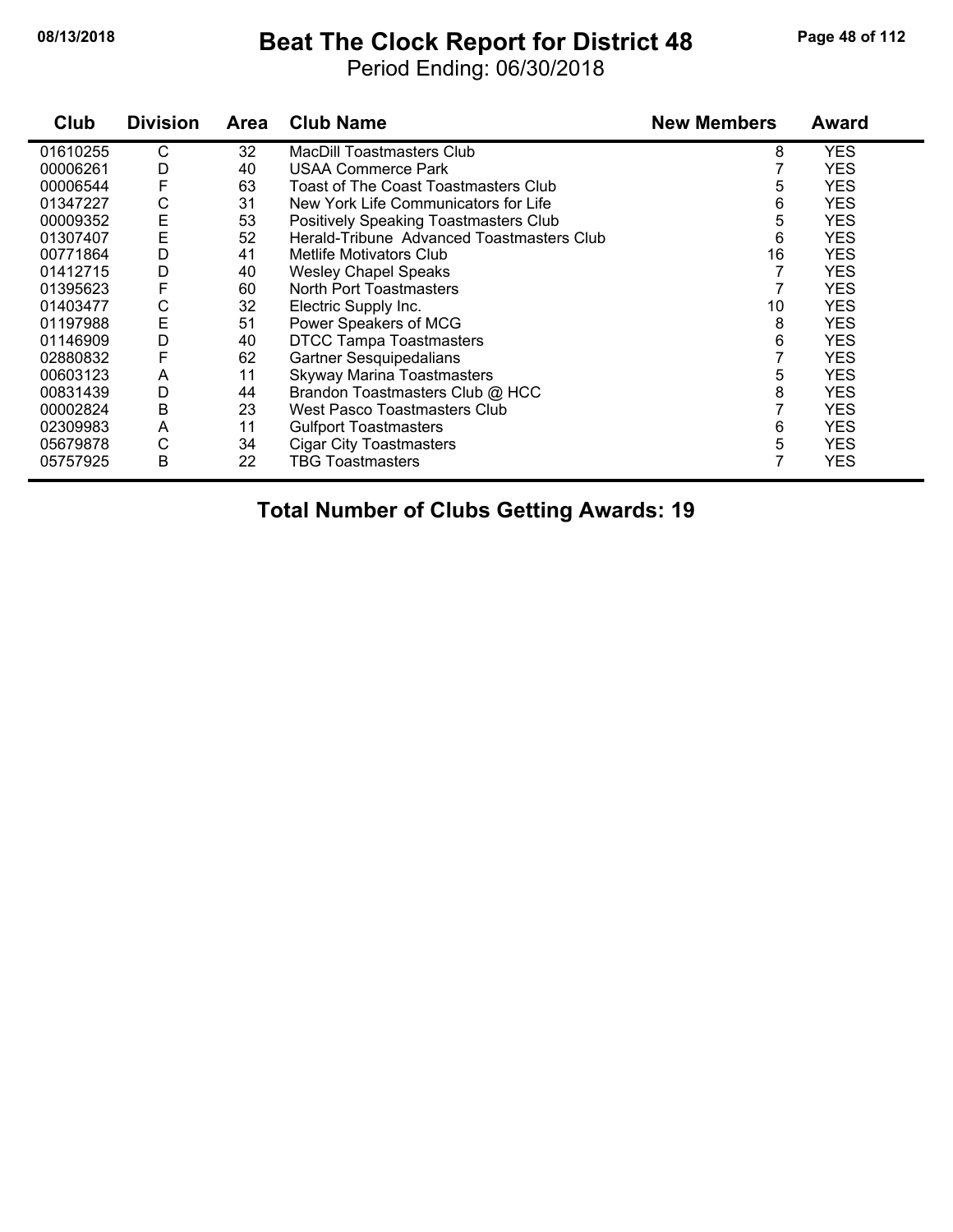#### **08/13/2018 Beat The Clock Report for District 49 Page 49 of 112**

Period Ending: 06/30/2018

| Club     | <b>Division</b> | Area | <b>Club Name</b>                        | <b>New Members</b> | Award      |
|----------|-----------------|------|-----------------------------------------|--------------------|------------|
| 00005244 | в               | 05   | Mililani Club                           |                    | YES        |
| 00007644 |                 | 15   | Paradise Club                           |                    | <b>YES</b> |
| 00001416 | В               | 07   | Hawaiian Electric Toastmasters Club     | 6                  | <b>YES</b> |
| 00004259 | U               | 10   | First Hawaiian Center Toastmasters Club |                    | <b>YES</b> |
| 00002076 |                 | 14   | Downtown Business Associates Club       | 5                  | <b>YES</b> |
| 00000601 | в               | 08   | Aloha Toastmasters                      | 8                  | <b>YES</b> |
| 00002525 |                 | 16   | Kauai Club                              | 6                  | <b>YES</b> |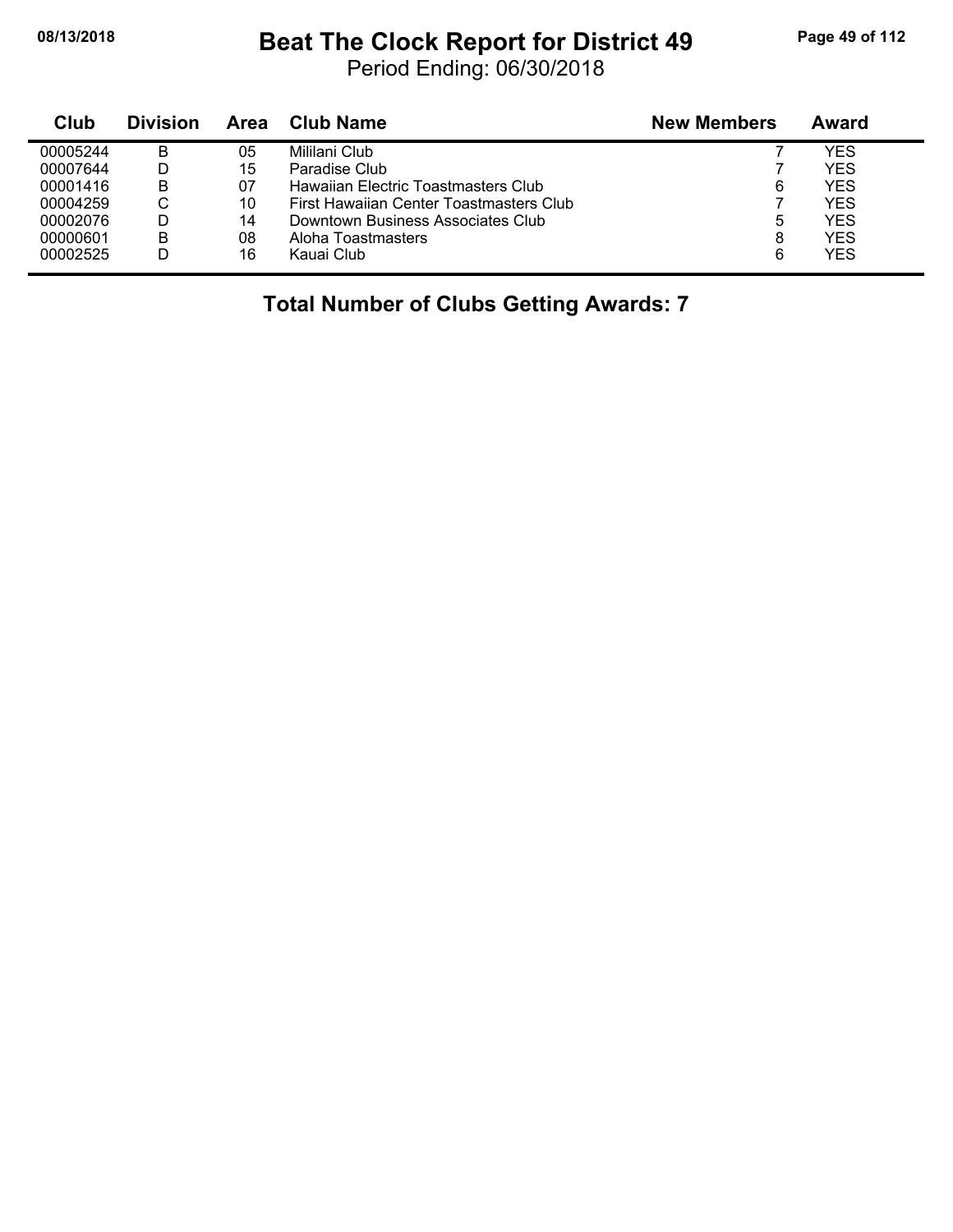#### **08/13/2018 Beat The Clock Report for District 50 Page 50 of 112**

Period Ending: 06/30/2018

| Club     | <b>Division</b> | <b>Area</b> | <b>Club Name</b>                       | <b>New Members</b> | <b>Award</b> |
|----------|-----------------|-------------|----------------------------------------|--------------------|--------------|
| 00000967 |                 | 65          | Ericsson Village Toastmasters Club     | 6                  | <b>YES</b>   |
| 00992874 | ٧               | 72          | University Toastmasters of Dallas      | 5                  | <b>YES</b>   |
| 00942489 | ٧               | 72          | <b>Toastronix Club</b>                 | 5                  | <b>YES</b>   |
| 00695532 | $\mathsf{P}$    | 45          | Let's Talk Club                        | 6                  | <b>YES</b>   |
| 00008569 | V               | 75          | Lennox International Toastmasters Club | 7                  | <b>YES</b>   |
| 00006380 | $\mathsf{P}$    | 41          | Fiesta Bilingual Toastmasters Club     | 5                  | <b>YES</b>   |
| 00006142 | M               | 33          | Mesquite Club                          | 7                  | <b>YES</b>   |
| 00009354 | E               | 15          | <b>Awesome Articulators</b>            | 5                  | <b>YES</b>   |
| 00007059 | T               | 65          | Penney Partners Toastmasters Club      | 5                  | <b>YES</b>   |
| 00000437 | $\mathbf S$     | 55          | Literary Legends Club                  | 5                  | <b>YES</b>   |
| 00007881 | E               | 14          | Rose Toasters Club                     | 7                  | <b>YES</b>   |
| 00008363 | F               | 22          | 2 Change U                             | 6                  | <b>YES</b>   |
| 00009872 | ٧               | 73          | <b>Addison Singles Toastmasters</b>    | 5                  | <b>YES</b>   |
| 00614471 |                 | 64          | <b>Plano West Toasters Club</b>        | 9                  | <b>YES</b>   |
| 00005928 | $\mathbf S$     | 53          | iTalk Toastmasters                     | 6                  | <b>YES</b>   |
| 00005981 |                 | 62          | <b>Carrollton Toastmasters</b>         | 5                  | <b>YES</b>   |
| 05042512 | F               | 25          | <b>T</b> Masters                       | 9                  | <b>YES</b>   |
| 06053929 | M               | 35          | Unity of Dallas Toastmasters           | 7                  | <b>YES</b>   |
| 01100434 | E               | 11          | Solid Rock                             | 8                  | <b>YES</b>   |
| 03761504 | T               | 62          | The Evaluators                         | 5                  | <b>YES</b>   |
| 04793192 | V               | 71          | <b>COPART TOASTMASTERS</b>             | 5                  | <b>YES</b>   |
| 03395235 | S               | 54          | <b>Oncor Dallas Toastmasters</b>       | 5                  | <b>YES</b>   |
| 06861322 | T               | 66          | Speech Please!                         | 8                  | <b>YES</b>   |
| 06644914 | F               | 23          | Hilti Plano                            | 6                  | <b>YES</b>   |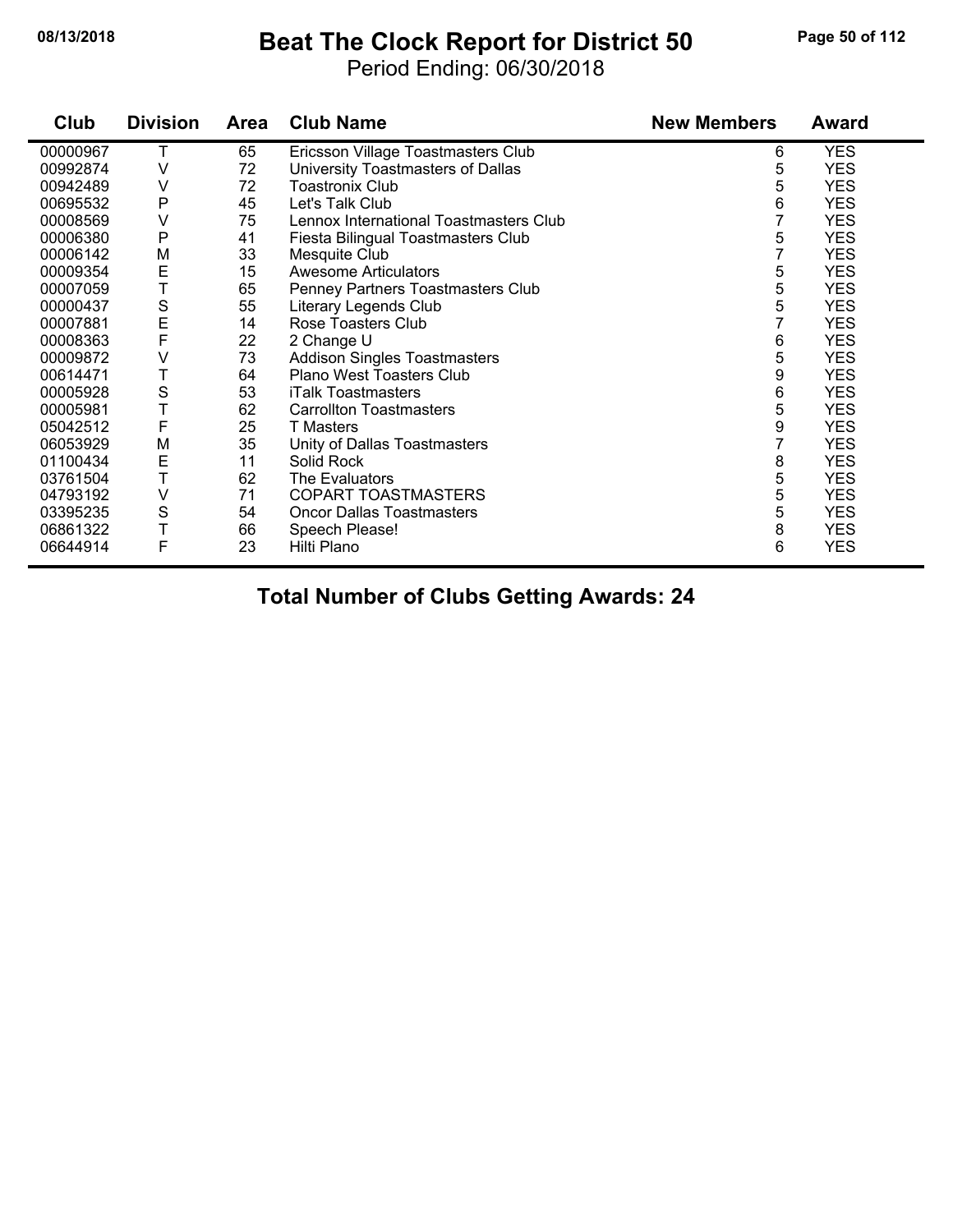#### **08/13/2018 Beat The Clock Report for District 51 Page 51 of 112**

Period Ending: 06/30/2018

| Club     | <b>Division</b> | <b>Area</b> | <b>Club Name</b>                          | <b>New Members</b> | <b>Award</b> |
|----------|-----------------|-------------|-------------------------------------------|--------------------|--------------|
| 03214806 | S               | 01          | Motorola Solutions Technoplex             | 5                  | <b>YES</b>   |
| 02357700 | J               | 05          | BP Bangsar South Toastmasters Club        | 5                  | <b>YES</b>   |
| 03746255 | H               | 03          | <b>FYS Toastmasters Club</b>              |                    | <b>YES</b>   |
| 04628239 | J               | 05          | Asia Pacific University Toastmasters Club | 5                  | YES          |
| 04053600 | S               | 04          | EcoWorld (Northern) Toastmasters Club     |                    | <b>YES</b>   |
| 01149167 | N               | 05          | <b>MDT Toastmasters Club</b>              | 5                  | <b>YES</b>   |
| 05504420 | н               | 03          | <b>IPK UP Toastmasters Club</b>           | 14                 | <b>YES</b>   |
| 00931485 | Н               | 04          | Bagan Ajam Toastmasters Club              | 5                  | <b>YES</b>   |
| 01158355 | S               | 01          | Motorola Penang (II) Cyber-Speakers       | 6                  | <b>YES</b>   |
| 01201006 | Ρ               | 06          | <b>PESONA Toastmasters Club</b>           |                    | <b>YES</b>   |
| 05163199 | Q               | 05          | Cheras Mandarin Toastmasters Club         |                    | YES          |
| 00005039 | J               | 02          | Ernst & Young's Toastmasters Club         | 6                  | <b>YES</b>   |
| 00007675 | S               | 02          | Vista Penang Club                         | 5                  | <b>YES</b>   |
| 00007050 | Q               | 02          | Bayan Baru Mandarin Toastmasters Club     | 5                  | <b>YES</b>   |
| 00004388 | Ν               | 01          | <b>Butterworth Club</b>                   |                    | <b>YES</b>   |
| 00006697 | P               | 01          | MIM Toastmasters Club of Kuala Lumpur     | 6                  | <b>YES</b>   |
| 00008773 | J               | 01          | Bangsar Club                              | 6                  | <b>YES</b>   |
| 01350324 | N               | 04          | Oracle Advanced Toastmasters Club         |                    | <b>YES</b>   |
| 01358084 | S               | 04          | Helping Hand Advanced Toastmasters Club   | 6                  | <b>YES</b>   |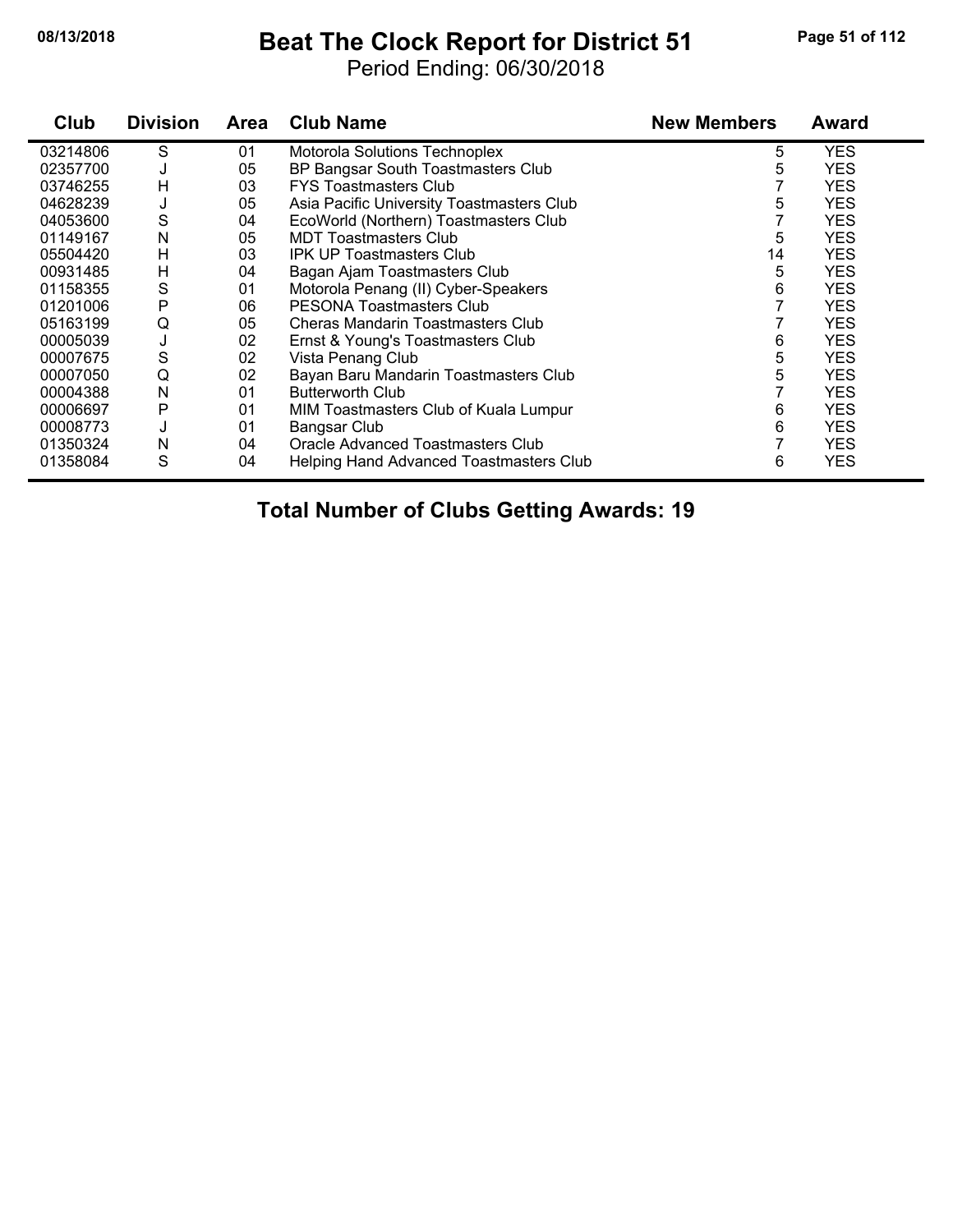#### **08/13/2018 Beat The Clock Report for District 52 Page 52 of 112**

Period Ending: 06/30/2018

| Club     | <b>Division</b> | Area | <b>Club Name</b>                               | <b>New Members</b> | <b>Award</b> |
|----------|-----------------|------|------------------------------------------------|--------------------|--------------|
| 00002466 | Α               | 12   | NSD ERC Navigators' Toastmasters Club          | 5                  | <b>YES</b>   |
| 00006178 | С               | 33   | Self-Mastery Toastmasters                      |                    | <b>YES</b>   |
| 00616895 | D               | 41   | <b>Public Works Pioneers Toastmasters Club</b> | 5                  | <b>YES</b>   |
| 00659175 | F               | 60   | Warner Bros. Toastmasters                      | 5                  | <b>YES</b>   |
| 00002966 | A               | 10   | <b>Warner Center Toastmasters</b>              | 5                  | <b>YES</b>   |
| 04952141 | B               | 20   | Foothills Community Toastmasters Club          | 8                  | <b>YES</b>   |
| 04054980 | A               | 11   | Malibu Toastmasters                            | 16                 | <b>YES</b>   |
| 02909634 | F               | 61   | <b>DreamWorks Animation Storytellers</b>       | 6                  | <b>YES</b>   |
| 02981519 | B               | 23   | <b>Stagemasters</b>                            | 6                  | <b>YES</b>   |
| 05260519 | B               | 21   | <b>BarneStorming Toastmasters</b>              |                    | <b>YES</b>   |
| 02510651 | С               | 33   | Improv Toastmasters                            | 5                  | <b>YES</b>   |
| 03729871 | B               | 22   | Neuro Orators Toastmasters Club                | 9                  | <b>YES</b>   |
| 05854908 | B               | 22   | <b>Master Debaters</b>                         | 6                  | <b>YES</b>   |
| 04479678 | B               | 22   | Santa Clarita Toastmasters                     | 9                  | <b>YES</b>   |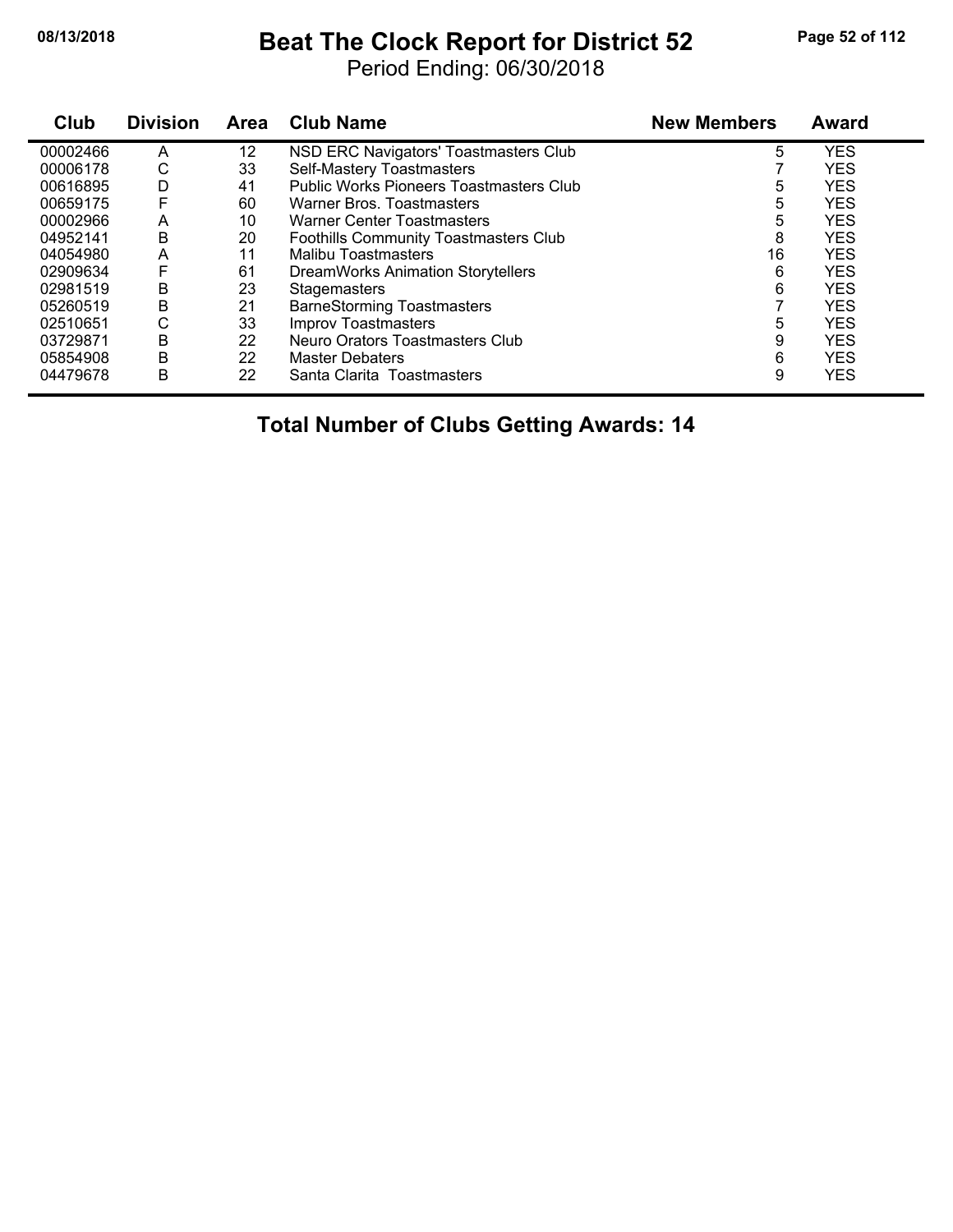## **08/13/2018 Beat The Clock Report for District 53 Page 53 of 112**

Period Ending: 06/30/2018

| Club     | <b>Division</b> | <b>Area</b> | <b>Club Name</b>                      | <b>New Members</b> | <b>Award</b> |
|----------|-----------------|-------------|---------------------------------------|--------------------|--------------|
| 02157010 | D               | 42          | No SUBstitute Toastmasters            | 6                  | <b>YES</b>   |
| 03030851 | С               | 31          | *Stamford Toastmasters Club*          | 5                  | <b>YES</b>   |
| 05930663 | С               | 33          | HomeServe Speak-Easies                | 12                 | <b>YES</b>   |
| 05965385 | G               | 76          | Ayco Toastmasters Club                | 8                  | <b>YES</b>   |
| 00006090 | B               | 24          | <b>BAC Talkers</b>                    | 5                  | <b>YES</b>   |
| 00898774 | B               | 24          | Stanley Black & Decker Power Speakers | 5                  | <b>YES</b>   |
| 00009977 | Α               | 13          | <b>East Fishkill Toastmasters</b>     | 5                  | <b>YES</b>   |
| 00008340 | Β               | 25          | Middlesex County Toastmasters Club    | 5                  | <b>YES</b>   |
| 01372822 | С               | 31          | <b>Greenwich Toastmasters</b>         | 11                 | <b>YES</b>   |
| 00000820 | D               | 41          | Yale Toastmasters Club                | 5                  | <b>YES</b>   |
| 00000865 | С               | 32          | Greater Stamford Toastmasters         | 8                  | <b>YES</b>   |
| 00000315 | A               | 13          | <b>IBM Poughkeepsie Toastmasters</b>  | 6                  | <b>YES</b>   |
| 00790849 | A               | 11          | The Bureaucrats Toastmasters Club     | 6                  | <b>YES</b>   |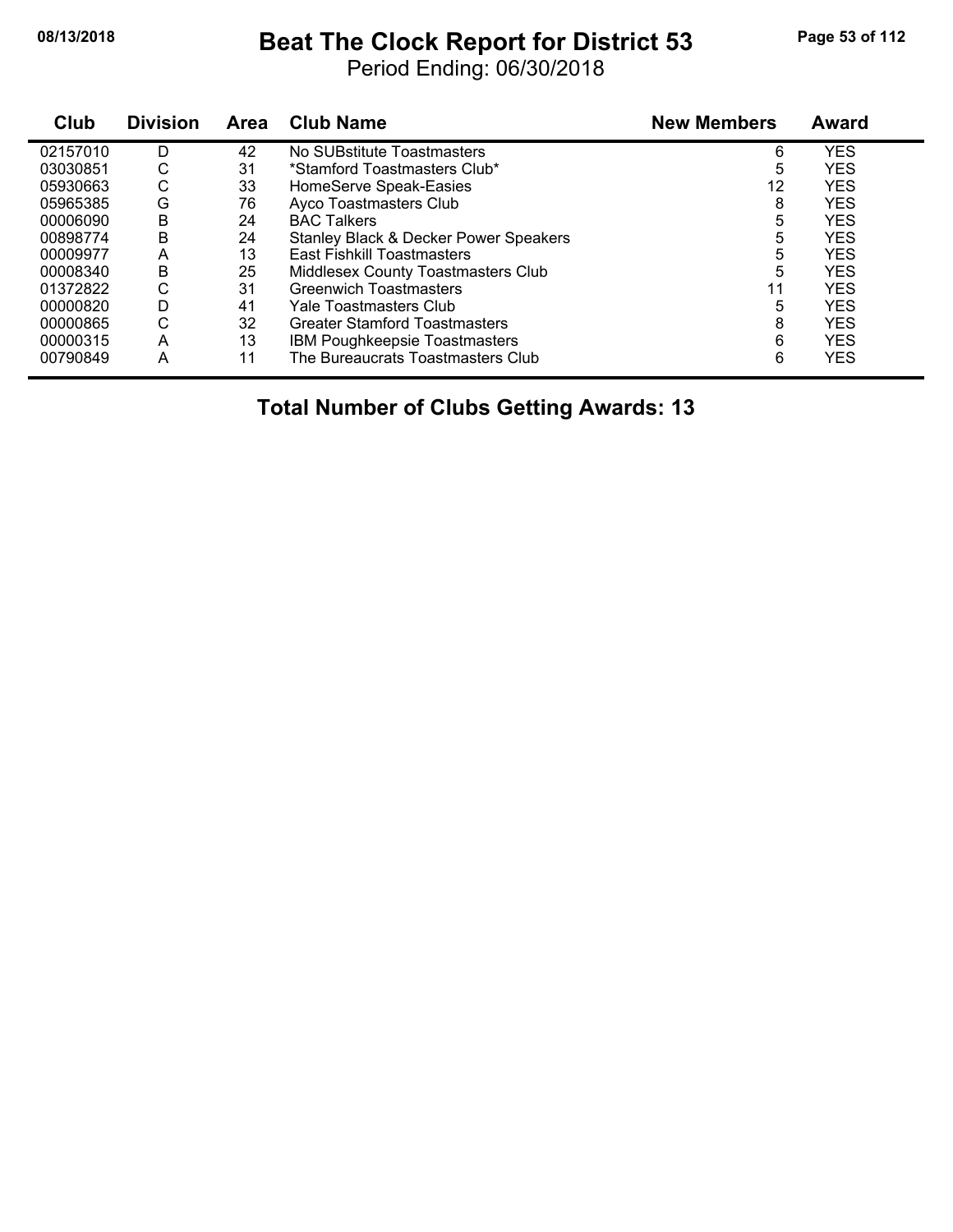#### **08/13/2018 Beat The Clock Report for District 54 Page 54 of 112**

Period Ending: 06/30/2018

| Club     | <b>Division</b> | Area | Club Name                            | <b>New Members</b> | Award |
|----------|-----------------|------|--------------------------------------|--------------------|-------|
| 00005765 |                 |      | <b>Prairieland Toastmasters Club</b> |                    | YES   |
| 01097297 |                 |      | <b>Advanced Expressives</b>          |                    | YES   |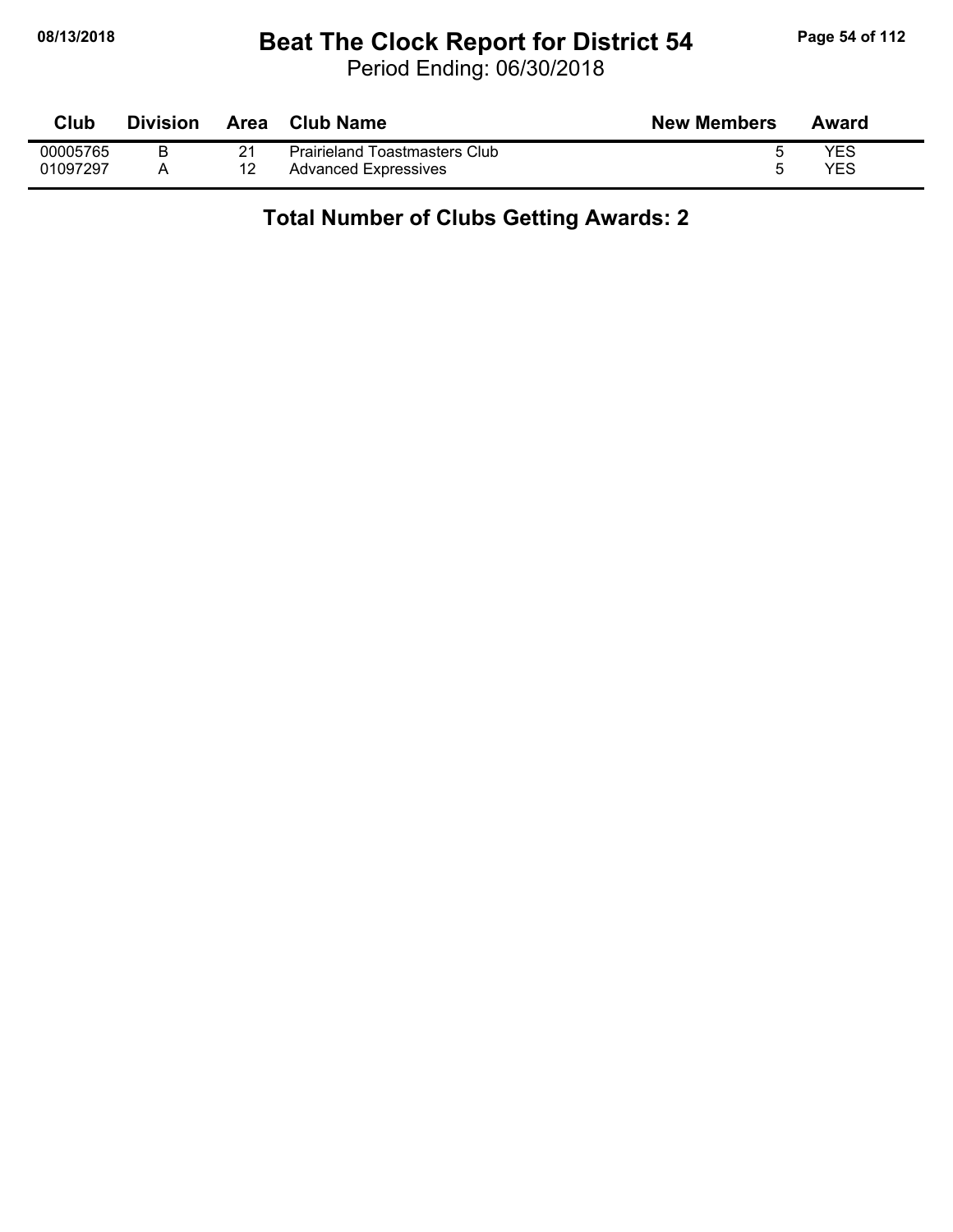#### **08/13/2018 Beat The Clock Report for District 55 Page 55 of 112**

Period Ending: 06/30/2018

| Club     | <b>Division</b> | Area | <b>Club Name</b>                    | <b>New Members</b> | <b>Award</b> |
|----------|-----------------|------|-------------------------------------|--------------------|--------------|
| 01121736 | K               | 75   | iChatters                           | 8                  | <b>YES</b>   |
| 02742920 | н               | 45   | <b>Schertz Chamber Toastmasters</b> | 5                  | <b>YES</b>   |
| 02814736 | G               | 34   | <b>USAA TM Night Club</b>           | 9                  | <b>YES</b>   |
| 00008073 |                 | 62   | <b>Central Austin Toastmasters</b>  | 5                  | <b>YES</b>   |
| 00861888 | F               | 25   | Alamo City Toastmasters Club        | 5                  | <b>YES</b>   |
| 00590635 | Κ               | 71   | <b>Lakeline Toastmasters</b>        | 5                  | <b>YES</b>   |
| 00000181 | G               | 34   | <b>USAA Toastmasters</b>            | 6                  | <b>YES</b>   |
| 00004591 |                 | 82   | Round Rock Chambermasters Club      | 5                  | <b>YES</b>   |
| 00009724 | E               | 13   | Metro Toastmasters Club             | 6                  | <b>YES</b>   |
| 00009020 | F               | 24   | Adelante Club                       | 5                  | <b>YES</b>   |
| 00969470 | H               | 44   | <b>Broadway Toastmasters Club</b>   | 5                  | <b>YES</b>   |
| 00947037 |                 | 61   | Laughing Matters                    | 5                  | YES          |
| 05963837 |                 | 82   | At Ease Toastmasters                | 6                  | <b>YES</b>   |
| 01403188 | G               | 32   | <b>River Talkers</b>                | 9                  | <b>YES</b>   |
| 05240941 | G               | 32   | <b>Medtronic SA</b>                 | 9                  | <b>YES</b>   |
| 03022729 | E               | 12   | <b>Small Biz Buzz</b>               | 5                  | <b>YES</b>   |
| 03338503 | H               | 43   | <b>Sunday Speakers</b>              | 6                  | <b>YES</b>   |
| 06887848 |                 | 54   | Noise Cancellers                    | 5                  | <b>YES</b>   |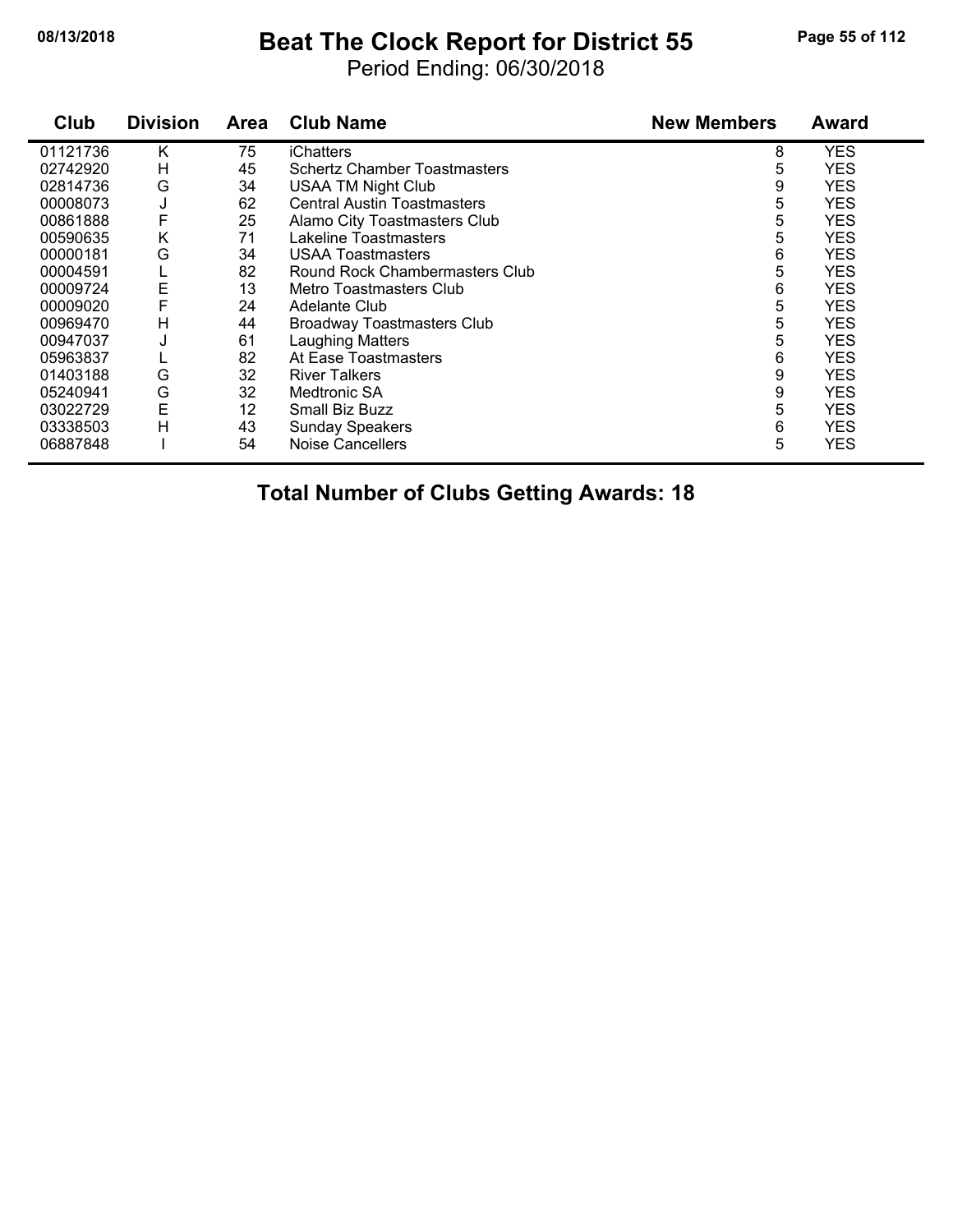#### **08/13/2018 Beat The Clock Report for District 56 Page 56 of 112**

Period Ending: 06/30/2018

| Club     | <b>Division</b> | Area | <b>Club Name</b>                            | <b>New Members</b> | <b>Award</b> |
|----------|-----------------|------|---------------------------------------------|--------------------|--------------|
| 03614557 | Р               | 04   | <b>West Pearland Toastmasters</b>           | 6                  | <b>YES</b>   |
| 02505386 | Q               | 51   | Speak Up LH Toastmasters Club               | 10                 | <b>YES</b>   |
| 04815729 | $\circ$         | 11   | Find Your Voice Toastmasters                | 8                  | <b>YES</b>   |
| 04425936 | N               | 22   | <b>Stand and Deliver</b>                    | 6                  | <b>YES</b>   |
| 00895342 | P               | 03   | Spaced Out Toastmasters Club                | 5                  | <b>YES</b>   |
| 00850925 | O               | 11   | <b>Young Professional</b>                   | 5                  | <b>YES</b>   |
| 05509947 | N               | 25   | Cane Island Path Blazers Toastmasters       | 7                  | YES          |
| 05512862 | Ν               | 24   | <b>KW Memorial Toastmasters</b>             | 5                  | <b>YES</b>   |
| 05616089 | L               | 42   | <b>THE Tomball Toastmasters</b>             | 5                  | <b>YES</b>   |
| 00008607 | Q               | 52   | <b>Talking Bull Club</b>                    | 5                  | <b>YES</b>   |
| 00008609 | Q               | 50   | South Main Speakers Club                    | 8                  | <b>YES</b>   |
| 01774612 | $\mathsf{R}$    | 65   | Lone Star International                     | 5                  | <b>YES</b>   |
| 00002755 | N               | 25   | Katy Toastmasters Club                      | 13                 | <b>YES</b>   |
| 00744683 |                 | 44   | Conroe Speaks Club                          | 5                  | <b>YES</b>   |
| 00006918 |                 | 44   | <b>Woodlands Toastmasters Club</b>          | 5                  | <b>YES</b>   |
| 00002084 | Q               | 51   | Mindspeak Club                              | 6                  | <b>YES</b>   |
| 00621758 | Ρ               | 01   | Diamond Club                                | 5                  | <b>YES</b>   |
| 00005530 | P               | 01   | <b>Brazosport Club</b>                      | 7                  | <b>YES</b>   |
| 00002843 |                 | 41   | Kingwood Toastmasters Club                  | 8                  | <b>YES</b>   |
| 00004946 |                 | 42   | Exxonmobil Houston Campus Toastmasters Club | 5                  | YES          |
| 05157572 | N               | 21   | <b>True Blue Talkers</b>                    | 9                  | <b>YES</b>   |
| 01075139 | M               | 33   | <b>Financially Speaking Toastmasters</b>    | 7                  | <b>YES</b>   |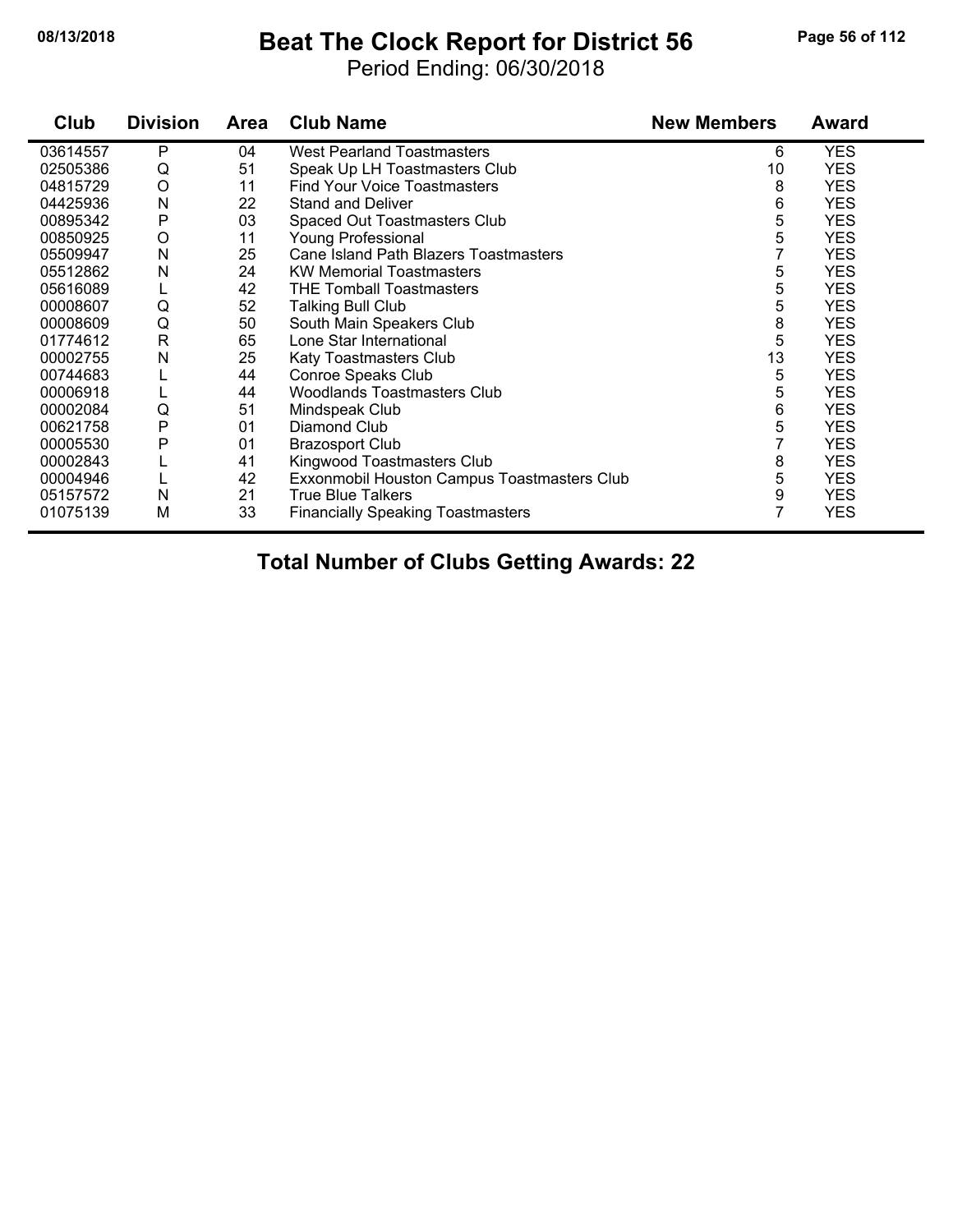## **08/13/2018 Beat The Clock Report for District 57 Page 57 of 112**

Period Ending: 06/30/2018

| Club     | <b>Division</b> | Area | <b>Club Name</b>                                | <b>New Members</b> | <b>Award</b> |
|----------|-----------------|------|-------------------------------------------------|--------------------|--------------|
| 05154328 | н               | 05   | Trident Toastmasters                            | 5                  | YES          |
| 00005306 | Е               | 23   | <b>Toastmasters on Campus Club</b>              |                    | <b>YES</b>   |
| 00005706 | Ε               | 04   | Chevron Refined Speakers Toastmasters Club      | 5                  | <b>YES</b>   |
| 00005708 | G               | 25   | Noon Toastmasters Club                          | 5                  | <b>YES</b>   |
| 00007957 | E               | 04   | Toast of Richmond Toastmasters Club             | 5                  | <b>YES</b>   |
| 00002056 | В               | 17   | Early Words Toastmasters                        | 5                  | <b>YES</b>   |
| 00004293 | D               | 30   | Oakland Uptown Toastmasters                     | 6                  | <b>YES</b>   |
| 00004762 | н               | 19   | Pleasanton Community Club                       | 5                  | <b>YES</b>   |
| 00000682 |                 | 13   | <b>Fantastic Toastmasters</b>                   | 11                 | <b>YES</b>   |
| 00008629 | F               | 06   | <b>Walnut Creek Toastmasters Club</b>           | 6                  | <b>YES</b>   |
| 00684665 | в               | 27   | <b>Creating Communicators Toastmasters Club</b> | 5                  | <b>YES</b>   |
| 01150549 | D               | 26   | Andeesheh Toastmasters Club                     | 6                  | <b>YES</b>   |
| 03179353 | н               | 19   | Talk and Thrive                                 | 6                  | <b>YES</b>   |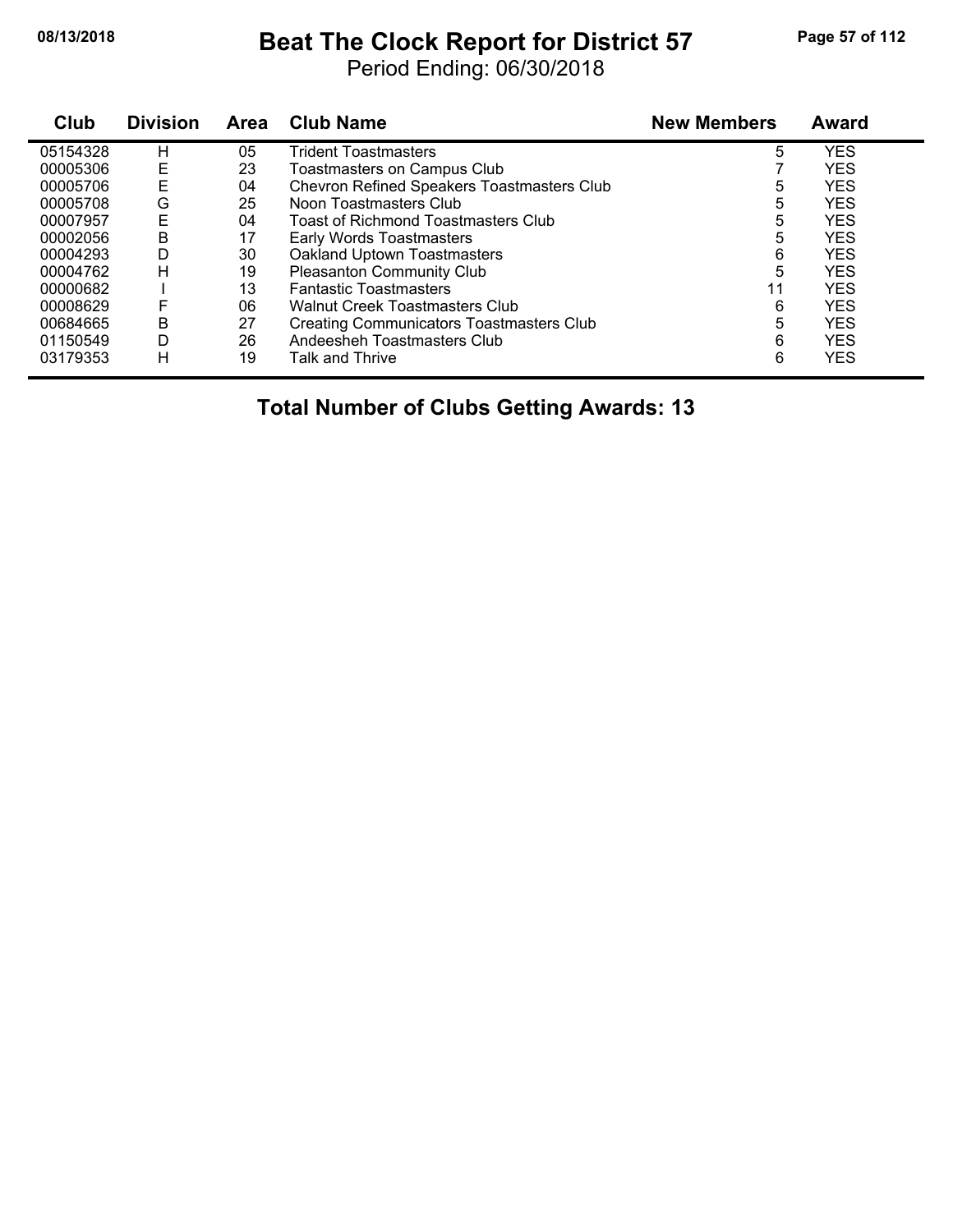#### **08/13/2018 Beat The Clock Report for District 58 Page 58 of 112**

Period Ending: 06/30/2018

| Club     | <b>Division</b> | Area | Club Name                     | <b>New Members</b> | Award      |
|----------|-----------------|------|-------------------------------|--------------------|------------|
| 00004035 |                 | 62   | Piedmont Executive Club       | 5                  | YES        |
| 00009475 |                 | 63   | Greater Greenwood Club        | 6                  | <b>YES</b> |
| 00007649 | G               | 74   | Rise N Shine Club             | 8                  | YES        |
| 00008292 | Α               | 12   | Lowcountry Toastmasters Club  |                    | YES        |
| 00005540 |                 | 61   | <b>Clemson Toastmasters</b>   | 9                  | YES        |
| 00005497 |                 | 11   | <b>Holy City Toastmasters</b> | 5                  | <b>YES</b> |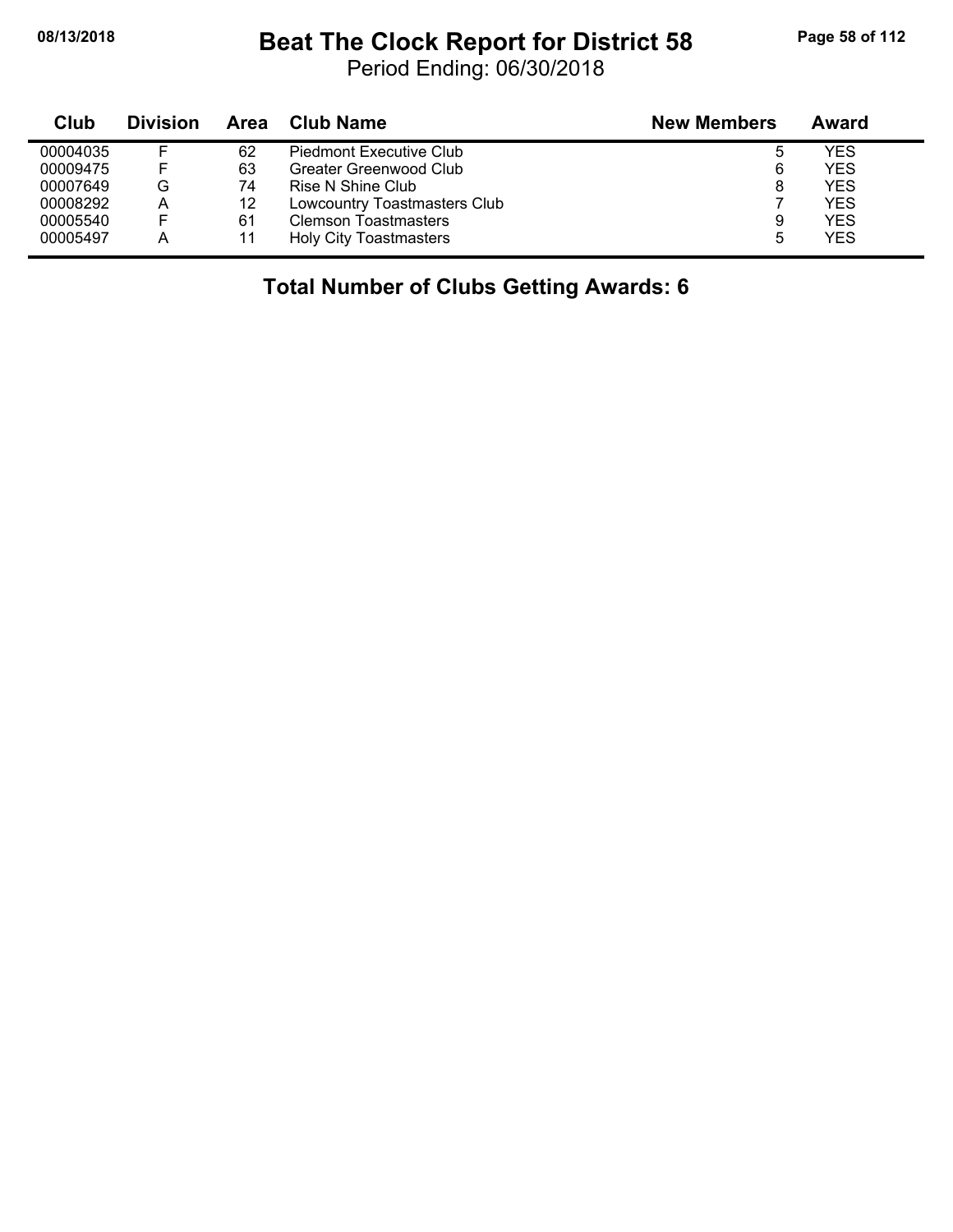#### **08/13/2018 Beat The Clock Report for District 59 Page 59 of 112**

Period Ending: 06/30/2018

| Club     | <b>Division</b> | <b>Area</b> | <b>Club Name</b>               | <b>New Members</b> | <b>Award</b> |
|----------|-----------------|-------------|--------------------------------|--------------------|--------------|
| 00620921 | Ε               | 01          | Toastmasters of The Hague      | 5                  | <b>YES</b>   |
| 00849157 | С               | 03          | Utrecht Toastmasters Club      | 5                  | <b>YES</b>   |
| 05156625 | В               | 04          | <b>Zealand Toasters Dow</b>    |                    | <b>YES</b>   |
| 06046050 | В               | 03          | Dacia Toastmasters of Brussels |                    | <b>YES</b>   |
| 06502114 | F               | 02          | Speech Volcanique              |                    | <b>YES</b>   |
| 01071665 | Е               | 03          | <b>Lighttown Speakers</b>      | 5                  | <b>YES</b>   |
| 00006712 | A               | 01          | Lutece 75 Club                 | 5                  | <b>YES</b>   |
| 00939829 | A               | 02          | Toastmasters Les Ailes         | 5                  | <b>YES</b>   |
| 01225462 | B               | 04          | Toastmasters Antwerpen         | 9                  | <b>YES</b>   |
| 01276679 | Β               | 04          | Toastmasters Gent              | 9                  | <b>YES</b>   |
| 01331542 | С               | 02          | <b>Stenden Toastmasters</b>    | 6                  | <b>YES</b>   |
| 01530443 |                 | 02          | Toastmasters Grand Lyon        | 6                  | <b>YES</b>   |
| 03365085 | F               | 01          | <b>Toulouse Speakers</b>       | 9                  | <b>YES</b>   |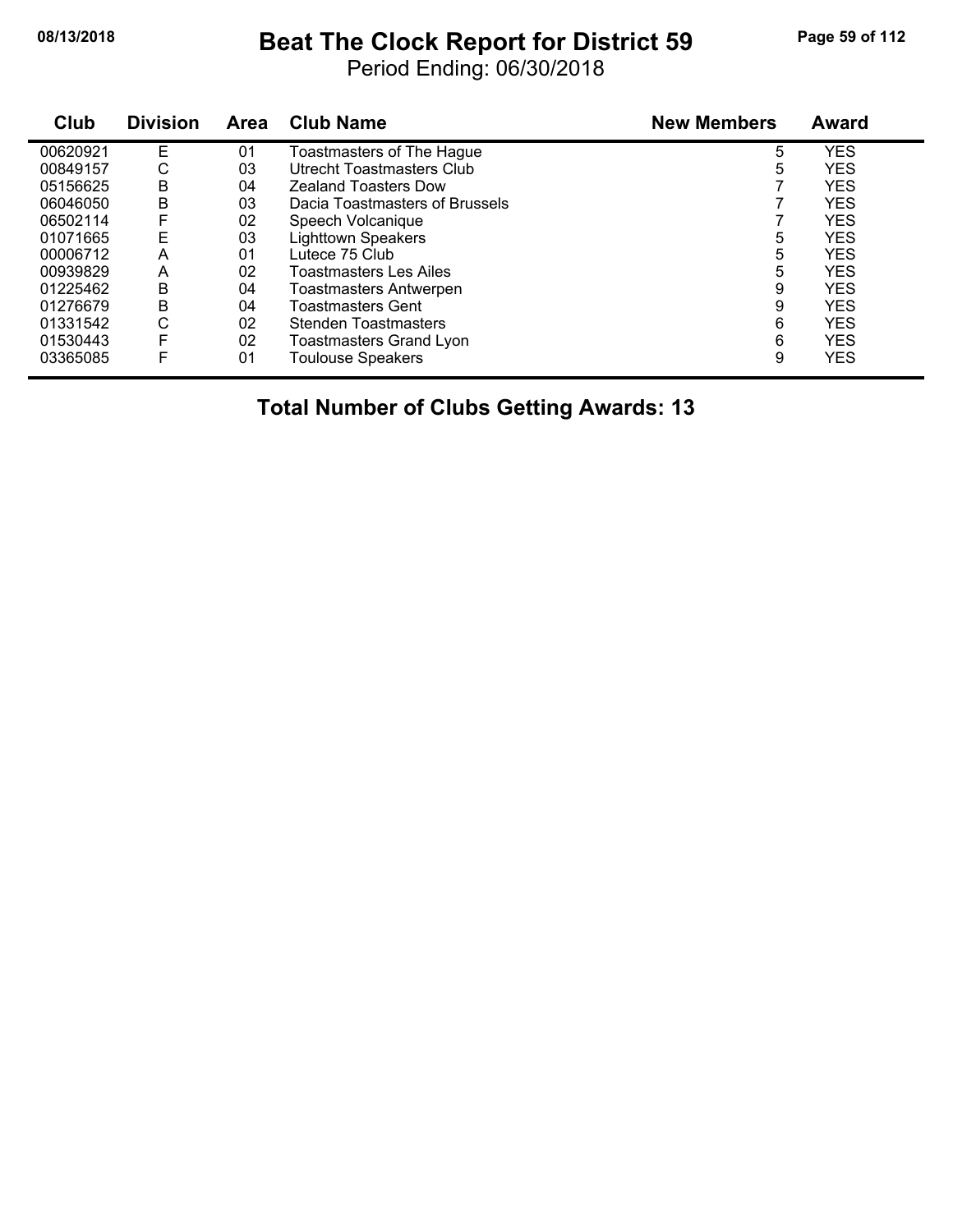#### **08/13/2018 Beat The Clock Report for District 60 Page 60 of 112**

Period Ending: 06/30/2018

| Club     | <b>Division</b> | <b>Area</b> | <b>Club Name</b>                               | <b>New Members</b> | <b>Award</b> |
|----------|-----------------|-------------|------------------------------------------------|--------------------|--------------|
| 03179490 | H               | 74          | Speakers Club of TDAF                          | 5                  | <b>YES</b>   |
| 02387295 | A               | 01          | Toronto Engineering Club of Speakers (TECS)    | 5                  | <b>YES</b>   |
| 04402590 | G               | 64          | Roncesvalles Speakers Circle                   | 5                  | <b>YES</b>   |
| 04338484 | $\mathsf{C}$    | 25          | Sapient Toronto Toastmasters                   |                    | <b>YES</b>   |
| 04277725 | A               | 03          | <b>CSI Pitchmasters</b>                        | 5                  | <b>YES</b>   |
| 01989200 | $\mathsf C$     | 21          | Project Management Toastmasters Club           | 8                  | <b>YES</b>   |
| 01001005 | C               | 23          | <b>Brainwave Speakers</b>                      | 8                  | <b>YES</b>   |
| 00685168 | Α               | 04          | University of Toronto Engineering Toastmasters | 5                  | <b>YES</b>   |
| 00009059 |                 | 84          | Manulife Toronto Toastmasters Club             | 5                  | <b>YES</b>   |
| 00009344 | D               | 35          | <b>Operations Orators Toastmasters Club</b>    | 11                 | <b>YES</b>   |
| 00751703 | F               | 53          | Supreme TD Toastmasters Club                   |                    | <b>YES</b>   |
| 00006859 | H               | 72          | Deer Park Club #6859                           | 5                  | <b>YES</b>   |
| 00007282 | C               | 23          | WaterPark Speakers Toastmasters Club           | 5                  | <b>YES</b>   |
| 00004473 | A               | 03          | <b>AFCA Toastmasters Club</b>                  | 9                  | <b>YES</b>   |
| 00001830 | A               | 01          | We Communicate Best WCB Toastmasters           | 5                  | <b>YES</b>   |
| 00001744 | F               | 55          | Downtown Toronto Toastmasters Club             | 9                  | <b>YES</b>   |
| 01019843 | Н               | 71          | <b>Eglinton-Yonge Toastmasters</b>             | 9                  | <b>YES</b>   |
| 01188896 | A               | 02          | University Health Network Toastmasters         | 5                  | <b>YES</b>   |
| 02102585 | F               | 55          | <b>Deloitte Toronto Toastmasters</b>           | 5                  | <b>YES</b>   |
| 05001851 | E               | 42          | <b>Eagle Advanced Speakers</b>                 | 6                  | <b>YES</b>   |
| 00627794 | A               | 02          | 777 Toastmasters Club                          | 6                  | <b>YES</b>   |
| 00008374 | G               | 62          | Bombardier Speak Easy Club                     | 5                  | <b>YES</b>   |
| 00003447 | D               | 35          | <b>Speakers Club</b>                           | 6                  | <b>YES</b>   |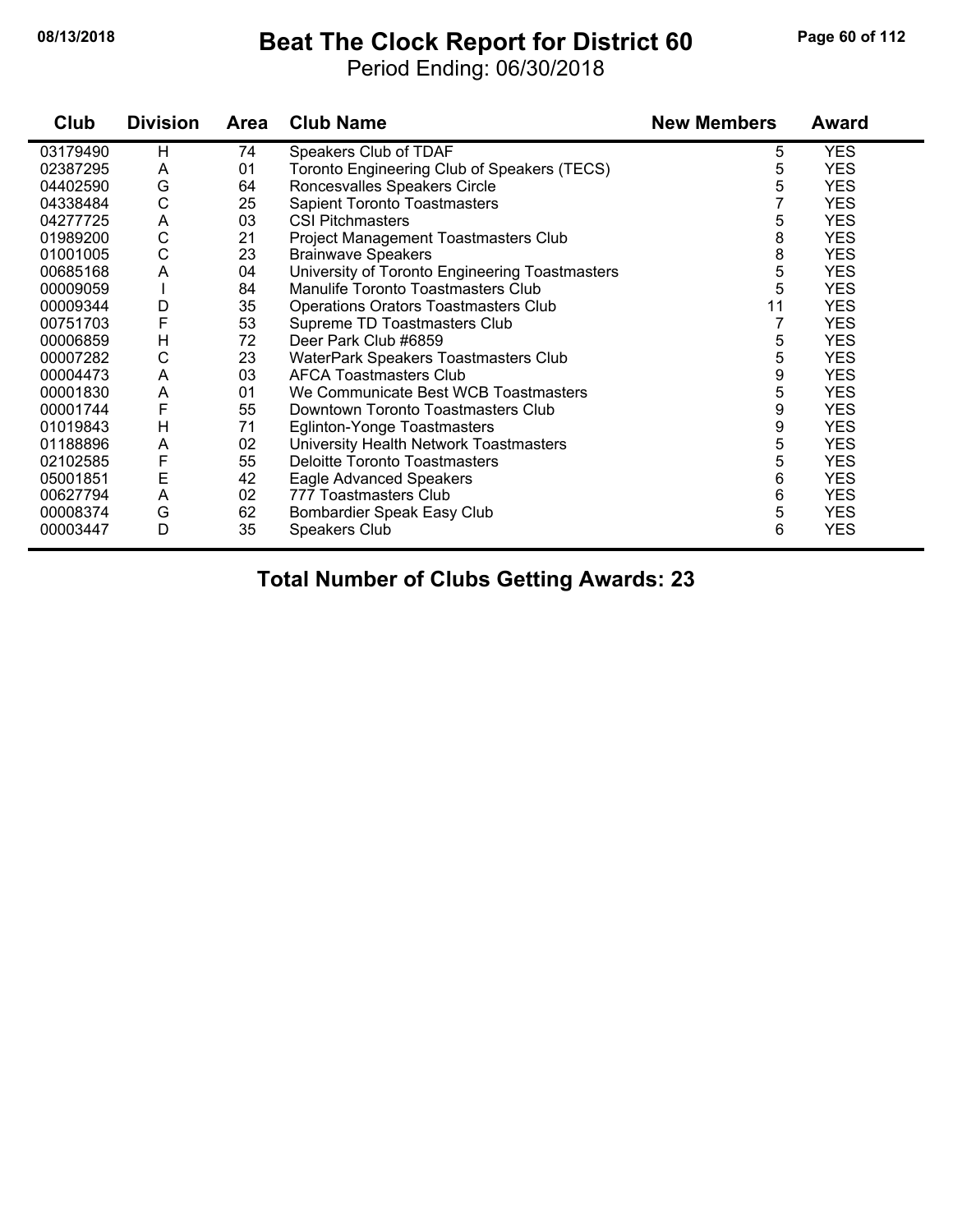#### **08/13/2018 Beat The Clock Report for District 61 Page 61 of 112**

Period Ending: 06/30/2018

| Club     | <b>Division</b> | <b>Area</b> | <b>Club Name</b>                           | <b>New Members</b> | Award      |
|----------|-----------------|-------------|--------------------------------------------|--------------------|------------|
| 00005135 | D               | 31          | Riverside Club                             | 5                  | <b>YES</b> |
| 00632838 | G               | 62          | NDG Leader Toastmasters Club               |                    | <b>YES</b> |
| 00675689 | Н               | 72          | Les Communicateurs eloquents de Lanaudiere | 5                  | <b>YES</b> |
| 00813731 | G               | 64          | Leaders En Action                          | 5                  | <b>YES</b> |
| 00001261 | Н               | 73          | Club Toastmasters Lemoyne de Candiac       |                    | <b>YES</b> |
| 00001935 | D               | 34          | Ottawa Toastmasters Club                   | 5                  | <b>YES</b> |
| 00002233 | В               | 15          | Le Club Bilingue Club                      | 5                  | <b>YES</b> |
| 00004311 | G               | 61          | McGill Club                                |                    | <b>YES</b> |
| 00004319 | F               | 55          | Les Communicateurs de la Rive-Nord         | 5                  | <b>YES</b> |
| 00007027 | G               | 61          | Les Orateurs Centre-Ville                  | 5                  | <b>YES</b> |
| 00766508 | C               | 21          | Laurier Toastmasters                       | 5                  | <b>YES</b> |
| 00009361 | G               | 60          | Montreal Toastmasters Club                 | 6                  | <b>YES</b> |
| 00006432 | С               | 21          | EDC Ottawa Toastmasters Club               | 5                  | <b>YES</b> |
| 00999225 | F               | 53          | <b>HEC Toastmasters</b>                    | 20                 | <b>YES</b> |
| 05884192 | A               | 04          | Ottawa Collab Toastmasters                 | 13                 | <b>YES</b> |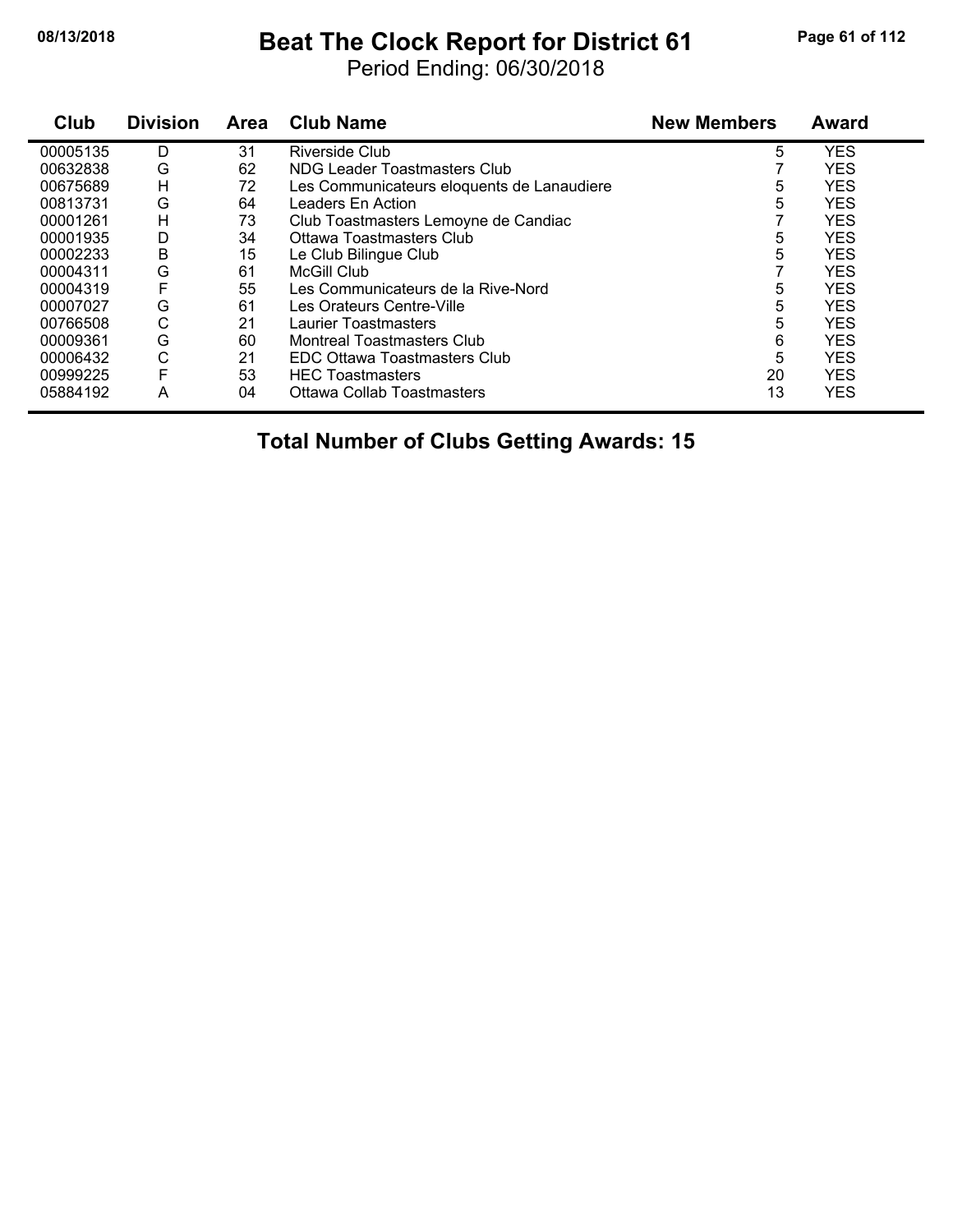#### **08/13/2018 Beat The Clock Report for District 62 Page 62 of 112**

Period Ending: 06/30/2018

| Club     | <b>Division</b> |    | Area Club Name                    | <b>New Members</b> | Award      |
|----------|-----------------|----|-----------------------------------|--------------------|------------|
| 01572737 |                 | 06 | Rising Stars Toastmasters Club    |                    | <b>YES</b> |
| 00008791 | W               |    | Haworth/Holland Toastmasters Club | ა                  | <b>YES</b> |
| 00000404 | N               | 12 | <b>Grand Rapids Toastmasters</b>  |                    | YES        |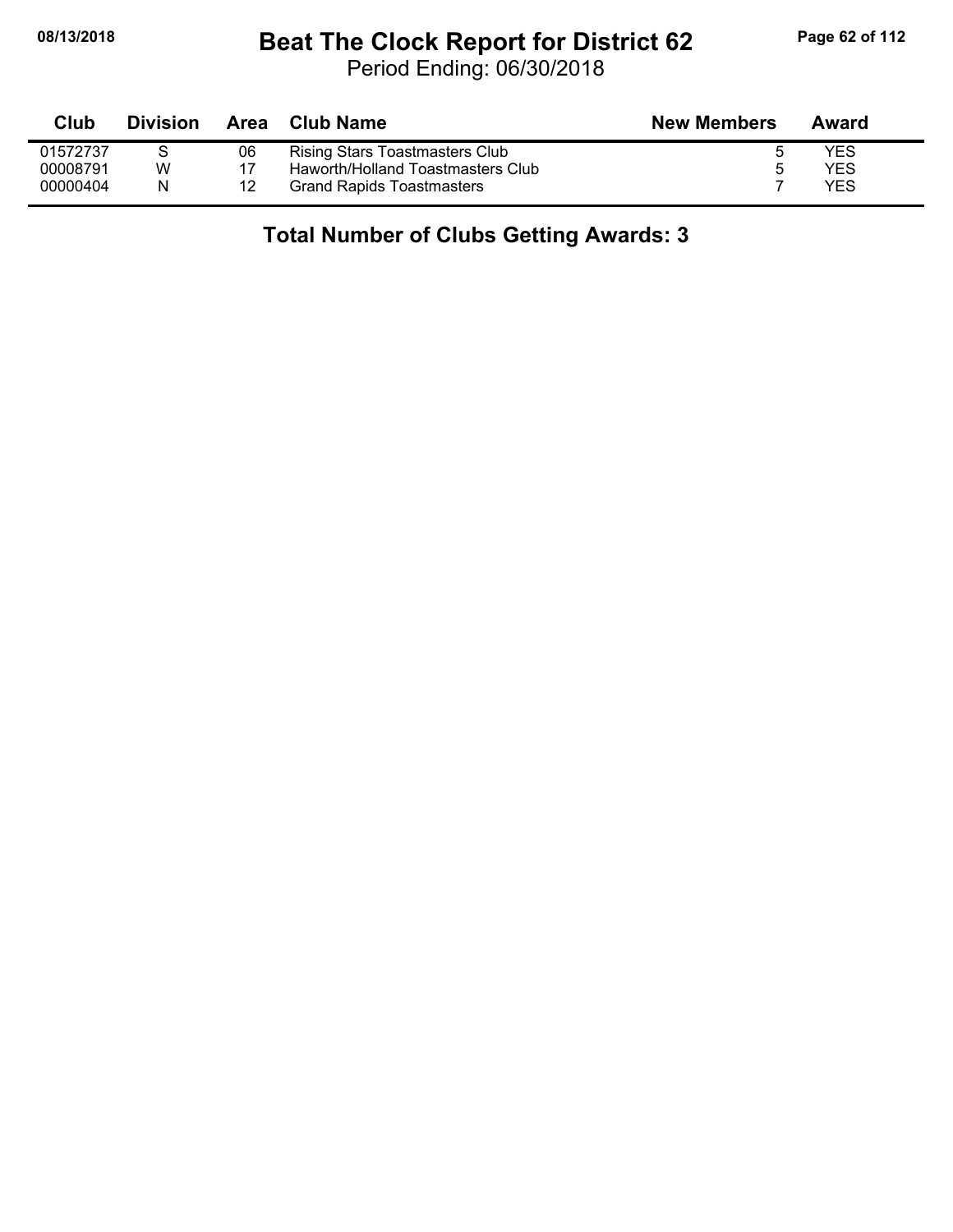$\blacksquare$ 

#### **08/13/2018 Beat The Clock Report for District 63 Page 63 of 112**

Period Ending: 06/30/2018

| Club     | <b>Division</b> | Area | <b>Club Name</b>                         | <b>New Members</b> | Award |
|----------|-----------------|------|------------------------------------------|--------------------|-------|
| 00000802 | B               | 23   | Central Communicators Toastmasters Club  |                    | YES   |
| 00001429 | Е               | 50   | <b>HCA Artful Articulators</b>           | 5                  | YES   |
| 00004022 | B               | 20   | Speechmasters Advanced Toastmasters Club | 6                  | YES   |
| 00002870 |                 | 40   | Let's Talk Brentwood Club                | ხ                  | YES   |
| 05940454 |                 | 60   | Toastera                                 | 5                  | YES   |
| 02286807 |                 | 31   | Atomic Windbags                          | 6                  | YES   |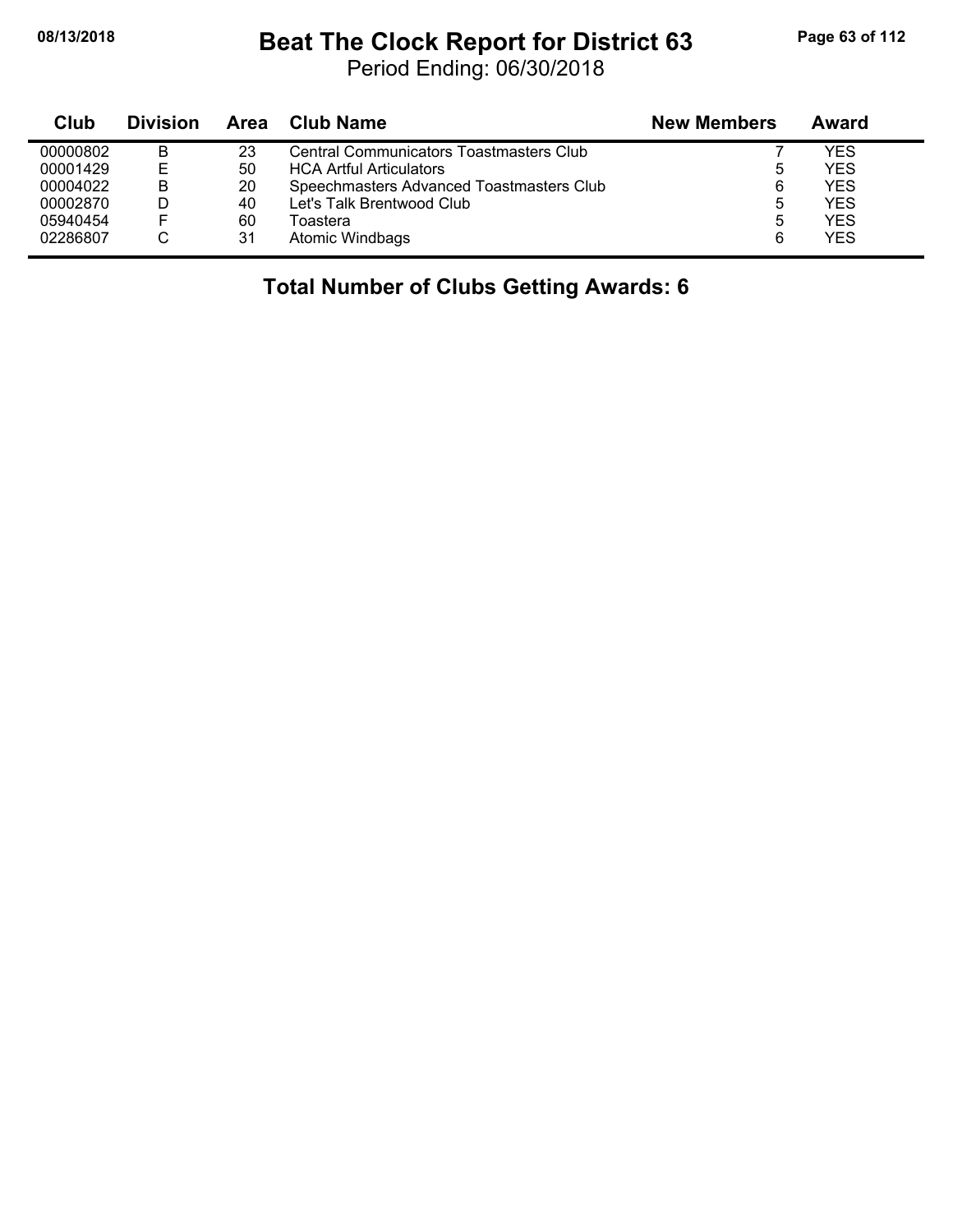#### **08/13/2018 Beat The Clock Report for District 64 Page 64 of 112**

Period Ending: 06/30/2018

| Club     | <b>Division</b> | Area | Club Name                 | <b>New Members</b> | Award      |
|----------|-----------------|------|---------------------------|--------------------|------------|
| 05823984 |                 | 64   | <b>Boldly Speaking TM</b> |                    | YES        |
| 00005265 |                 | 15   | Charleswood Club          | b                  | YES        |
| 00839686 | Α               | 11   | Comedy Club, Eh!          |                    | <b>YES</b> |
| 01270291 | B               | 22   | The Officers Club         |                    | YES        |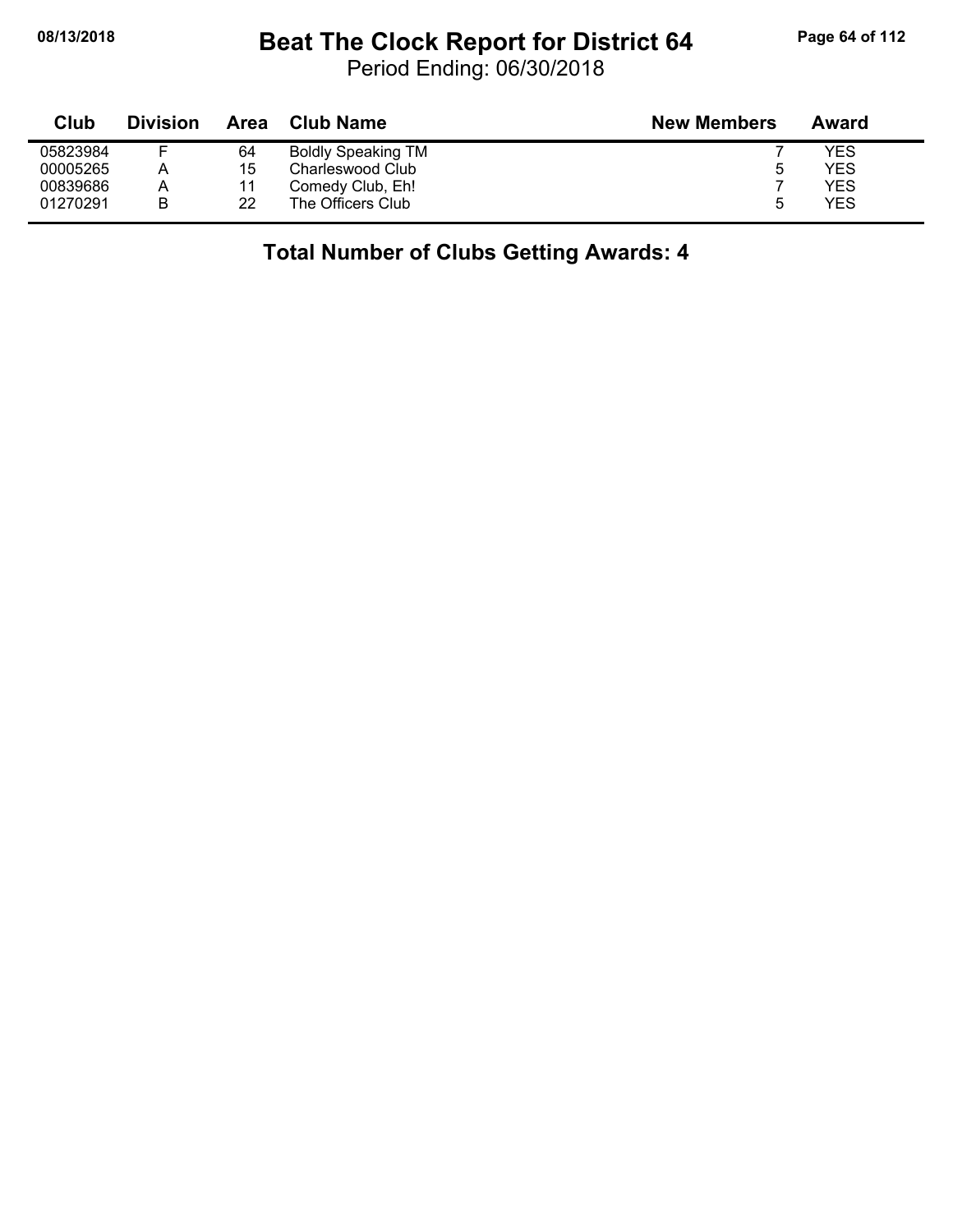#### **08/13/2018 Beat The Clock Report for District 65 Page 65 of 112**

Period Ending: 06/30/2018

| Club     | <b>Division</b> | Area | Club Name                            | <b>New Members</b> | Award |
|----------|-----------------|------|--------------------------------------|--------------------|-------|
| 01279724 |                 |      | Prose of Speech                      | 6                  | YES   |
| 00006898 |                 | 31   | Frederick Douglass Toastmasters Club | 6                  | YES   |
| 04885982 | Е               | 52   | <b>Good Morning Syracuse</b>         |                    | YES   |
| 03641921 | B               | 22   | <b>Tiger Tales Toastmasters</b>      | ิค                 | YES   |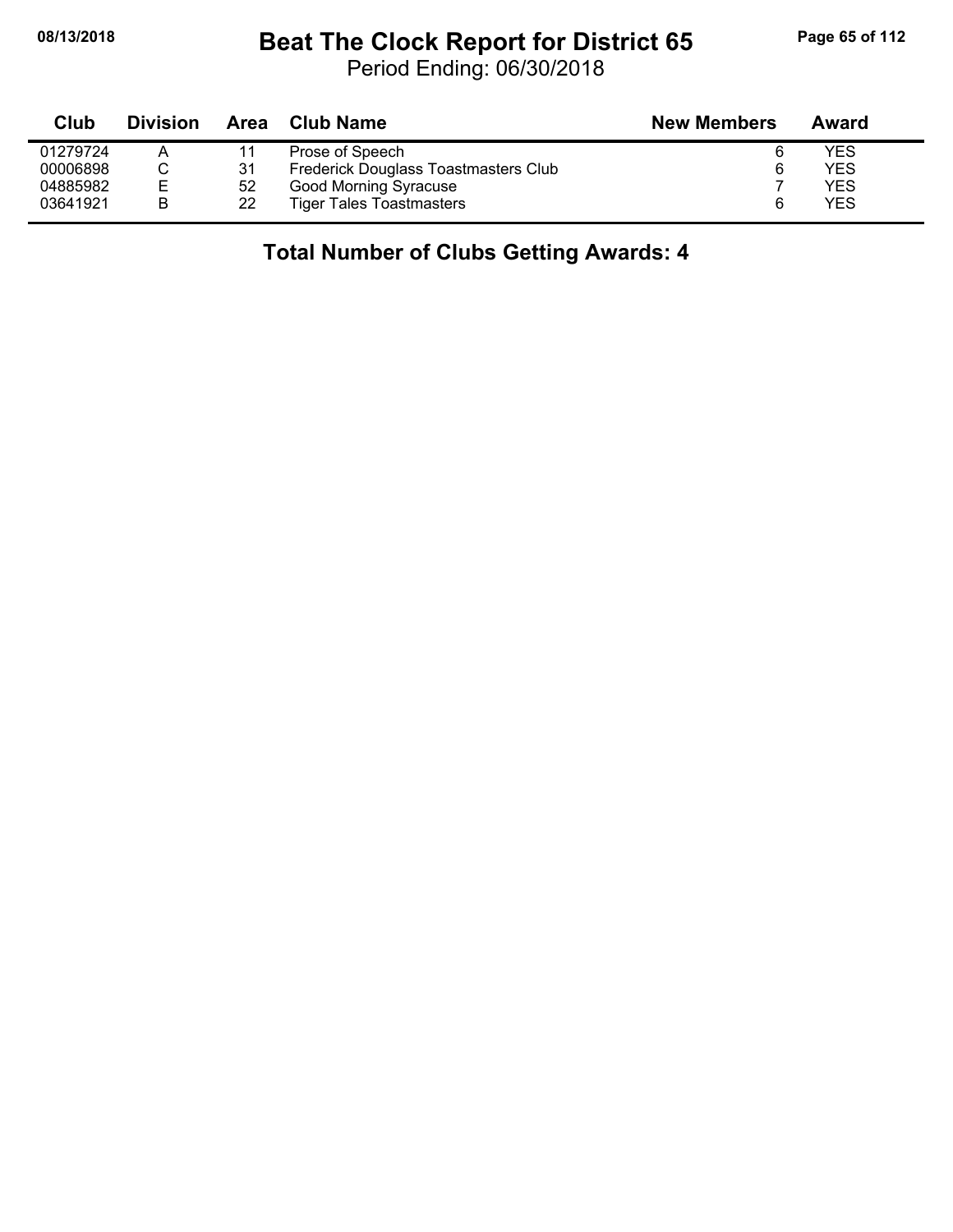#### **08/13/2018 Beat The Clock Report for District 66 Page 66 of 112**

Period Ending: 06/30/2018

| Club     | <b>Division</b> | Area | <b>Club Name</b>                                | <b>New Members</b> | <b>Award</b> |  |
|----------|-----------------|------|-------------------------------------------------|--------------------|--------------|--|
| 03374356 | D               | 43   | <b>SUNN Speakers</b>                            | 5                  | <b>YES</b>   |  |
| 03151028 | Ε               | 55   | <b>Tidewater Advanced Toastmasters Club</b>     | 6                  | <b>YES</b>   |  |
| 06892942 | Ε               | 55   | United We Speak                                 | 5                  | <b>YES</b>   |  |
| 06784348 | Β               | 26   | <b>Heartfulness Toastmasters</b>                | 6                  | <b>YES</b>   |  |
| 00002220 | D               | 45   | <b>Oyster Point Speakers Toastmasters Club</b>  | 6                  | <b>YES</b>   |  |
| 00001514 | A               | 13   | <b>Blue Ridge Club</b>                          | 5                  | <b>YES</b>   |  |
| 00001397 | В               | 22   | <b>Richmond Club</b>                            |                    | <b>YES</b>   |  |
| 00736086 | D               | 45   | Spear & Gear Toastmasters Club                  | 5                  | <b>YES</b>   |  |
| 00000926 | A               | 11   | Expressions                                     | 5                  | <b>YES</b>   |  |
| 00002674 | E               | 51   | Virginia Beach Human Services Toastmasters Club | 5                  | <b>YES</b>   |  |
| 00008413 | D               | 43   | Old Point Comfort Toastmasters Club             | 6                  | <b>YES</b>   |  |
| 00008301 | E               | 51   | New Horizons Club                               | 5                  | <b>YES</b>   |  |
| 00005688 | Β               | 26   | Innsbrook Toastmasters                          | 5                  | <b>YES</b>   |  |
| 00003267 | Ε               | 51   | Virginia Beach Club                             | 8                  | <b>YES</b>   |  |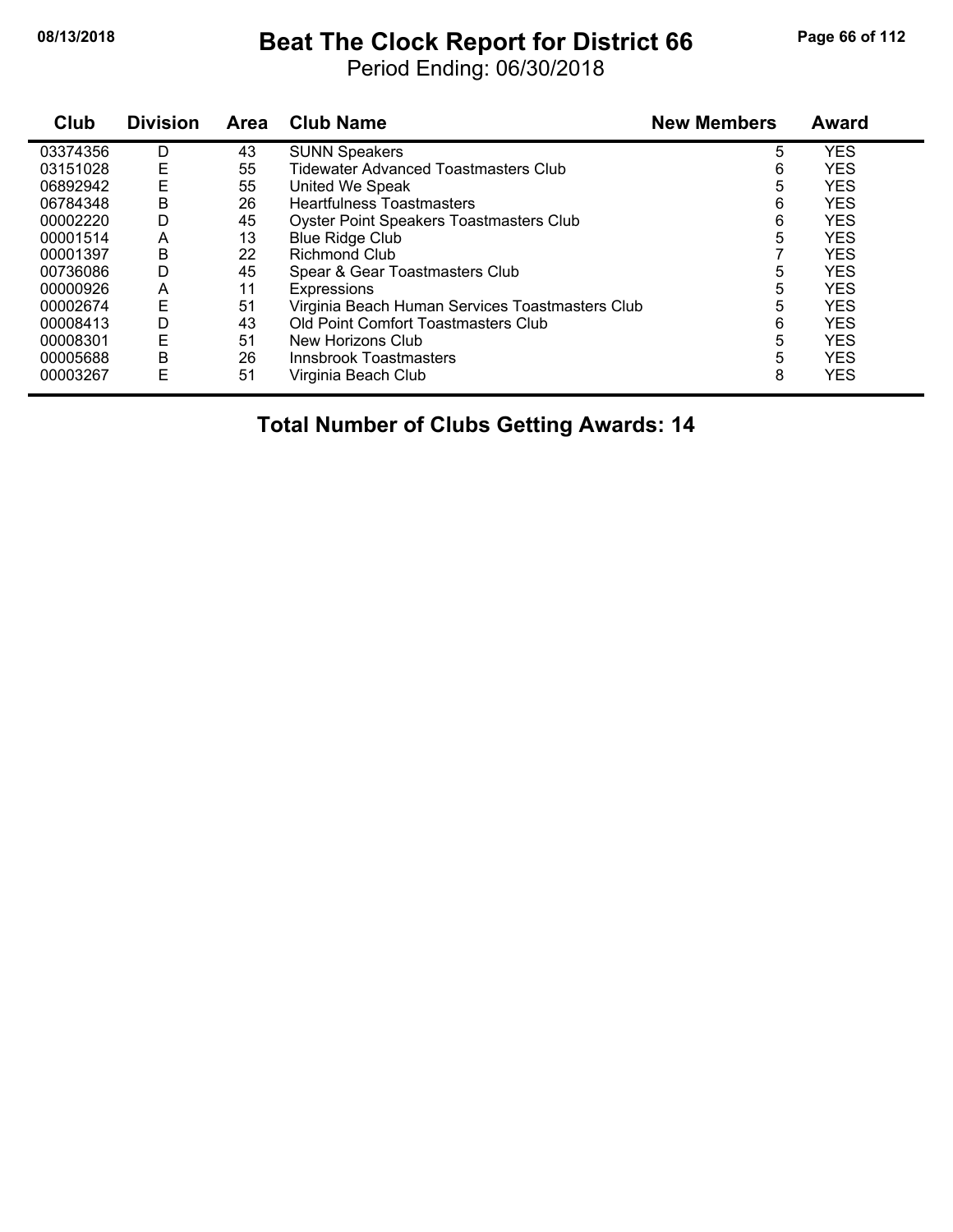#### **08/13/2018 Beat The Clock Report for District 67 Page 67 of 112**

Period Ending: 06/30/2018

| Club     | <b>Division</b> | <b>Area</b> | <b>Club Name</b>                                  | <b>New Members</b> | <b>Award</b> |
|----------|-----------------|-------------|---------------------------------------------------|--------------------|--------------|
| 00587964 | K               | 01          | Red Hill Toastmasters Club                        |                    | <b>YES</b>   |
| 00007613 | G               | 02          | Happy Life Toastmasters Club                      | 5                  | <b>YES</b>   |
| 00007828 | J               | 01          | Hai-Lan-Lan Mandarin Club                         | 6                  | <b>YES</b>   |
| 00844289 | N               | 01          | CTBC Club                                         | 5                  | <b>YES</b>   |
| 00675391 | G               | 01          | Ale Ladder Toastmasters Club                      |                    | <b>YES</b>   |
| 00654073 | G               | 03          | Yang Ming University Toastmasters Club            | 6                  | <b>YES</b>   |
| 01189377 | В               | 02          | Young Toastmasters Club                           | 6                  | <b>YES</b>   |
| 01117237 | B               | 02          | Distinguished Bilingual                           | 5                  | <b>YES</b>   |
| 01481471 | M               | 03          | <b>EYT Toastmasters</b>                           | 11                 | <b>YES</b>   |
| 01294145 |                 | 03          | Da-Ya T.C.                                        | 6                  | <b>YES</b>   |
| 00004832 |                 | 02          | New Century Bilingual Club                        | 5                  | <b>YES</b>   |
| 06904798 | н               | 04          | National Taiwan Normal University English Toastma | 8                  | <b>YES</b>   |
| 05432252 | A               | 01          | <b>FHK Toastmaster Club</b>                       | 8                  | <b>YES</b>   |
| 05568901 | J               | 03          | Chung Hsing Japanese Toastmasters Club            | 8                  | <b>YES</b>   |
| 04726404 | D               | 01          | National Sun Yat Sen University                   | 6                  | <b>YES</b>   |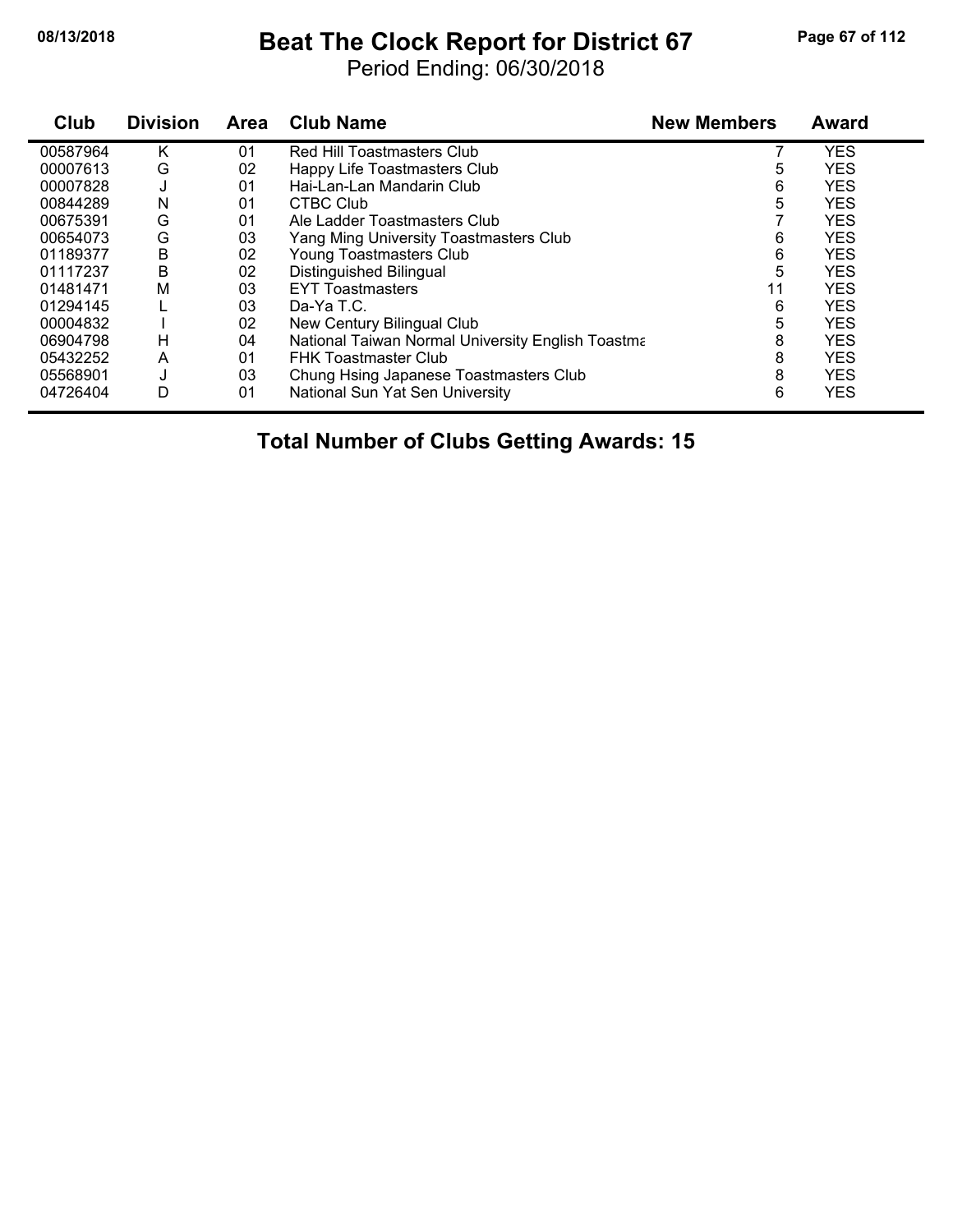#### **08/13/2018 Beat The Clock Report for District 68 Page 68 of 112**

Period Ending: 06/30/2018

| Club     | <b>Division</b> | Area | <b>Club Name</b>                                  | <b>New Members</b> | Award      |  |
|----------|-----------------|------|---------------------------------------------------|--------------------|------------|--|
| 04849089 | D               | 14   | <b>Herzing Toastmasters</b>                       | 9                  | <b>YES</b> |  |
| 05762261 | Α               | 03   | Speak and Grow Leesville Toastmasters             | 5                  | YES        |  |
| 05416246 | С               | 10   | Golden Crescent Toastmasters                      | 9                  | <b>YES</b> |  |
| 06756543 | D               | 15   | <b>Bilingual English and Spanish Toastmasters</b> | 5                  | <b>YES</b> |  |
| 00000234 | D               | 13   | New Orleans Toastmasters                          | 9                  | <b>YES</b> |  |
| 00008855 | B               | 05   | Women Of Success Toastmasters Club                | 5                  | <b>YES</b> |  |
| 00008870 | D               | 14   | Kenner Toastmasters                               |                    | <b>YES</b> |  |
| 01120819 | A               | 03   | <b>Confident Allies</b>                           | 5                  | <b>YES</b> |  |
| 03907633 | С               | 09   | Toast of NOLA Toastmasters Club                   | 20                 | <b>YES</b> |  |
| 00007747 | B               | 07   | <b>Hammond Tangi Toastmasters</b>                 | 5                  | <b>YES</b> |  |
| 00004897 | B               | 08   | <b>GSU Baton Rouge Toastmasters Club</b>          |                    | <b>YES</b> |  |
| 00005379 | С               | 10   | Northshore Club                                   |                    | <b>YES</b> |  |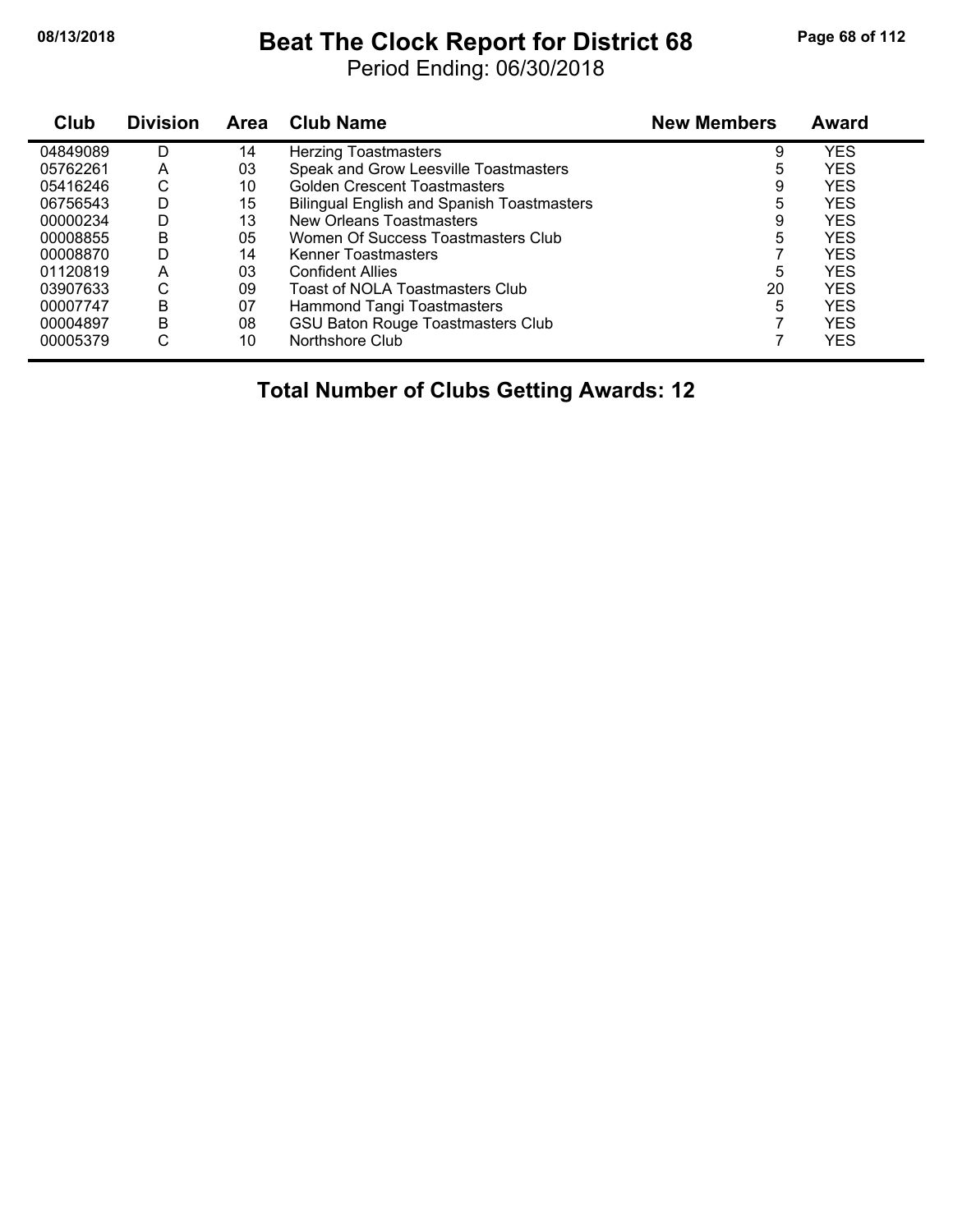#### **08/13/2018 Beat The Clock Report for District 69 Page 69 of 112**

Period Ending: 06/30/2018

| Club     | <b>Division</b> | <b>Area</b> | Club Name                       | <b>New Members</b> | <b>Award</b> |  |
|----------|-----------------|-------------|---------------------------------|--------------------|--------------|--|
| 00006030 | S               | 24          | Nerang Toastmasters Club        | 5                  | <b>YES</b>   |  |
| 00003410 | W               | 11          | Ipswich Toastmasters Club       | 5                  | <b>YES</b>   |  |
| 00856855 | С               | 16          | Coolum Communicators            | 5                  | <b>YES</b>   |  |
| 01523122 | P               | 40          | Komuniti Toastmasters           |                    | <b>YES</b>   |  |
| 00002756 | С               | 28          | Gympie Goal-Diggers Club        | 5                  | <b>YES</b>   |  |
| 00009458 | B               | 05          | <b>ACS Toastmasters Club</b>    | 5                  | <b>YES</b>   |  |
| 00009651 | N               | 39          | Alice Springs Toastmasters Club | 5                  | <b>YES</b>   |  |
| 00790457 | M               | 18          | <b>Chermside Communicators</b>  | 5                  | <b>YES</b>   |  |
| 00790769 | C               | 22          | Inside Edge Club                | 5                  | <b>YES</b>   |  |
| 00002163 | N               | 39          | Darwin Toastmasters             | 6                  | <b>YES</b>   |  |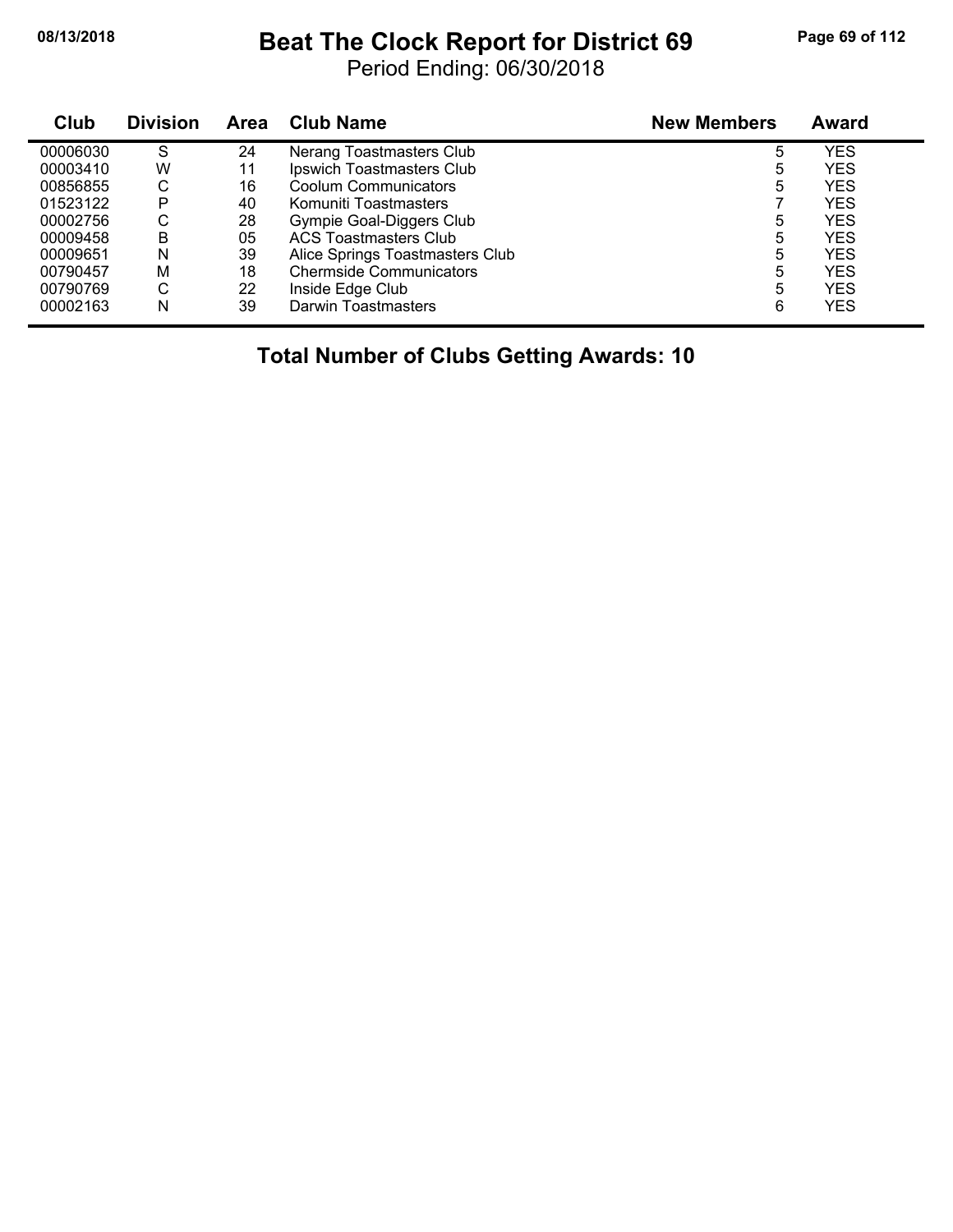#### **08/13/2018 Beat The Clock Report for District 70 Page 70 of 112**

Period Ending: 06/30/2018

| Club     | <b>Division</b> | Area | <b>Club Name</b>                        | <b>New Members</b> | <b>Award</b> |
|----------|-----------------|------|-----------------------------------------|--------------------|--------------|
| 00004213 | P               | 35   | Ingleburn Toastmasters Club             | 5                  | <b>YES</b>   |
| 00006865 | Ρ               | 06   | <b>Burwood Club</b>                     |                    | <b>YES</b>   |
| 00001117 | С               | 12   | National Toastmasters Club              | 5                  | <b>YES</b>   |
| 01267003 | B               | 13   | Professional Women Sydney               | 5                  | <b>YES</b>   |
| 00000986 | M               | 27   | Canberra City Toastmasters Club         | 12                 | <b>YES</b>   |
| 01564912 | B               | 14   | Aon Sydney Toastmasters                 | 6                  | <b>YES</b>   |
| 00006320 | S               | 23   | Menai District Toastmasters Club        | 6                  | <b>YES</b>   |
| 00978145 |                 | 10   | <b>Sydney Post</b>                      | 5                  | <b>YES</b>   |
| 01267243 | P               | 21   | NRMA - Olympic Park                     | 7                  | <b>YES</b>   |
| 05090240 | B               | 14   | <b>Westpac Cultural Leadership</b>      | 6                  | <b>YES</b>   |
| 04992907 |                 | 33   | News Corp Toastmasters- Restricted Club | 6                  | <b>YES</b>   |
| 00585049 | L               | 33   | Gaelic Toastmasters Club                | 6                  | <b>YES</b>   |
| 00003440 | C               | 01   | Professional Speakers Club              |                    | <b>YES</b>   |
| 00003445 | S               | 02   | Cronulla R S L Toastmasters Club        | 6                  | <b>YES</b>   |
| 00005293 | S               | 25   | The Saints Club                         |                    | <b>YES</b>   |
| 00615698 | B               | 13   | <b>Berkley Toastmasters Club</b>        | 6                  | <b>YES</b>   |
| 05275881 | L               | 10   | <b>ACBI Toastmasters</b>                | 5                  | <b>YES</b>   |
| 05938101 | $\mathsf C$     | 05   | <b>Commvault Toastmasters Club</b>      | 5                  | <b>YES</b>   |
| 06579670 | M               | 28   | The Rainbow Ranters                     | 5                  | <b>YES</b>   |
| 04577165 | С               | 04   | Xero Sydney Toastmasters Club           | 6                  | <b>YES</b>   |
| 04196308 |                 | 10   | Divine Mercy Toastmasters Club          | $\overline{7}$     | <b>YES</b>   |
| 02412019 | B               | 39   | Toastmasters On the Bay                 | 5                  | <b>YES</b>   |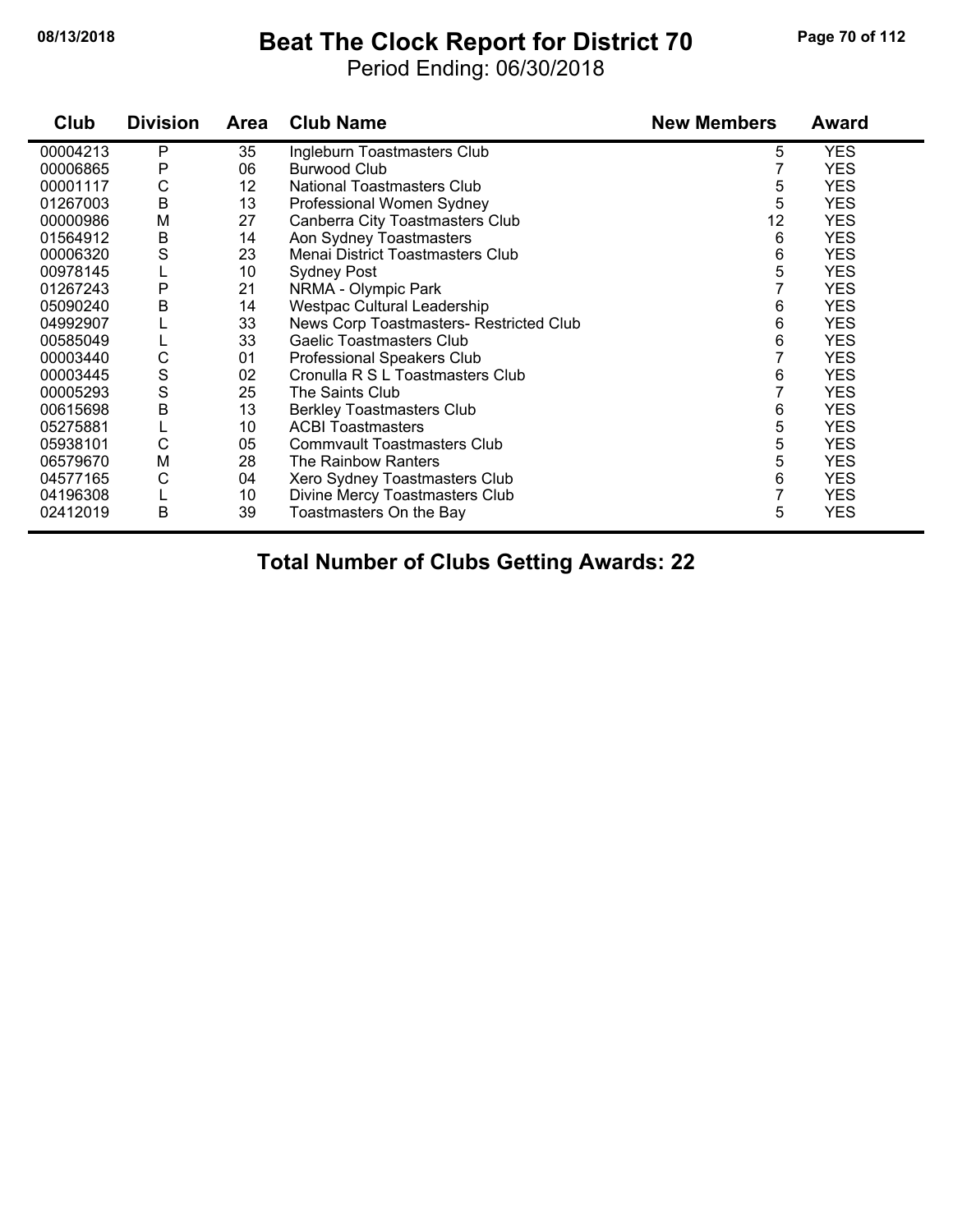#### **08/13/2018 Beat The Clock Report for District 71 Page 71 of 112**

Period Ending: 06/30/2018

| Club     | <b>Division</b> | <b>Area</b> | <b>Club Name</b>                              | <b>New Members</b> | <b>Award</b> |
|----------|-----------------|-------------|-----------------------------------------------|--------------------|--------------|
| 04138056 | н               | 14          | <b>ARM Cambridge Toastmasters</b>             | 6                  | <b>YES</b>   |
| 03089222 | G               | 25          | Crossroads Communicators                      | 6                  | <b>YES</b>   |
| 03941402 | D               | 40          | Kiltegan                                      | 5                  | <b>YES</b>   |
| 06779360 | A               | 23          | Republic of Work Toastmasters Club            | 5                  | <b>YES</b>   |
| 00007574 | S               | 60          | <b>Glasgow Toastmasters</b>                   | 5                  | <b>YES</b>   |
| 00003525 | F               | 04          | Mid-Ulster Toastmasters Club                  | 5                  | <b>YES</b>   |
| 00654755 | E               | 42          | Spa Speakers Club                             | 9                  | <b>YES</b>   |
| 03919613 | н               | 32          | Luton Speakers Club                           | 9                  | <b>YES</b>   |
| 01378608 | N               | 21          | Sheffield Speakers                            | 5                  | <b>YES</b>   |
| 01444713 | S               | 43          | <b>Inverness Toastmonsters</b>                | 5                  | <b>YES</b>   |
| 01479472 | н               | 32          | Cornerstone Communicators Advanced Toastmaste | 6                  | <b>YES</b>   |
| 01591173 | Ε               | 06          | Leicester Leaders Speakers' Club              | 5                  | <b>YES</b>   |
| 00006726 | N               | 48          | Manchester Orators Toastmasters Club          | 6                  | <b>YES</b>   |
| 01272681 | N               | 51          | A1 Speakers                                   |                    | <b>YES</b>   |
| 00770338 | S               | 43          | Aberdeen Toastmasters Club                    | 5                  | <b>YES</b>   |
| 00006824 | Ε               | 42          | Heart of England Club                         | 5                  | <b>YES</b>   |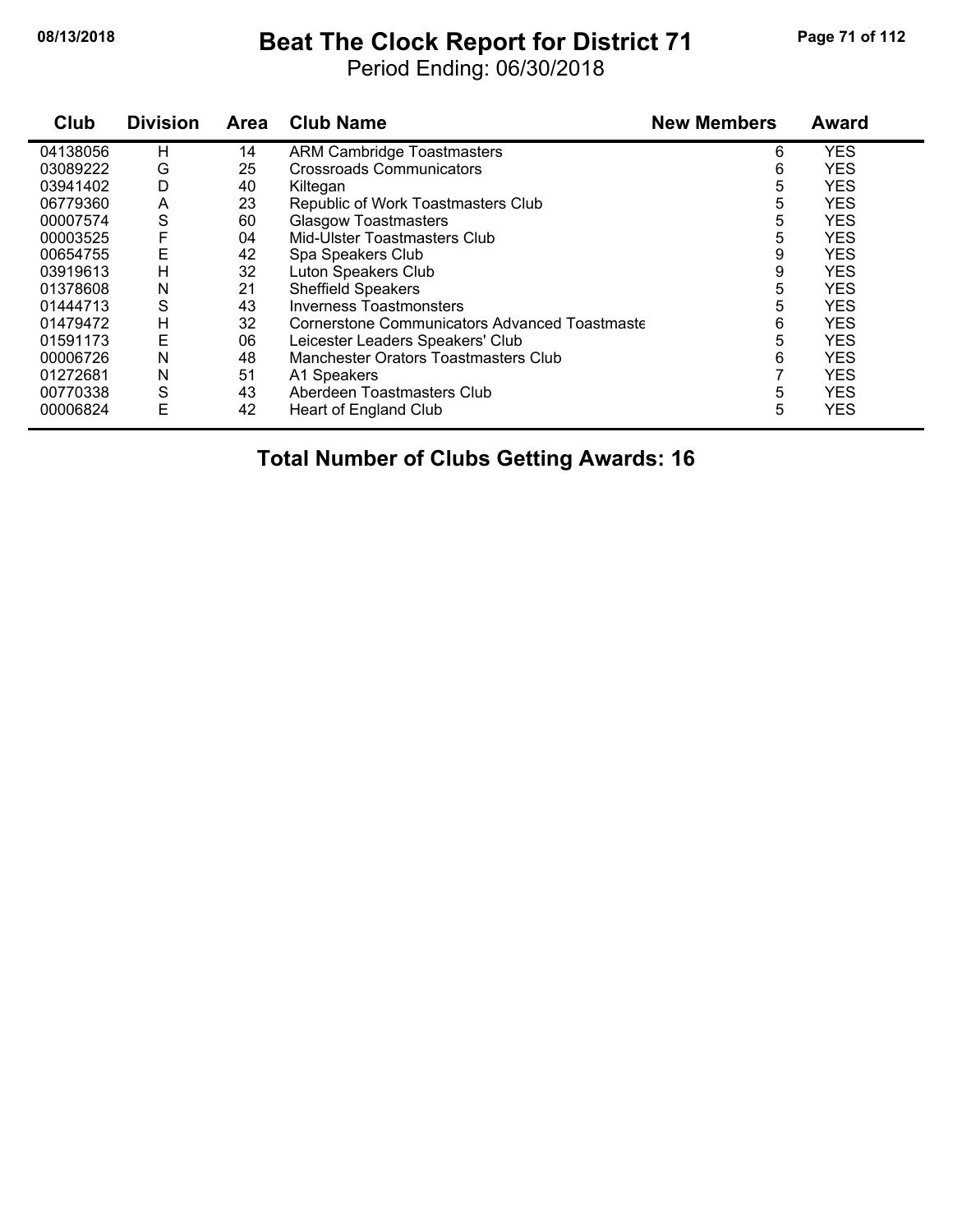#### **08/13/2018 Beat The Clock Report for District 72 Page 72 of 112**

Period Ending: 06/30/2018

| Club     | <b>Division</b> | <b>Area</b> | <b>Club Name</b>                                 | <b>New Members</b> | Award      |
|----------|-----------------|-------------|--------------------------------------------------|--------------------|------------|
| 00006842 | D               | 05          | Alpine Toastmasters Timaru Club                  |                    | YES        |
| 00006961 | E               | 01          | <b>Sunbelt Speakers Club</b>                     | 10                 | <b>YES</b> |
| 00007243 | G               | 03          | Terrace@12 Toastmasters Club                     | 6                  | YES        |
| 00000695 | С               | 01          | Taieri Club                                      | 5                  | YES        |
| 01394512 | н               | 03          | <b>Wellington Professional Toastmasters Club</b> | 11                 | YES        |
| 00009791 | D               | 01          | Victoria Toastmasters Club (christchurch)        | 5                  | YES        |
| 00007525 |                 | 01          | Coastmasters Toastmasters Club                   | 5                  | YES        |
| 00007375 | н               | 04          | Cook Strait Club                                 | 5                  | YES        |
| 06983994 | G               | 04          | Toast NOW                                        | 5                  | YES        |
| 05612124 | J               | 02          | <b>Business Communication Club</b>               | 5                  | <b>YES</b> |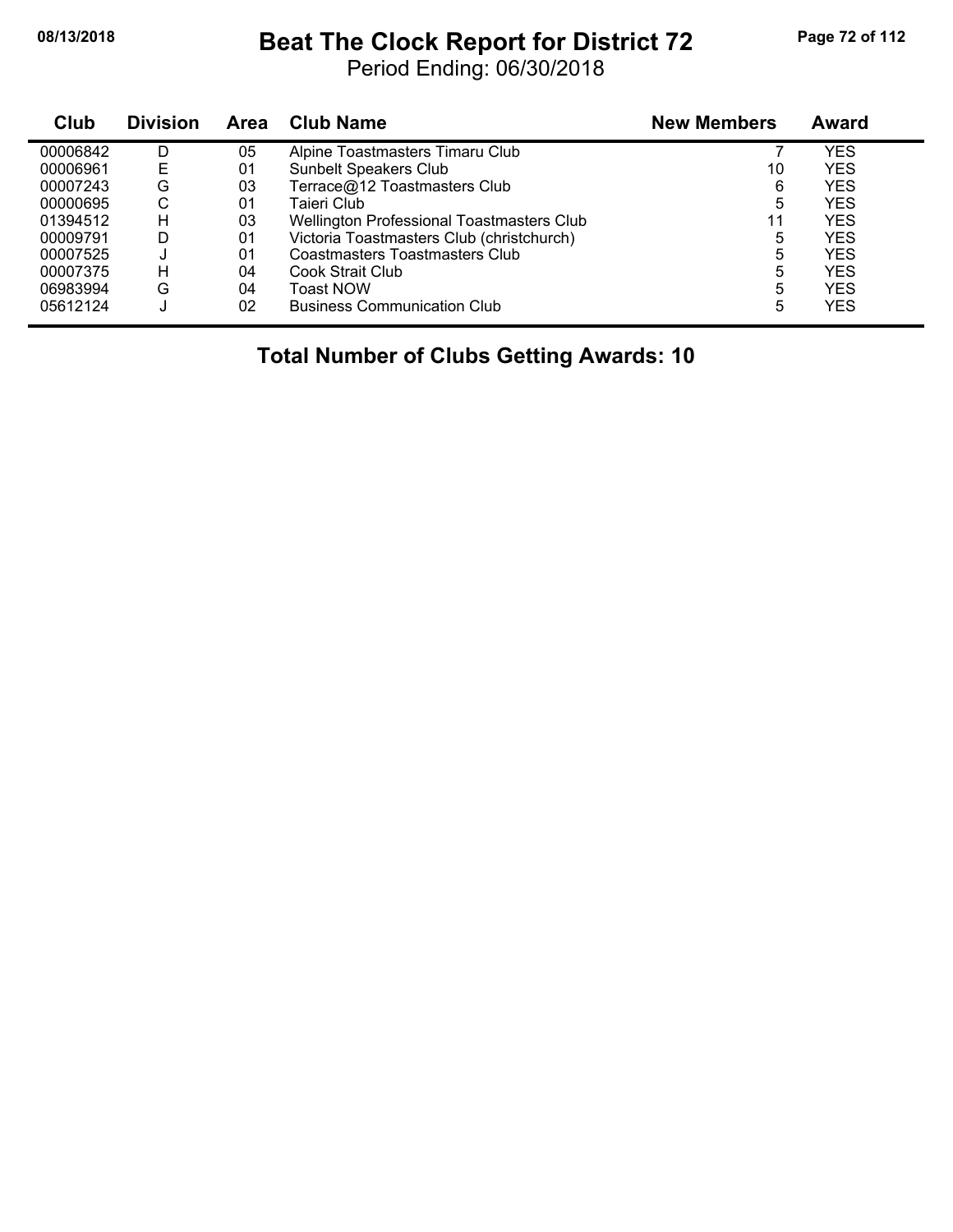## **08/13/2018 Beat The Clock Report for District 73 Page 73 of 112**

Period Ending: 06/30/2018

| Club     | <b>Division</b> | <b>Area</b> | <b>Club Name</b>                         | <b>New Members</b> | <b>Award</b> |
|----------|-----------------|-------------|------------------------------------------|--------------------|--------------|
| 06643760 |                 | 50          | ELMO Melbourne Toastmasters Club         | 5                  | <b>YES</b>   |
| 06413776 |                 | 49          | Flinders Lane Toastmasters Club          | 5                  | <b>YES</b>   |
| 04234336 |                 | 49          | Servianites Toastmasters Club            | 5                  | <b>YES</b>   |
| 02350416 | M               | 22          | <b>Melbourne University Toastmasters</b> | 6                  | <b>YES</b>   |
| 06783071 |                 | 50          | <b>MNF Group Toastmasters Club</b>       | 6                  | <b>YES</b>   |
| 00007419 | S               | 40          | ANZ Talk Of The Town                     | 6                  | <b>YES</b>   |
| 00005227 | N               | 31          | Geelong Toastmasters Club                | 6                  | <b>YES</b>   |
| 00003223 |                 | 46          | ANZ Off the Cuff Toastmasters Club       | 6                  | <b>YES</b>   |
| 01484706 | N               | 27          | Hume Toastmasters Club                   | 5                  | <b>YES</b>   |
| 05158193 | M               | 22          | <b>Fitzroy Toastmasters Club</b>         | 9                  | <b>YES</b>   |
| 00009254 | E               | 16          | Boroondara Toastmasters Club             | 5                  | <b>YES</b>   |
| 00000019 | $\mathsf C$     | 10          | <b>Synergy Toastmasters Club</b>         | 5                  | <b>YES</b>   |
| 01266432 | E               | 14          | Deakin University Toastmasters Club      | 9                  | <b>YES</b>   |
| 01537765 | $\mathsf C$     | 11          | <b>Adelaide Central</b>                  | 8                  | <b>YES</b>   |
| 00000830 | C               | 11          | Leadership SA Toastmasters Club          | 8                  | <b>YES</b>   |
| 00006247 | M               | 20          | <b>Hobart Toastmasters Club</b>          | 6                  | <b>YES</b>   |
| 00985430 | S               | 39          | <b>Mighty Docklands</b>                  | 5                  | <b>YES</b>   |
| 00976095 | M               | 24          | <b>Smashing The Envelope</b>             | 9                  | <b>YES</b>   |
| 00695568 | N               | 27          | <b>Brimbank Toastmasters</b>             | 7                  | <b>YES</b>   |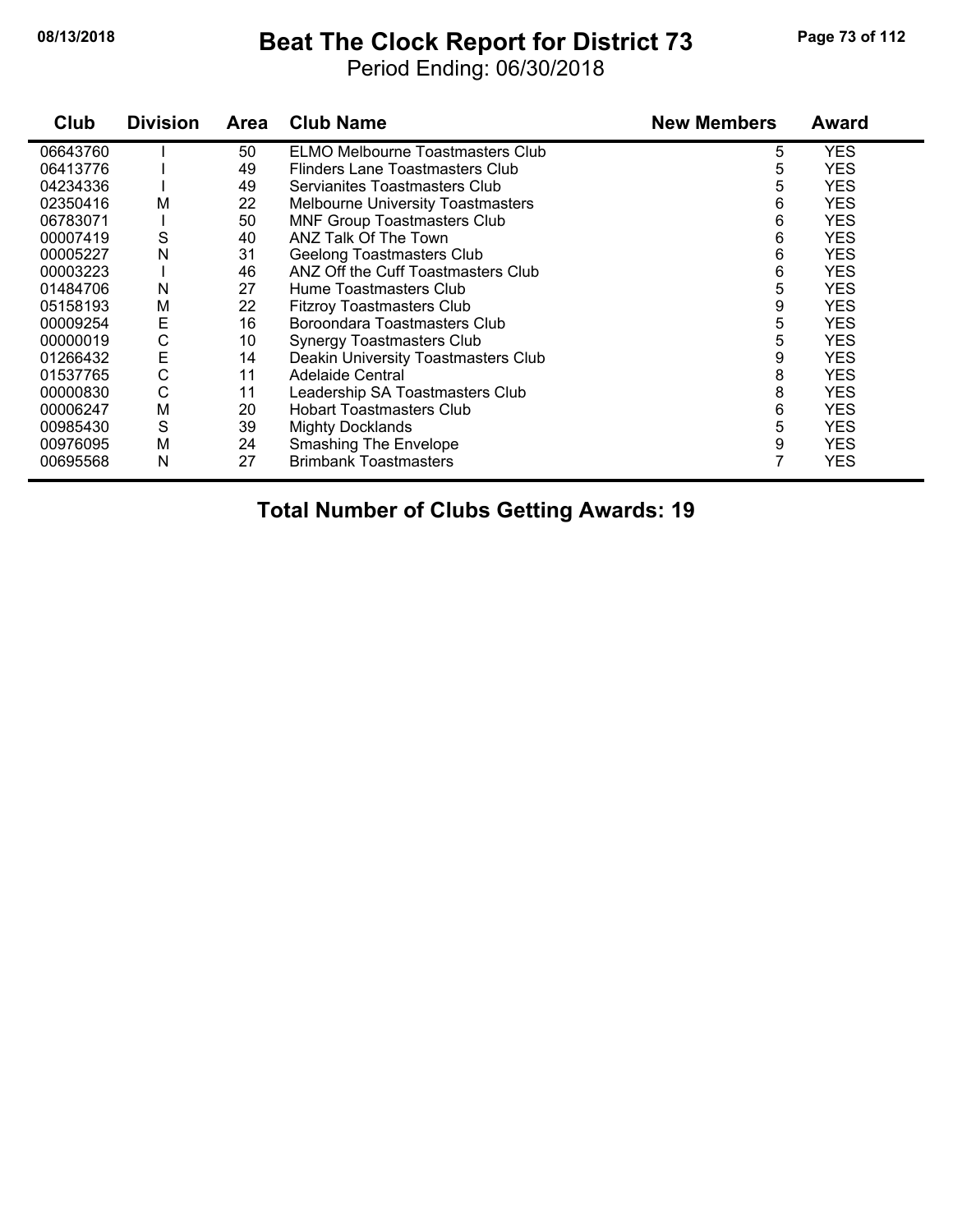#### **08/13/2018 Beat The Clock Report for District 74 Page 74 of 112**

Period Ending: 06/30/2018

| Club     | <b>Division</b> | <b>Area</b> | <b>Club Name</b>                         | <b>New Members</b> | <b>Award</b> |
|----------|-----------------|-------------|------------------------------------------|--------------------|--------------|
| 00008850 |                 | 02          | <b>Gold Reef Toastmasters Club</b>       | 5                  | <b>YES</b>   |
| 00002457 | Е               | 01          | Algoa Club                               | 5                  | <b>YES</b>   |
| 00004718 | H               | 04          | Sandton Toastmasters Club                | 5                  | <b>YES</b>   |
| 00009181 | Α               | 06          | Strelitzia Toastmasters Club             | 9                  | <b>YES</b>   |
| 00007098 | $\mathsf{R}$    | 04          | Ernst & Young Cape Town Club             | 5                  | <b>YES</b>   |
| 00009369 | S               | 03          | Honeydew Club                            | 5                  | <b>YES</b>   |
| 00001315 | T               | 03          | <b>Benoni Club</b>                       | 5                  | <b>YES</b>   |
| 01052145 | $\mathsf{R}$    | 04          | <b>Table View Toastmasters Club</b>      | 8                  | <b>YES</b>   |
| 00001798 |                 | 04          | Egoli Golden City Club                   | 6                  | <b>YES</b>   |
| 06462352 | A               | 05          | <b>Midrand Groundbreakers</b>            | 8                  | <b>YES</b>   |
| 03902078 | A               | 02          | <b>Lakeside Centurion</b>                | 7                  | <b>YES</b>   |
| 05061976 | D               | 01          | <b>Westlake Toastmasters</b>             | 8                  | <b>YES</b>   |
| 02025544 | $\mathbf S$     | 02          | Bacon & Egg                              | 5                  | <b>YES</b>   |
| 00002902 | L               | 05          | <b>Nedbank Club</b>                      | 6                  | <b>YES</b>   |
| 00005523 | A               | 05          | <b>Midrand Club</b>                      | 5                  | <b>YES</b>   |
| 00005906 | ${\sf P}$       | 03          | <b>Highway Club</b>                      | 6                  | <b>YES</b>   |
| 00008217 | H               | 04          | Morningside Club                         | 6                  | <b>YES</b>   |
| 00930274 |                 | 02          | Hatch Johannesburg Toastmasters          | 5                  | <b>YES</b>   |
| 00659321 | A               | 06          | <b>TAG Toastmasters Club</b>             | 6                  | <b>YES</b>   |
| 06780499 | Z               | 04          | <b>Evolving Ladies Toastmasters Club</b> | 5                  | <b>YES</b>   |
| 03186586 | L               | 04          | <b>WBS Toastmasters Club</b>             | 5                  | <b>YES</b>   |
| 04639869 | D               | 04          | Acacia Breakfast Club                    | 17                 | <b>YES</b>   |
| 04723862 | A               | 04          | <b>Totius Masters</b>                    | 6                  | <b>YES</b>   |
| 04822545 | L               | 06          | Botho Botswana                           | 6                  | <b>YES</b>   |
| 05258010 | A               | 05          | <b>Vodacom Midrand Toastmasters Club</b> | 6                  | <b>YES</b>   |
| 00840322 | L               | 02          | Rosebank Toastmasters Club               | 9                  | <b>YES</b>   |
| 05399208 | D               | 02          | <b>Grand Thinkers</b>                    | 5                  | <b>YES</b>   |
| 06612393 | A               | 03          | <b>IST Toastmasters Club</b>             | 17                 | <b>YES</b>   |
| 06591972 | Z               | 01          | <b>Old Mutual Harare</b>                 | 19                 | <b>YES</b>   |
| 06562499 | Z               | 03          | <b>CIMA Toastmasters Zambia</b>          | 5                  | <b>YES</b>   |
| 05579654 |                 | 02          | <b>Moving Forward Toastmasters</b>       | 6                  | <b>YES</b>   |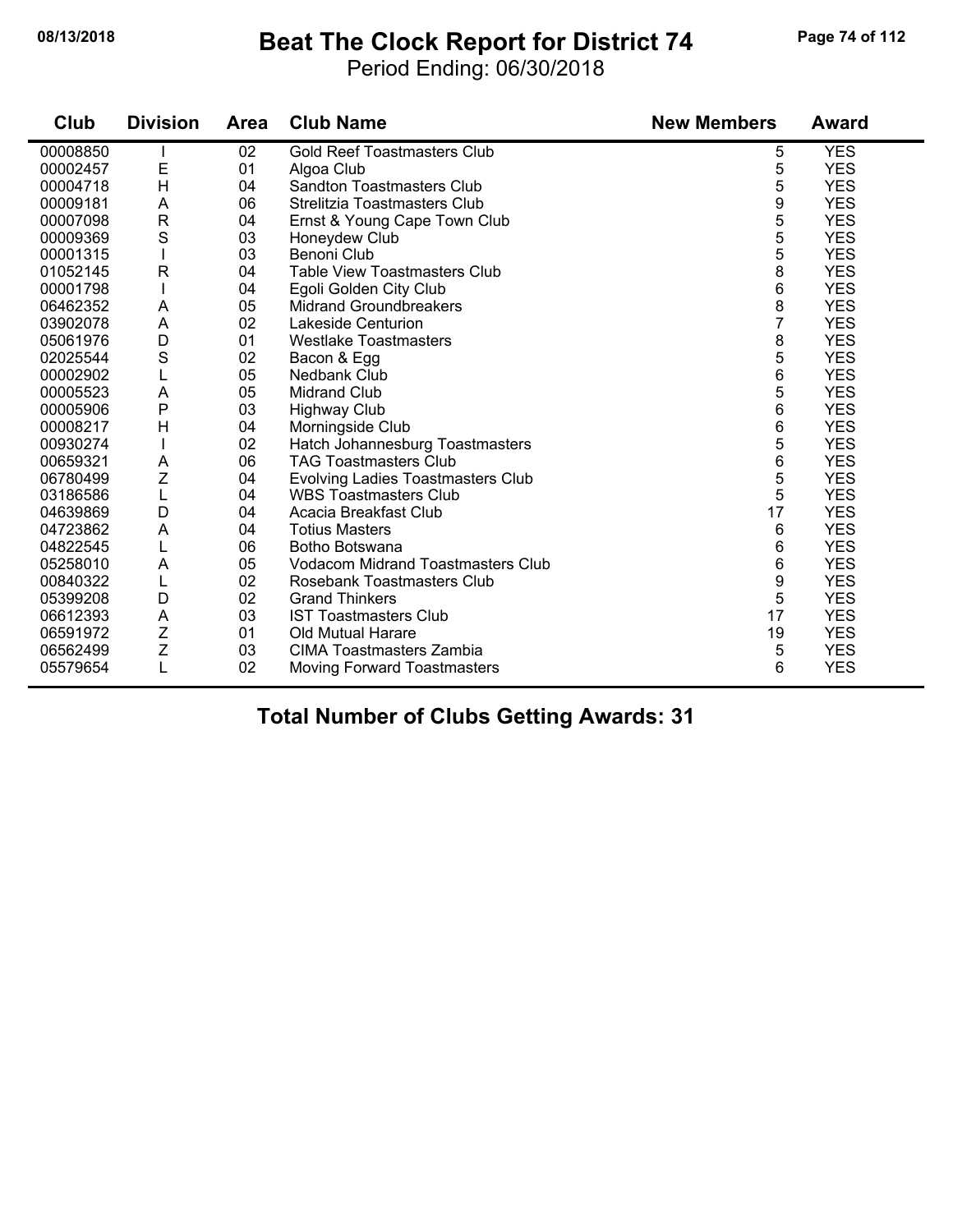## **08/13/2018 Beat The Clock Report for District 75 Page 75 of 112**

Period Ending: 06/30/2018

| Club     | <b>Division</b> | <b>Area</b> | <b>Club Name</b>                                  | <b>New Members</b> | <b>Award</b> |
|----------|-----------------|-------------|---------------------------------------------------|--------------------|--------------|
| 01901958 |                 | 82          | <b>MEZ 1 Toastmasters Club</b>                    | 9                  | <b>YES</b>   |
| 04786873 | H               | 73          | <b>Alabang Community Toastmasters</b>             | 7                  | <b>YES</b>   |
| 02593547 | D               | 31          | <b>Healthcare Circle Toastmasters Club</b>        | 9                  | <b>YES</b>   |
| 02571049 | D               | 32          | <b>NWTF Toastmasters Club</b>                     | 5                  | <b>YES</b>   |
| 00611592 | $\mathsf{F}$    | 51          | Iligan Toastmasters Club                          | 5                  | <b>YES</b>   |
| 00902577 | A               | 03          | <b>ESCA Toastmasters Club</b>                     | 6                  | <b>YES</b>   |
| 00008390 | G               | 63          | Meycauayan Toastmasters Club                      | 5                  | <b>YES</b>   |
| 00007417 | G               | 61          | Baguio Funshine Toastmasters Club                 | 11                 | <b>YES</b>   |
| 00007447 | C               | 23          | Cebu South Toastmasters Club                      | 5                  | <b>YES</b>   |
| 00007459 | A               | 03          | <b>Cubao Merchants Association Club</b>           | 8                  | <b>YES</b>   |
| 00002962 | L               | 93          | United Evangelical Church Of The Philippines Club | 11                 | <b>YES</b>   |
| 00004933 | E               | 43          | Durian Toastmasters Club                          | 10                 | <b>YES</b>   |
| 01989295 | E               | 41          | <b>RD Toastmasters Club</b>                       | 9                  | <b>YES</b>   |
| 01486258 | $\mathsf{H}$    | 73          | Omega Toastmasters Club                           | 6                  | <b>YES</b>   |
| 01205388 | $\sf B$         | 12          | Alpha One Toastmasters                            | 5                  | <b>YES</b>   |
| 05086074 | H               | 71          | MicroSpeak                                        | $\overline{5}$     | <b>YES</b>   |
| 00001592 | M               | 05          | Molave Club                                       | 10                 | <b>YES</b>   |
| 00788895 | A               | 02          | Camanava Brunch Toastmasters Club                 | 8                  | <b>YES</b>   |
| 00794965 | $\mathsf B$     | 12          | <b>Butter N Toast Toastmasters Club</b>           | $\overline{7}$     | <b>YES</b>   |
| 00004503 | A               | 04          | Sultan Toastmasters Club                          | 6                  | <b>YES</b>   |
| 00004494 | F               | 52          | Cagayan De Oro Toastmasters Club                  | 5                  | <b>YES</b>   |
| 00001088 | L               | 93          | Manila Bay Toastmasters Club                      | 8                  | <b>YES</b>   |
| 00977542 | H               | 74          | Fort Bonifacio Toastmasters Club                  | 9                  | <b>YES</b>   |
| 00001010 | A               | 03          | <b>Philamlife Club</b>                            | 5                  | <b>YES</b>   |
| 01780629 | M               | 01          | Fountainseeds Toastmasters Club                   | 6                  | <b>YES</b>   |
| 00006688 | M               | 04          | El Presidente Toastmasters Club                   | 9                  | <b>YES</b>   |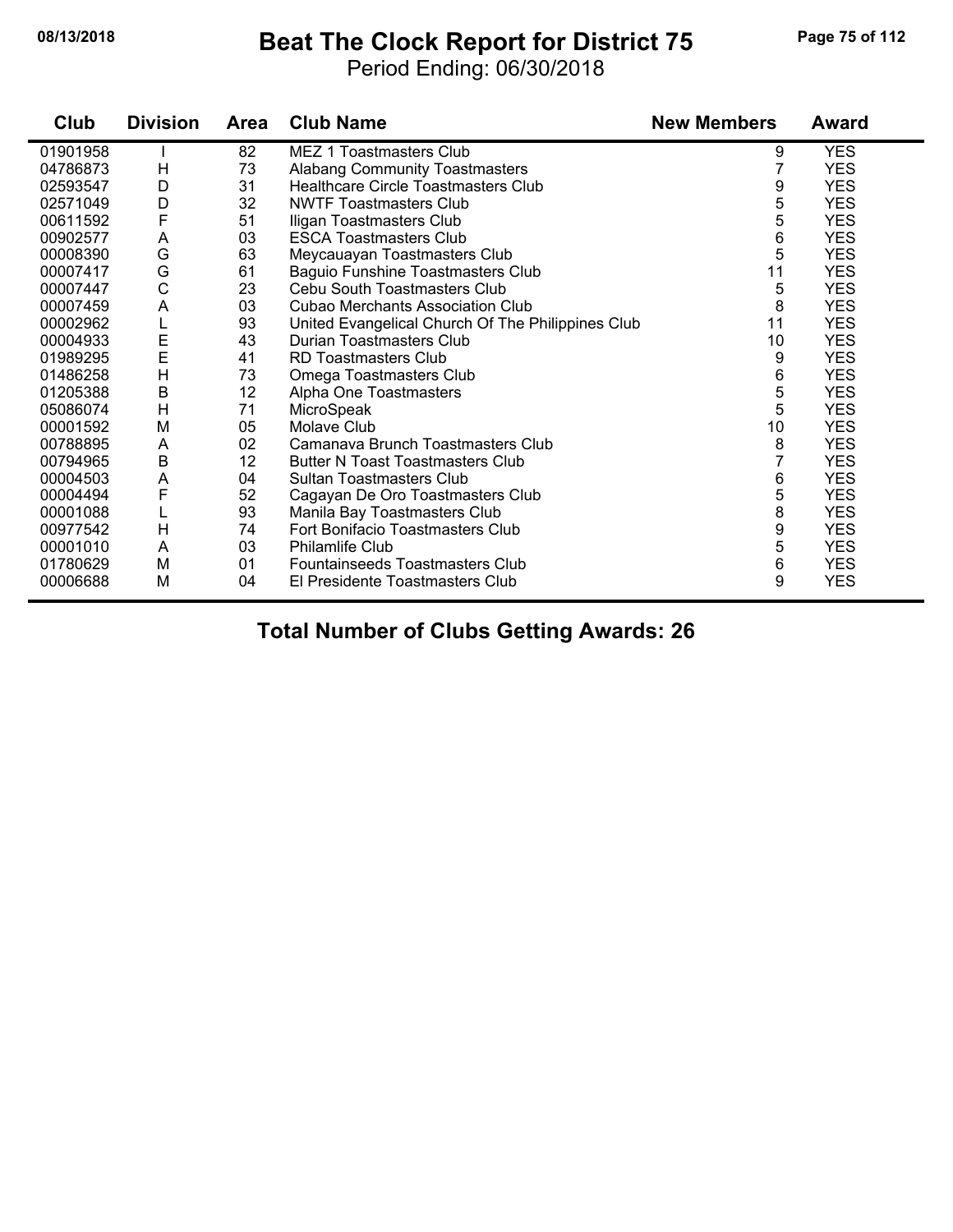## **08/13/2018 Beat The Clock Report for District 76 Page 76 of 112**

Period Ending: 06/30/2018

| Club     | <b>Division</b> | Area | <b>Club Name</b>                  | <b>New Members</b> | Award |
|----------|-----------------|------|-----------------------------------|--------------------|-------|
| 01592494 |                 |      | Otemachi Toastmasters Club        |                    | YES   |
| 02845339 |                 |      | Mitaka Business Toastmasters Club |                    | YES   |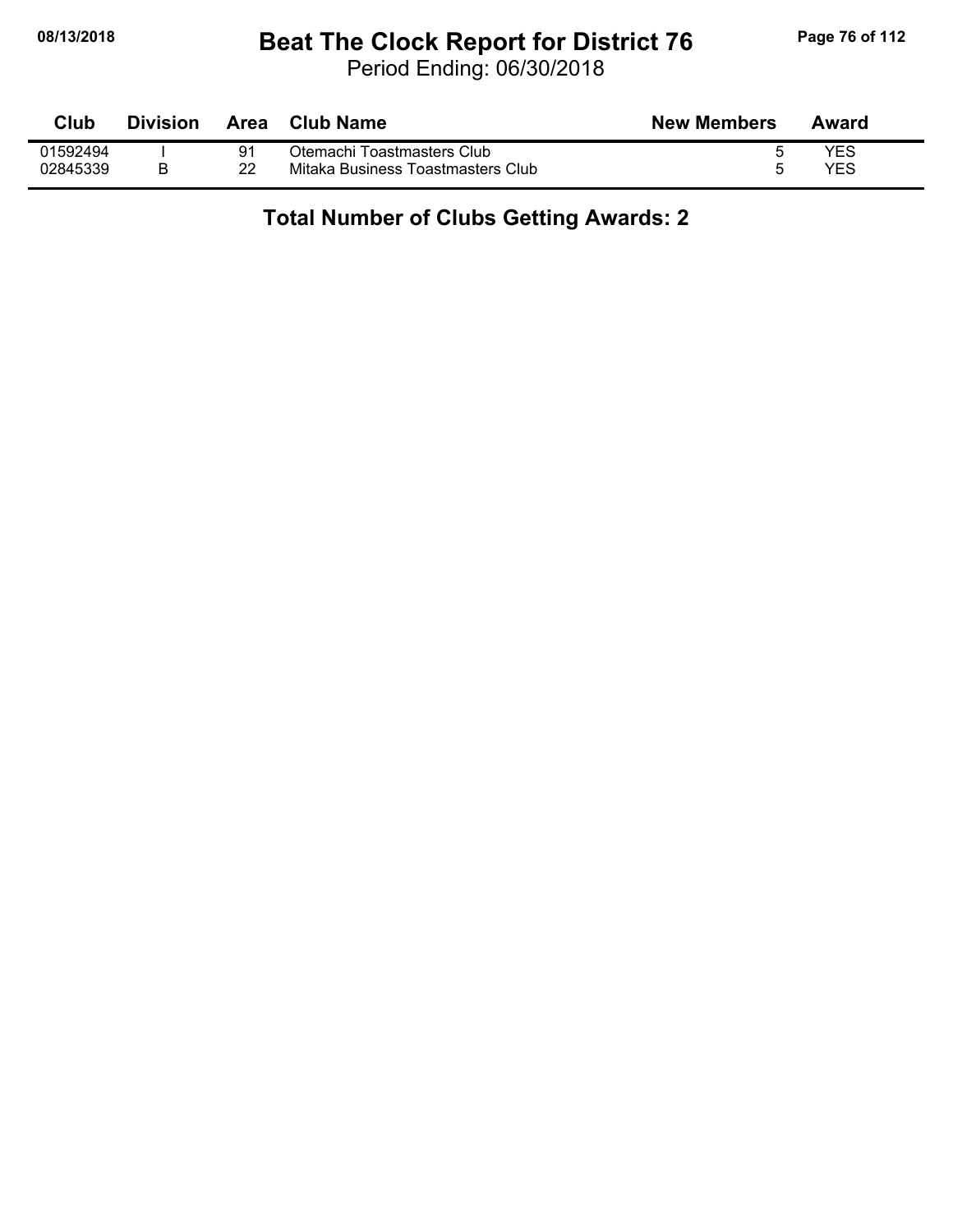## **08/13/2018 Beat The Clock Report for District 77 Page 77 of 112**

Period Ending: 06/30/2018

| Club     | <b>Division</b> | Area | Club Name                             | <b>New Members</b> | Award |  |
|----------|-----------------|------|---------------------------------------|--------------------|-------|--|
| 00005175 |                 | 61   | Vocalizers Club                       |                    | YES   |  |
| 00944094 | E               | 55   | <b>Gulf Breeze Toastmasters</b>       | ა                  | YES   |  |
| 00003876 | Е               | 51   | Ellyson Park Toastmasters Club        | b                  | YES   |  |
| 00003934 | В               | 23   | Round Table Advance Toastmasters Club |                    | YES   |  |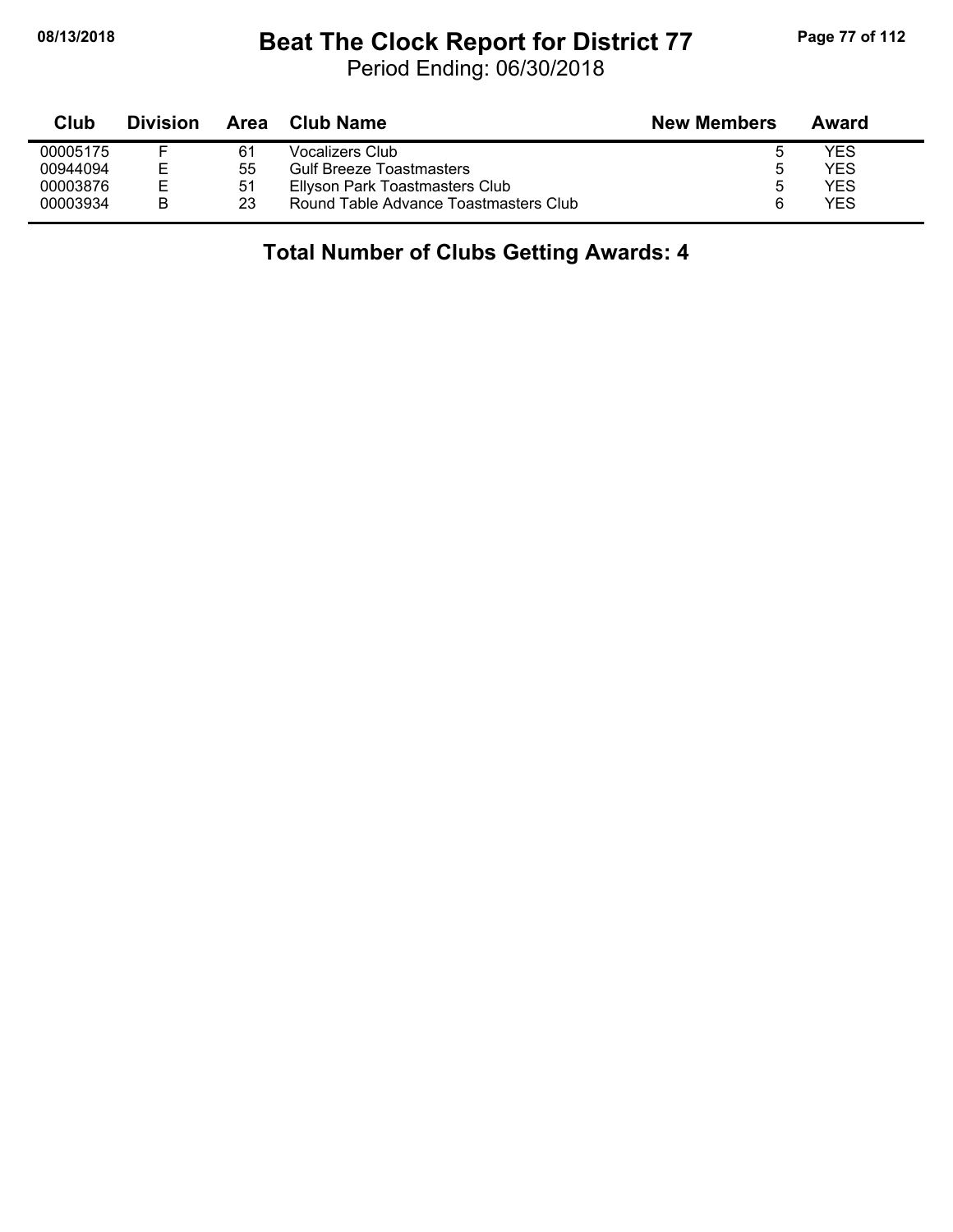## **08/13/2018 Beat The Clock Report for District 78 Page 78 of 112**

Period Ending: 06/30/2018

| Club     | <b>Division</b> | Area | Club Name                              | <b>New Members</b> | Award |
|----------|-----------------|------|----------------------------------------|--------------------|-------|
| 00006715 | в               | 22   | Golden Word Club                       |                    | YES   |
| 01642056 |                 | 64   | <b>EFS Stagecoach Speakers</b>         | 5                  | YES   |
| 00003171 |                 | 34   | <b>Highnooners Club</b>                | 5                  | YES   |
| 05042808 |                 | 41   | <b>Brooks Avenue Toastmasters Club</b> | 32                 | YES   |
| 04640575 | А               | 15   | Wing One Toastmasters                  |                    | YES   |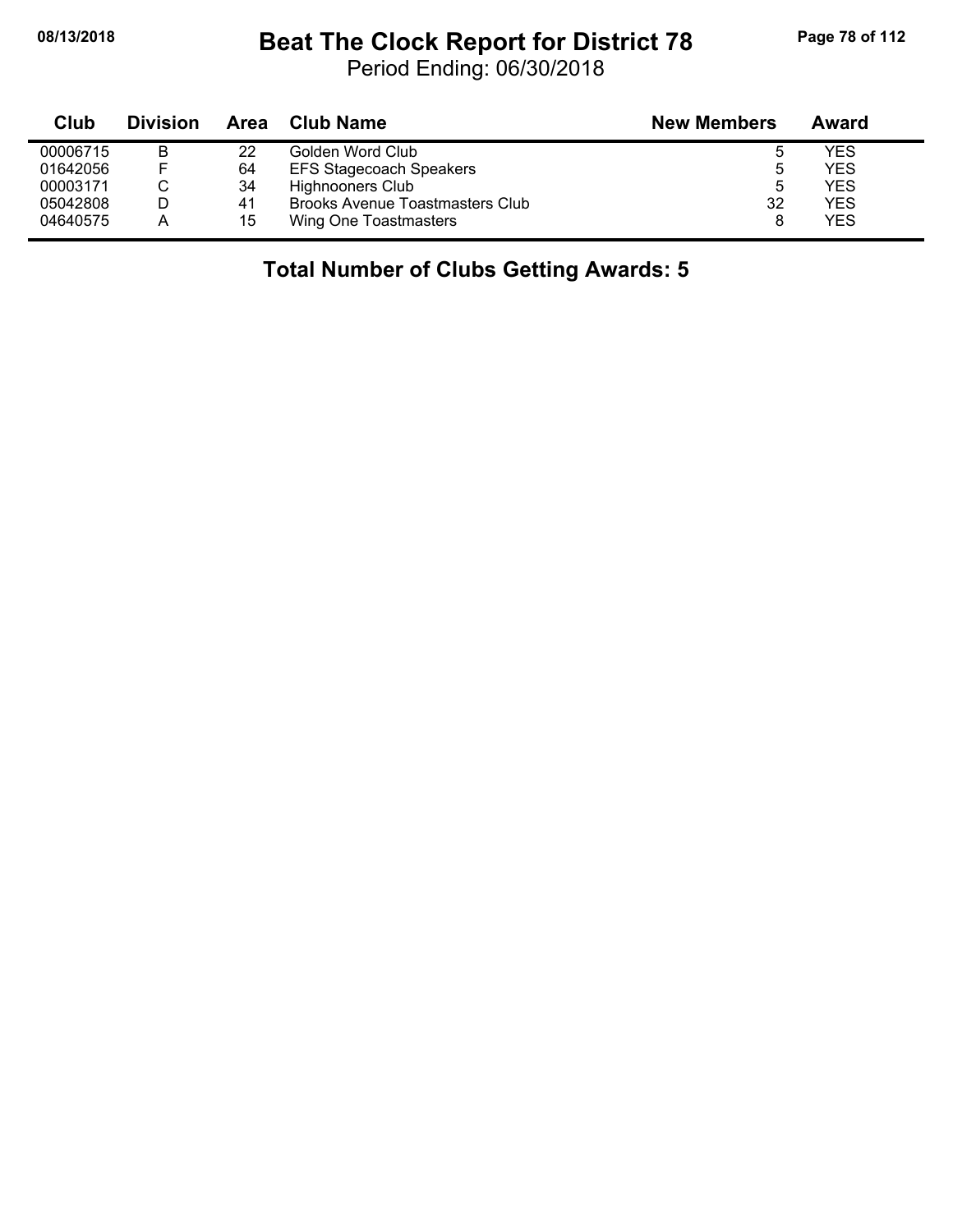#### **08/13/2018 Beat The Clock Report for District 79 Page 79 of 112**

Period Ending: 06/30/2018

| Club     | <b>Division</b> | <b>Area</b> | <b>Club Name</b>                       | <b>New Members</b> | <b>Award</b> |
|----------|-----------------|-------------|----------------------------------------|--------------------|--------------|
| 04725065 | $\mathsf{C}$    | 59          | Al-Qassim                              | 5                  | <b>YES</b>   |
| 04273931 | N               | 04          | Elite 30 Advanced Toastmasters Club    | $\overline{7}$     | <b>YES</b>   |
| 04343115 | F               | 61          | Algosaibi Toastmasters Club            | 12                 | <b>YES</b>   |
| 02556701 | M               | 50          | Eagles Toastmasters Club               | 5                  | <b>YES</b>   |
| 02382680 | J               | 32          | Seaview Toastmasters Club              | 5                  | <b>YES</b>   |
| 02412906 | F               | 25          | <b>URDU Toastmasters Club</b>          | 5                  | <b>YES</b>   |
| 03888434 | $\mathbf S$     | 58          | <b>Hajariat Explorer</b>               | 7                  | <b>YES</b>   |
| 01597596 | $\mathsf{R}$    | 19          | Yallah Banat Ariyadh Toastmasters Club | 8                  | <b>YES</b>   |
| 05630577 | Q               | 73          | <b>STC Elite Toastmasters Club</b>     | 6                  | <b>YES</b>   |
| 05648505 | $\mathsf C$     | 68          | Unayzah Toastmasters Arabic Club       | 5                  | <b>YES</b>   |
| 06643769 | $\mathbf S$     | 16          | Ard Hadarat Toastmasters Club          | 10                 | <b>YES</b>   |
| 06736102 | M               | 42          | <b>RTPD Toastmasters Club</b>          | 21                 | <b>YES</b>   |
| 06709864 | $\mathsf{C}$    | 77          | <b>Mettles Toastmaster Club</b>        | 9                  | <b>YES</b>   |
| 06800081 | $\circ$         | 52          | <b>BISET Toastmasters Club</b>         | 5                  | <b>YES</b>   |
| 04030071 | L               | 69          | <b>KTMC</b>                            | 5                  | <b>YES</b>   |
| 06133205 | $\mathsf{R}$    | 36          | Riyadh Leaders                         | 5                  | <b>YES</b>   |
| 06480028 | $\mathsf C$     | 59          | Engineers Arabic Toastmasters Club     | 12                 | <b>YES</b>   |
| 06506738 | $\mathbf S$     | 16          | <b>STC Alahsa Toastmasters Club</b>    | $\sqrt{5}$         | <b>YES</b>   |
| 01427793 | G               | 08          | La'aLe'e Toastmasters                  | 5                  | <b>YES</b>   |
| 00002789 | B               | 22          | Sand Dunes Toastmasters Club           | $\overline{7}$     | <b>YES</b>   |
| 00005762 | L               | 53          | Arabian Toastmasters Club              | 15                 | <b>YES</b>   |
| 00006059 | B               | 22          | Mabuhay Toastmasters Club              | 5                  | <b>YES</b>   |
| 00586780 | $\circ$         | 09          | Sahara Toastmasters Club               | 5                  | <b>YES</b>   |
| 00001157 | A               | 02          | <b>Toast of COMSOFIL</b>               | 5                  | <b>YES</b>   |
| 01267758 | $\mathsf Q$     | 73          | Asharqia Chamber Toastmasters          | 6                  | <b>YES</b>   |
| 01014428 | $\mathsf{F}$    | 61          | Nesma and Partners Toastmasters Club   | 5                  | <b>YES</b>   |
| 01068334 | $\mathsf Q$     | 71          | <b>OKADH</b>                           | 5                  | <b>YES</b>   |
| 00009209 | N               | 66          | Kohinoor Toastmasters Club             | 5                  | <b>YES</b>   |
| 00006897 | A               | 01          | Riyadh Toastmasters Club               | 5                  | <b>YES</b>   |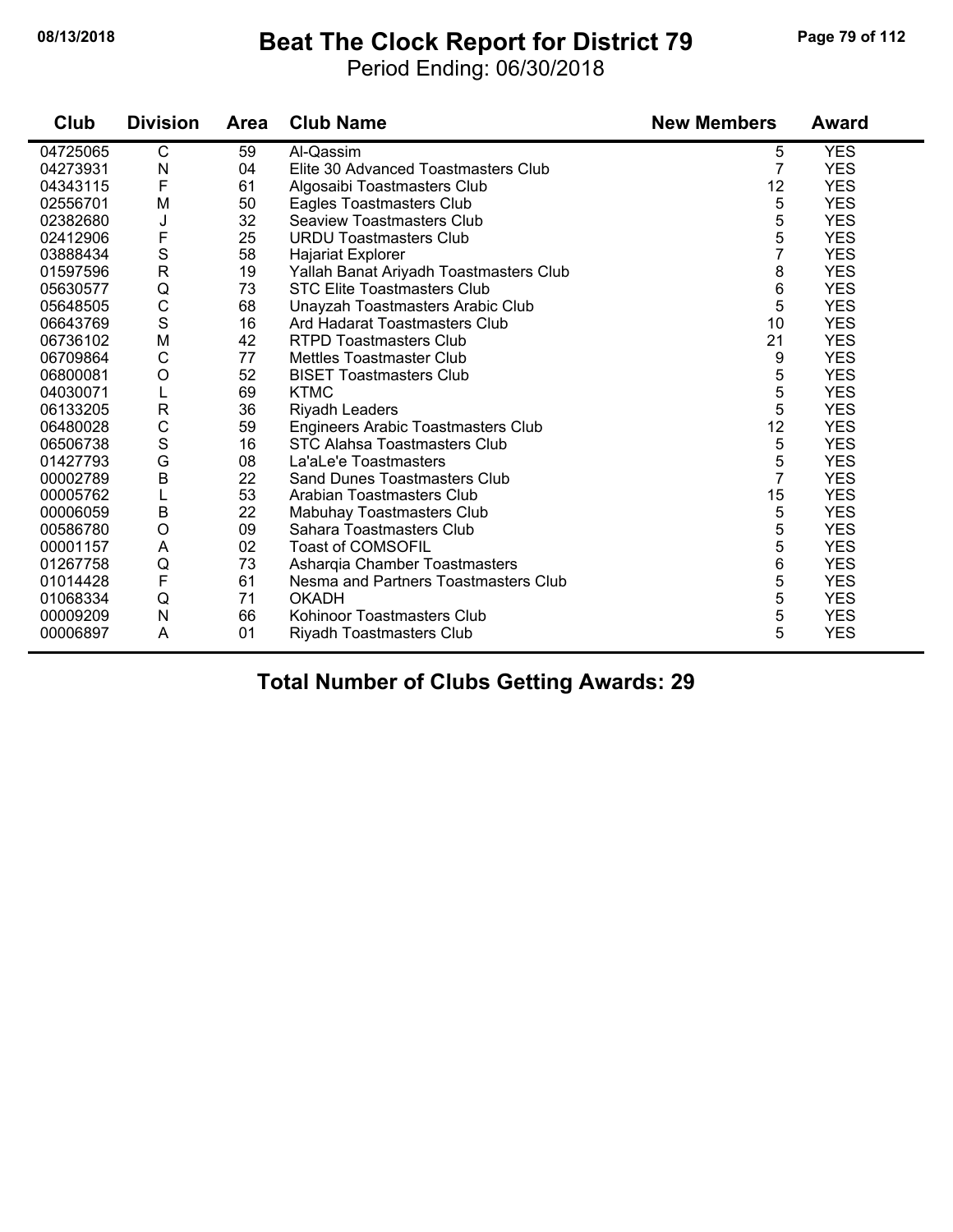## **08/13/2018 Beat The Clock Report for District 80 Page 80 of 112**

Period Ending: 06/30/2018

| Club     | <b>Division</b> | <b>Area</b> | <b>Club Name</b>                                      | <b>New Members</b> | Award      |
|----------|-----------------|-------------|-------------------------------------------------------|--------------------|------------|
| 00000357 | U               | 04          | Toastmasters Club Of Singapore                        | 15                 | <b>YES</b> |
| 01052381 |                 | 03          | Toni International                                    | 9                  | <b>YES</b> |
| 00682319 | B               | 03          | <b>Faith Toastmasters Club</b>                        | 10                 | <b>YES</b> |
| 01632713 | В               | 06          | Kebun Baru Toastmasters Club                          | 5                  | <b>YES</b> |
| 00007544 | V               | 04          | Queenstown Mandarin Toastmasters Club                 |                    | <b>YES</b> |
| 00005202 | S               | 04          | Ulu Pandan Club                                       | 5                  | <b>YES</b> |
| 00005090 | Z               | 04          | <b>Brilliant Advanced Club</b>                        | 8                  | <b>YES</b> |
| 00003348 | A               | 03          | Geylang Serai Toastmasters Club                       | 5                  | <b>YES</b> |
| 01490973 | A               | 03          | <b>EASB Toastmasters Club</b>                         |                    | <b>YES</b> |
| 01994057 | U               | 02          | Yishun Health Campus Toastmasters Club                |                    | <b>YES</b> |
| 06546838 | В               | 02          | <b>Blaze Toastmasters</b>                             | 5                  | <b>YES</b> |
| 06609338 | V               | 03          | <b>Bukit Batok East CC Mandarin Toastmasters Club</b> |                    | <b>YES</b> |
| 05607290 | A               | 04          | Kampong Kembangan Toastmasters Club                   | 11                 | <b>YES</b> |
| 05573744 |                 | 02          | <b>UPS APAC Toastmasters International</b>            | 5                  | <b>YES</b> |
| 05922405 |                 | 02          | <b>Cheran Toastmasters Club</b>                       | 6                  | <b>YES</b> |
| 01489034 | U               | 03          | <b>Flagmasters</b>                                    | 8                  | <b>YES</b> |
| 03300083 | A               | 02          | <b>EMinent Communicators Club</b>                     | 14                 | <b>YES</b> |
| 03758978 | E               | 01          | Senja-Cashew Toastmasters Club                        | 8                  | <b>YES</b> |
| 04719718 | A               | 03          | Citi Singapore Toastmasters                           | 6                  | <b>YES</b> |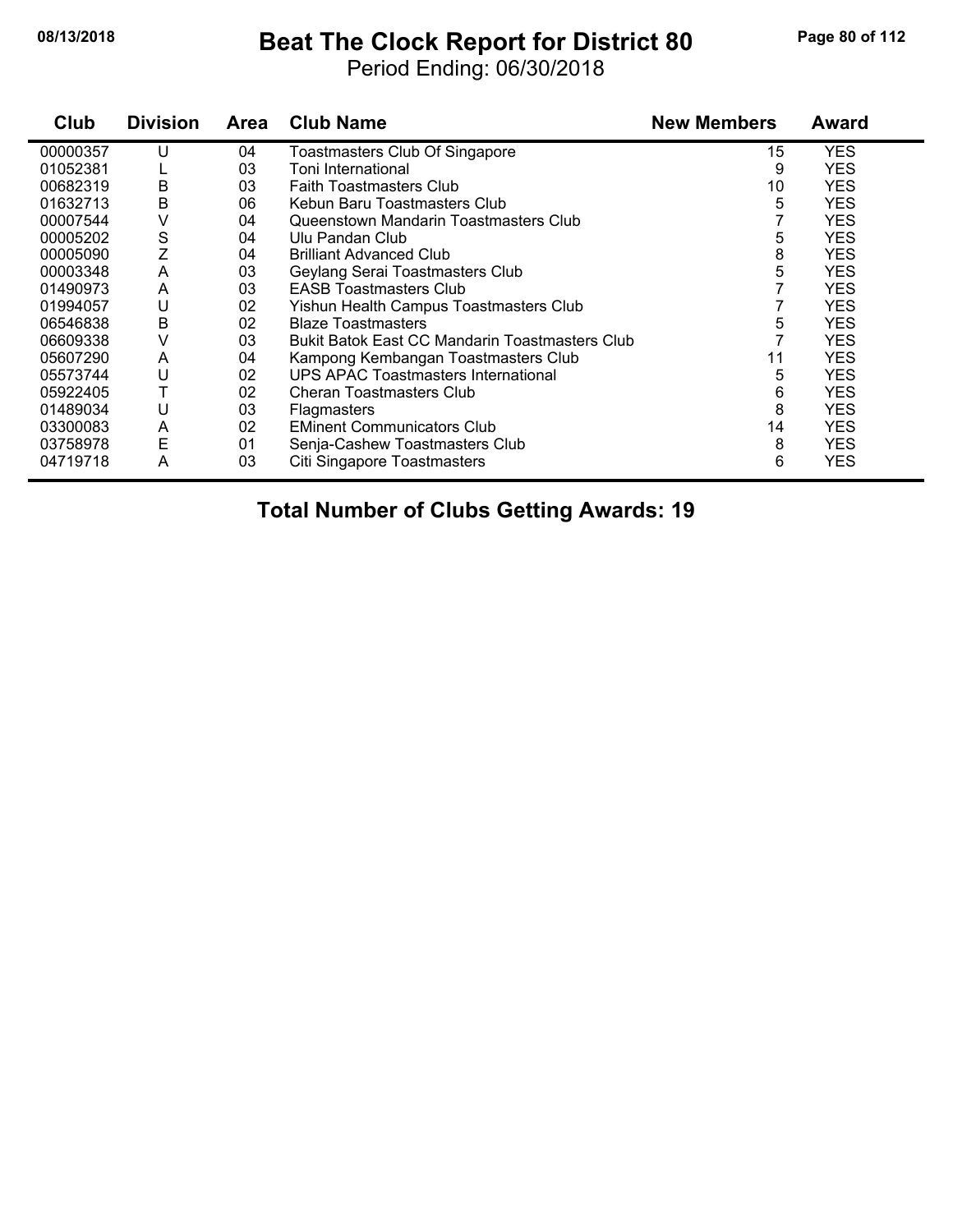## **08/13/2018 Beat The Clock Report for District 81 Page 81 of 112**

Period Ending: 06/30/2018

| Club     | <b>Division</b> | <b>Area</b> | <b>Club Name</b>                                 | <b>New Members</b> | <b>Award</b> |
|----------|-----------------|-------------|--------------------------------------------------|--------------------|--------------|
| 04779373 | Е               | 31          | Golden Rock Toastmasters Club                    | 5                  | <b>YES</b>   |
| 04602984 | С               | 19          | Northern District Toastmasters Club              | 8                  | <b>YES</b>   |
| 03364239 | E               | 33          | Tropical Eloquence Toastmasters Club 3364239     | 9                  | <b>YES</b>   |
| 03652496 | D               | 24          | Agora Toastmasters Club                          | 5                  | <b>YES</b>   |
| 02163709 | C               | 18          | St. John Toastmasters                            | 5                  | <b>YES</b>   |
| 02223990 | G               | 44          | <b>Elite Advanced Speakers</b>                   | 6                  | <b>YES</b>   |
| 02532147 | A               | 06          | Yamanota Toastmasters Club                       | 5                  | <b>YES</b>   |
| 02612216 | D               | 26          | Fougere                                          | 6                  | <b>YES</b>   |
| 02724253 | E               | 32          | Antigua Toastmasters Club                        | 10                 | <b>YES</b>   |
| 03875897 | F               | 35          | Grenada Public Service Toastmasters Club         | 11                 | <b>YES</b>   |
| 06485509 | F               | 36          | Transformational Leaders Toastmasters Club (TLC) | 6                  | <b>YES</b>   |
| 06579769 | G               | 45          | Edwards Lifesciences DR Toastmasters Club        | 8                  | <b>YES</b>   |
| 06771590 | $\mathsf B$     | 16          | Civil Service Toastmasters                       | 8                  | <b>YES</b>   |
| 06786550 | G               | 43          | San Juan Toastmasters                            | 7                  | <b>YES</b>   |
| 06059795 | G               | 44          | Microsoft Puerto Rico Toastmasters               | 5                  | <b>YES</b>   |
| 01847628 | D               | 22          | <b>FLAMME</b>                                    | 6                  | <b>YES</b>   |
| 01501991 | D               | 24          | Club Nenuphar                                    | 5                  | <b>YES</b>   |
| 01188167 | C               | 21          | Imperial Champions Toastmasters Club             | 5                  | <b>YES</b>   |
| 01545622 | G               | 42          | Honeywell Puerto Rico Toastmasters               | 9                  | <b>YES</b>   |
| 00009140 | C               | 19          | <b>NXT GENERATION Toastmasters Club</b>          | 5                  | <b>YES</b>   |
| 00008750 | $\mathsf C$     | 20          | NIC Toastmasters Club                            | 5                  | <b>YES</b>   |
| 01003407 | D               | 23          | Amethyst Toastmasters Club                       | 5                  | <b>YES</b>   |
| 01331585 | $\mathsf F$     | 41          | <b>MACORP Toastmasters Club</b>                  | 5                  | <b>YES</b>   |
| 00778468 | B               | 13          | <b>UCC Toastmasters Club</b>                     | 6                  | <b>YES</b>   |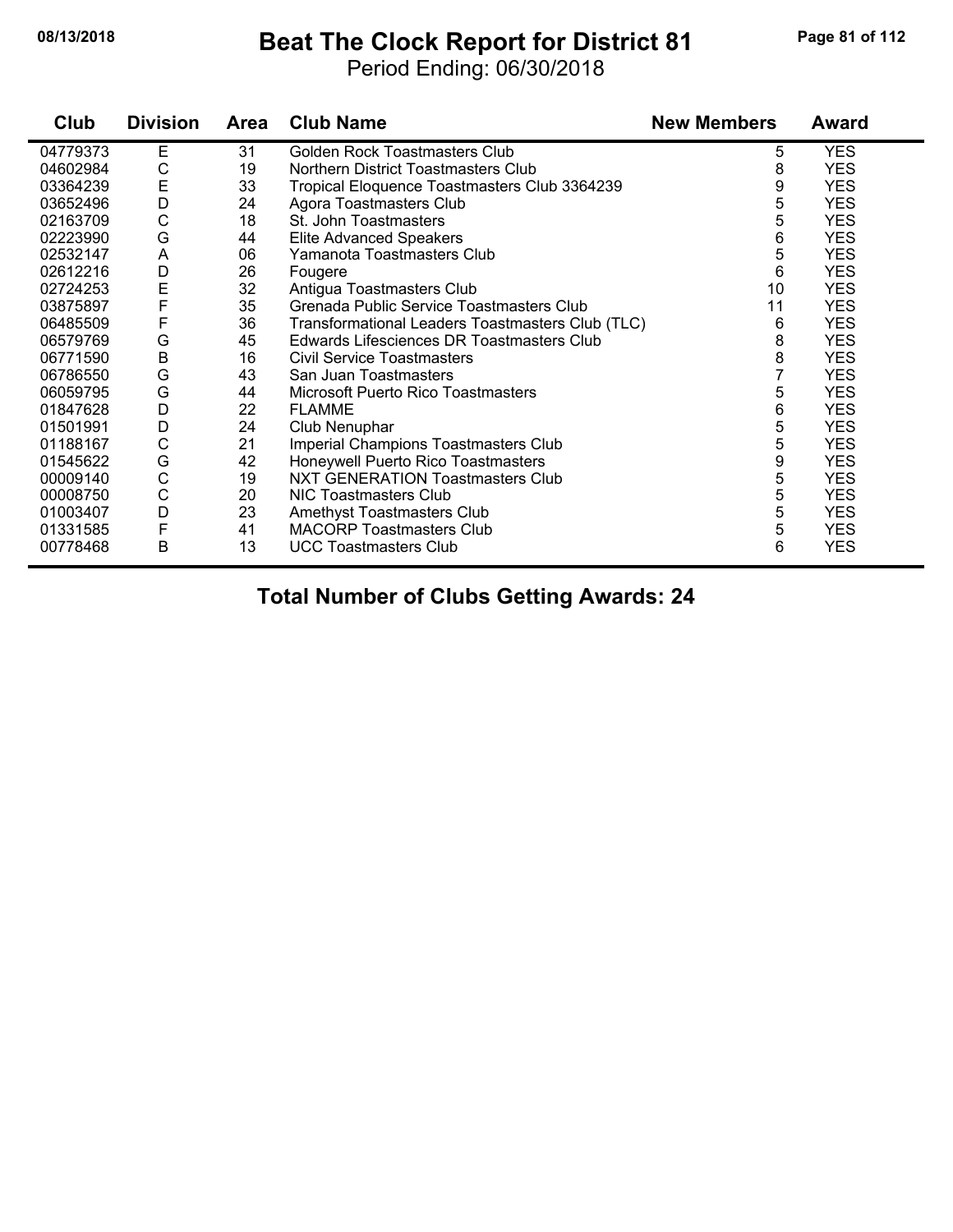## **08/13/2018 Beat The Clock Report for District 82 Page 82 of 112**

Period Ending: 06/30/2018

| Club     | <b>Division</b> | <b>Area</b> | <b>Club Name</b>                              | <b>New Members</b> | <b>Award</b> |
|----------|-----------------|-------------|-----------------------------------------------|--------------------|--------------|
| 01050359 | B               | 04          | Chennai Wordsmiths Toastmasters Club          | 7                  | <b>YES</b>   |
| 01363550 | B               | 02          | <b>Madras Toastmasters Club</b>               | 9                  | <b>YES</b>   |
| 00985587 | F               | 02          | <b>INSEE Cement Toastmasters</b>              | 5                  | <b>YES</b>   |
| 01357117 | F               | 04          | HILL CAPITAL TOASTMASTERS                     | 5                  | <b>YES</b>   |
| 01373947 | G               | 05          | <b>TCS Maitree Chennai Toastmasters Club</b>  | 5                  | <b>YES</b>   |
| 01128480 | Κ               | 05          | Medley Toastmasters Club                      | 6                  | <b>YES</b>   |
| 01514977 | н               | 01          | <b>Wattala Toastmasters Club</b>              | 5                  | <b>YES</b>   |
| 02009282 | D               | 02          | Chennai Speakers Forum                        | 8                  | <b>YES</b>   |
| 01939295 | A               | 04          | Lyceum Toastmasters Club Panadura             | 7                  | <b>YES</b>   |
| 06058695 | $\sf B$         | 05          | Standard Chartered GBS India-OMR Toastmasters | 6                  | <b>YES</b>   |
| 06128127 | D               | 03          | Genesys Toastmasters Club                     | 5                  | <b>YES</b>   |
| 05144557 | H               | 04          | Minuwangoda Toastmasters Club                 | 5                  | <b>YES</b>   |
| 06545042 |                 | 03          | Chennai Champions Toastmasters                | 5                  | <b>YES</b>   |
| 04926628 |                 | 05          | Symantec Toastmasters Club                    | 8                  | <b>YES</b>   |
| 02798716 | G               | 02          | Infosys Shols Toastmasters Club               | 6                  | <b>YES</b>   |
| 02804733 | E               | 04          | <b>Galle Toastmasters Club</b>                | 7                  | <b>YES</b>   |
| 00649172 | J               | 04          | Serendib Toastmasters Club                    | 5                  | <b>YES</b>   |
| 00665905 | N               | 03          | Chennai Toastmasters Club                     | 10                 | <b>YES</b>   |
| 06596709 | D               | 03          | <b>DTCC Chennai Toastmasters Club</b>         | 6                  | <b>YES</b>   |
| 06938059 | L               | 04          | Sri Eshwar Toastmasters Club                  | 25                 | <b>YES</b>   |
| 06805981 | T               | 03          | Mphasis Chennai Toastmasters Club             | 5                  | <b>YES</b>   |
| 06824968 | G               | 03          | Ford Mustang Toastmasters Club                | 6                  | <b>YES</b>   |
| 06899525 | Κ               | 05          | <b>ELITE Communicators Club</b>               | 8                  | <b>YES</b>   |
| 06592577 | F               | 03          | Kadawatha Toastmasters Club                   | 5                  | <b>YES</b>   |
| 06604478 | H               | 05          | K & J Champions Toastmasters Club             | 9                  | <b>YES</b>   |
| 06562948 | Κ               | 01          | Accenture Products Chennai Toastmasters Club  | 10                 | <b>YES</b>   |
| 06583856 | В               | 04          | Kemin Toastmasters Club                       | 11                 | <b>YES</b>   |
| 06716090 | $\mathbf C$     | 01          | <b>GroupM Toastmasters</b>                    | 8                  | <b>YES</b>   |
| 06650307 | A               | 05          | <b>Esoft Toastmasters Club</b>                | 5                  | <b>YES</b>   |
| 05870413 | В               | 03          | Chennai Kilpauk YMCA Toastmasters             | 6                  | <b>YES</b>   |
| 05726507 | D               | 03          | Ericsson Toastmasters Club                    | 6                  | <b>YES</b>   |
| 05747141 | G               | 04          | <b>TCS Maitree SYNDICATE Toastmasters</b>     | 5                  | <b>YES</b>   |
| 05607479 | G               | 01          | <b>KCG Youthmasters Toastmasters Club</b>     | 8                  | <b>YES</b>   |
| 05580417 | $\sf B$         | 03          | Majestic Chennai Toastmasters                 | 5                  | <b>YES</b>   |
| 04877543 | E               | 02          | Marine Toastmasters Club                      | 7                  | <b>YES</b>   |
| 02441171 | D               | 05          | Chennai Communicators Club                    | 7                  | <b>YES</b>   |
| 01880525 | Α               | 05          | Sabaragamuwa Toastmasters Club                | 7                  | <b>YES</b>   |
| 05340028 | $\sf B$         | 01          | Tamizhootru Chennai Solvendhargal Mandram     | 8                  | <b>YES</b>   |
| 05366018 | B               | 03          | <b>Towering Speakers</b>                      |                    | <b>YES</b>   |
| 03179593 | н               | 03          | Kekirawa Toastmasters                         | 9                  | <b>YES</b>   |
| 02247135 | D               | 04          | TCS Maitree Orators 2.0 Toastmasters Club     | 5                  | <b>YES</b>   |
| 02221629 | G               | 05          | <b>TCS Insurance Toastmasters Club</b>        | 5                  | <b>YES</b>   |
| 03356293 | D               | 05          | <b>TCS Maitree Infinity Toastmasters Club</b> | 7                  | <b>YES</b>   |
| 03200777 | H               | 02          | Kuliyapitiya Toastmasters Club                | 7                  | <b>YES</b>   |
| 03091491 | M               | 03          | The Regalia                                   | 7                  | <b>YES</b>   |
| 04580135 | A               | 01          | J'Pura University Toastmasters Club           | 5                  | <b>YES</b>   |
| 04660557 | G               | 05          | <b>HCL Aspirations Toastmasters Club</b>      | 5                  | <b>YES</b>   |
| 04665501 | G               | 02          | Orators of Tech Mahindra                      | 8                  | <b>YES</b>   |
| 04703328 | F               | 01          | <b>CEB Toastmasters Club</b>                  | 7                  | <b>YES</b>   |
| 03815299 | L               | 03          | Madurai Toastmasters Club                     | 5                  | <b>YES</b>   |
| 04142818 | B               | 05          | Great Lakes Chennai Toastmasters Club         | 40                 | <b>YES</b>   |
| 04112215 | В               | 01          | Chennai Articulators Club                     | 5                  | <b>YES</b>   |
| 04304054 | H               | 02          | Lunuwila Toastmasters Club                    | 5                  | <b>YES</b>   |
| 04451861 | B               | 05          | Ocean's Toastmasters Club                     | 5                  | <b>YES</b>   |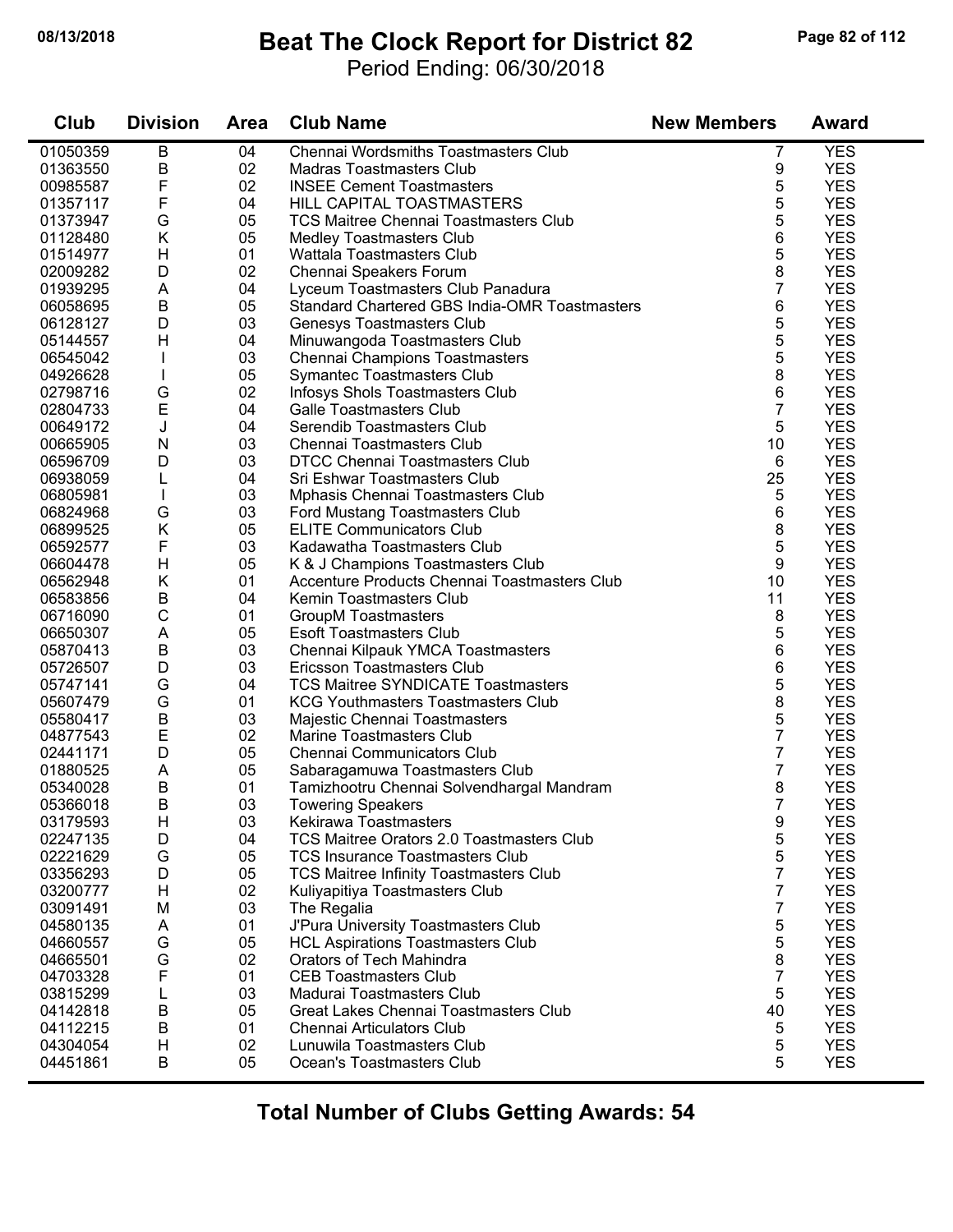## **08/13/2018 Beat The Clock Report for District 83 Page 83 of 112**

Period Ending: 06/30/2018

| Club     | <b>Division</b> | <b>Area</b> | <b>Club Name</b>                   | <b>New Members</b> | <b>Award</b> |
|----------|-----------------|-------------|------------------------------------|--------------------|--------------|
| 05696781 | С               | 31          | <b>JJSC Toastmasters</b>           | 6                  | <b>YES</b>   |
| 00009922 | В               | 23          | <b>Bayer Toastmasters Club</b>     |                    | <b>YES</b>   |
| 00008349 | E               | 51          | Impact 21 Toastmasters Club        | 6                  | <b>YES</b>   |
| 00005848 | Α               | 14          | <b>South Street Toastmasters</b>   | 5                  | <b>YES</b>   |
| 01410471 | G               | 73          | <b>Excellent Toastmasters</b>      | 5                  | <b>YES</b>   |
| 00002664 | н               | 83          | Clifton Toastmasters Club          | 9                  | <b>YES</b>   |
| 01339224 | Α               | 11          | Selective Leaders & Speakers       | 5                  | <b>YES</b>   |
| 00977634 |                 | 94          | Pearls of Expression               |                    | <b>YES</b>   |
| 00692522 | G               | 74          | Toastmasters en Español Club       | 5                  | <b>YES</b>   |
| 00693785 | Α               | 12          | Mars Chocolate Sweet Talkers       | 5                  | <b>YES</b>   |
| 00739438 |                 | 63          | Jim Friend Toastmasters            | 6                  | <b>YES</b>   |
| 00000773 |                 | 91          | <b>Tri-County Toastmasters</b>     | 6                  | <b>YES</b>   |
| 00001689 | С               | 32          | Hillsborough Toastmasters Club     | 6                  | <b>YES</b>   |
| 00001781 | E               | 53          | <b>Summit Toastmasters</b>         | 6                  | <b>YES</b>   |
| 00009582 | F               | 62          | <b>Red Bank Toastmasters Club</b>  | 5                  | <b>YES</b>   |
| 00004646 | D               | 42          | <b>Brunswick Toastmasters Club</b> | 5                  | <b>YES</b>   |
| 00006847 | F               | 63          | Art Of Speaking                    |                    | <b>YES</b>   |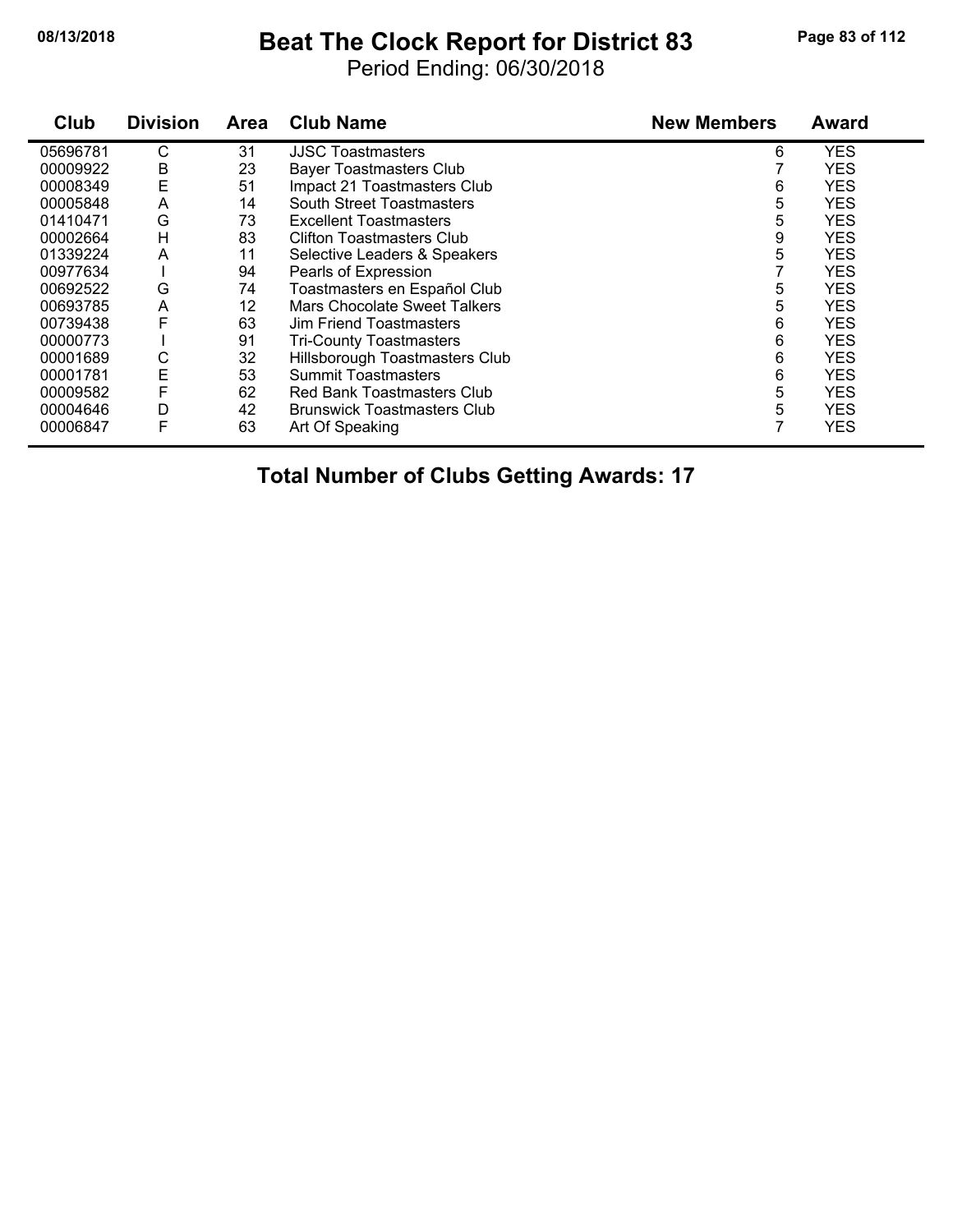#### **08/13/2018 Beat The Clock Report for District 84 Page 84 of 112**

Period Ending: 06/30/2018

| Club     | <b>Division</b> | Area | <b>Club Name</b>                                  | <b>New Members</b> | <b>Award</b> |
|----------|-----------------|------|---------------------------------------------------|--------------------|--------------|
| 00009269 | B               | 22   | <b>Toast-Stars Club</b>                           | 6                  | <b>YES</b>   |
| 00003674 | D               | 44   | Winter Park Toastmasters Club                     | 7                  | <b>YES</b>   |
| 00004147 | G               | 72   | <b>Triple Crown Club</b>                          | 5                  | <b>YES</b>   |
| 00004051 | $\mathsf E$     | 53   | <b>Plant City Toastmasters</b>                    | 5                  | <b>YES</b>   |
| 01063401 | $\mathsf E$     | 50   | <b>Tip Top Toasters</b>                           | 5                  | <b>YES</b>   |
| 01314871 | F               | 64   | World Golf Village Toastmasters                   | 5                  | <b>YES</b>   |
| 01314911 | F               | 60   | 20/20 Toastmasters                                | 5                  | <b>YES</b>   |
| 00001066 | $\mathsf C$     | 34   | Orlando Conquerors Toastmasters Club              | 5                  | <b>YES</b>   |
| 00000892 | A               | 10   | <b>River City Toastmasters</b>                    | 6                  | <b>YES</b>   |
| 00000984 | $\overline{B}$  | 23   | <b>Advanced Communicators Club</b>                | 5                  | <b>YES</b>   |
| 01539554 |                 | 90   | <b>Accelerated Pacesetters</b>                    | 7                  | <b>YES</b>   |
| 00000546 | F               | 61   | Southside Club                                    | 7                  | <b>YES</b>   |
| 01440146 |                 | 90   | <b>Toastmasters at Twelve</b>                     | 6                  | <b>YES</b>   |
| 01465493 | B               | 20   | <b>Girl Talk Toastmasters Club</b>                | 8                  | <b>YES</b>   |
| 04069732 | $\mathsf A$     | 15   | <b>New Beginnings Toastmasters</b>                | 9                  | <b>YES</b>   |
| 06039246 | A               | 15   | Nikos Toastmasters                                | 11                 | <b>YES</b>   |
| 00007560 | F               | 61   | <b>First Coast Speakers Advanced Toastmasters</b> | 12                 | <b>YES</b>   |
| 00003179 | D               | 43   | <b>Oviedo Toastmasters</b>                        | 8                  | <b>YES</b>   |
| 00003018 | $\sf B$         | 20   | <b>Titusville Toastmasters</b>                    | 5                  | <b>YES</b>   |
| 00008503 | E               | 52   | Orlando International Club                        | 5                  | <b>YES</b>   |
| 00007911 | F               | 62   | Speak Up America Club                             | 5                  | <b>YES</b>   |
| 00621469 | $\sf B$         | 24   | <b>Beachsiders Club</b>                           | 6                  | <b>YES</b>   |
| 00902585 | F               | 60   | Deerwood Toastmasters Club                        | 5                  | <b>YES</b>   |
| 05589640 | A               | 15   | Voices of Lawtey Toastmasters                     | 15                 | <b>YES</b>   |
| 05501933 | A               | 15   | <b>Rising Stars Toastmasters</b>                  | 11                 | <b>YES</b>   |
| 05229851 | G               | 72   | Y Toastmasters                                    | 5                  | <b>YES</b>   |
| 03913185 |                 | 93   | Seminole State College Toastmasters               | 5                  | <b>YES</b>   |
| 04161607 | $\mathsf C$     | 31   | <b>Citrus Toastmasters</b>                        | 5                  | <b>YES</b>   |
| 03735324 | $\mathsf C$     | 30   | <b>Toast To YSA</b>                               | 8                  | <b>YES</b>   |
| 04744736 | A               | 10   | <b>Medtronic Communication Leaders</b>            | 6                  | <b>YES</b>   |
| 03400888 | D               | 40   | Charles Schwab & Co.                              | 10                 | <b>YES</b>   |
| 03402944 | A               | 14   | Mayo Clinic Toastmasters                          | 7                  | <b>YES</b>   |
| 03410728 | $\mathbf{I}$    | 91   | Port Orange Toastmasters                          | 6                  | <b>YES</b>   |
| 02494989 | F               | 64   | San Sebastian Toastmasters                        | 5                  | <b>YES</b>   |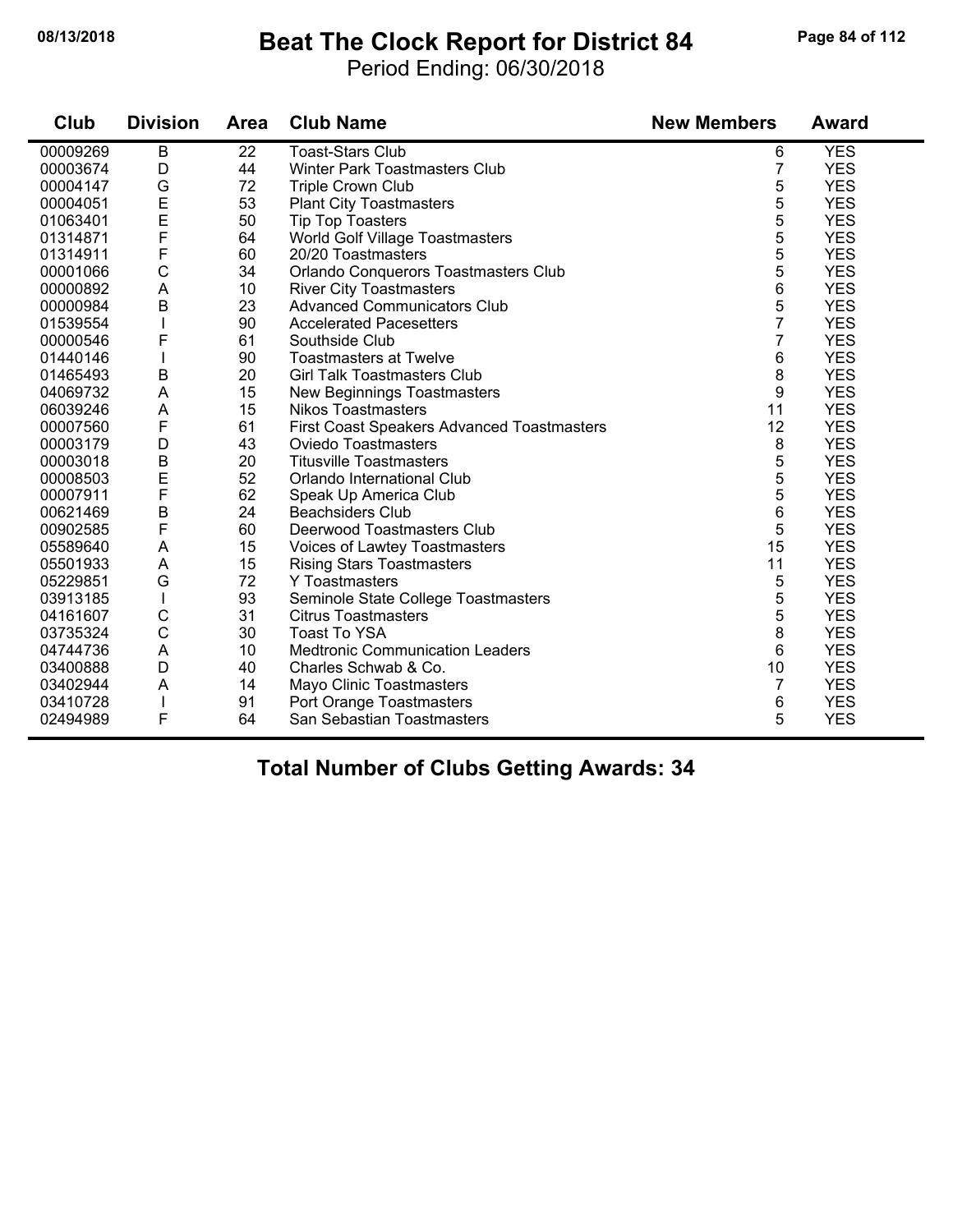## **08/13/2018 Beat The Clock Report for District 85 Page 85 of 112**

Period Ending: 06/30/2018

| Club     | <b>Division</b>           | <b>Area</b> | <b>Club Name</b>                                 | <b>New Members</b> | <b>Award</b> |
|----------|---------------------------|-------------|--------------------------------------------------|--------------------|--------------|
| 03646256 | Т                         | 04          | Nanjing First Mandarin Toastmasters Club         | 6                  | <b>YES</b>   |
| 03430496 | $\ensuremath{\mathsf{Z}}$ | 02          | <b>OTIS electric Toastmasters Club</b>           | 6                  | <b>YES</b>   |
| 03522364 | Q                         | 03          | Spreadtrum Amazing Toastmasters Club             | 7                  | <b>YES</b>   |
| 04649219 | $\bigcirc$                | 04          | iRead + Bilingual Toastmasters Club              | 13                 | <b>YES</b>   |
| 03820010 | T                         | 06          | <b>DNA Bilingual Toastmasters</b>                | 11                 | <b>YES</b>   |
| 04338211 | Y                         | 03          | Wenzhou 141                                      | 6                  | <b>YES</b>   |
| 02771670 | $\mathsf{R}$              | 02          | Lenovo Le-Sharing Bilingual Toastmasters Club    | 9                  | <b>YES</b>   |
| 02556084 | Z                         | 01          | <b>NOKIA METALK Toastmasters</b>                 | 5                  | <b>YES</b>   |
| 04975260 | $\cup$                    | 04          | <b>Taicang Sailing Toastmasters Club</b>         | 7                  | <b>YES</b>   |
| 03753682 | $\sf T$                   | 06          | Ford Nanjing Toastmasters Club                   | 5                  | <b>YES</b>   |
| 05201583 | T                         | 02          | Nan Chang Elites Toastmasters Club               | 14                 | <b>YES</b>   |
| 05484021 | $\top$                    | 06          | Springhead Toastmaster Club                      | 7                  | <b>YES</b>   |
| 05380138 | Υ                         | 02          | Yi Wu No. 1 Toastmasters Club                    | 6                  | <b>YES</b>   |
| 05346829 | Y                         | 01          | Ningbo XMA Toastmasters Club                     | 10                 | <b>YES</b>   |
| 05612262 | $\mathsf T$               | 02          | Pfizer Wuhan Toastmasters Club                   | 6                  | <b>YES</b>   |
| 06655863 | $\mathsf S$               | 03          | <b>Tourism Advanced Toastmasters Club Suzhou</b> | 5                  | <b>YES</b>   |
| 06723065 | T                         | 06          | Nanjing TTT Toastmasters Club                    | $\overline{7}$     | <b>YES</b>   |
| 06621690 | $\mathsf{N}$              | 01          | Zizhu Star Toastmasters Club                     | 12                 | <b>YES</b>   |
| 05985244 | L                         | 03          | Wujiaochang Star Toastmasters Club               | $\overline{7}$     | <b>YES</b>   |
| 05934694 | $\mathsf Q$               | 01          | Linde Bilingual Toastmasters Club                | 5                  | <b>YES</b>   |
| 06881474 | L                         | 04          | SISU MBA Toastmasters Club                       | 5                  | <b>YES</b>   |
| 06962834 | T                         | 06          | HeFei No.1 Toastmasters Club                     | 5                  | <b>YES</b>   |
| 06894445 | $\mathsf S$               | 04          | <b>Wuxi SPARK Toastmasters Club</b>              | 11                 | <b>YES</b>   |
| 01524822 | T                         | 05          | Alcatel-Lucent Smart Speakers Nanjing            | $\overline{7}$     | <b>YES</b>   |
| 05038826 | $\mathsf{N}$              | 02          | Shanghai IMAGINE Toastmasters Club               | 9                  | <b>YES</b>   |
| 02793285 | T                         | 02          | <b>Optical Valley TMC</b>                        | 5                  | <b>YES</b>   |
| 02732401 | S                         | 03          | First Bilingual Wuxi Toastmasters Club           | 8                  | <b>YES</b>   |
| 01490991 | Q                         | 02          | Smart Speakers Shanghai                          | 6                  | <b>YES</b>   |
| 02013325 | ${\sf R}$                 | 02          | Morgan Stanley SH                                | 6                  | <b>YES</b>   |
| 01995564 | $\mathbf S$               | 05          | Wuxi Advanced Toastmasters Club                  | 8                  | <b>YES</b>   |
| 01376206 | Z                         | 04          | State Street Hangzhou Toastmasters Club          | 6                  | <b>YES</b>   |
| 01216674 | Q                         | 02          | SAP Labs China Toastmasters Club                 | 10                 | <b>YES</b>   |
| 01146944 | L                         | 01          | Shanghai L'espace-Temps Sino-Francophone Toas    | 9                  | <b>YES</b>   |
| 01122845 | S                         | 01          | <b>Suzhou Toastmasters Club</b>                  | 9                  | <b>YES</b>   |
| 00000585 | L                         | 01          | Shanghai People's Square Club                    | 5                  | <b>YES</b>   |
| 01684543 | Q                         | 03          | <b>SAIC GM Bilingual Toastmasters</b>            | 9                  | <b>YES</b>   |
| 01224488 | $\mathsf Z$               | 03          | WestLake Bilingual                               | 6                  | <b>YES</b>   |
| 00008698 | $\mathsf Q$               | 04          | Pu Dong Toastmasters Club                        | 6                  | <b>YES</b>   |
| 01012036 | L                         | 04          | Shanghai Talent Discovery Bilingual TMC          | 6                  | <b>YES</b>   |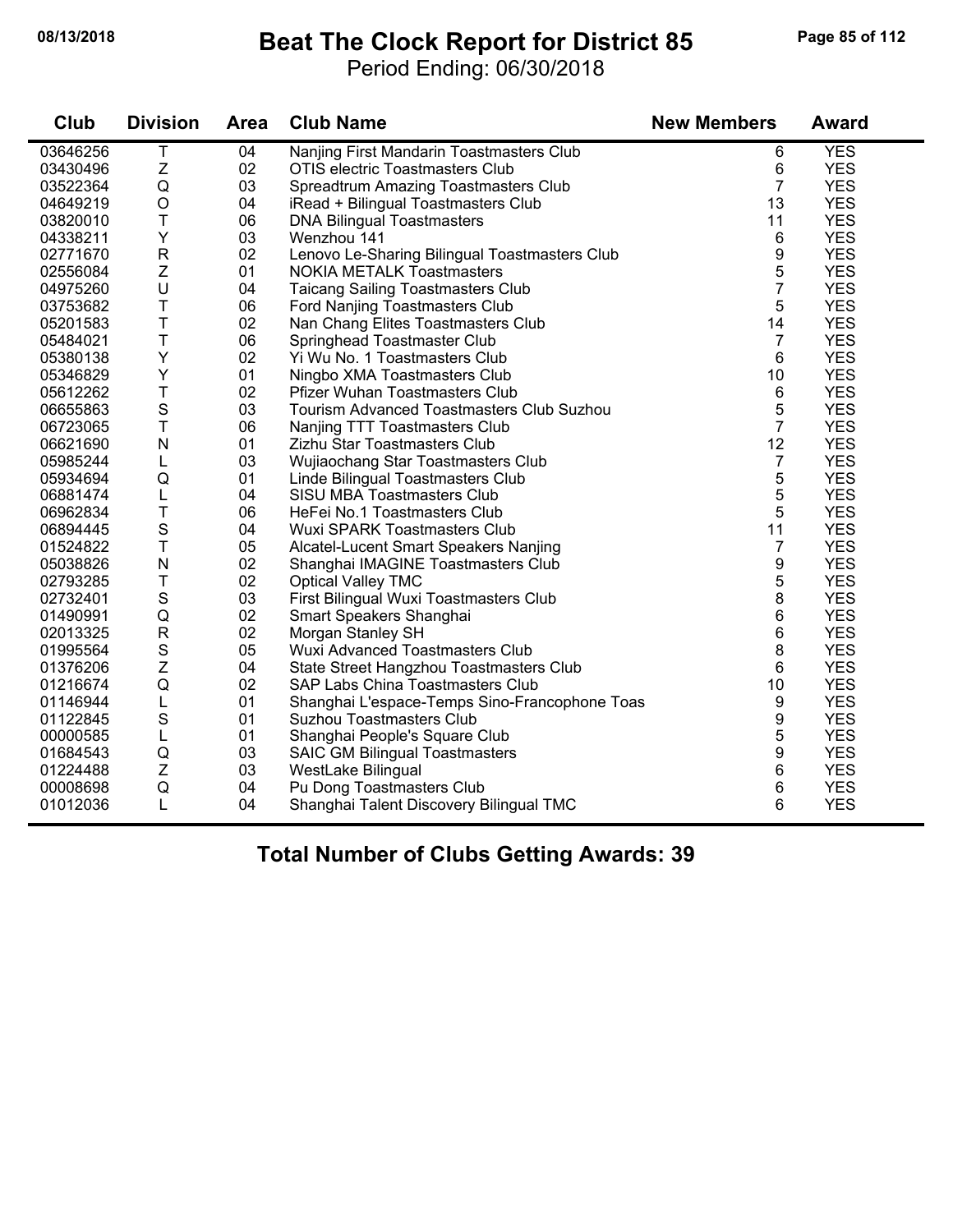## **08/13/2018 Beat The Clock Report for District 86 Page 86 of 112**

Period Ending: 06/30/2018

| Club     | <b>Division</b> | <b>Area</b> | <b>Club Name</b>                              | <b>New Members</b> | <b>Award</b> |
|----------|-----------------|-------------|-----------------------------------------------|--------------------|--------------|
| 00000755 |                 | 53          | <b>Steeltown Toastmasters Club</b>            | 9                  | <b>YES</b>   |
| 00001908 |                 | 92          | <b>Grand River Toastmasters Club</b>          | 5                  | <b>YES</b>   |
| 00001603 | M               | 11          | <b>Barrie Toastmasters Club</b>               | 6                  | <b>YES</b>   |
| 00004826 | W               | 63          | <b>Energetics Toastmasters Club</b>           | 5                  | <b>YES</b>   |
| 00004656 | S               | 72          | London Speakeasy Toastmasters Club            | 5                  | <b>YES</b>   |
| 00004398 | A               | 25          | <b>Destiny Toastmasters Club</b>              | 5                  | <b>YES</b>   |
| 01244822 | W               | 63          | University of Waterloo Toastmasters           | 6                  | <b>YES</b>   |
| 02785335 | A               | 24          | Club Toastmasters FrancoFun                   | 7                  | <b>YES</b>   |
| 03979920 | D               | 83          | <b>Sheridan Bruins Oakville Toastmasters</b>  | 5                  | <b>YES</b>   |
| 00873612 | A               | 25          | Speakers of the Hill                          | 5                  | <b>YES</b>   |
| 00606371 | S               | 72          | London TaxMasters Club                        | 8                  | <b>YES</b>   |
| 00008517 | A               | 25          | <b>Thornhill Club</b>                         | 8                  | <b>YES</b>   |
| 00008277 | C               | 47          | Mississauga Valley Toastmasters Club          | 6                  | <b>YES</b>   |
| 00008267 | В               | 34          | Rogers Park Toastmasters                      | 7                  | <b>YES</b>   |
| 00003320 | W               | 62          | <b>Black Walnut Toastmasters Club</b>         | 5                  | <b>YES</b>   |
| 00002729 | S               | 73          | <b>Forest City Toastmasters</b>               | 8                  | <b>YES</b>   |
| 00005456 | С               | 45          | <b>Confidently Speaking Toastmasters Club</b> |                    | <b>YES</b>   |
| 05754632 |                 | 95          | <b>Speed River Toastmasters</b>               | 6                  | <b>YES</b>   |
| 05908893 | D               | 88          | Fellowship Toastmasters Club                  | 5                  | <b>YES</b>   |
| 00640216 | A               | 28          | Unionville Toastmasters Club                  | 5                  | <b>YES</b>   |
| 04353901 | D               | 82          | Mississauga Sales & Marketing Toastmasters    | 5                  | <b>YES</b>   |
| 03467693 | D               | 87          | <b>Callisto Toastmasters</b>                  | 6                  | <b>YES</b>   |
| 03278518 | В               | 35          | Atos Toastmasters Club                        | 6                  | <b>YES</b>   |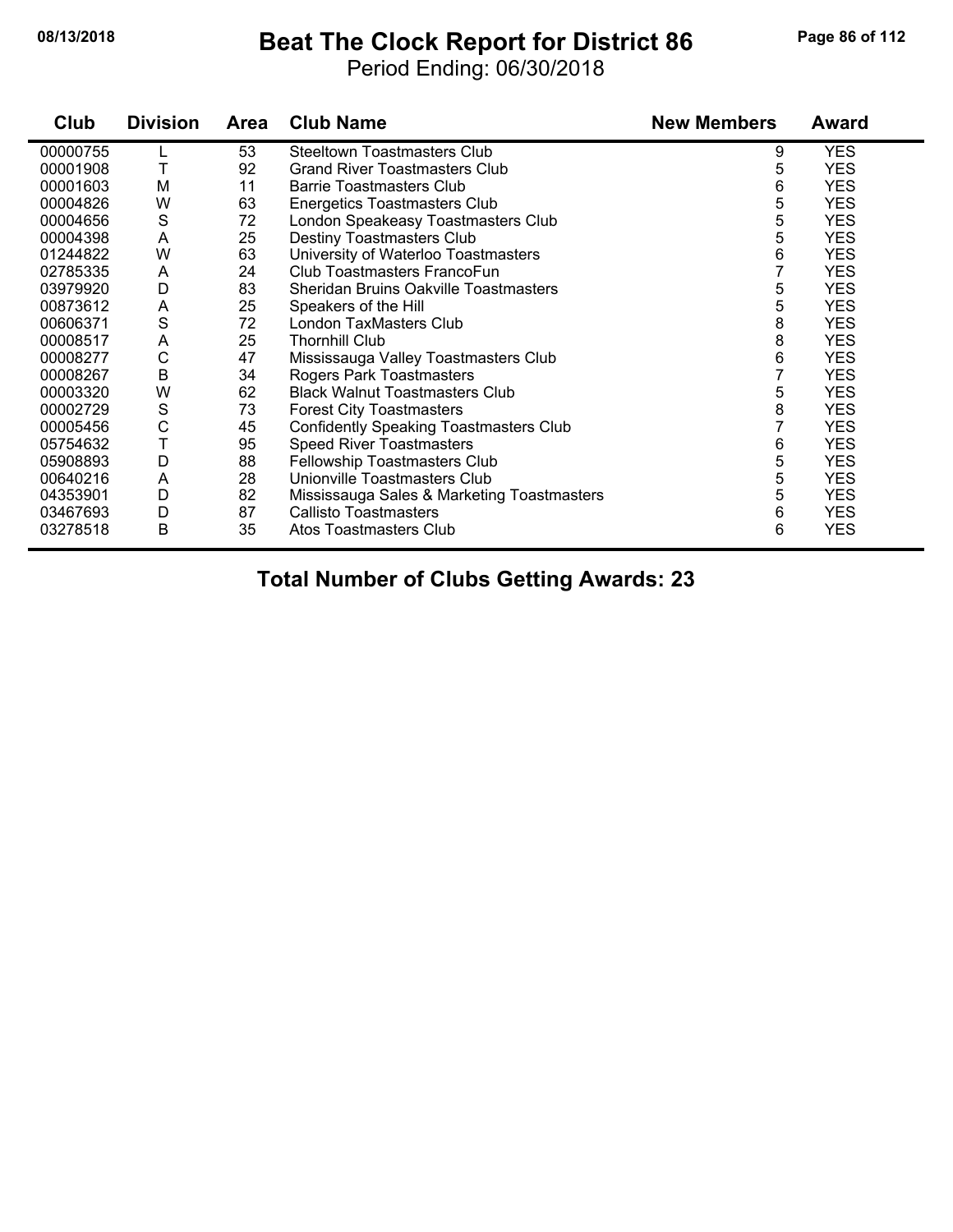$\blacksquare$ 

## **08/13/2018 Beat The Clock Report for District 87 Page 87 of 112**

Period Ending: 06/30/2018

| Club     | <b>Division</b> | Area | Club Name                                    | <b>New Members</b> | Award |
|----------|-----------------|------|----------------------------------------------|--------------------|-------|
| 00007465 |                 | 01   | Sandakan Toastmasters Club                   | b                  | YES   |
| 02956564 | S               | 03   | United Chinese Association Toastmasters Club |                    | YES   |
| 01485253 | н               | 02   | <b>Phoenix Toastmaster Club</b>              |                    | YES   |
| 00004067 |                 | 01   | Jakarta Toastmasters Club                    | 5                  | YES   |
| 00001304 |                 | 03   | SWEPA Club                                   | 5                  | YES   |
| 00763432 |                 | 03   | <b>SCBD Toastmasters Club</b>                | 16                 | YES   |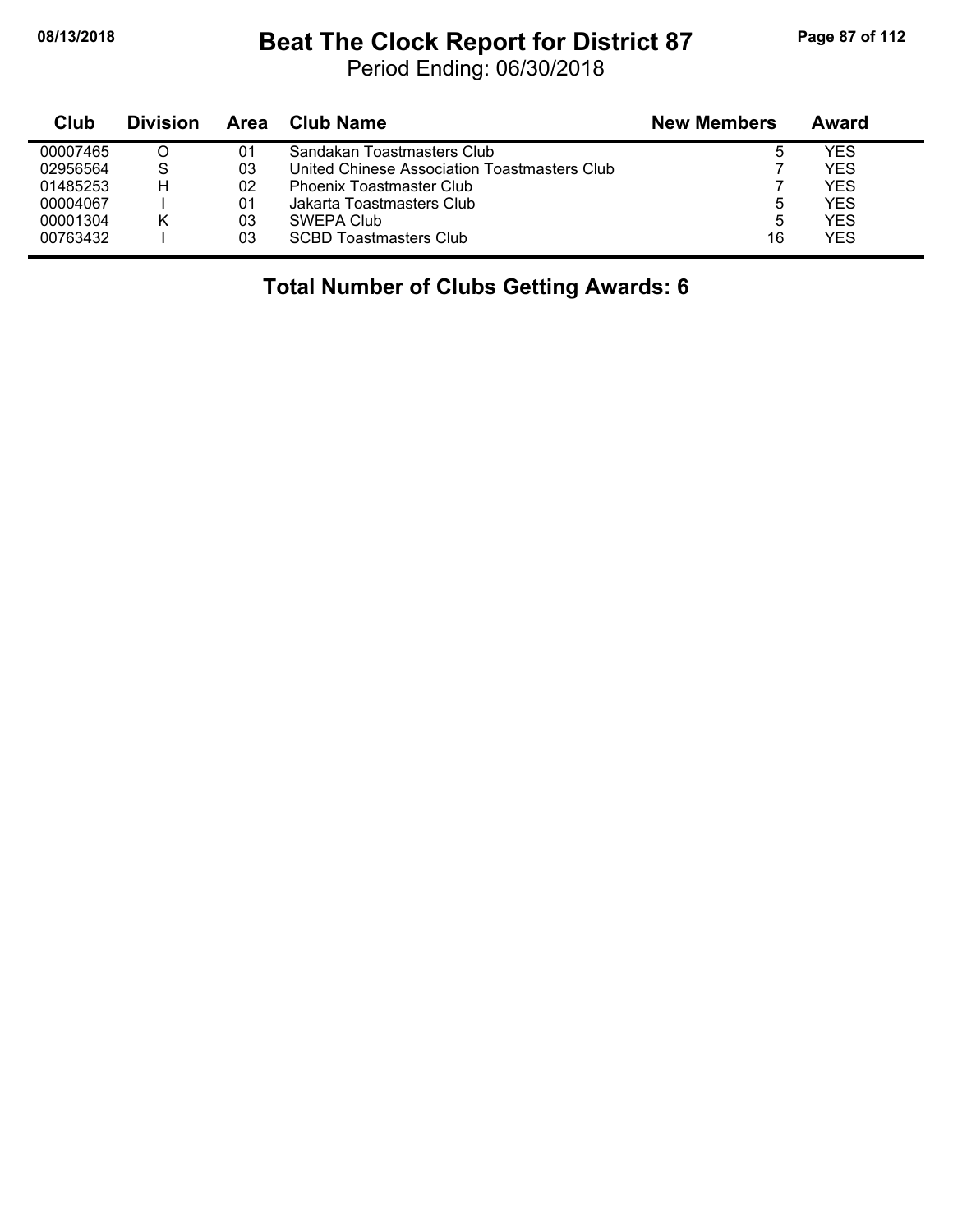## **08/13/2018 Beat The Clock Report for District 88 Page 88 of 112**

Period Ending: 06/30/2018

| Club     | <b>Division</b> | Area | <b>Club Name</b>                              | <b>New Members</b> | <b>Award</b> |
|----------|-----------------|------|-----------------------------------------------|--------------------|--------------|
| 01364388 | С               | 02   | Caterpillar Toastmasters Club Beijing         |                    | YES.         |
| 01566927 | Е               | 05   | Xylem Shenyang Dream Flying Toastmasters Club | 5                  | <b>YES</b>   |
| 01428410 | G               | 01   | Qingdao Toastmasters Club                     |                    | <b>YES</b>   |
| 01430991 | Е               | 02   | Shen Yang Shen Bei Club 1                     | 5                  | <b>YES</b>   |
| 01155869 | $\sf B$         | 03   | Supernovas TMC                                | 5                  | <b>YES</b>   |
| 01180356 | B               | 02   | A1 Toastmasters Club                          | 6                  | <b>YES</b>   |
| 02880809 |                 | 04   | <b>Beihang Toastmasters Club</b>              | 5                  | <b>YES</b>   |
| 03869746 | Е               | 05   | Mix Elite Club                                |                    | <b>YES</b>   |
| 06559909 | H               | 04   | A.A.C.T.P. Taiyuan Toastmasters Club          | 5                  | <b>YES</b>   |
| 04314803 | G               | 02   | Qingdao West Coast Toastmasters Club          | 6                  | <b>YES</b>   |
| 04672806 | Н               | 01   | Xi'an Fortune Toastmasters Club               | 5                  | <b>YES</b>   |
| 06493160 |                 | 03   | Mind Keys Bilingual Toastmasters Club         | 6                  | <b>YES</b>   |
| 05785478 | B               | 02   | Yizhan A.A.C.T.P. Toastmasters                |                    | <b>YES</b>   |
| 05678789 | D               | 04   | <b>Startups Toastmasters Club</b>             |                    | <b>YES</b>   |
| 05679088 | C               | 02   | Honeywell BJ Toastmasters Club                | 6                  | <b>YES</b>   |
| 06736799 | E               | 03   | Dushu Miao                                    | 5                  | <b>YES</b>   |
| 06826705 | G               | 01   | <b>QDCY Toastmasters Club</b>                 | 5                  | <b>YES</b>   |
| 06815804 | A               | 03   | Life Partner Toastmasters Club                | 5                  | <b>YES</b>   |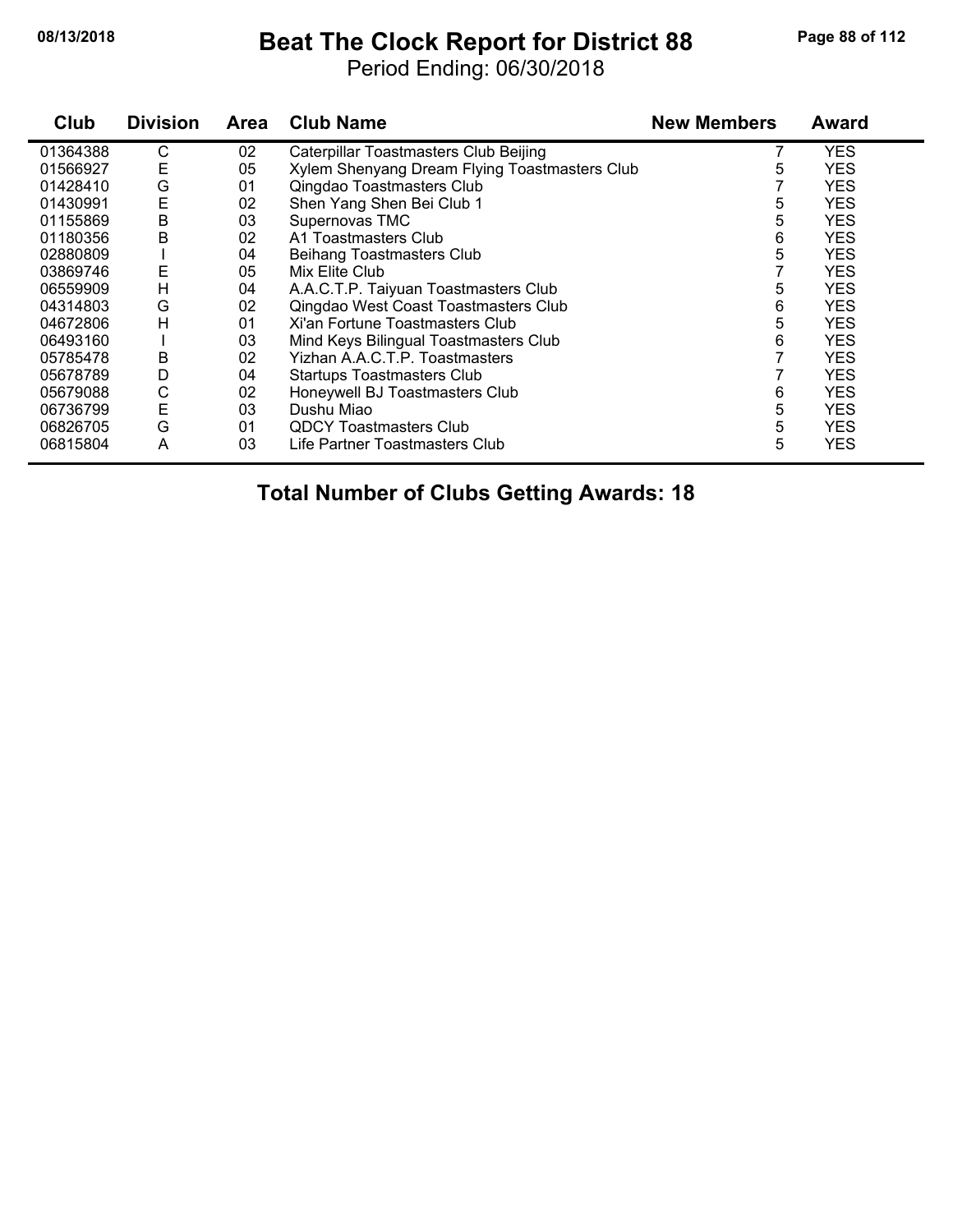## **08/13/2018 Beat The Clock Report for District 89 Page 89 of 112**

Period Ending: 06/30/2018

| Club                 | <b>Division</b> | <b>Area</b> | <b>Club Name</b>                                                            | <b>New Members</b> | <b>Award</b>             |  |
|----------------------|-----------------|-------------|-----------------------------------------------------------------------------|--------------------|--------------------------|--|
| 06824781             | A               | 04          | Nanning Toastmaster Club                                                    | 14                 | <b>YES</b>               |  |
| 06783156             | $\mathsf E$     | 02          | Sanofi GZ                                                                   | 5                  | <b>YES</b>               |  |
| 06778725             | W               | 03          | Xiang'An Toastmasters Club                                                  | 8                  | <b>YES</b>               |  |
| 06779330             | R               | 03          | Zhuhai Hitech Toastmasters Club                                             | 6                  | <b>YES</b>               |  |
| 06888264             | ${\mathsf S}$   | 01          | Geju Entrepreneur Toastmasters Club                                         | 5                  | <b>YES</b>               |  |
| 06937319             | Q               | 01          | Happy Toastmasters Club                                                     | 5                  | <b>YES</b>               |  |
| 06769329             | Υ               | 02          | Yuan Zi Toastmasters Club                                                   | 8                  | <b>YES</b>               |  |
| 06715348             | P               | 01          | <b>SCU Toastmasters Club</b>                                                | 5                  | <b>YES</b>               |  |
| 05948413             | D               | 01          | A.A.C.T.P. Shenzhen Toastmasters Club                                       | 5                  | <b>YES</b>               |  |
| 05953736             | $\mathsf{R}$    | 01          | <b>Maoming Toastmasters Club</b>                                            | 6                  | <b>YES</b>               |  |
| 05954043             | S               | 04          | AACTP Dongguan Toastmasters Club                                            | 6                  | <b>YES</b>               |  |
| 05954048             | ${\sf R}$       | 01          | Earth Chinese Toastmasters Club                                             | 5                  | <b>YES</b>               |  |
| 04935417             | Υ               | 02          | Huan Yu Toastmasters                                                        | 11                 | <b>YES</b>               |  |
| 04082648             | $\mathsf D$     | 02          | <b>CARE Toastmasters Club</b>                                               | 5                  | <b>YES</b>               |  |
| 03222588             | G               | 01          | <b>HKU Campus Toastmasters Club</b>                                         | $\overline{7}$     | <b>YES</b>               |  |
| 03110526             | E               | 01          | Sun Yat-Sen University Medical Toastmasters Club                            | 5                  | <b>YES</b>               |  |
| 02984976             | S               | 03          | <b>ACME Bilingual Toastmasters Club</b>                                     | $\overline{7}$     | <b>YES</b>               |  |
| 04031987             | A               | 04          | <b>CEO Toastmasters Club</b>                                                | 5                  | <b>YES</b>               |  |
| 05391513             | D               | 02          | Leader Toastmaster Club                                                     | 6                  | <b>YES</b>               |  |
| 05371943             | A               | 05          | <b>B&amp;B International Toastmasters Club</b>                              | 6                  | <b>YES</b>               |  |
| 04729100             | D               | 01          | Century Excellence Toastmasters Club                                        | 11                 | <b>YES</b>               |  |
| 04708101             | O               | 04          | Fung Academy Toastmasters Club Hong Kong                                    | 5                  | <b>YES</b>               |  |
| 04461099             |                 | 02          | Shekou IMAGINE Toastmasters Club                                            | 5                  | <b>YES</b>               |  |
| 04641367             | R               | 01          | Maoming Chinese Toastmasters Club                                           | 5                  | <b>YES</b>               |  |
| 04852797             | Y               | 04          | <b>Unique Toastmasters Club</b>                                             | 6                  | <b>YES</b>               |  |
| 03745998             | Q               | 01          | ANZ Chengdu Toastmasters Club                                               | $\overline{7}$     | <b>YES</b>               |  |
| 04360842             | P               | 03          | The First Mover Chinese Toastmasters Club                                   | $\overline{7}$     | <b>YES</b>               |  |
| 04106394             | Ρ               | 02          | ActNow Chengdu Toastmasters Club                                            | 6                  | <b>YES</b>               |  |
| 03264519             | Ρ               | 03          | Chengdu BOOST-er Toastmasters Club                                          | 7                  | <b>YES</b>               |  |
|                      |                 | 01          |                                                                             | 5                  | <b>YES</b>               |  |
| 03648504<br>03700392 | A<br>D          | 04          | Happy Family 1<br><b>Presidents Advanced Toastmasters Club</b>              | 16                 | <b>YES</b>               |  |
|                      | $\mathsf{N}$    | 04          |                                                                             | 5                  | <b>YES</b>               |  |
| 02504895             | W               | 01          | GD Young Civil Servants Chinese Toastmasters<br>Fuzhou A+ Toastmasters Club | 6                  | <b>YES</b>               |  |
| 02435466             | H               |             |                                                                             |                    | <b>YES</b>               |  |
| 01198008<br>01435244 | Ζ               | 01<br>02    | <b>Synergy Advanced Toastmasters Club</b>                                   | 5                  | <b>YES</b>               |  |
|                      | W               | 02          | Dynaspeech                                                                  | 5<br>7             |                          |  |
| 01472867             |                 |             | Dell Toastmasters International Club (Xiamen)                               |                    | <b>YES</b><br><b>YES</b> |  |
| 01976054             | Υ               | 01          | <b>Spring City Toastmasters</b>                                             | 6                  |                          |  |
| 01937544<br>00007718 | L               | 04<br>03    | Learn & Fun Toastmasters Club                                               | 6                  | <b>YES</b>               |  |
|                      | N               |             | Guangzhou Toastmasters Club                                                 | 6                  | <b>YES</b>               |  |
| 00594537             | D               | 03          | Shenzhen Toastmasters Club                                                  | 6                  | YES                      |  |
| 00622722             |                 | 01          | Shenzhen Mandarin Toastmasters Club                                         | 8                  | <b>YES</b>               |  |
| 01551691             | N               | 03          | Sun Yat-sen University Guangzhou                                            | 5                  | <b>YES</b>               |  |
| 01539373             | A               | 02          | <b>PRO Toastmasters Club</b>                                                | 5                  | <b>YES</b>               |  |
| 01373522             | L               | 02          | Chang Yan Mandarin Toastmasters Club                                        | 5                  | <b>YES</b>               |  |
| 01645167             | Ρ               | 03          | Chengdu WExpress Toastmasters Club                                          | 8                  | <b>YES</b>               |  |
| 01274471             | Α               | 05          | Shenzhen Sunshine Toastmasters Club                                         | 5                  | <b>YES</b>               |  |
| 01367871             | R               | 03          | Zhuhai QEL Toastmasters Club                                                | 6                  | <b>YES</b>               |  |
| 00002721             | E               | 03          | Guangzhou Elite Toastmasters Club                                           | 7                  | <b>YES</b>               |  |
| 01229379             | O               | 01          | Shaw College Toastmasters Club                                              | 8                  | <b>YES</b>               |  |
| 01270299             | W               | 01          | <b>First Fuzhou Toastmasters Club</b>                                       | $\overline{7}$     | <b>YES</b>               |  |
| 00982065             | ${\mathsf S}$   | 01          | <b>SHIP Toastmasters Club</b>                                               | 5                  | <b>YES</b>               |  |
| 00001364             | G               | 01          | Hong Kong Toastmasters Club                                                 | 5                  | <b>YES</b>               |  |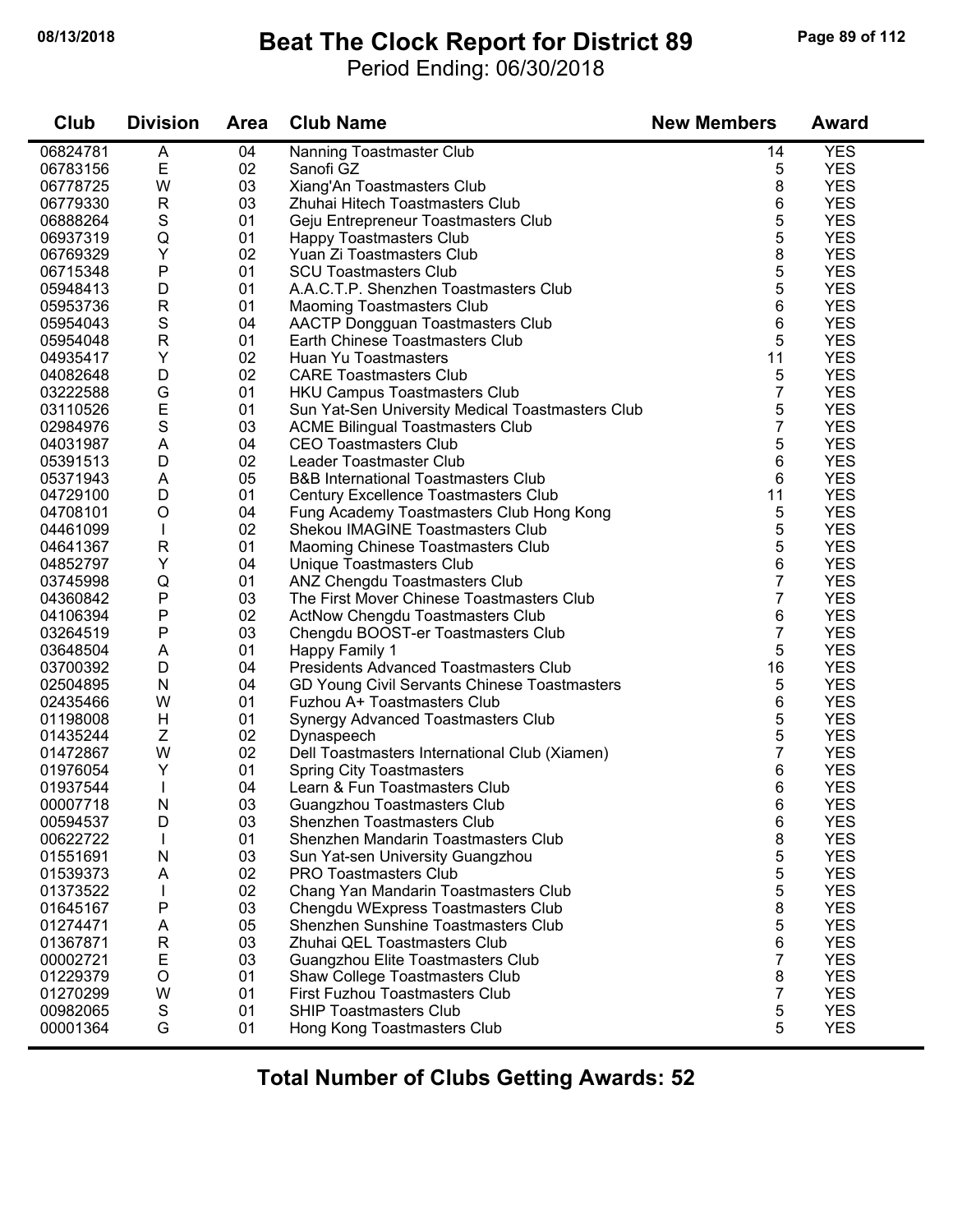#### **08/13/2018 Beat The Clock Report for District 90 Page 90 of 112**

Period Ending: 06/30/2018

| Club     | <b>Division</b> | Area | <b>Club Name</b>                        | <b>New Members</b> | Award      |
|----------|-----------------|------|-----------------------------------------|--------------------|------------|
| 00003865 | O               | 17   | <b>Summerland Toastmasters Club</b>     | 5                  | <b>YES</b> |
| 00001541 | н               | 22   | Forest Club                             | 5                  | <b>YES</b> |
| 00006737 | М               | 03   | <b>Ryde District Club</b>               | 5                  | <b>YES</b> |
| 00006748 | W               | 26   | Parramatta Breakfast Toastmasters Club  | 5                  | <b>YES</b> |
| 00006419 | Ε               | 27   | Dynamic Dora Creek Toastmasters Club    | 6                  | YES        |
| 00002762 | N               | 01   | <b>Tamworth Toastmasters</b>            | 5                  | <b>YES</b> |
| 00007886 | W               | 11   | <b>Glenbrook Toastmasters Club</b>      | 5                  | <b>YES</b> |
| 00008241 | М               | 02   | West Pennant Hills Toastmasters Club    | 5                  | <b>YES</b> |
| 00005655 | N               | 31   | Gunnedah Toastmasters                   | 5                  | <b>YES</b> |
| 00003543 | H               | 10   | Dynamic North Shore TM Club             | 6                  | <b>YES</b> |
| 02148092 | O               | 05   | <b>Hastings Morning Talkers</b>         | 5                  | <b>YES</b> |
| 02173599 | М               | 09   | Focus Advanced Toastmasters Club        |                    | YES        |
| 03063853 | м               | 09   | Professional Trainers Toastmasters Club | 5                  | <b>YES</b> |
| 03756173 | н               | 19   | Australian Catholic University          | 6                  | <b>YES</b> |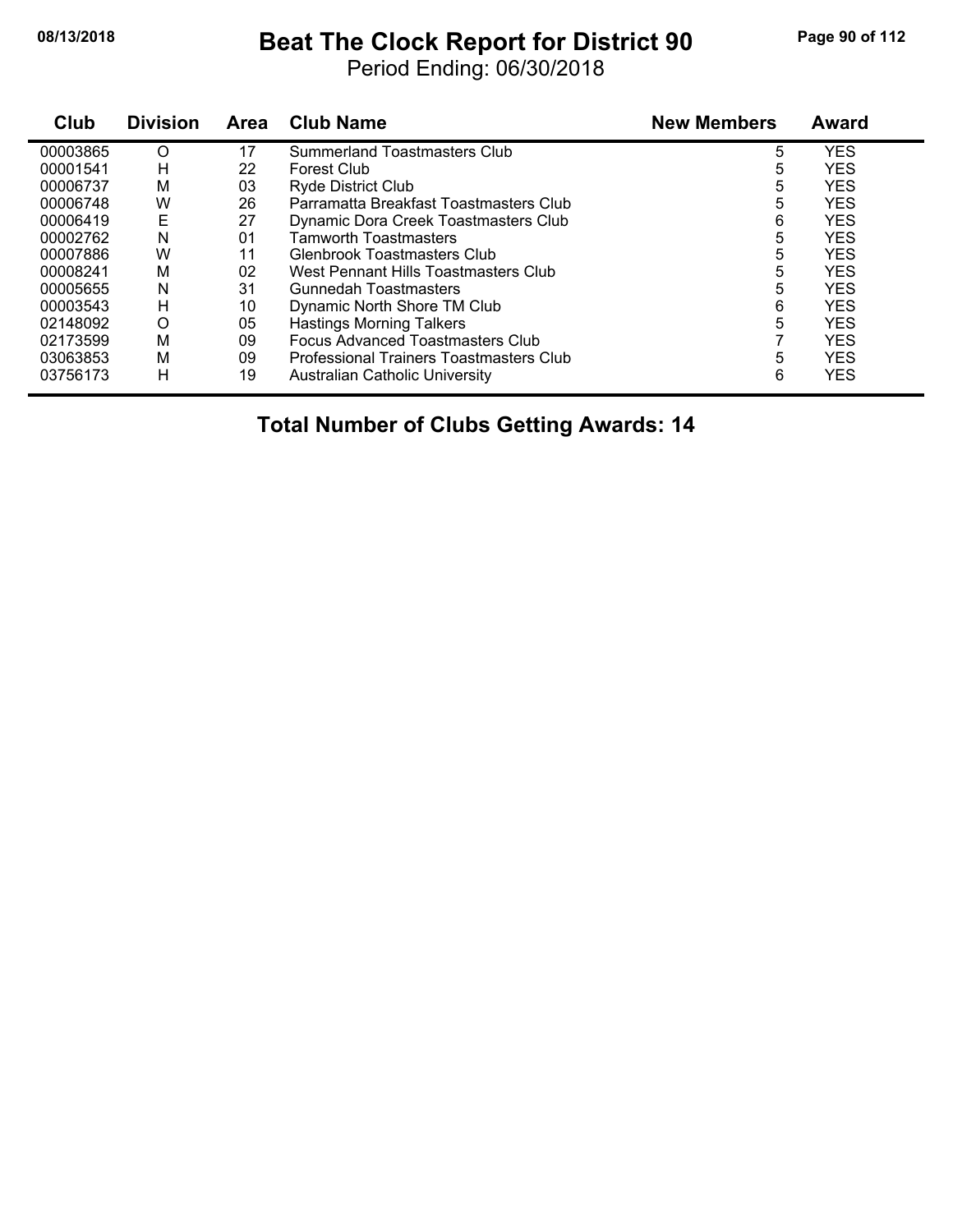## **08/13/2018 Beat The Clock Report for District 91 Page 91 of 112**

Period Ending: 06/30/2018

| Club     | <b>Division</b> | Area | <b>Club Name</b>                            | <b>New Members</b> | <b>Award</b> |
|----------|-----------------|------|---------------------------------------------|--------------------|--------------|
| 04138266 | B               | 08   | London Victorians                           | 10                 | <b>YES</b>   |
| 02277701 | В               | 52   | <b>Kings Speakers</b>                       | 5                  | <b>YES</b>   |
| 03255072 | С               | 34   | <b>Clerkenwell Speakers</b>                 | 5                  | <b>YES</b>   |
| 00840230 | Н               | 15   | Croydon Communicators Club                  | 6                  | <b>YES</b>   |
| 06113540 | Κ               | 12   | <b>Barking Toastmasters</b>                 | 8                  | <b>YES</b>   |
| 05961042 | L               | 61   | <b>Winchmore Hill Speakers</b>              | 6                  | <b>YES</b>   |
| 05987771 | Κ               | 03   | <b>Central London Toastmasters</b>          | 5                  | <b>YES</b>   |
| 00003149 | C               | 02   | <b>Holborn Speakers</b>                     | 11                 | <b>YES</b>   |
| 00009934 | H               | 37   | Kent Speakers Club                          | 6                  | <b>YES</b>   |
| 00589935 | K               | 59   | Citi Criers Club                            | 6                  | <b>YES</b>   |
| 00885179 | $\sf B$         | 06   | West London Speakers Club                   | 6                  | <b>YES</b>   |
| 01811645 | Κ               | 03   | London Public Speakers                      | 5                  | <b>YES</b>   |
| 01376237 | Κ               | 58   | 1st London Toastmasters                     | 9                  | <b>YES</b>   |
| 01407974 |                 | 47   | <b>Angel Speakers</b>                       | 5                  | YES.         |
| 00008580 | A               | 62   | Northavon Speakers Toastmasters Club        | 6                  | <b>YES</b>   |
| 00739066 | H               | 37   | Tunbridge Wells Speakers Club               | 5                  | <b>YES</b>   |
| 00004824 | L               | 47   | London Business School Public Speaking Club | 17                 | <b>YES</b>   |
| 00002027 | Κ               | 58   | City of London Toastmasters Club            | 6                  | <b>YES</b>   |
| 00002390 |                 | 09   | Berkeley Square Speakers Toastmasters Club  | 8                  | <b>YES</b>   |
| 00760422 | Κ               | 03   | <b>MLP London Bridge Speakers</b>           | 5                  | <b>YES</b>   |
| 00758236 | J               | 21   | <b>Windsor Speakers Club</b>                | $\mathbf 5$        | <b>YES</b>   |
| 00782690 | H               | 37   | <b>Toasted Sandwich Toastmasters Club</b>   | 5                  | <b>YES</b>   |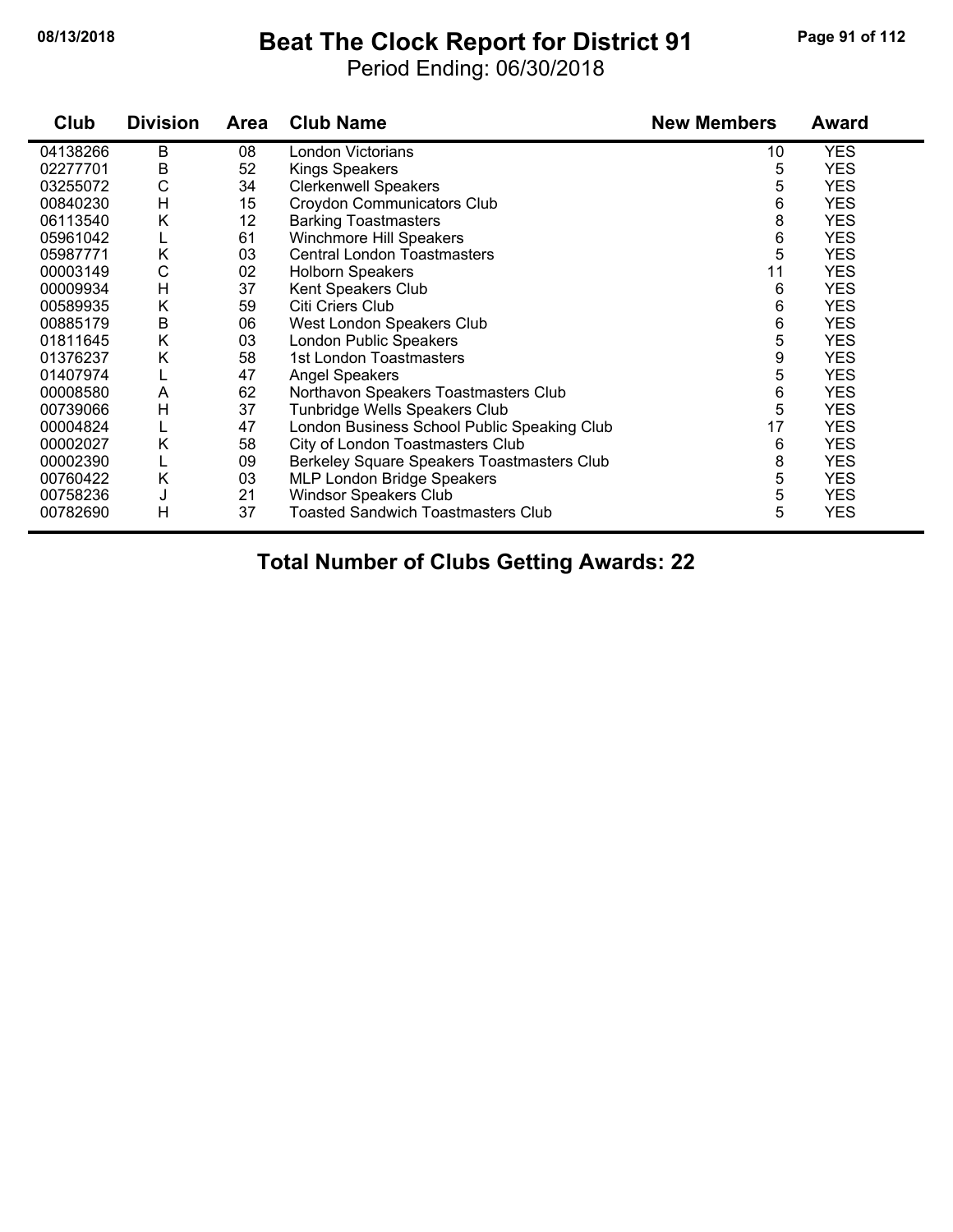$\blacksquare$ 

### **08/13/2018 Beat The Clock Report for District 92 Page 92 of 112**

Period Ending: 06/30/2018

| Club     | <b>Division</b> | <b>Area</b> | <b>Club Name</b>                              | <b>New Members</b> | <b>Award</b> |
|----------|-----------------|-------------|-----------------------------------------------|--------------------|--------------|
| 00001766 | L               | 01          | Daffodils Toastmasters Club                   | 16                 | <b>YES</b>   |
| 00003698 | $\mathsf{F}$    | 02          | <b>Winners Club</b>                           | 5                  | <b>YES</b>   |
| 00009688 | $\mathbf{I}$    | 02          | Infosys Toastmasters, Bangalore               | 6                  | <b>YES</b>   |
| 00009496 | L               | 02          | LA Nineteen Twenty-Four Club                  | 9                  | <b>YES</b>   |
| 00009206 | L               | 04          | <b>BANGALORE TOASTMASTERS CLUB</b>            | 12                 | <b>YES</b>   |
| 00691074 | H               | 02          | Kochi Club                                    | 7                  | <b>YES</b>   |
| 00948587 | D               | 02          | <b>JFWTC Toastmasters Club</b>                | 9                  | <b>YES</b>   |
| 01769687 | $\mathsf C$     | 04          | DELL EMC VOICEIT                              | 13                 | <b>YES</b>   |
| 00000547 | M               | 04          | Deejays Toastmasters                          | 5                  | <b>YES</b>   |
| 01535535 | D               | 03          | <b>Schneider Electric Toastmasters Club</b>   | 13                 | <b>YES</b>   |
| 01364680 | D               | 04          | Caterpillar Bangalore Toastmasters Club       | 5                  | <b>YES</b>   |
| 01548643 | D               | 04          | Express2Lead Toastmasters Club                | 6                  | <b>YES</b>   |
| 01389390 | E               | 02          | <b>IIMB Orators Club</b>                      | 6                  | <b>YES</b>   |
| 01384796 | J               | 01          | Cisco-Vani                                    | $\overline{7}$     | <b>YES</b>   |
| 01139415 | M               | 03          | Infosys Toastmasters, Mysore                  | 5                  | <b>YES</b>   |
| 01434790 | D               | 04          | TCS Maitree - Bangalore Toastmasters Club     | 6                  | <b>YES</b>   |
| 02102647 | A               | 01          | Dell Sukti Toastmasters Club                  | 6                  | <b>YES</b>   |
| 01597746 | F               | 02          | <b>ProAct Toastmasters Club</b>               | 5                  | <b>YES</b>   |
| 06557425 | Κ               | 03          | <b>Nutanix Rhetors</b>                        | 6                  | <b>YES</b>   |
| 06511234 | Κ               | 04          | Toastmasters Amrita Bengaluru                 | $\overline{7}$     | <b>YES</b>   |
| 06513267 | $\mathsf C$     | 04          | Samsung Bangalore Toastmasters Club           | 12                 | <b>YES</b>   |
| 06479232 | M               | 01          | <b>Mphasis Speech Crafters</b>                | 5                  | <b>YES</b>   |
| 06475436 | E               | 02          | <b>Greyt Orators Toastmasters Club</b>        | 6                  | <b>YES</b>   |
| 06090299 | A               | 03          | <b>Toastmasters of Allscripts Bangalore</b>   | 5                  | <b>YES</b>   |
| 06110289 | F               | 02          | <b>NITK Toastmasters Club</b>                 | 6                  | <b>YES</b>   |
| 05163294 | D               | 03          | <b>AON Bangalore Toastmasters Club</b>        | 6                  | <b>YES</b>   |
| 05185978 | T               | 04          | <b>Electronics City Toastmasters Club</b>     | 6                  | <b>YES</b>   |
| 03859695 | E               | 01          | <b>IBC Titans Toastmasters Club</b>           | 5                  | <b>YES</b>   |
| 03900632 | F               | 01          | Manipal-Udupi Toastmasters Club               | 6                  | <b>YES</b>   |
| 03958529 | D               | 03          | SAP SpeakToLead Toastmasters Club             | 5                  | <b>YES</b>   |
| 03965394 | F               | 03          | <b>Port Town Advanced Toastmasters</b>        | 5                  | <b>YES</b>   |
| 03977461 | D               | 01          | Novozymes Toastmasters Club                   | 5                  | <b>YES</b>   |
| 04958536 | $\mathbf{I}$    | 04          | DB Bangalore Toastmasters Club                | 5                  | <b>YES</b>   |
| 00874671 | Κ               | 01          | Honeywell Toastmasters Club, Bangalore        | 5                  | <b>YES</b>   |
| 05929974 | J               | 01          | <b>LCCI Toastmasters Club</b>                 | $\overline{7}$     | <b>YES</b>   |
| 05947684 | D               | 04          | <b>Chevy Orators</b>                          | 8                  | <b>YES</b>   |
| 06636162 | Κ               | 02          | <b>BTM Toastmasters Club</b>                  | 7                  | <b>YES</b>   |
| 06612344 | H               | 04          | Baker Hughes Kochi Toastmasters               | 5                  | <b>YES</b>   |
| 05648358 | E               | 04          | <b>Bosch Toastmasters Club</b>                | 9                  | <b>YES</b>   |
| 05913238 | Е               | 02          | <b>NMIMS Bangalore Toastmasters Club</b>      | 11                 | <b>YES</b>   |
| 05893220 | H               | 03          | <b>UST Global Kochi Toastmasters</b>          | 6                  | <b>YES</b>   |
| 05880403 | J               | 04          | <b>Vanguard Toastmasters Club</b>             | 6                  | <b>YES</b>   |
| 05868577 | Е               | 04          | <b>Bosch MM Testmasters</b>                   | 5                  | <b>YES</b>   |
| 05843268 | A               | 03          | Rock the Talk                                 | 5                  | <b>YES</b>   |
| 05843852 | J               | 02          | <b>HSR Toastmasters Club</b>                  | 12                 | <b>YES</b>   |
| 06427472 | E               | 03          | Lead India Speakers Club                      | 6                  | <b>YES</b>   |
| 02104976 | T               | 01          | SIBM Bengaluru Toastmasters Club              | $\overline{7}$     | <b>YES</b>   |
| 00863230 | A               | 01          | <b>IBM Synergy Toastmasters Club</b>          | 6                  | <b>YES</b>   |
| 03602666 | T               | 01          | Yokogawa India Toastmasters Club              | 5                  | <b>YES</b>   |
| 03653038 | $\mathsf{C}$    | 03          | <b>AMIND Toastmasters Club</b>                | $\overline{7}$     | <b>YES</b>   |
| 03590181 | L               | 04          | <b>ITC Infotech Pathfinders</b>               | 5                  | <b>YES</b>   |
| 02405453 | $\mathsf E$     | 02          | vTalk                                         | 14                 | <b>YES</b>   |
| 03078424 | $\mathsf A$     | 04          | Toastmasters Indiranagar Pride                | 5                  | <b>YES</b>   |
| 02535185 | G               | 01          | Infosys Toastmasters, Trivandrum              | $\overline{7}$     | <b>YES</b>   |
| 02518988 | $\sf B$         | 03          | Wordly-Wise Toastmasters                      | 8                  | <b>YES</b>   |
| 04184180 | L               | 04          | Deshpande Educational Trust Toastmasters Club | 7                  | <b>YES</b>   |
| 04393223 | Κ               | 03          | Sarjapura Road Toastmasters Club              | 8                  | <b>YES</b>   |
| 04410336 | $\mathsf E$     | 01          | <b>Dhwani Toastmasters</b>                    | 12                 | <b>YES</b>   |
| 04412996 | J               | 04          | <b>Cisco Xpressions</b>                       | 5                  | <b>YES</b>   |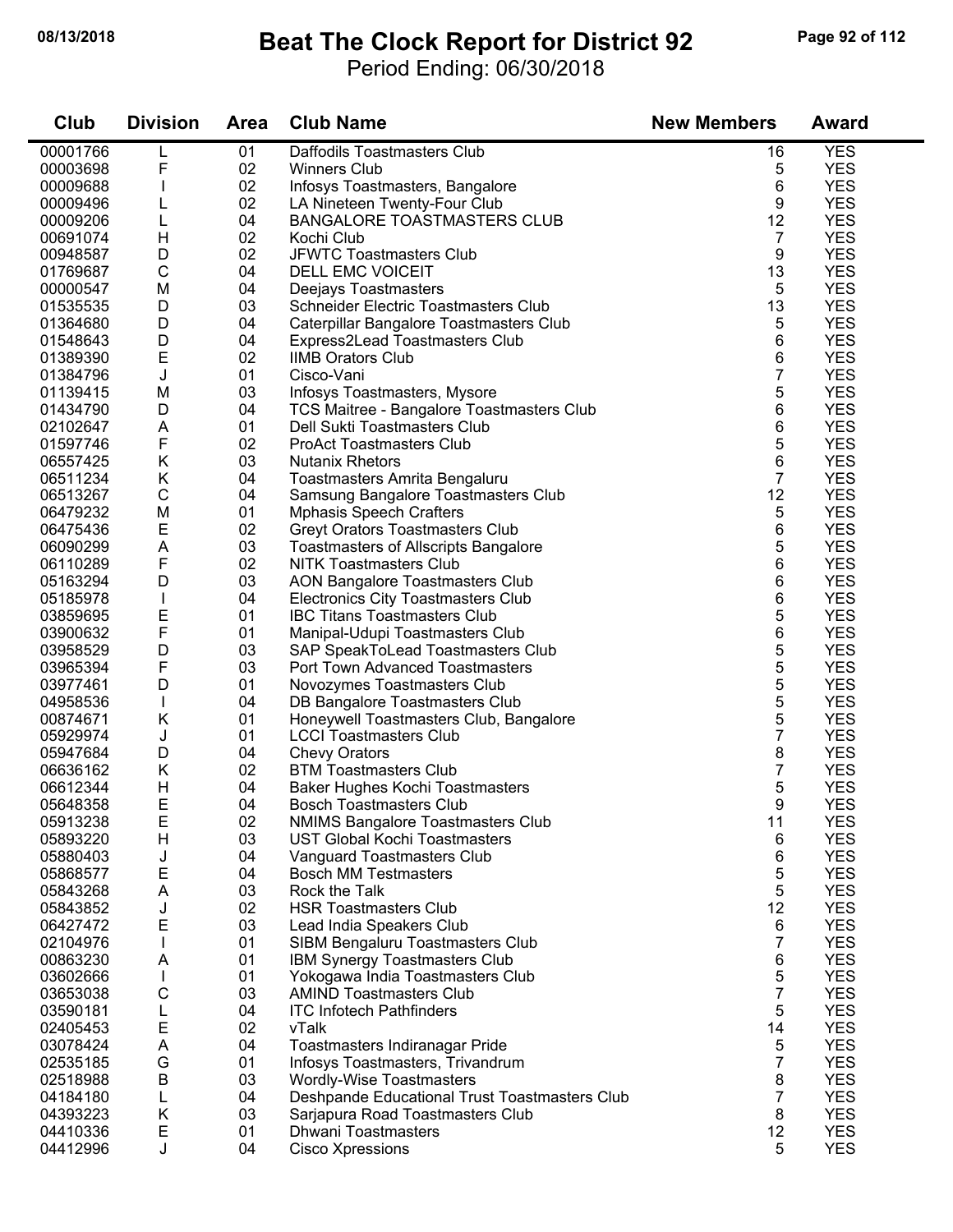## **08/13/2018 Beat The Clock Report for District 92 Page 93 of 112**

Period Ending: 06/30/2018

| Club     | <b>Division</b> | Area | <b>Club Name</b>                         | <b>New Members</b> | Award      |
|----------|-----------------|------|------------------------------------------|--------------------|------------|
| 03283460 |                 | 01   | <b>Wipro BEATS</b>                       |                    | YES        |
| 04754691 |                 | 02   | Morgan Stanley Bengaluru Orators         | 5                  | YES        |
| 04716011 |                 | 03   | TechMahindra Bangalore Toastmasters Club | 5                  | YES        |
| 04716149 | D               | 03   | AIG Toastmasters Club                    | 5                  | <b>YES</b> |
| 04701278 |                 | 03   | <b>TCS Thinkcampus Toastmasters Club</b> |                    | YES        |
| 04703229 | D               | 02   | <b>PSN Toastmasters Club</b>             | 10                 | YES        |
| 06831114 |                 | 02   | Leaders Speak                            | 6                  | YES        |
| 06925924 |                 | 03   | Eikonic Toastmasters                     | 5                  | YES        |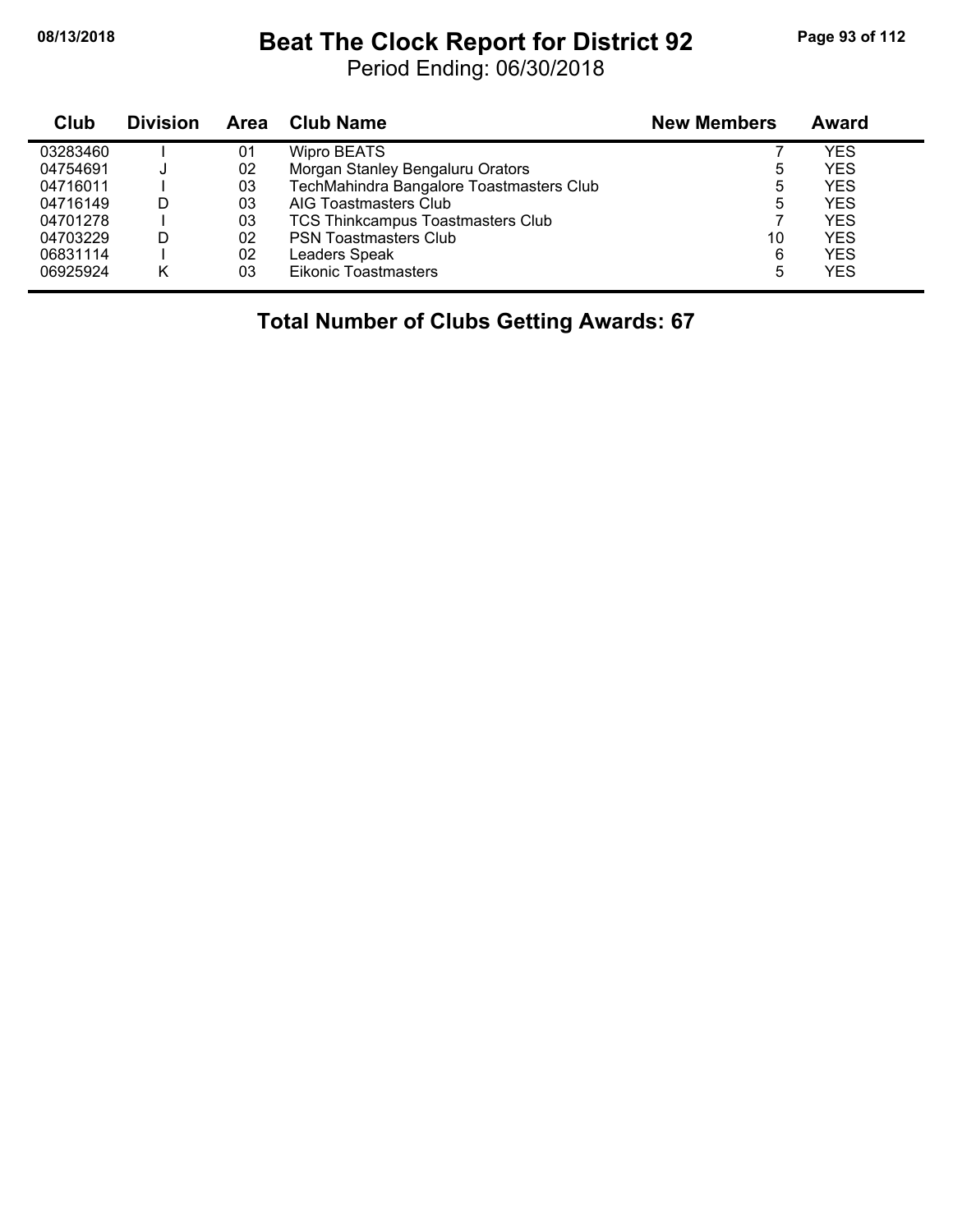#### **08/13/2018 Beat The Clock Report for District 93 Page 94 of 112**

Period Ending: 06/30/2018

| Club     | <b>Division</b> | <b>Area</b> | <b>Club Name</b>                              | <b>New Members</b> | Award      |
|----------|-----------------|-------------|-----------------------------------------------|--------------------|------------|
| 03627578 | B               | 21          | The Speaker's Lounge                          | 6                  | <b>YES</b> |
| 03560781 | В               | 31          | Gangnam Newbie Toastmasters                   | 6                  | <b>YES</b> |
| 03281377 | B               | 34          | <b>Gangnam Morning Toastmasters</b>           | 5                  | <b>YES</b> |
| 01103551 | A               | 10          | Korea University Toastmasters Club/ KUTM      | 5                  | <b>YES</b> |
| 05820825 | A               | 20          | Hongdae Toastmasters                          | 5                  | <b>YES</b> |
| 05539463 | A               | 11          | Hunminjeongeum Toastmasters (Korean Speaking) | 8                  | <b>YES</b> |
| 05956205 | D               | 32          | Oracle Korea                                  | 10                 | <b>YES</b> |
| 02087853 | D               | 32          | <b>POSCO Toastmasters</b>                     | 5                  | <b>YES</b> |
| 01938708 | A               | 12          | GS E&C                                        | 10                 | <b>YES</b> |
| 01569442 | D               | 41          | Samsung One Toastmasters (SOTM)               | 5                  | <b>YES</b> |
| 00679824 | A               | 20          | Sinchon Toastmasters Club                     | 10                 | <b>YES</b> |
| 00000758 | A               | 10          | Seoul Toastmasters Club                       |                    | <b>YES</b> |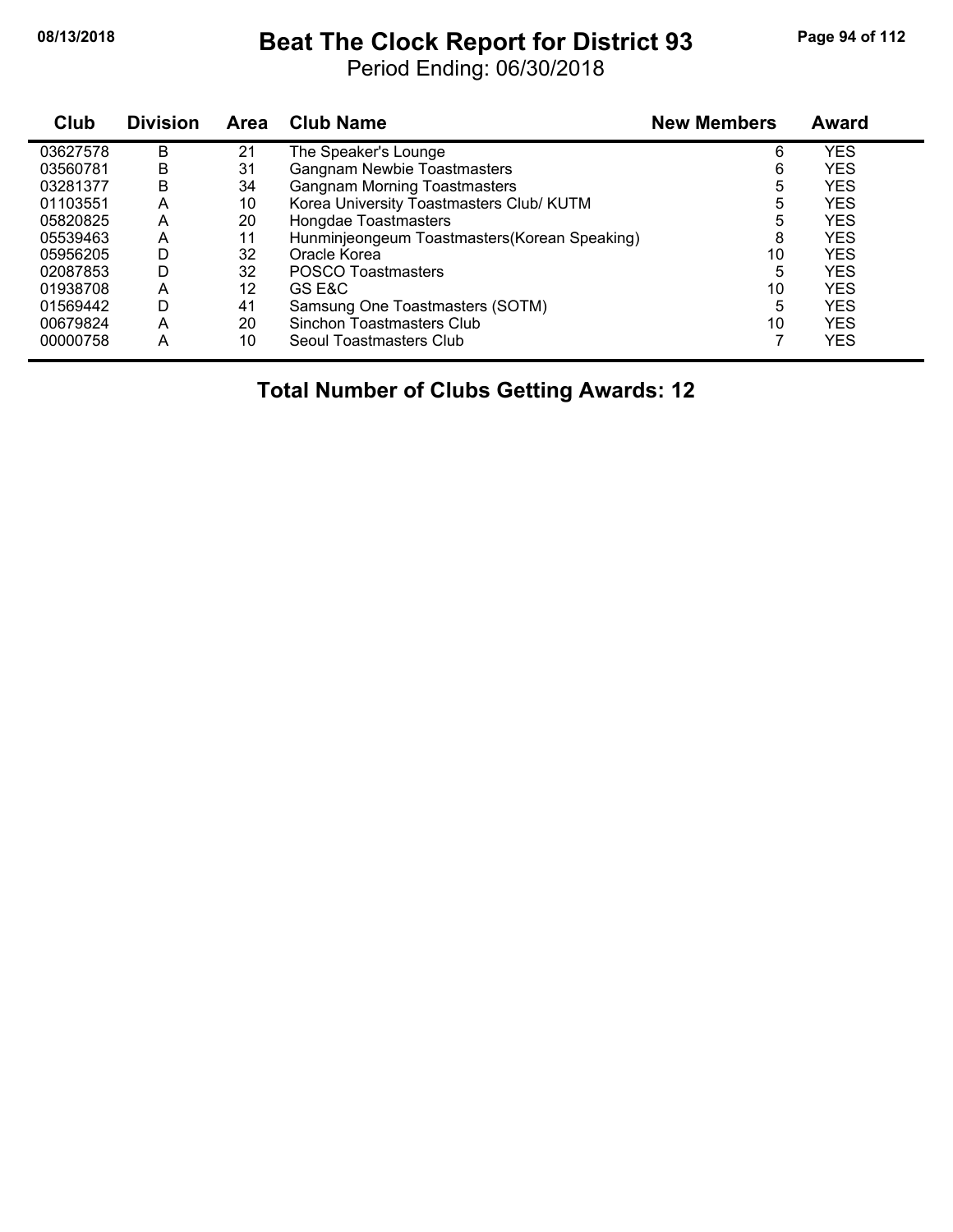## **08/13/2018 Beat The Clock Report for District 94 Page 95 of 112**

Period Ending: 06/30/2018

| Club     | <b>Division</b> | <b>Area</b> | <b>Club Name</b>                       | <b>New Members</b> | <b>Award</b> |
|----------|-----------------|-------------|----------------------------------------|--------------------|--------------|
| 00001583 | A               | 01          | Agora Toastmasters Club D'Abidjan      | 15                 | <b>YES</b>   |
| 01266972 | D               | 12          | Dakar Xewel Toastmasters Club          | 11                 | YES          |
| 01373532 | B               | 06          | Emeraude Toastmasters Club De Cotonou  | 5                  | <b>YES</b>   |
| 01594186 | E               | 30          | Aso Rock Stars                         | 6                  | <b>YES</b>   |
| 01161374 | F               | 19          | <b>Surulere Toastmasters Club</b>      |                    | <b>YES</b>   |
| 01102010 | С               | 09          | Aura Toastmasters Club                 | 6                  | <b>YES</b>   |
| 06536576 | E               | 13          | <b>TOPAZ</b>                           | 6                  | <b>YES</b>   |
| 06522503 | E               | 30          | Jabi Lakeside                          | 5                  | <b>YES</b>   |
| 00855814 | F               | 17          | Eagle Club                             | 5                  | <b>YES</b>   |
| 00832585 | G               | 03          | Accra Toastmasters Club                | 7                  | YES          |
| 05607361 | F               | 23          | <b>Sterling Toastmasters Club</b>      |                    | <b>YES</b>   |
| 02983245 | B               | 04          | Houeze Toastmasters Club               | 6                  | YES          |
| 02889495 | A               | 24          | Abidjan Toastmasters Club              | 5                  | <b>YES</b>   |
| 03562509 | C               | 08          | Maestria TM Club Avance                | 5                  | <b>YES</b>   |
| 03574628 | G               | 31          | US Embassy Accra-Gladiator Club        | 5                  | YES          |
| 03584204 | С               | 29          | IAM LIGHT                              | 5                  | <b>YES</b>   |
| 03430674 | F               | 19          | <b>IKEJA Toastmasters Club</b>         | 9                  | <b>YES</b>   |
| 03681387 | B               | 04          | Challenge                              |                    | <b>YES</b>   |
| 04633668 | B               | 21          | Reference Toastmasters Club Avance     | 6                  | YES          |
| 04427227 | G               | 33          | <b>Busy Speakers Toastmasters Club</b> | 5                  | <b>YES</b>   |
| 06773641 | G               | 31          | <b>Stanbic Heights Toastmasters</b>    | 5                  | <b>YES</b>   |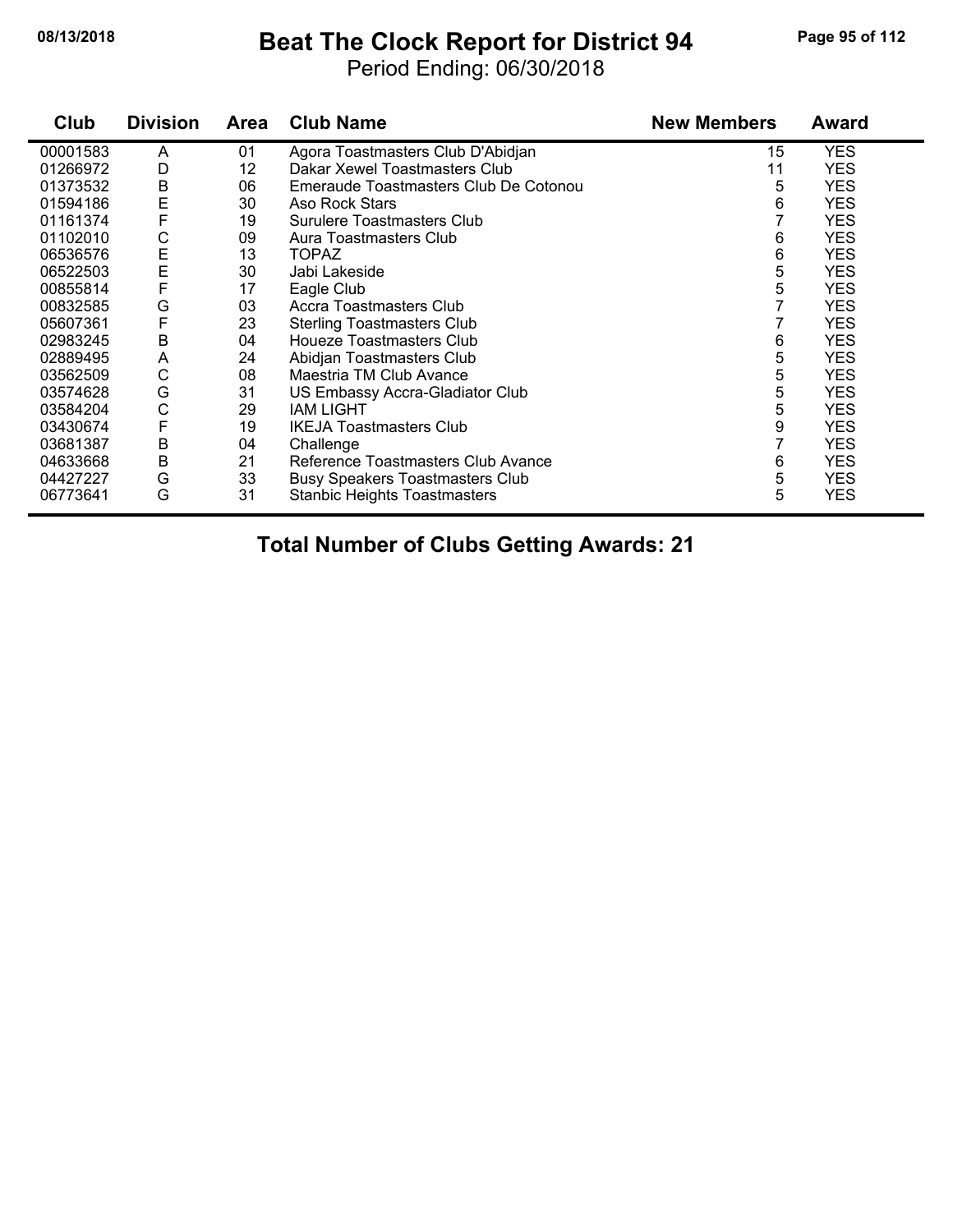## **08/13/2018 Beat The Clock Report for District 95 Page 96 of 112**

Period Ending: 06/30/2018

| Club     | <b>Division</b> | Area | <b>Club Name</b>                              | <b>New Members</b> | <b>Award</b> |
|----------|-----------------|------|-----------------------------------------------|--------------------|--------------|
| 04411396 | В               | 03   | Rosenlunds Talarklubb                         | 10                 | <b>YES</b>   |
| 04677551 | B               | 05   | <b>CPH City Toastmasters</b>                  | 5                  | <b>YES</b>   |
| 04949050 | A               | 03   | Hamburg International Speakers                | 6                  | <b>YES</b>   |
| 05513588 | D               | 01   | M.E.A.T. Munich English Advanced Toastmasters |                    | <b>YES</b>   |
| 00641931 | A               | 02   | HanseRedner Club                              | 5                  | <b>YES</b>   |
| 00610734 | A               | 05   | Rheinredner Club                              | 5                  | <b>YES</b>   |
| 06487935 | D               | 06   | <b>Bamberg Toastmasters Club</b>              | 5                  | <b>YES</b>   |
| 04961547 | F               | 02   | <b>Rhetorik Club Mainz</b>                    | 5                  | <b>YES</b>   |
| 01727456 | A               | 05   | Kölner Sprechbar                              |                    | <b>YES</b>   |
| 00001063 | С               | 01   | <b>Mercury Toastmasters Berlin</b>            |                    | <b>YES</b>   |
| 00680945 | A               | 04   | Duesseldorfer Toastmasters                    |                    | <b>YES</b>   |
| 00006409 | F               | 04   | <b>Rhetorik Club Frankfurt</b>                | 6                  | <b>YES</b>   |
| 00009754 | A               | 05   | Cologne Toastmasters                          | 6                  | <b>YES</b>   |
| 00002442 | F               | 01   | Ramstein Speakers Association                 | 7                  | <b>YES</b>   |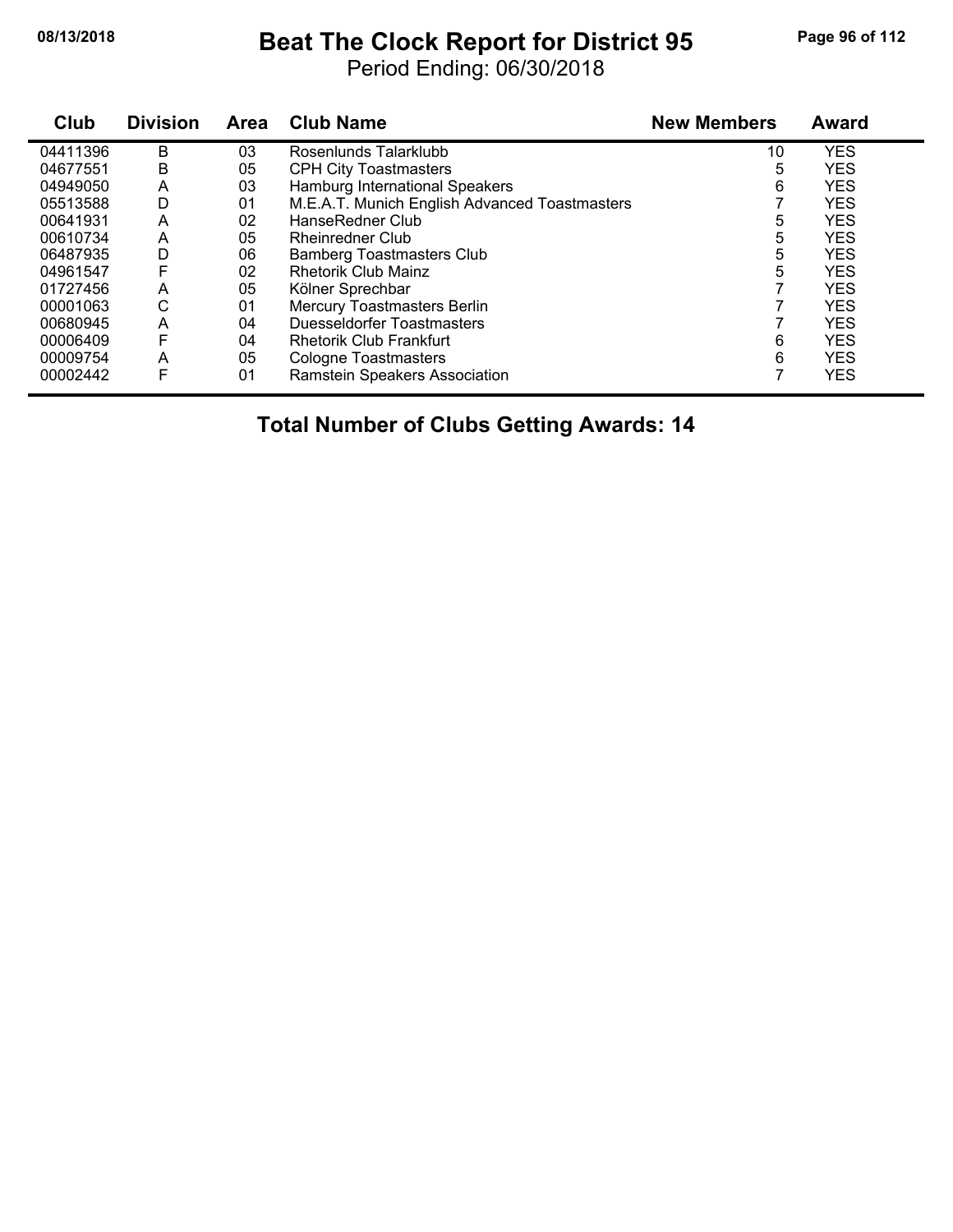#### **08/13/2018 Beat The Clock Report for District 96 Page 97 of 112**

Period Ending: 06/30/2018

| Club     | <b>Division</b> | <b>Area</b> | <b>Club Name</b>                               | <b>New Members</b> | Award      |
|----------|-----------------|-------------|------------------------------------------------|--------------------|------------|
| 00004371 | J               | 86          | Metro Speakers Club                            | 10                 | <b>YES</b> |
| 00004548 | S               | 27          | Declarations for SUCCESS Toastmasters          | 6                  | <b>YES</b> |
| 00009517 | J               | 84          | Golden Speakers Club                           | 5                  | <b>YES</b> |
| 00001892 | S               | 26          | <b>Burrard Toastmasters Club</b>               | 5                  | <b>YES</b> |
| 00006252 | D               | 42          | Plaza 400 Toastmasters Club                    | 5                  | <b>YES</b> |
| 00008844 | S               | 24          | Downtown Xpress Club                           | 9                  | <b>YES</b> |
| 00982012 | S               | 26          | Vancouver Entrepreneurs Toastmasters Club      | 14                 | <b>YES</b> |
| 01503295 | M               | 94          | <b>Blue Heron Toastmasters</b>                 | 5                  | <b>YES</b> |
| 00008237 | В               | 22          | Earth Aware Toastmasters Club                  |                    | <b>YES</b> |
| 00003169 | B               | 23          | <b>Walter Gage Toastmasters Club</b>           | 5                  | <b>YES</b> |
| 00002938 | Ν               | 74          | Pacific Spirit Toastmasters Club               | 8                  | <b>YES</b> |
| 05265003 | J               | 86          | <b>Burnaby Entrepreneurs Toastmasters Club</b> |                    | <b>YES</b> |
| 03924503 | N               | 71          | <b>SNC-Lavalin Vancouver Toastmasters</b>      | 5                  | <b>YES</b> |
| 05700655 |                 | 85          | Be Amazing                                     | 8                  | <b>YES</b> |
| 04801014 | M               | 90          | Tri-Cities Chamber of Commerce                 | 6                  | <b>YES</b> |
| 04809564 |                 | 78          | St. Paul's Toastmasters                        |                    | <b>YES</b> |
| 04111115 | H               | 76          | Sea To Sky Toastmasters                        | 5                  | <b>YES</b> |
| 03209571 | S               | 25          | Incognitoast                                   | 6                  |            |
| 02356080 | S               | 25          | <b>Dunsmuir Power Presenters</b>               | 5                  | <b>YES</b> |
| 02279512 | J               | 80          | Douglas Toastmasters                           | 6                  | <b>YES</b> |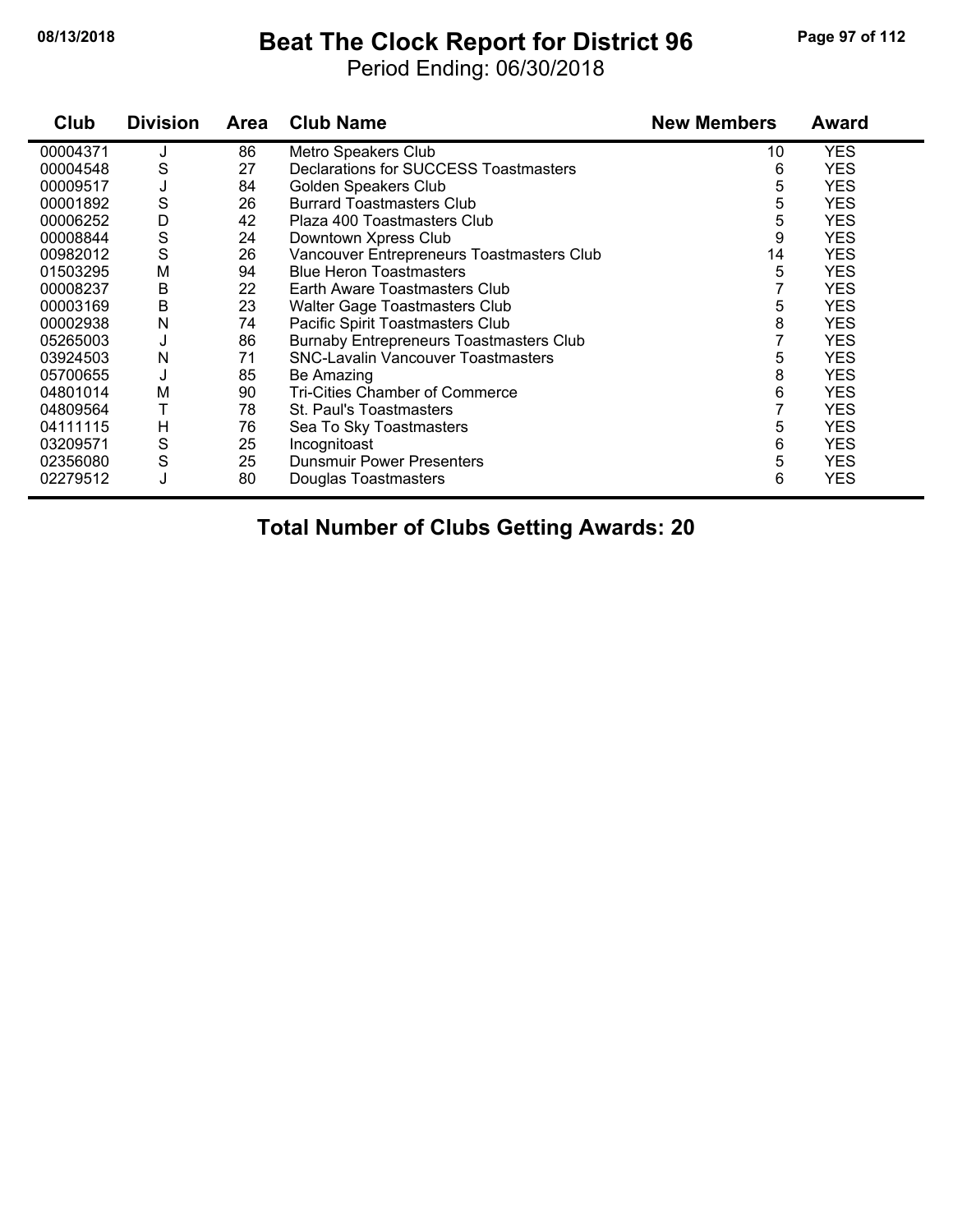## **08/13/2018 Beat The Clock Report for District 97 Page 98 of 112**

Period Ending: 06/30/2018

| Club     | <b>Division</b> | Area | Club Name<br><b>New Members</b>           |    | Award      |
|----------|-----------------|------|-------------------------------------------|----|------------|
| 02474648 | А               | 01   | <b>Bangkok Advanced Toastmasters Club</b> | 5  | YES        |
| 04409462 |                 | 01   | <b>HCM Toastmasters Club</b>              |    | <b>YES</b> |
| 05708761 |                 | 03   | Danang Toastmasters Club                  | 8  | <b>YES</b> |
| 05614099 |                 | 02   | Vietnam Leaders Toastmasters              |    | <b>YES</b> |
| 00005040 | С               | 01   | Siamtoastmasters Club                     | 6  | <b>YES</b> |
| 00925535 | А               | 03   | Chiang Mai Toastmasters Club              |    | <b>YES</b> |
| 01270323 | А               | 03   | <b>C&amp;G Toastmasters Club</b>          | 13 | YES        |
| 00002092 | А               | 01   | Capitol Toastmasters Club                 | 6  | <b>YES</b> |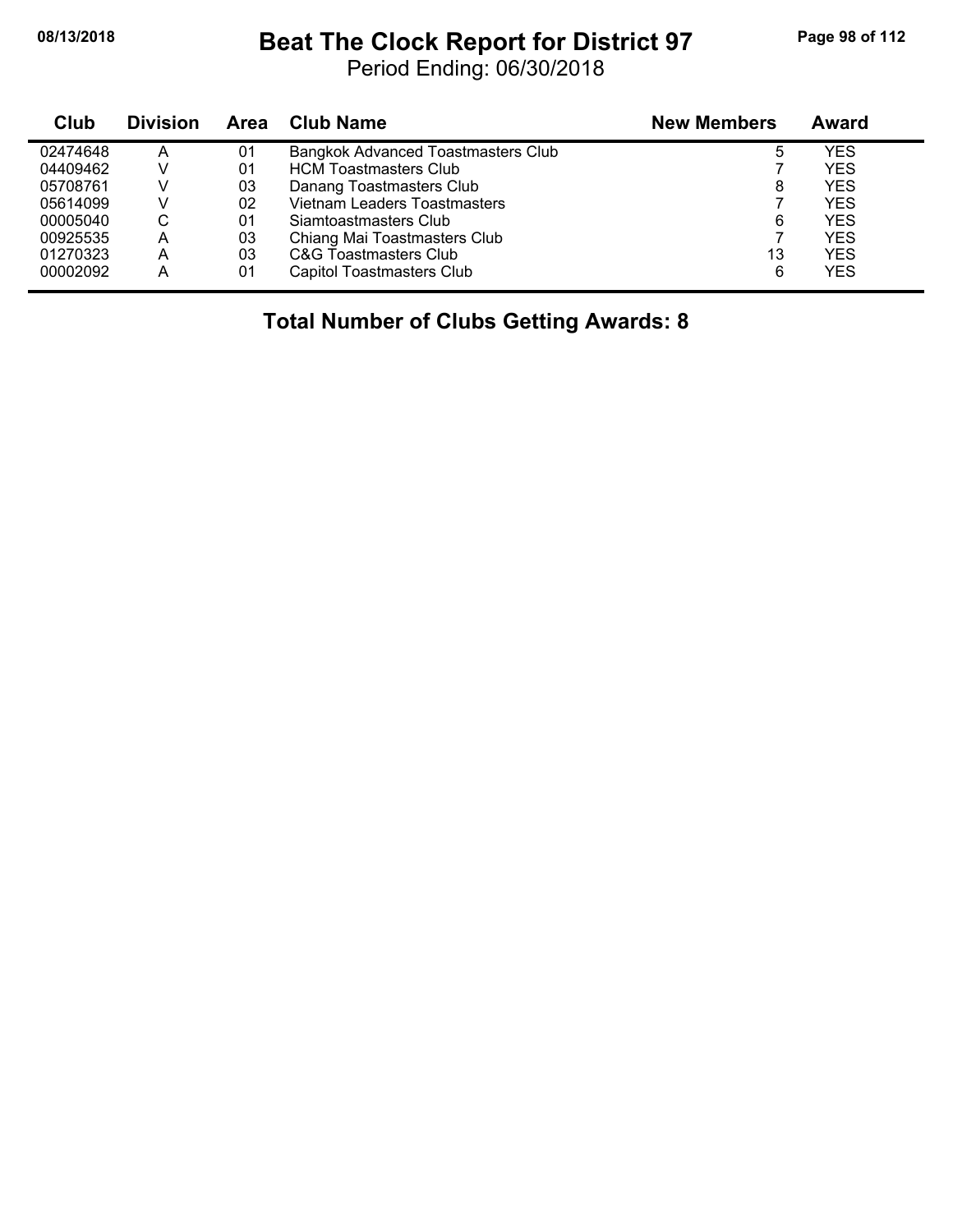## **08/13/2018 Beat The Clock Report for District 98 Page 99 of 112**

Period Ending: 06/30/2018

| Club     | <b>Division</b> | Area | <b>Club Name</b>                                 | <b>New Members</b> | <b>Award</b> |
|----------|-----------------|------|--------------------------------------------------|--------------------|--------------|
| 00993448 | $\overline{B}$  | 04   | Mumbai Toastmasters                              | 40                 | <b>YES</b>   |
| 00702390 | E               | 04   | Infosys Hyderabad Toastmasters Club (IHTMC)      | 5                  | <b>YES</b>   |
| 00991226 | E               | 03   | Vision Toastmasters (community Club)             | $\overline{7}$     | <b>YES</b>   |
| 01530783 | H               | 01   | <b>Madhapur Toastmasters</b>                     | 12                 | <b>YES</b>   |
| 00616631 | $\overline{B}$  | 05   | <b>TCS Maitree Toastmasters Club</b>             | $\overline{7}$     | <b>YES</b>   |
| 01114159 | $\circ$         | 04   | Eaton Toastmasters Club                          | 8                  | <b>YES</b>   |
| 01095031 | E               | 04   | Indian School of Business Toastmasters           | 53                 | <b>YES</b>   |
| 01141787 | $\mathsf{P}$    | 01   | <b>Toastmasters Club of Pune</b>                 | 10                 | <b>YES</b>   |
| 01135184 | $\sf B$         | 06   | <b>Bombay Toastmasters</b>                       | 11                 | <b>YES</b>   |
| 01214543 | M               | 05   | <b>GOA YMCA Toastmasters Club</b>                | 11                 | <b>YES</b>   |
| 04017071 | G               | 03   | Rendezvous Toast Masters Club                    | $\overline{7}$     | <b>YES</b>   |
| 02973814 | $\circ$         | 04   | Toastmasters Club of Pune - North East           | 8                  | <b>YES</b>   |
| 06006628 | D               | 05   | Allstate Toastmasters Club Pune                  | 9                  | <b>YES</b>   |
| 05163301 | $\bigcirc$      | 03   | Deccan Toastmasters Club                         | 8                  | <b>YES</b>   |
| 05116082 | M               | 03   | Capgemini Mumbai Toastmasters Club               | 5                  | <b>YES</b>   |
| 05749190 | D               | 04   | BNY Mellon Technology Pune Toastmasters Club     | 12                 | <b>YES</b>   |
| 05965350 | $\mathsf{C}$    | 05   | Pimpri Toastmasters Club                         | $\overline{7}$     | <b>YES</b>   |
| 06642875 | D               | 04   | <b>Toastmasters Club of Pune South</b>           | 6                  | <b>YES</b>   |
| 06727848 | D               | 01   | Symantec Pune Toastmasters Club                  | 5                  | <b>YES</b>   |
| 06656843 | M               | 04   | ANA FONTE TOASTMASTERS CLUB                      | 9                  | <b>YES</b>   |
| 06770016 | M               | 02   | Palava Toastmasters Club                         | 6                  | <b>YES</b>   |
| 02017422 | M               | 03   | <b>Thane Toastmasters Club</b>                   | 18                 | <b>YES</b>   |
| 05027867 | D               | 01   | <b>Tieto Toastmasters Club</b>                   | 6                  | <b>YES</b>   |
| 05506714 | $\mathsf C$     | 03   | <b>Baner Toastmasters Club</b>                   | $\overline{7}$     | <b>YES</b>   |
| 04421153 | $\mathbf C$     | 04   | Toastmasters Club of Pune North West             | 11                 | <b>YES</b>   |
| 04297290 | $\mathsf B$     | 02   | SBM NMIMS Toastmasters Club (SNTC)               | 11                 | <b>YES</b>   |
| 04167410 | $\mathsf C$     | 01   | <b>TCS Maitree Toastmasters Club Pune</b>        | 10                 | <b>YES</b>   |
| 03743725 | F               | 04   | <b>Ben's Toastmasters</b>                        | 6                  | <b>YES</b>   |
| 04637951 | H               | 02   | <b>XLRATORS-The Miyapur</b>                      | 5                  | <b>YES</b>   |
| 02472534 | A               | 01   | Amdavad Toastmasters Club                        | 9                  | <b>YES</b>   |
| 02571105 | D               | 01   | Opulent Toastmasters Club Of Pune Camp           | $\overline{7}$     | <b>YES</b>   |
| 02587096 | A               | 04   | Transcendence                                    | 6                  | <b>YES</b>   |
| 02621397 | A               | 04   | ISC Bhopal Toastmasters International Club       | 8                  | <b>YES</b>   |
| 02187981 | D               | 05   | <b>JDTCI Toastmasters</b>                        | 5                  | <b>YES</b>   |
| 02221384 | F               | 03   | Invesco India Toastmasters Club                  | 11                 | <b>YES</b>   |
| 02383421 | D               | 02   | <b>ZS Toastmasters Club</b>                      | 9                  | <b>YES</b>   |
| 02380536 | M               | 01   | <b>Agnel Toastmasters Club</b>                   | 6                  | <b>YES</b>   |
| 03214306 | M               | 04   | International Centre GOA (ICG) Toastmasters Club | 5                  | <b>YES</b>   |
| 03220784 | A               | 01   | TCS BE@T Gandhinagar                             | $\overline{7}$     | <b>YES</b>   |
| 06779917 | F               | 01   | Pega Toastmasters Club                           | 14                 | <b>YES</b>   |
| 06894572 | D               | 04   | Accenture Pune Cluster - 1 Toastmasters          | 5                  | <b>YES</b>   |
| 06786470 | $\sf B$         | 03   | <b>Chatterati Toastmasters Club</b>              | 14                 | <b>YES</b>   |
| 06746425 | $\circ$         | 02   | NOS Toastmasters Club - Pune                     | 6                  | <b>YES</b>   |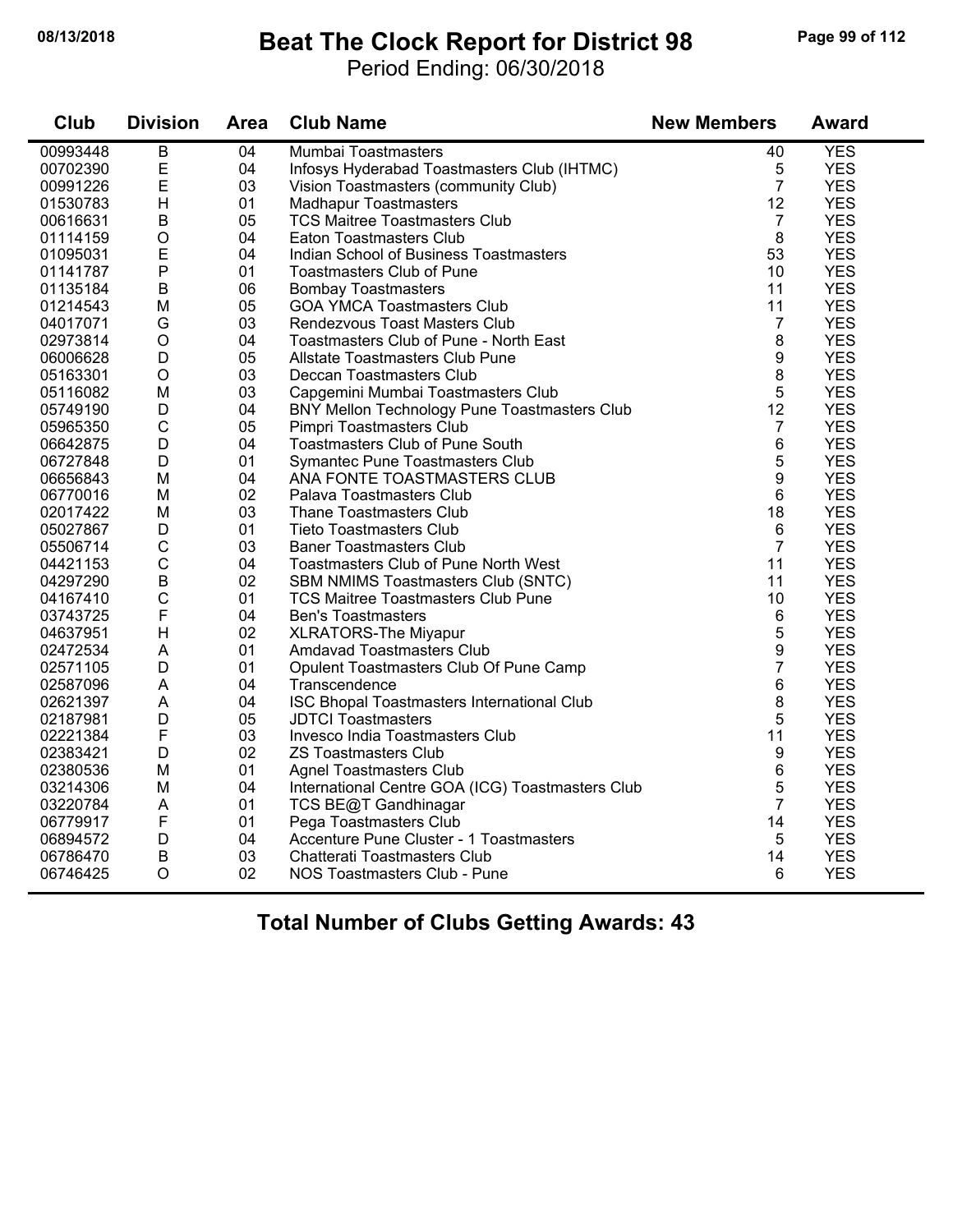## **08/13/2018 Beat The Clock Report for District 99 Page 100 of 112**

Period Ending: 06/30/2018

| Club     | <b>Division</b> | <b>Area</b> | <b>Club Name</b>                   | <b>New Members</b><br><b>Award</b> |            |  |  |  |
|----------|-----------------|-------------|------------------------------------|------------------------------------|------------|--|--|--|
| 03599411 | Е               | 21          | <b>Woodland Communicators</b>      | 5                                  | <b>YES</b> |  |  |  |
| 04472443 | D               | 61          | Latino Canadian Entrepreneurs      |                                    |            |  |  |  |
| 04327857 | F               | 17          | Health Aware Toastmasters Club     | 5                                  |            |  |  |  |
| 00008195 | G               | 04          | Innovation Place Toastmasters Club | 8                                  | <b>YES</b> |  |  |  |
| 00008091 | F               | 03          | Christian Club                     |                                    | <b>YES</b> |  |  |  |
| 00005024 | F               | 17          | University Toastmasters Club       | 9                                  | <b>YES</b> |  |  |  |
| 00002882 | G               | 04          | <b>CBA Toastmasters</b>            | 8                                  | <b>YES</b> |  |  |  |
| 00003068 | A               | 44          | Kakwa Toastmasters Club            | 10                                 | <b>YES</b> |  |  |  |
| 00002478 | F               | 03          | The Y Club                         | 5                                  | <b>YES</b> |  |  |  |
| 00958725 | A               | 44          | <b>Innovative Communicators</b>    | 6                                  | <b>YES</b> |  |  |  |
| 00688196 | G               | 37          | <b>Bridgers Toastmasters Club</b>  |                                    | <b>YES</b> |  |  |  |
| 00004291 | D               | 61          | New Entrepreneurs Club             |                                    | <b>YES</b> |  |  |  |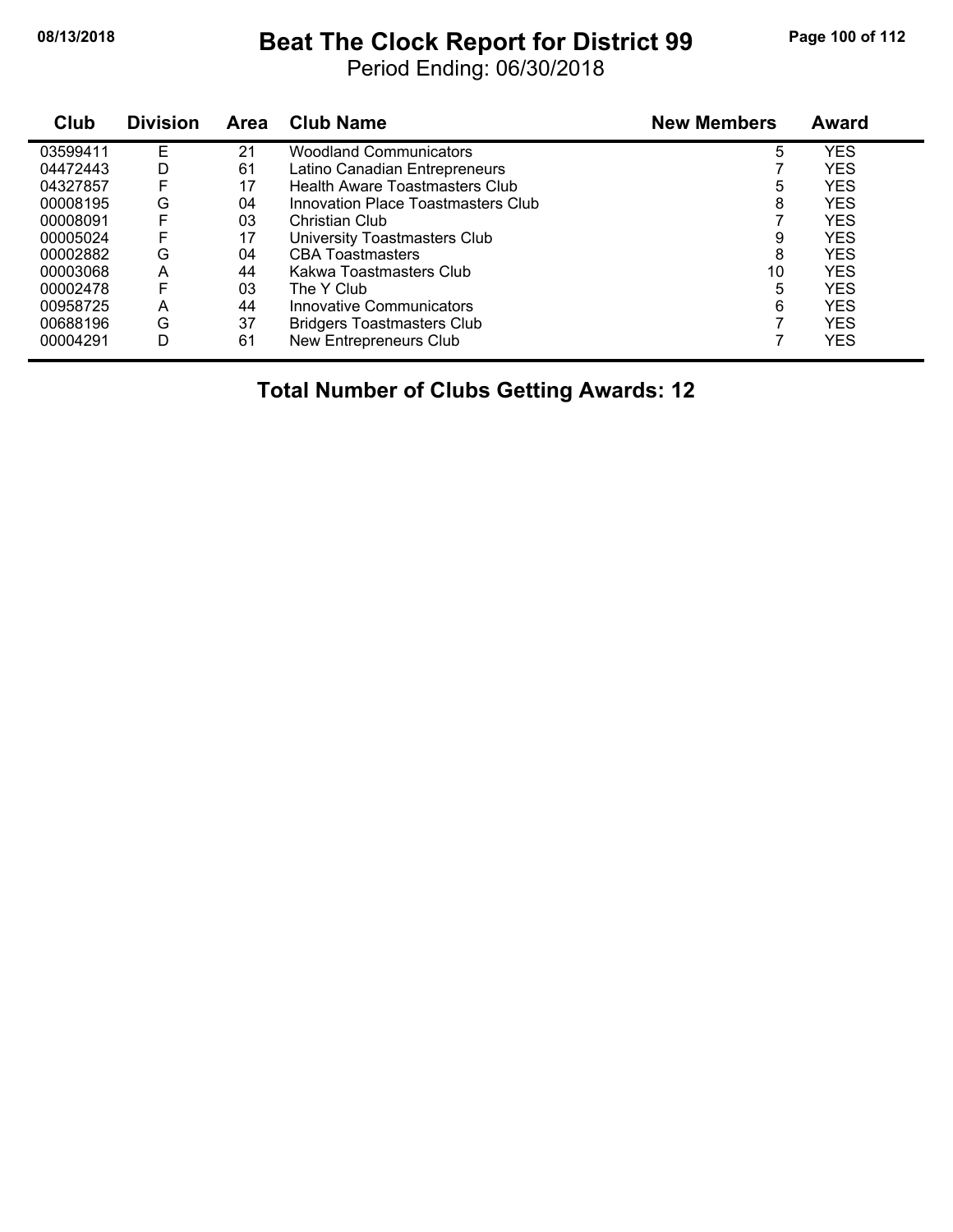## **08/13/2018 Beat The Clock Report for District 100 Page 101 of 112**

Period Ending: 06/30/2018

| Club     | <b>Division</b> | <b>Area</b> | <b>Club Name</b>                          | <b>New Members</b> | <b>Award</b> |  |
|----------|-----------------|-------------|-------------------------------------------|--------------------|--------------|--|
| 00009452 | Α               | 02          | Pasadena Community Toastmasters           | 5                  | YES          |  |
| 00000115 | R               | 04          | Arcadia Toastmasters                      |                    | <b>YES</b>   |  |
| 00699690 | R               | 03          | Words of Hope Toastmasters                |                    | <b>YES</b>   |  |
| 01302045 | S               | 03          | Panda Toastmasters                        |                    | YES          |  |
| 00001055 | R               | 02          | Edison Power Lines Club                   | 5                  | YES          |  |
| 01412788 |                 | 02          | La Palma Toastmasters                     | 5                  | <b>YES</b>   |  |
| 01165745 | R               | 03          | <b>Power Speakers</b>                     |                    | <b>YES</b>   |  |
| 02423290 | A               | 02          | Pasadena Presbyterian Church Toastmasters | 6                  | <b>YES</b>   |  |
| 05803399 | А               | 02          | <b>AAPA Toastmasters</b>                  | 5                  | YES          |  |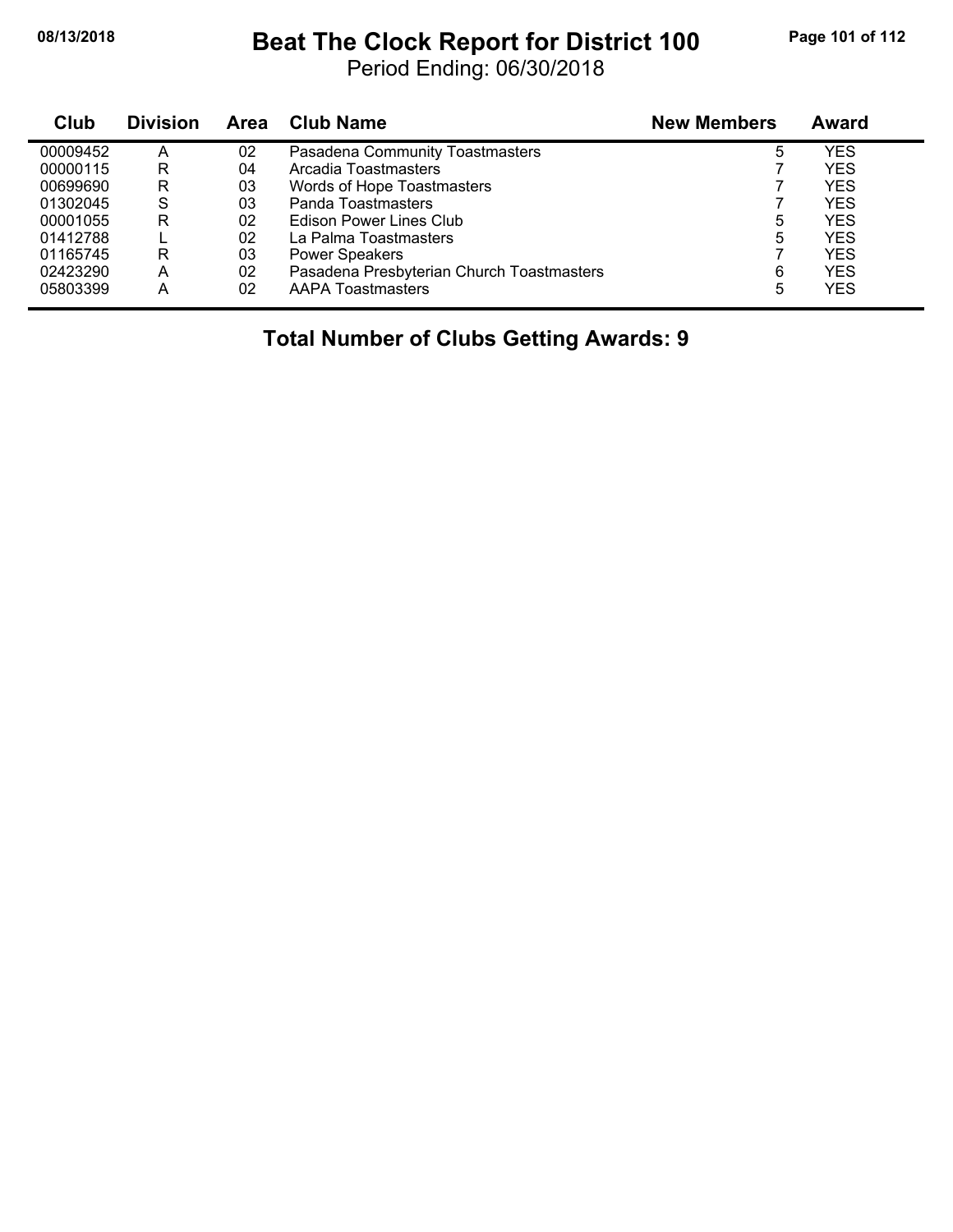j,

## **08/13/2018 Beat The Clock Report for District 101 Page 102 of 112**

Period Ending: 06/30/2018

| Club     | <b>Division</b> | Area | <b>Club Name</b>                             | <b>New Members</b> | Award      |
|----------|-----------------|------|----------------------------------------------|--------------------|------------|
| 05785357 | G               | 01   | Mandarin-English Toastmasters, Mountain View | b                  | <b>YES</b> |
| 05560506 | ◡               | 02   | Jade Toastmasters                            |                    | <b>YES</b> |
| 05477675 | B               | 05   | Silicon Valley Improvmasters                 | 5                  | <b>YES</b> |
| 03559296 |                 | 03   | <b>Study Group Toastmasters</b>              |                    | <b>YES</b> |
| 00008275 |                 | 01   | Peninsula Pros Club                          |                    | <b>YES</b> |
| 00607909 | G               | 04   | I'm Feeling Chatty Toastmasters Club         | ხ                  | <b>YES</b> |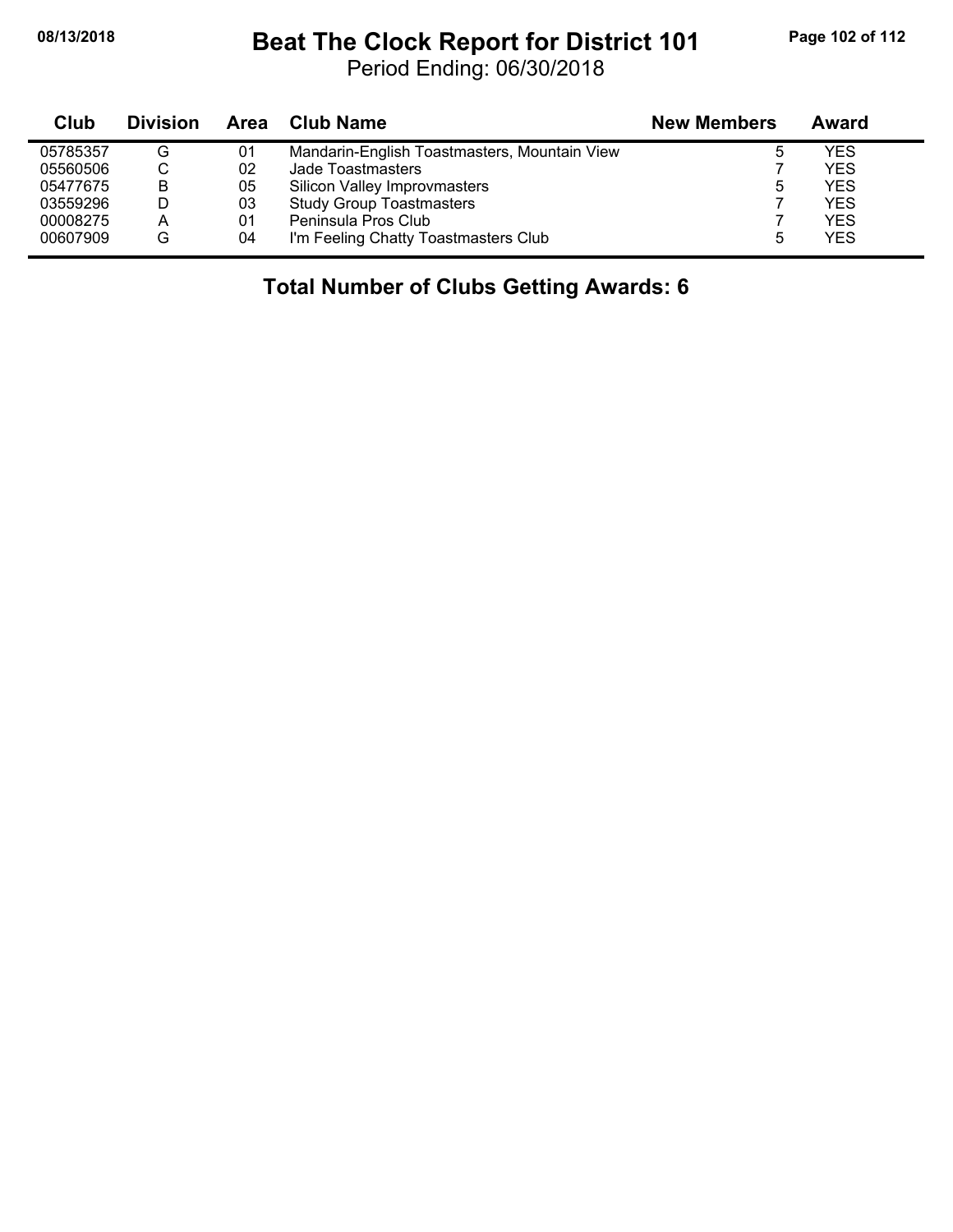## **08/13/2018 Beat The Clock Report for District 102 Page 103 of 112**

Period Ending: 06/30/2018

| <b>Club</b> | <b>Division</b> | Area | Club Name                                       | <b>New Members</b> | Award |
|-------------|-----------------|------|-------------------------------------------------|--------------------|-------|
| 01558120    | B               | 01   | Taylor's Toastmasters Club                      | 5                  | YES   |
| 00003983    | B               | 02   | <b>CIMA Malaysia Toastmasters Club</b>          | 5                  | YES   |
| 02472127    | D               | 02   | <b>Sunway University Toastmasters Club</b>      |                    | YES   |
| 02561344    | M               | 02   | BP Taiwan Bilingual Toastmasters Club           | 5                  | YES   |
| 04807606    | Е               | 04   | Negeri Sembilan Ceylonese Association           |                    | YES   |
| 05553703    | R               | 02   | <b>GBBM Toastmasters Club</b>                   |                    | YES   |
| 05613904    | M               | 03   | Johor Bahru Lim Clan Mandarin Toastmasters Club | 6                  | YES   |
| 06936825    | D               | 03   | USJ Toastmasters Club                           | 6                  | YES   |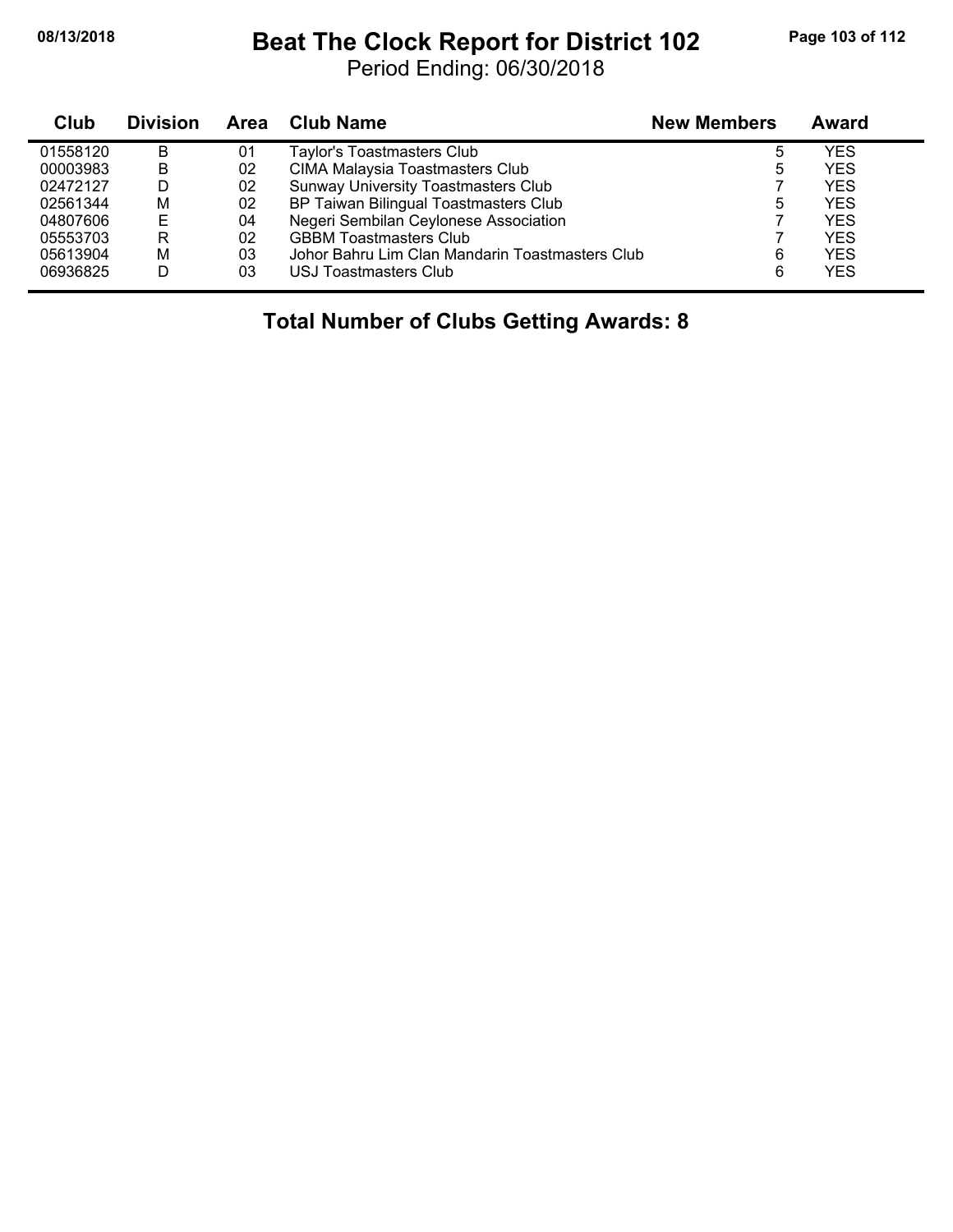### **08/13/2018 Beat The Clock Report for District 103 Page 104 of 112**

Period Ending: 06/30/2018

| Club     | <b>Division</b> | Area | <b>Club Name</b>                             | <b>New Members</b> | Award      |  |  |  |
|----------|-----------------|------|----------------------------------------------|--------------------|------------|--|--|--|
| 02619311 | S               | 53   | Renaissance Bronzevillle Toastmasters        | 6                  | <b>YES</b> |  |  |  |
| 00009584 | B               | 15   | <b>Successfully Speaking Club</b>            | 10                 |            |  |  |  |
| 00007079 | B               | 11   | S Loop Speak Freaks Club                     |                    | <b>YES</b> |  |  |  |
| 00004871 | S               | 56   | Orland Park Club                             | 5                  | <b>YES</b> |  |  |  |
| 01567875 | B               | 15   | Loop Trustmasters                            | 5                  | <b>YES</b> |  |  |  |
| 01752928 | F               | 81   | Blue Cross Blue Shield of Illinois Chicago 2 | 6                  | <b>YES</b> |  |  |  |
| 01331442 | G               | 92   | Cars.Communicators                           | 10                 | YES        |  |  |  |
| 00595201 | С               | 22   | Extreme Toastmasters Club                    | 8                  | <b>YES</b> |  |  |  |
| 00669822 | F               | 84   | DePaul Leaders Toastmasters Club             | 6                  | <b>YES</b> |  |  |  |
| 00005752 | F               | 82   | Michigan Avenue Club                         | 8                  | <b>YES</b> |  |  |  |
| 00005990 | G               | 92   | Trustmasters Club                            | 6                  | <b>YES</b> |  |  |  |
| 05156632 | G               | 92   | <b>USG Toastmasters</b>                      | 6                  | <b>YES</b> |  |  |  |
| 06475912 | С               | 22   | Loyola University Chicago Toastmasters       | 5                  | YES        |  |  |  |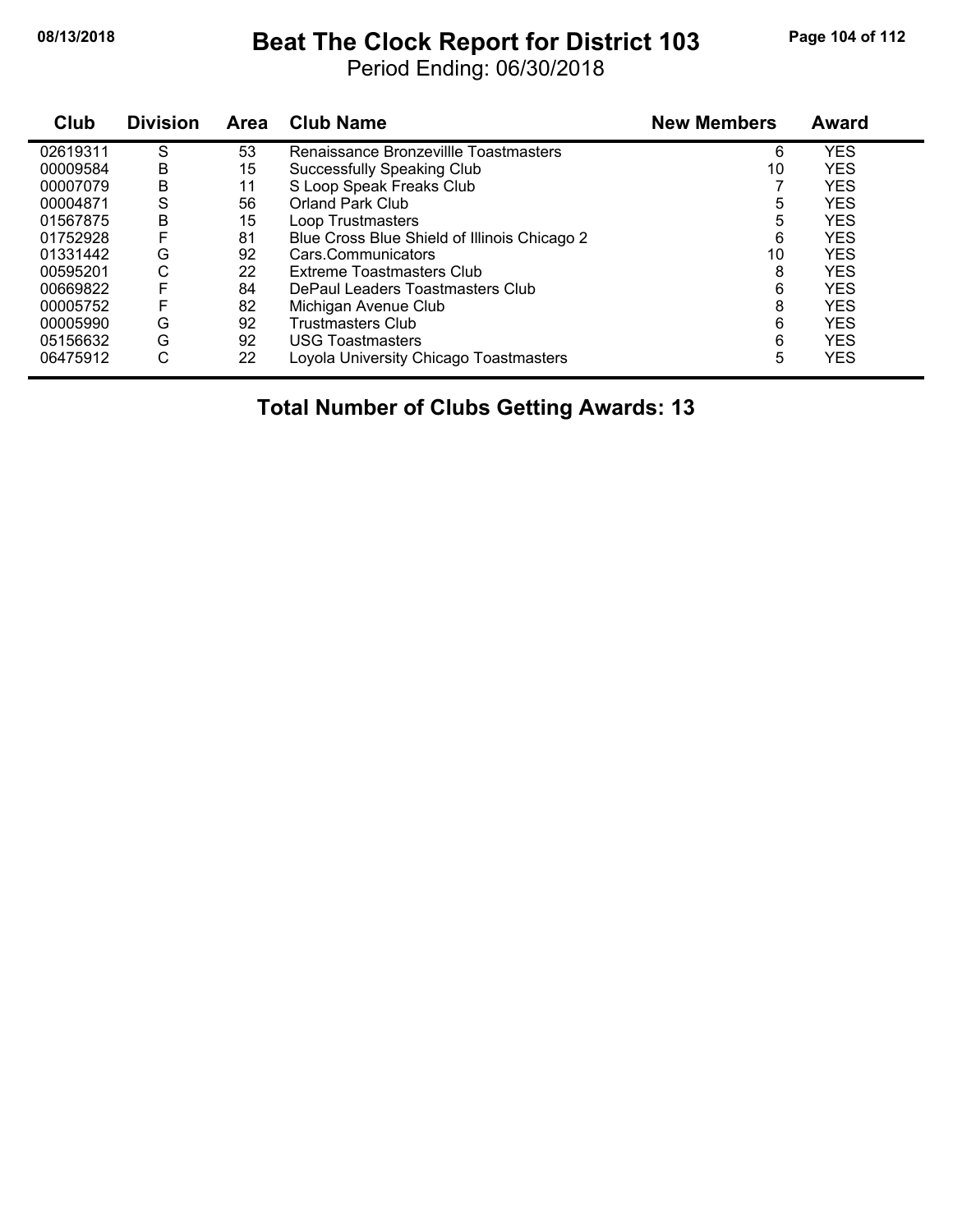## **08/13/2018 Beat The Clock Report for District 104 Page 105 of 112**

Period Ending: 06/30/2018

| Club     | <b>Division</b> | Area | <b>Club Name</b>                   | <b>New Members</b> | Award      |
|----------|-----------------|------|------------------------------------|--------------------|------------|
| 01456000 | н               | 34   | Jeddah Malayalam Toastmasters Club |                    | YES        |
| 02071927 | G               | 24   | Kamfi Toastmasters Club            | 9                  | <b>YES</b> |
| 01028833 | Н               | 34   | PICPAWR Toastmasters Club          | 6                  | <b>YES</b> |
| 02215715 | Κ               | 35   | Jeddah Tamil Toastmasters Club     |                    | <b>YES</b> |
| 05305878 |                 | 06   | Jeddah Superiority Club            | 6                  | <b>YES</b> |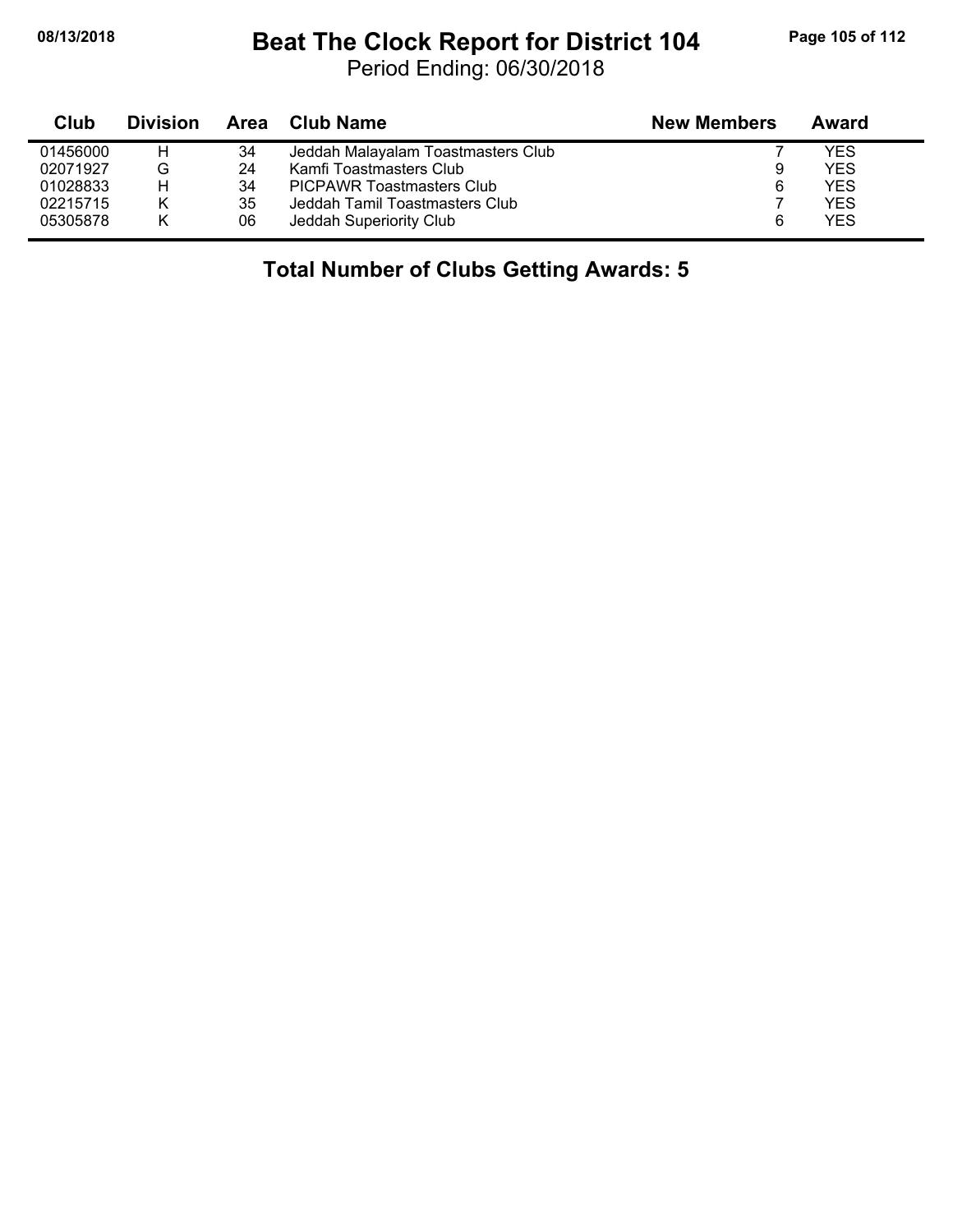#### **08/13/2018 Beat The Clock Report for District 105 Page 106 of 112**

Period Ending: 06/30/2018

| Club     | <b>Division</b> | <b>Club Name</b><br><b>New Members</b><br>Area |                                               |                | <b>Award</b> |
|----------|-----------------|------------------------------------------------|-----------------------------------------------|----------------|--------------|
| 05409350 | J               | 36                                             | <b>Voltas International Toastmasters Club</b> | 5              | <b>YES</b>   |
| 05790135 | Ε               | 14                                             | <b>OOCEP</b>                                  | 5              | <b>YES</b>   |
| 06656877 | $\overline{F}$  | 25                                             | <b>HLB Hamt Toastmasters Club</b>             | 5              | <b>YES</b>   |
| 06562921 | $\mathsf B$     | 23                                             | <b>TAEGUS Toastmasters Club</b>               | 13             | <b>YES</b>   |
| 05984189 | F               | 28                                             | JLT Dubai Toastmasters Club                   | 5              |              |
| 06594893 | B               | 22                                             | <b>Bollywood Toastmasters Club</b>            | 5              | <b>YES</b>   |
| 04657736 | $\sf B$         | 23                                             | <b>DSO Toastmasters Club</b>                  | 5              | <b>YES</b>   |
| 00876565 | H               | 41                                             | Abu Dhabi ICAI Toastmasters Club              | 5              | <b>YES</b>   |
| 04951274 | G               | 17                                             | Seeb Toastmasters Club                        | 9              | <b>YES</b>   |
| 06485446 | F               | 28                                             | Greens Dubai Toastmaster Club                 | 5              | <b>YES</b>   |
| 06555885 | T               | 31                                             | Pioneer Advanced Toastmasters Club            | 8              | <b>YES</b>   |
| 01183425 | L               | 32                                             | <b>Emirates Group Toastmasters</b>            | 5              | <b>YES</b>   |
| 03922931 | F               | 26                                             | <b>DIC2 Toastmasters Club</b>                 | 13             | <b>YES</b>   |
| 03903450 | H               | 43                                             | <b>Etihad Airways Toastmasters</b>            | 5              | <b>YES</b>   |
| 02741533 | J               | 37                                             | <b>Bowlers Toastmasters Club</b>              | 5              | <b>YES</b>   |
| 02535113 | D               | 06                                             | <b>SAB Toastmasters Club</b>                  | 5              | <b>YES</b>   |
| 03720318 | F               | 28                                             | <b>GE LOT Dubai Toastmasters</b>              | 5              | <b>YES</b>   |
| 03134985 | $\mathbf{I}$    | 29                                             | Muhaisnah Toastmasters Club                   | 5              | <b>YES</b>   |
| 03234183 | $\mathsf B$     | 20                                             | <b>Blue Ocean Academy Toastmasters</b>        | 5              | <b>YES</b>   |
| 03373303 | K               | 45                                             | <b>Pinnacle Toastmasters</b>                  | 6              | <b>YES</b>   |
| 03267382 | J               | 36                                             | <b>PSME UAE &amp; Associates</b>              | 6              | <b>YES</b>   |
| 04818768 | F               | 26                                             | <b>Capital Toastmasters Club</b>              | 6              | <b>YES</b>   |
| 06655446 | H               | 41                                             | Khalifa City Toastmasters                     | $\overline{7}$ | <b>YES</b>   |
| 00004066 | H               | 41                                             | NMC Corporate Chapter Club                    | 5              | <b>YES</b>   |
| 00001950 | H               | 39                                             | Abu Dhabi Toastmasters                        | 5              | <b>YES</b>   |
| 00004429 | A               | 03                                             | Amman International Toastmasters Club         | 5              | <b>YES</b>   |
| 00748095 | H               | 40                                             | <b>Abjad Toastmasters Club</b>                | $\overline{7}$ | <b>YES</b>   |
| 01347513 | F               | 25                                             | <b>ECC Toastmasters Club</b>                  | 5              | <b>YES</b>   |
| 00941340 | J               | 33                                             | <b>Oasis Achievers Club</b>                   | 7              | <b>YES</b>   |
| 00687361 | B               | 21                                             | <b>BURJ Toastmasters Club</b>                 | 5              | <b>YES</b>   |
| 00006664 | H               | 41                                             | Millennium Toastmasters Club                  | 5              | <b>YES</b>   |
| 01353103 | G               | 17                                             | <b>ABC Toastmasters Club</b>                  | 5              | <b>YES</b>   |
| 01989858 | J               | 35                                             | HSBC Corporate Toastmasters Club A            | 5              | <b>YES</b>   |
| 01594550 | $\mathbf{I}$    | 31                                             | AL NAHDA TOASTMASTERS CLUB                    | 5              | <b>YES</b>   |
| 01436618 | A               | 01                                             | Pro-Toast Club                                | 5              | <b>YES</b>   |
| 01079197 | E               | 13                                             | <b>NTI Toastmasters</b>                       | 5              | <b>YES</b>   |
| 05148134 | $\sf B$         | 24                                             | Schlumberger Dubai Toastmasters               | $\,6$          | <b>YES</b>   |
| 06119338 | H               | 39                                             | Nawah Toastmasters Club                       | 5              | <b>YES</b>   |
| 06066253 | $\sf B$         | 23                                             | <b>SP Jain Toastmasters</b>                   | 12             | <b>YES</b>   |
| 02980001 | D               | 38                                             | <b>Sohar Toastmasters</b>                     | 14             | <b>YES</b>   |
| 02991308 | $\mathsf F$     | 28                                             | Discovery Gardens Toastmasters Club           | 6              | <b>YES</b>   |
| 05016919 | E               | 13                                             | <b>Tasnim Toastmasters</b>                    | 5              | <b>YES</b>   |
| 00632593 | B               | 24                                             | Kanoo Toastmasters Club                       | 6              | <b>YES</b>   |
| 00889574 | F               | 27                                             | <b>ICAT Toastmasters Dubai</b>                | 5              | <b>YES</b>   |
| 00804519 | B               | 23                                             | TGIS Toastmasters Club, Dubai, UAE            | 5              | <b>YES</b>   |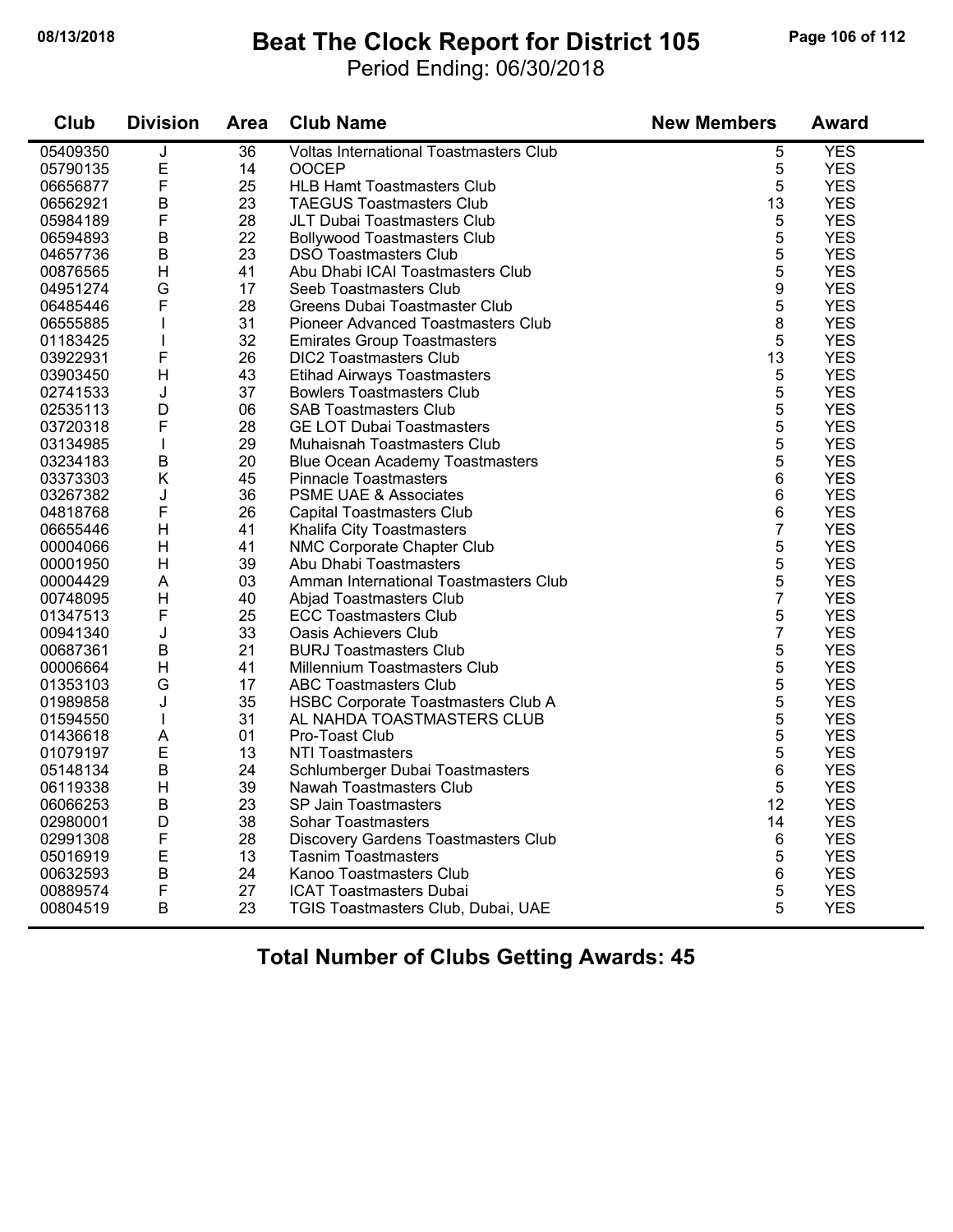## **08/13/2018 Beat The Clock Report for District 112 Page 107 of 112**

Period Ending: 06/30/2018

| Club     | <b>Division</b> | Area | <b>Club Name</b>                | <b>New Members</b> | Award |
|----------|-----------------|------|---------------------------------|--------------------|-------|
| 06553641 | N               | 02   | WNZL<br>. Toastmasters Auckland |                    | VES   |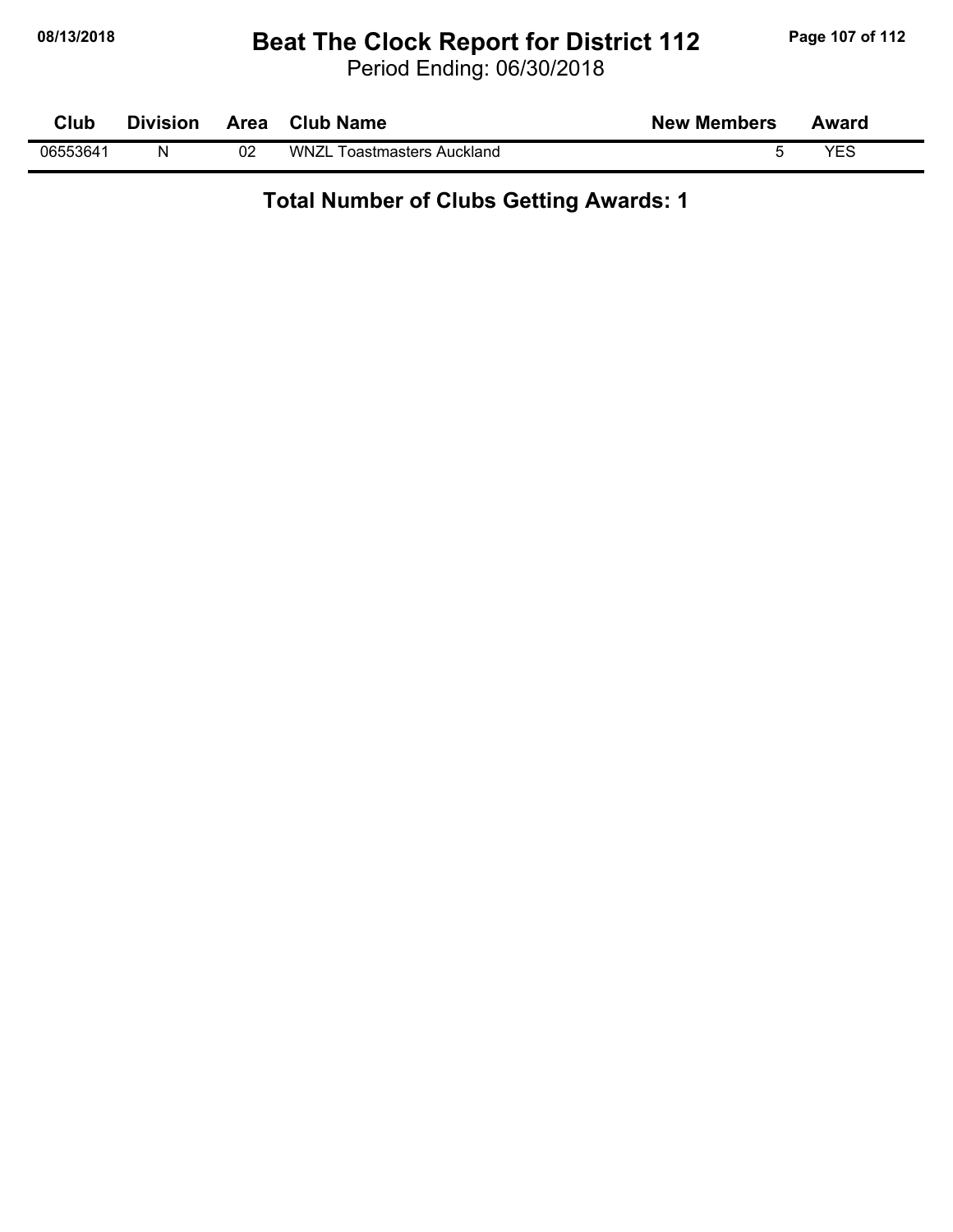## **08/13/2018 Beat The Clock Report for District 113 Page 108 of 112**

Period Ending: 06/30/2018

| Club     | <b>Division</b> | Area | <b>Club Name</b>    | <b>New Members</b> | Award |
|----------|-----------------|------|---------------------|--------------------|-------|
| 04833905 |                 | 01   | <b>GE Monterrey</b> |                    | マロイ   |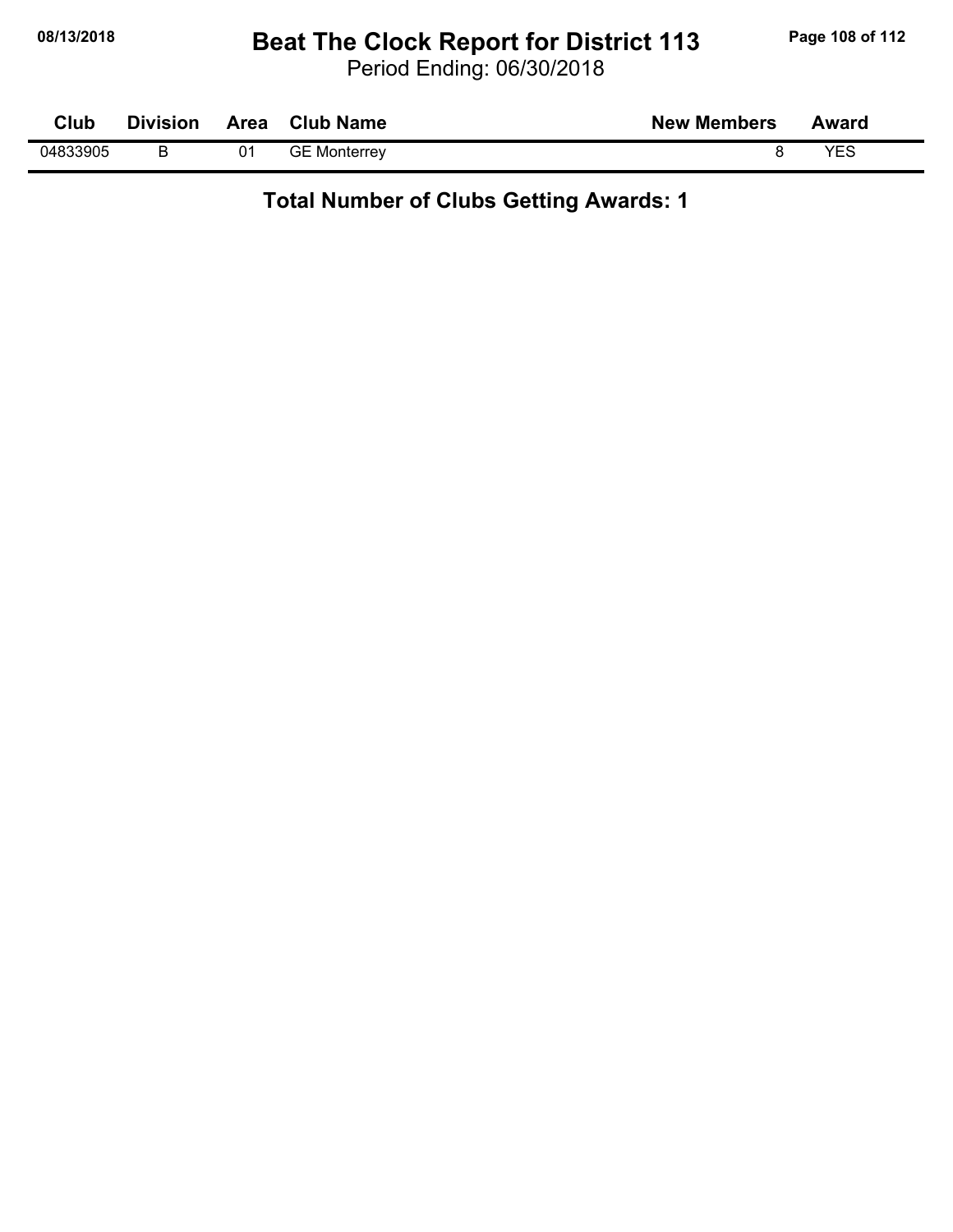### **08/13/2018 Beat The Clock Report for District 116 Page 109 of 112**

Period Ending: 06/30/2018

| Club     | <b>Division</b> | Area | <b>Club Name</b>                | <b>New Members</b> | Award |
|----------|-----------------|------|---------------------------------|--------------------|-------|
| 02087647 |                 | 08   | <b>Toastmasters Club</b><br>FF. |                    | VEC.  |

## **Total Number of Clubs Getting Awards: 1**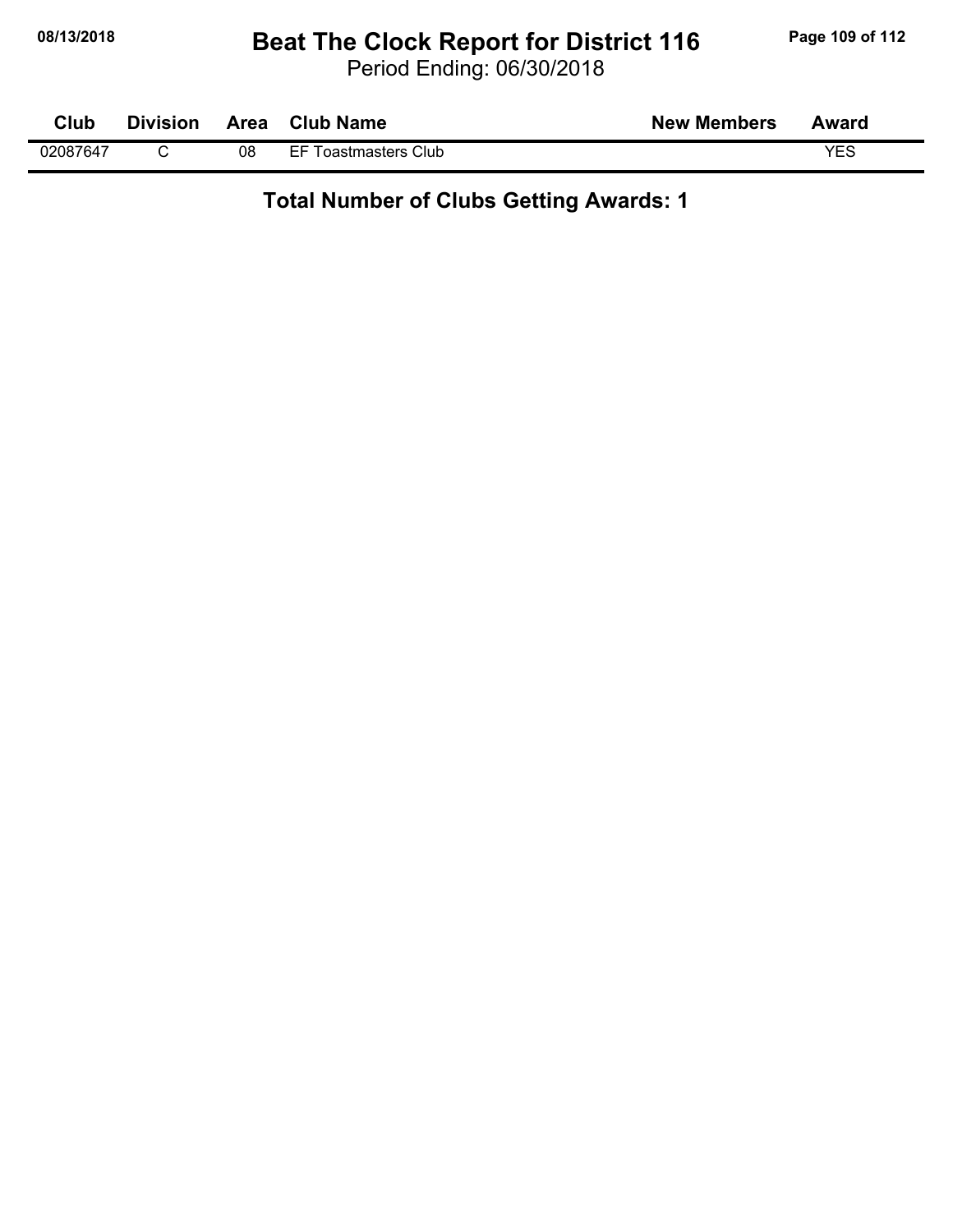### **08/13/2018 Beat The Clock Report for District F Page 110 of 112**

Period Ending: 06/30/2018

| Club     | <b>Division</b> | <b>Area</b> | <b>Club Name</b>                              | <b>New Members</b> | <b>Award</b> |
|----------|-----------------|-------------|-----------------------------------------------|--------------------|--------------|
| 04942689 | B               | 04          | Schneider Electric - Costa Mesa               | 9                  | <b>YES</b>   |
| 01498166 | С               | 03          | <b>OC Project Masters</b>                     | 9                  | <b>YES</b>   |
| 00909560 | D               | 04          | The Contrarians Toastmasters Club - Irvine    | 5                  | <b>YES</b>   |
| 00624723 | F               | 05          | Money Talks Irvine Toastmasters Club          |                    | <b>YES</b>   |
| 00005228 | G               | 04          | Tongue Tamers Club                            | 5                  | <b>YES</b>   |
| 00002592 | D               | 05          | Ingram Microphones                            | 5                  | <b>YES</b>   |
| 00006570 | С               | 03          | Surf City Speak 'N' Lead                      | 5                  | <b>YES</b>   |
| 00009113 | G               | 01          | Rancho Speech Masters Toastmasters Club       | 5                  | <b>YES</b>   |
| 00003742 | D               | 04          | Second Stage Club                             | 5                  | <b>YES</b>   |
| 00000219 | E               | 01          | Irvine Lunchtime Toastmasters Club            | 5                  | <b>YES</b>   |
| 00000231 | E               | 03          | Newport Center Toastmasters Club              | 5                  | <b>YES</b>   |
| 04086224 | F               | 02          | Schneider Electric - Lake Forest Toastmasters | 5                  | <b>YES</b>   |
| 03271780 | D               | 05          | CityMasters OC                                | 10 <sup>°</sup>    | <b>YES</b>   |
| 05359460 | G               | 03          | Wine On Wednesday (Wow)                       | 5                  | <b>YES</b>   |
| 05588745 | D               | 03          | <b>Blizzard Toastmasters</b>                  | 8                  | <b>YES</b>   |

# **Total Number of Clubs Getting Awards: 15**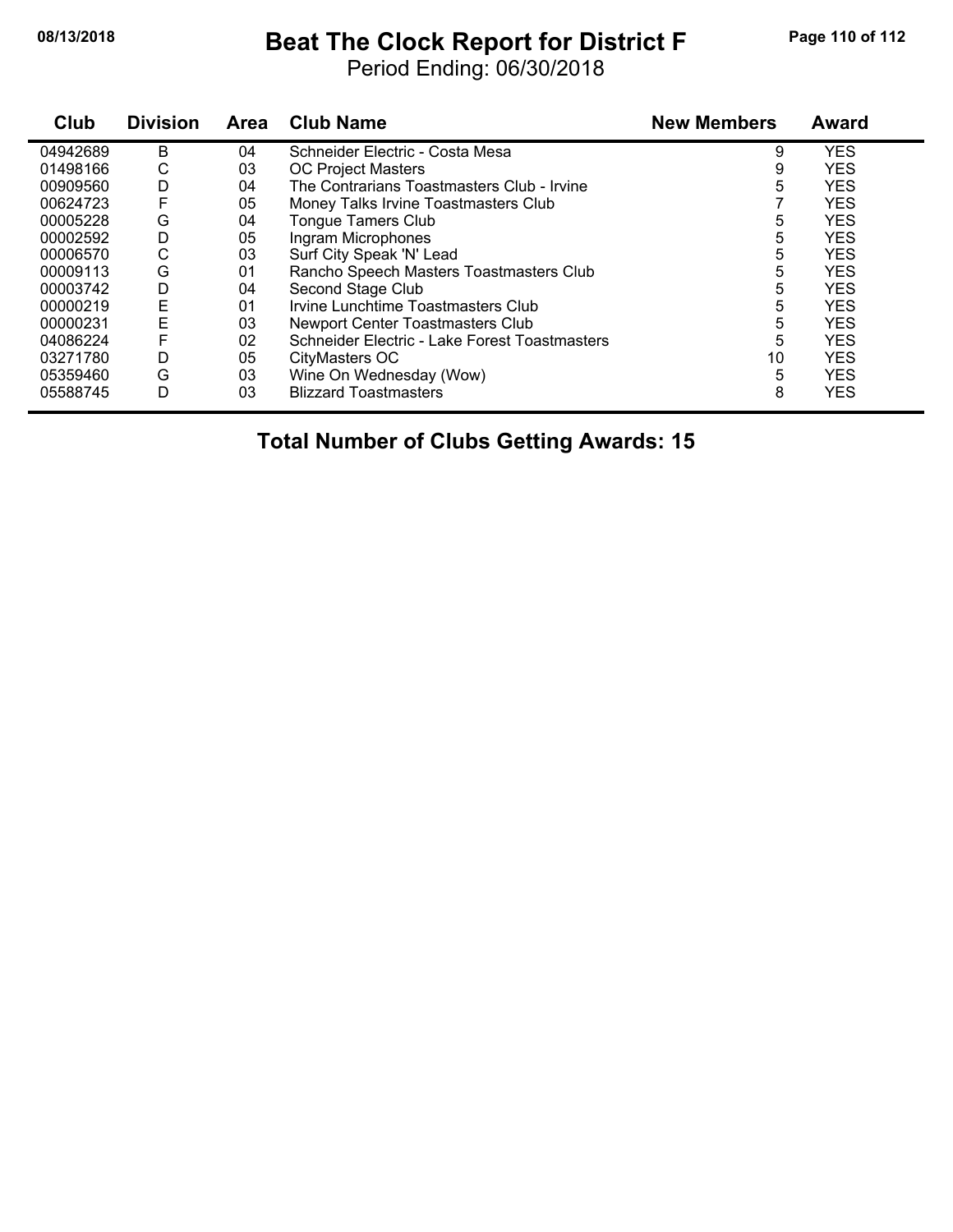### **08/13/2018 Beat The Clock Report for District U Page 111 of 112**

Period Ending: 06/30/2018

| Club     | <b>Division</b> | <b>Area</b> | <b>Club Name</b>                     | <b>New Members</b> | <b>Award</b> |
|----------|-----------------|-------------|--------------------------------------|--------------------|--------------|
| 05562537 | O               | 01          | <b>Buddies</b>                       | 8                  | <b>YES</b>   |
| 05618837 | O               | 01          | <b>Witty Storytellers Online</b>     | 8                  | <b>YES</b>   |
| 05442450 |                 | 11          | Speak Up Toastmasters Club           | 5                  | <b>YES</b>   |
| 02738834 |                 | 11          | CA Toastmasters Club Lahore          | 6                  | <b>YES</b>   |
| 05182871 |                 | 11          | <b>Baghdad Toastmasters</b>          | 16                 | <b>YES</b>   |
| 03560649 |                 | 08          | <b>BA Tango Toastmasters Club</b>    | 5                  | <b>YES</b>   |
| 03185947 |                 | 08          | Toastmasters After Office            | 5                  | <b>YES</b>   |
| 04406016 |                 | 08          | <b>DESTINO EXCELENCIA</b>            | 10                 | <b>YES</b>   |
| 04137480 | Ζ               | 11          | <b>ICMA Lahore Toastmasters Club</b> | 18                 | <b>YES</b>   |
| 06861949 | Z               | 11          | <b>Baghdad Elite Toastmasters</b>    | 8                  | <b>YES</b>   |
| 06890761 | Z               | 11          | Optima Forma                         | 5                  | <b>YES</b>   |
| 00006579 | Ζ               | 11          | Ankara                               | 8                  | <b>YES</b>   |
| 00006386 | Z               | 11          | Moscow Free Speakers Club            | 5                  | <b>YES</b>   |
| 01318686 | Z               | 12          | Capital Toastmasters Suva            | 6                  | <b>YES</b>   |
| 01338915 | Z               | 13          | Astana Toastmasters Club             | 11                 | <b>YES</b>   |
| 01807544 | Ζ               | 11          | Toastmasters Ljubljana, Slovenia     | 8                  | <b>YES</b>   |
| 01214038 | Z               | 11          | Lahore Toastmasters Club             | 6                  | <b>YES</b>   |

## **Total Number of Clubs Getting Awards: 17**